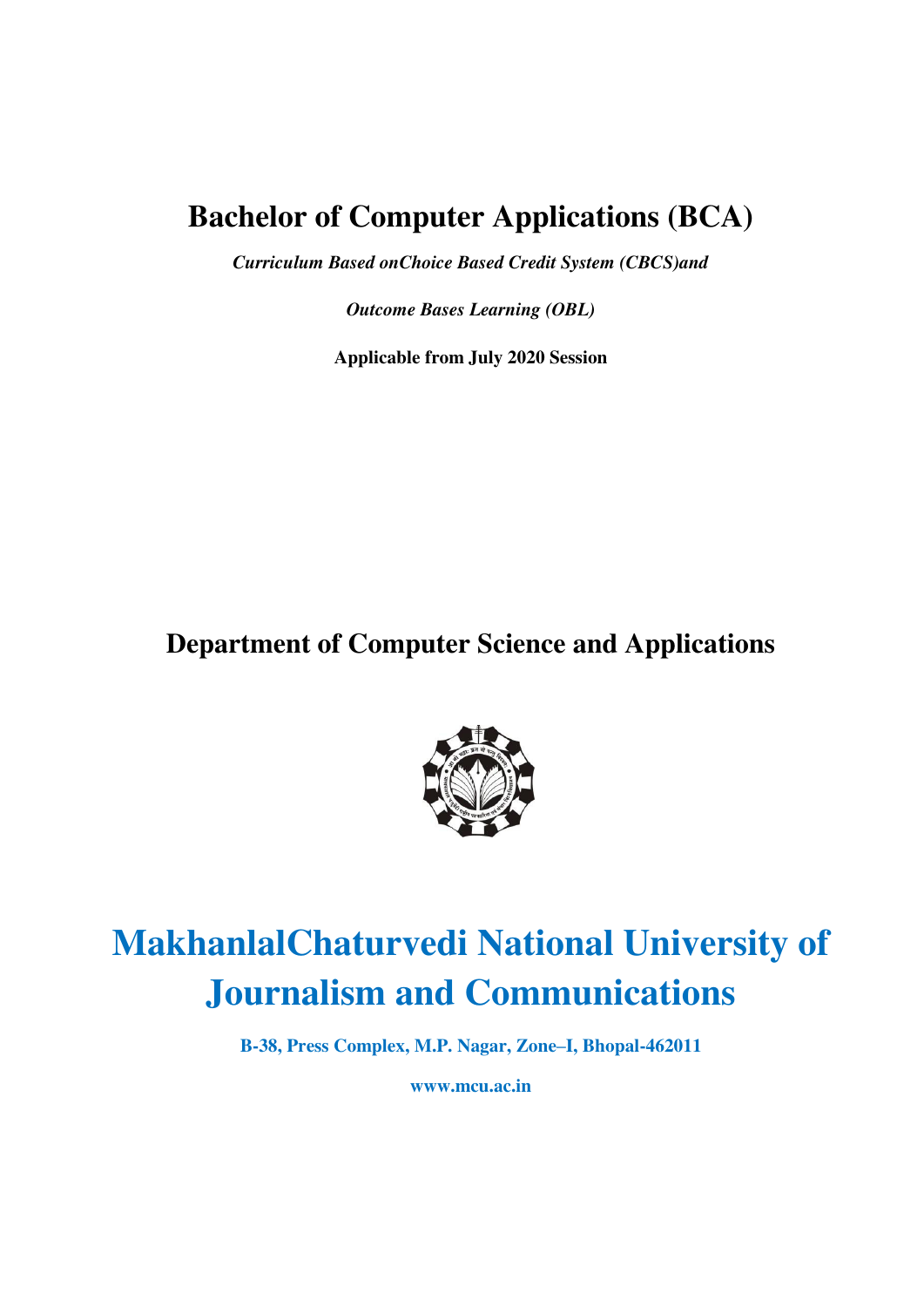## **About the Department of Computer Science & Applications**

The Department of Computer Science and Applications was established in the year 1993 with the aim of developing professionals in main stream of Computer Science and Applications. The Department offers Under Graduate, Post Graduate degree courses as well as PhD Research Degree courses through the University Teaching Department UTD at Bhopal. The Department analyses regularly the market trends and new developments in the area, conducts massive brainstorming with leading academia and industry professionals to develop the curricula.

The Department is committed to provide excellence in teaching. It has a rich knowledge pool of well-trained faculty and a modern computer lab enabled to impart all required knowledge, along with its own library with latest books on various advanced areas in computers. Regular hands-on workshops are conducted to update students with the latest technology.

Many of the alumni are working in top companies including IBM, Microsoft, American Express Bank, Wipro, Infosys, Samsung, Microsoft, WorldPay, CISCO, HCL, Jindal, Web Dunia and more in India as well as abroad, apart from few also being entrepreneurs and some other, in academics with prestigious institutions.

## **About the Bachelor of Computer Application (BCA) Program**

Bachelor of Computer Applications (BCA) is three years Undergraduate Programme. The curriculum of BCA is designed to meet the growing demand of qualified professionals in the field of ICT. It comprises of the core subjects like database, networking, data structure, core programming languages like C, C++,.NET and Java. Students also get exposure to advanced topics like cyber security, mobile software. Elective papers help students to have an exposure in Linux Shell Programming, Python Programming and Information Technology Trends related subjects.

| <b>Bachelor of Computer</b><br><b>Applications (BCA)</b> |
|----------------------------------------------------------|
| Level: Undergraduate Regular                             |
| Duration: 3 years (6 semesters)                          |
| Eligibility Criteria: $10+2$ from<br>recognized Board    |

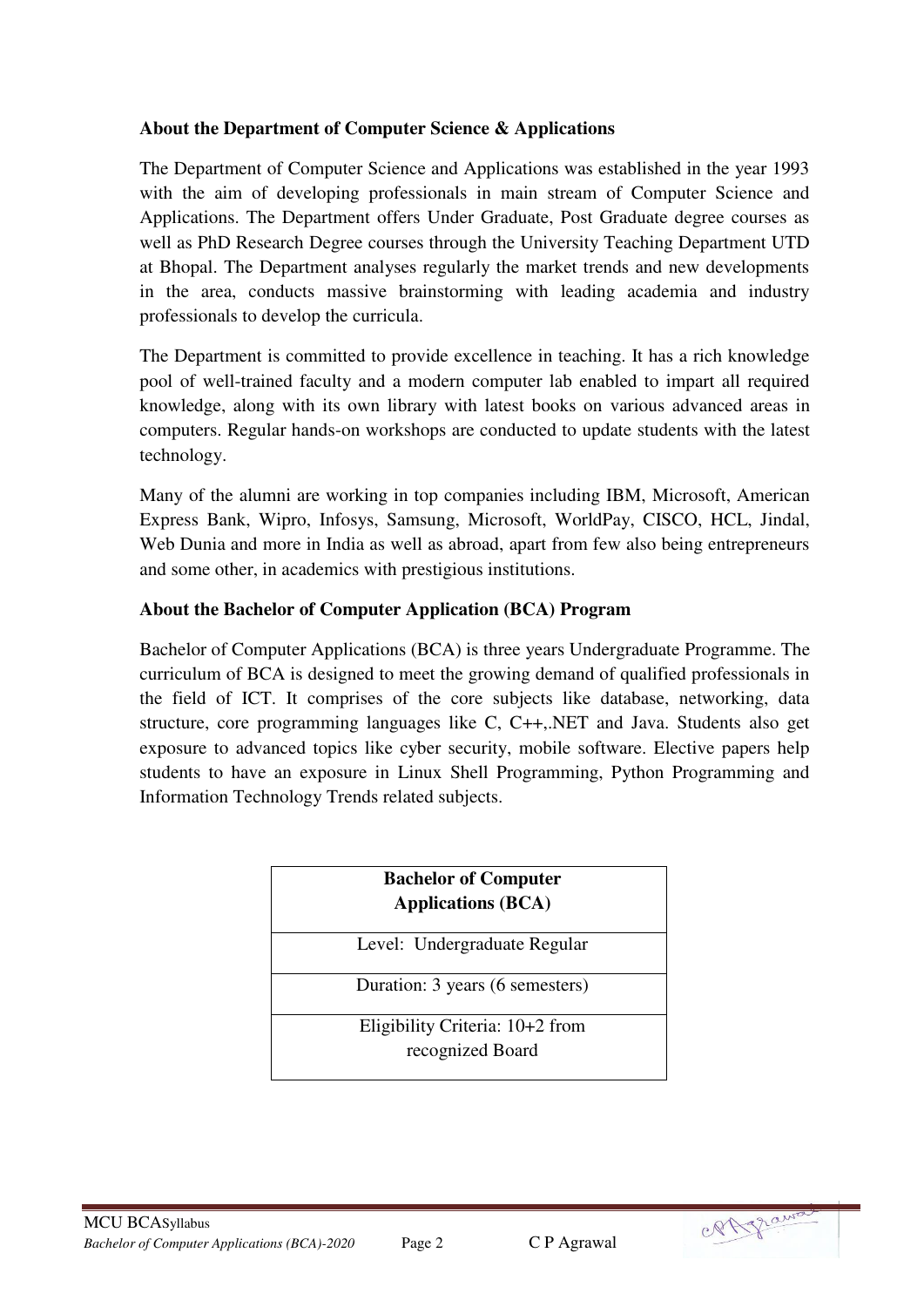## **Program Objectives**

- To empower students with basic skills of various technologies.
- To develop the ability to identify, analyze, formulate and develop computer applications.
- To enable the students to select modern computing tools and techniques and use them with practical expertise.
- If you are looking for challenging roles in the IT industry, Computer Science& Applications, web and mobile development, data analysis, information security etc., this Programme is for you.

## **Career Path after Completing the Programme**

- Software Developer
- Programmer
- Systems Analyst
- Computer Support Engineer
- Database Administrator
- Systems Administrator
- Web Designer & Developer
- Network Administrator

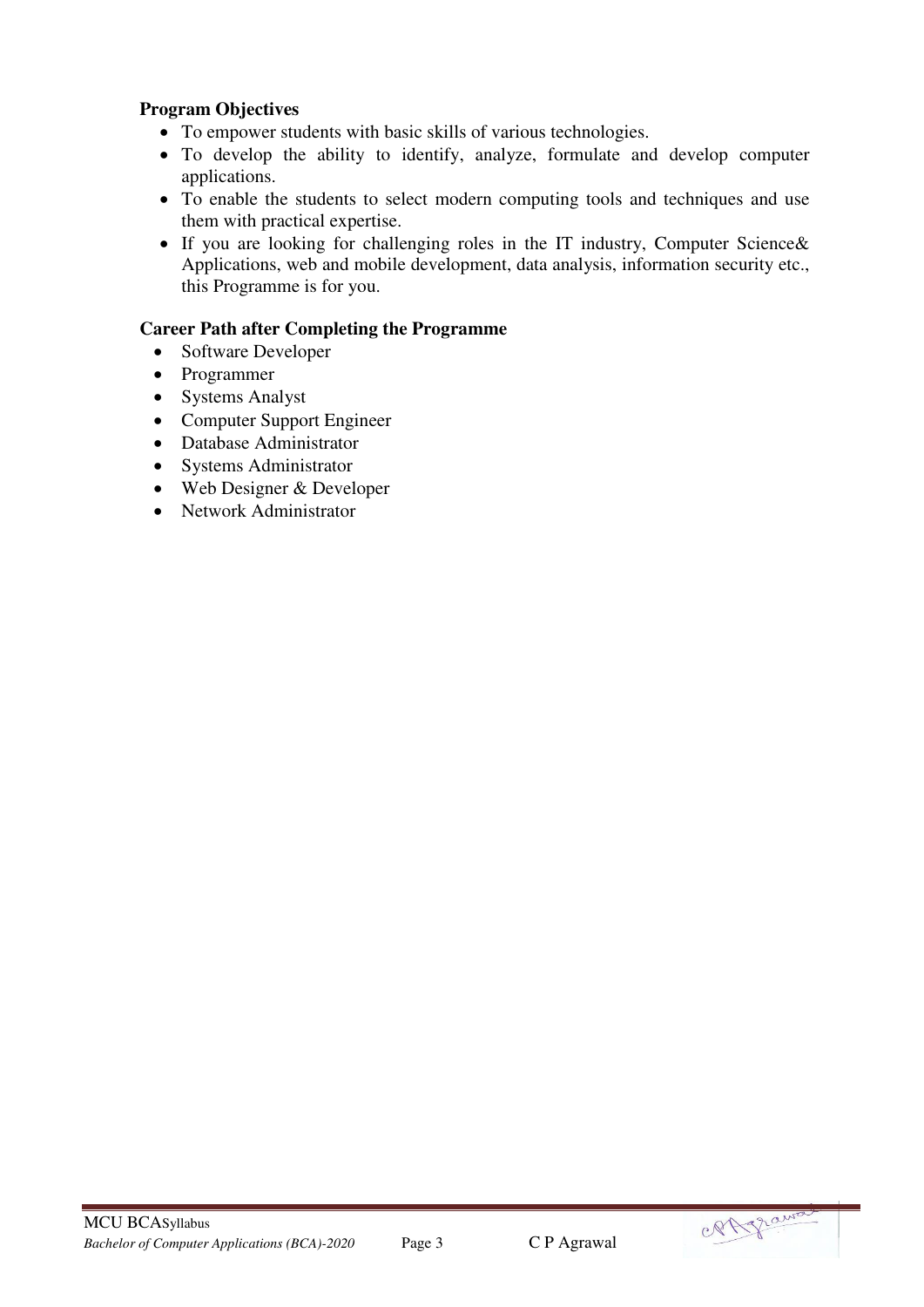|                 | <b>Bachelor of Computer Applications (BCA) Scheme</b><br>Choice Based Credit System(CBCS) and Outcome Based Learning (OBL)                                                                                                                                                                                                                                                                                                                                                                                                                                                                                                                                                 |                                                                                              |                                                                  |                                          |                                                                                                                                                            |  |  |  |  |  |
|-----------------|----------------------------------------------------------------------------------------------------------------------------------------------------------------------------------------------------------------------------------------------------------------------------------------------------------------------------------------------------------------------------------------------------------------------------------------------------------------------------------------------------------------------------------------------------------------------------------------------------------------------------------------------------------------------------|----------------------------------------------------------------------------------------------|------------------------------------------------------------------|------------------------------------------|------------------------------------------------------------------------------------------------------------------------------------------------------------|--|--|--|--|--|
| <b>Semester</b> | <b>Core Course</b>                                                                                                                                                                                                                                                                                                                                                                                                                                                                                                                                                                                                                                                         | <b>Elective: Discipline Specific</b><br>Elective (DSE)(Choose any One<br>Paper per semester) | <b>Ability Enhancement</b><br><b>Compulsory Course</b><br>(AECC) | <b>Skill Enhancement</b><br>Course (SEC) | Open Electives** (Choose One<br>Paper per sem)                                                                                                             |  |  |  |  |  |
|                 | 14 Papers(6 Credit)                                                                                                                                                                                                                                                                                                                                                                                                                                                                                                                                                                                                                                                        | 4 Papers(6Credit)                                                                            | 2Papers(3 Credit)                                                | 4Papers(3 Credit)                        | 6Papers(3 Credit)                                                                                                                                          |  |  |  |  |  |
| I               | Office Automation Using PC Packages*<br>Programming with C and C++ *<br><b>Digital Electronics</b><br>Computer Lab-1                                                                                                                                                                                                                                                                                                                                                                                                                                                                                                                                                       |                                                                                              | Communicative English                                            |                                          | Fundamental of Computer &<br><b>Information Technology</b><br><b>OR</b><br><b>Information Technology Trends</b><br><b>OR</b><br>Other Electives offered    |  |  |  |  |  |
| П               | Database Management System*<br>Data Structures*<br><b>Computer Networks</b><br>Computer Lab-2                                                                                                                                                                                                                                                                                                                                                                                                                                                                                                                                                                              |                                                                                              | <b>Environmental Science</b>                                     |                                          | Computer Hardware and<br>Troubleshooting<br><b>OR</b><br>Working with Operating<br>Systems(Dos, Windows and Linux)<br><b>OR</b><br>Other Electives offered |  |  |  |  |  |
| $\rm III$       | Web Designing(HTML,CSS, Java Script)*<br><b>Operating Systems</b><br>Computer Lab-3                                                                                                                                                                                                                                                                                                                                                                                                                                                                                                                                                                                        | Linux Server Administration<br><b>OR</b><br>Multimedia and Animation*                        |                                                                  | <b>RDBMS</b> using<br>MySQL*             | Linux & Shell Programming<br><b>OR</b><br>Visual Design with Corel Draw<br><b>OR</b><br>Other Electives offered                                            |  |  |  |  |  |
| IV              | Programming with Java*<br>Software Engineering<br>Computer Lab-4                                                                                                                                                                                                                                                                                                                                                                                                                                                                                                                                                                                                           | Windows Server Administration*<br><b>OR</b><br>Cyber Security*                               |                                                                  | E-Commerce and E-<br>Governance*         | Programming with Python<br><b>OR</b><br>DTP with Page Maker<br><b>OR</b><br>Other Electives offered                                                        |  |  |  |  |  |
| V               | Dot Net Programming with VB. Net &<br>ASP.Net*<br>Web Development with PHP <sup>*</sup><br>Computer Lab-5                                                                                                                                                                                                                                                                                                                                                                                                                                                                                                                                                                  | Mathematics<br><b>OR</b><br>Management Theory &Practice                                      |                                                                  | Mobile Application<br>Development*       | Sound Editing with Audacity<br><b>OR</b><br>Photo Editing with Photoshop<br><b>OR</b><br>Other Electives offered                                           |  |  |  |  |  |
| <b>VI</b>       | Cloud Computing *<br>Computerized Accounting with<br>Tally*Computer Lab-6                                                                                                                                                                                                                                                                                                                                                                                                                                                                                                                                                                                                  | Project Work                                                                                 |                                                                  | Social Media<br>Marketing*               | <b>VBA</b> Programming<br>OR<br>Video Editing with OpenShot<br><b>OR</b><br>Other Electives offered                                                        |  |  |  |  |  |
|                 | *Indicates the subject having practical examination component.(for Ist two *subjects 4 hours & for $3^{rd}$ * subject 2 hours in a week)**Open Elective: -As per the CBCS system, in this<br>facility of open elective, students can choose any one subject from the Consolidated list declared by University comprising of all the Open Elective subjects offered by all the departments<br>of the University. In the study institution enrolled students the subjects indicated in this table are definitely available for choice, but for choosing allowed subjects concerned study<br>institution must provide necessary teaching arrangement to enable those choices. |                                                                                              |                                                                  |                                          |                                                                                                                                                            |  |  |  |  |  |

RAgraway

MCU BCASyllabus

*Bachelor of Computer Applications (BCA)-2020* Page 4 C P Agrawal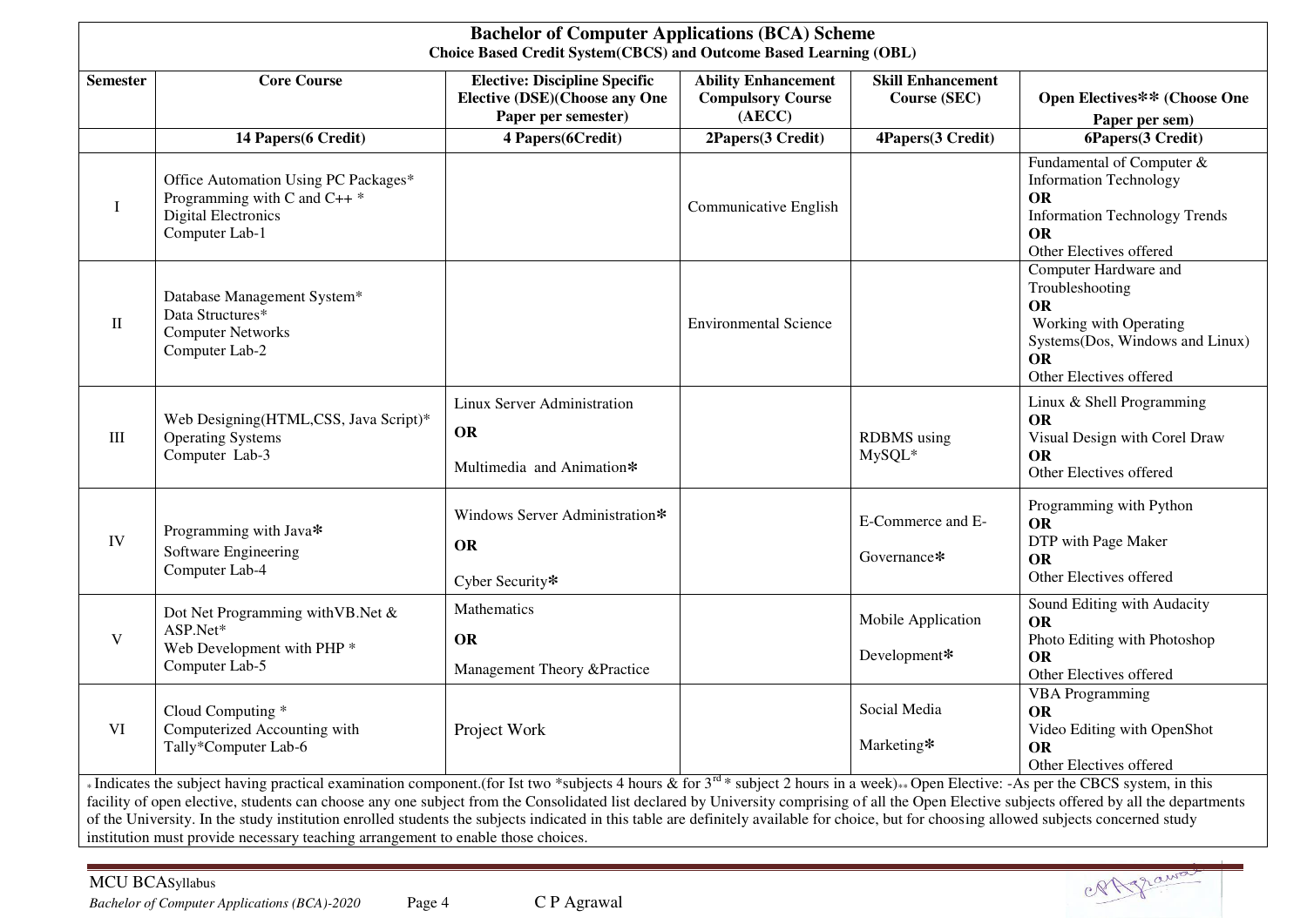**Semester - I** 

| <b>Subject</b>         | <b>Subject Name</b>            | L                    |                          | P        | Load         | <b>Theory</b>  | <b>Internal</b> | <b>Practical</b> | <b>Total</b> |
|------------------------|--------------------------------|----------------------|--------------------------|----------|--------------|----------------|-----------------|------------------|--------------|
| Code                   |                                | <b>Credits/Hours</b> |                          |          | <b>Marks</b> | <b>Marks</b>   | <b>Marks</b>    | <b>Marks</b>     |              |
| 1BCA1                  | Office Automation Using PC     | 4/4                  | $\Omega$                 | 2/4      | 6/8          | 80             | 20              | $\theta$         | 100          |
|                        | Packages*                      |                      |                          |          |              |                |                 |                  |              |
| 1BCA2                  | Programming with C and $C++^*$ | 4/4                  | $\Omega$                 | 2/4      | 6/8          | 80             | 20              | $\theta$         | 100          |
| 1BCA3                  | Digital Electronics            | 5/5                  | 1/1                      | $\Omega$ | 6/6          | 80             | 20              | $\Omega$         | 100          |
| 1BCA4                  | Communicative English          | 2/2                  | 1/1                      | $\Omega$ | 3/3          | 40             | 10              | $\theta$         | 50           |
| 1BCA5                  | Open Elective $-1$             | 2/2                  | 1/1                      | $\Omega$ | 3/3          | 40             | 10              | $\theta$         | 50           |
| 1BCA6                  | Computer Lab-1 is based on     |                      |                          |          |              |                |                 |                  |              |
|                        | above * subjects               |                      | $\overline{\phantom{0}}$ | $+0/2$   | $+0/2$       | $\overline{0}$ | 20              | 80               | 100          |
|                        | (+Self Study Lab)              |                      |                          |          |              |                |                 |                  |              |
| <b>Semester Totals</b> |                                | 17/17                | 3/3                      | 4/10     | 24/30        | 320            | <b>100</b>      | 80               | 500          |

# **Semester –II**

| <b>Subject</b> | <b>Subject Name</b>           | L                        | Т                        | P        | Load         | <b>Theory</b> | <b>Internal</b> | <b>Practical</b> | <b>Total</b> |
|----------------|-------------------------------|--------------------------|--------------------------|----------|--------------|---------------|-----------------|------------------|--------------|
| Code           |                               | <b>Credits/Hours</b>     |                          |          | <b>Marks</b> | <b>Marks</b>  | <b>Marks</b>    | <b>Marks</b>     |              |
| 2BCA1          | Database Management           | 4/4                      | $\theta$                 | 2/4      | 6/8          | 80            | 20              | $\boldsymbol{0}$ | 100          |
|                | System*                       |                          |                          |          |              |               |                 |                  |              |
| 2BCA2          | Data Structures*              | 4/4                      | $\overline{0}$           | 2/4      | 6/8          | 80            | 20              | $\overline{0}$   | 100          |
| 2BCA3          | <b>Computer Networks</b>      | 5/5                      | 1/1                      | $\Omega$ | 6/6          | 80            | 20              | $\Omega$         | 100          |
| 2BCA4          | <b>Environmental Science</b>  | 2/2                      | 1/1                      | $\Omega$ | 3/3          | 40            | 10              | 0                | 50           |
| 2BCA5          | Open Elective $-2$            | 2/2                      | 1/1                      | $\Omega$ | 3/3          | 40            | 10              | $\overline{0}$   | 50           |
| 2BCA6          | Computer Lab-2 is based on    |                          |                          |          |              |               |                 |                  |              |
|                | above * subjects (+Self Study | $\overline{\phantom{0}}$ | $\overline{\phantom{a}}$ | $+0/2$   | $+0/2$       | $\Omega$      | 20              | 80               | 100          |
| Lab)           |                               |                          |                          |          |              |               |                 |                  |              |
|                | 17/17                         | 3/3                      | 4/10                     | 24/30    | <b>320</b>   | <b>100</b>    | 80              | 500              |              |

**Key: L-Lecture hours, T- Tutorial hours, P-Practical hours, \* - Indicates subjects having Practical Exam.** 

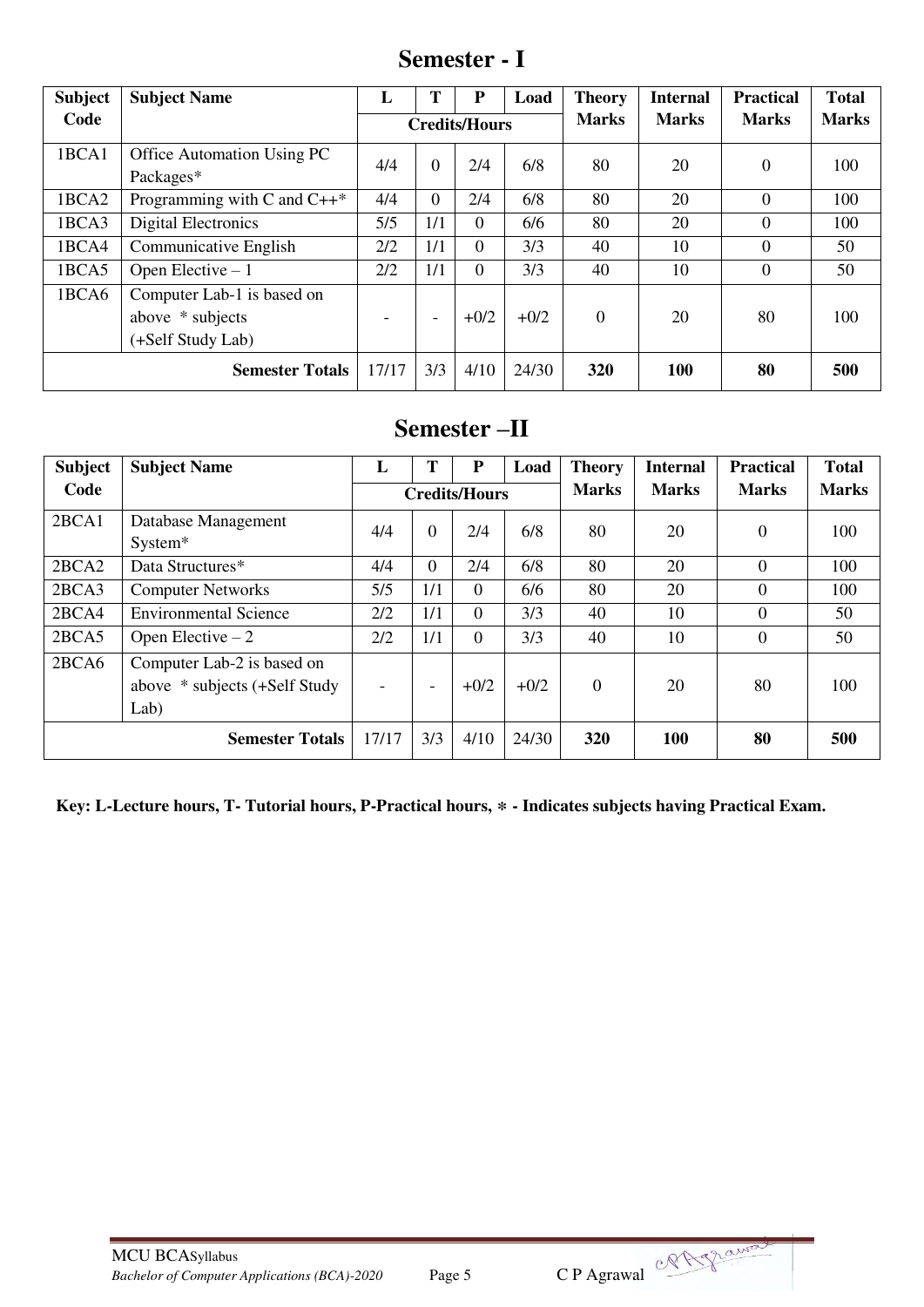## **Semester –III**

| <b>Subject</b>       | <b>Subject Name</b>                                                    | L                    | T                        | ${\bf P}$      | Load   | <b>Theory</b>    | <b>Internal</b> | <b>Practical</b> | <b>Total</b> |
|----------------------|------------------------------------------------------------------------|----------------------|--------------------------|----------------|--------|------------------|-----------------|------------------|--------------|
| Code                 |                                                                        | <b>Credits/Hours</b> |                          |                |        | <b>Marks</b>     | <b>Marks</b>    | <b>Marks</b>     | <b>Marks</b> |
| 3BCA1                | Web Designing (HTML,CSS,<br>Java Script)*                              | 4/4                  | $\overline{0}$           | 2/4            | 6/8    | 80               | 20              | $\overline{0}$   | 100          |
| 3BCA2                | <b>Operating Systems</b>                                               | 5/5                  | 1/1                      | $\overline{0}$ | 6/6    | 80               | 20              | $\theta$         | 100          |
| 3BCA3(A)<br>3BCA3(B) | Linux Server Administration*<br><b>OR</b><br>Multimedia and Animation* | 4/4                  | $\overline{0}$           | 2/4            | 6/8    | 80               | 20              | $\overline{0}$   | 100          |
| 3BCA4                | RDBMS Using MYSQL*                                                     | 2/2                  | $\overline{0}$           | 1/2            | 3/4    | 40               | 10              | $\Omega$         | 50           |
| 3BCA5                | Open Elective -3                                                       | 2/2                  | 1/1                      | $\theta$       | 3/3    | 40               | 10              | $\theta$         | 50           |
| 3BCA6                | Computer Lab-3 is based on<br>above * subjects (+Self Study<br>Lab)    | -                    | $\overline{\phantom{a}}$ | $+0/2$         | $+0/2$ | $\boldsymbol{0}$ | 20              | 80               | 100          |
|                      | <b>Semester Totals</b>                                                 | 17/17                | 2/2                      | 5/12           | 24/31  | 320              | 100             | 80               | 500          |

# **Semester –IV**

| <b>Subject</b>                                                               | <b>Subject Name</b>                                   | L                    | T        | P              | Load   | <b>Theory</b>  | <b>Internal</b> | <b>Practical</b> | <b>Total</b> |
|------------------------------------------------------------------------------|-------------------------------------------------------|----------------------|----------|----------------|--------|----------------|-----------------|------------------|--------------|
| Code                                                                         |                                                       | <b>Credits/Hours</b> |          |                |        | <b>Marks</b>   | <b>Marks</b>    | <b>Marks</b>     | <b>Marks</b> |
| 4BCA1                                                                        | Programming with Java*                                | 4/4                  | $\theta$ | 2/4            | 6/8    | 80             | 20              | $\overline{0}$   | 100          |
| 4BCA2                                                                        | Software Engineering                                  | 5/5                  | 1/1      | $\overline{0}$ | 6/6    | 80             | 20              | $\overline{0}$   | 100          |
| 4BCA3(A)                                                                     | <b>Windows Server</b><br>Administration*<br><b>OR</b> |                      | $\theta$ | 2/4            | 6/8    | 80             | 20              | $\overline{0}$   | 100          |
| 4BCA3(B)                                                                     | Cyber Security*                                       |                      |          |                |        |                |                 |                  |              |
| 4BCA4                                                                        | E-Commerce and E-<br>Governance*                      | 2/2                  | $\Omega$ | $\frac{1}{2}$  | 3/4    | 40             | 10              | $\overline{0}$   | 50           |
| 4BCA5                                                                        | Open Elective $-4$                                    | 2/2                  | 1/1      | $\Omega$       | 3/3    | 40             | 10              | $\overline{0}$   | 50           |
| Computer Lab-4 is based on<br>4BCA6<br>above * subjects (+Self<br>Study Lab) |                                                       |                      |          | $+0/2$         | $+0/2$ | $\overline{0}$ | 20              | 80               | 100          |
|                                                                              | <b>Semester Totals</b>                                | 17/17                | 2/2      | 5/12           | 24/31  | 320            | 100             | 80               | 500          |

**Key: L-Lecture hours, T- Tutorial hours, P-Practical hours, \* - Indicates subjects having Practical Exam.**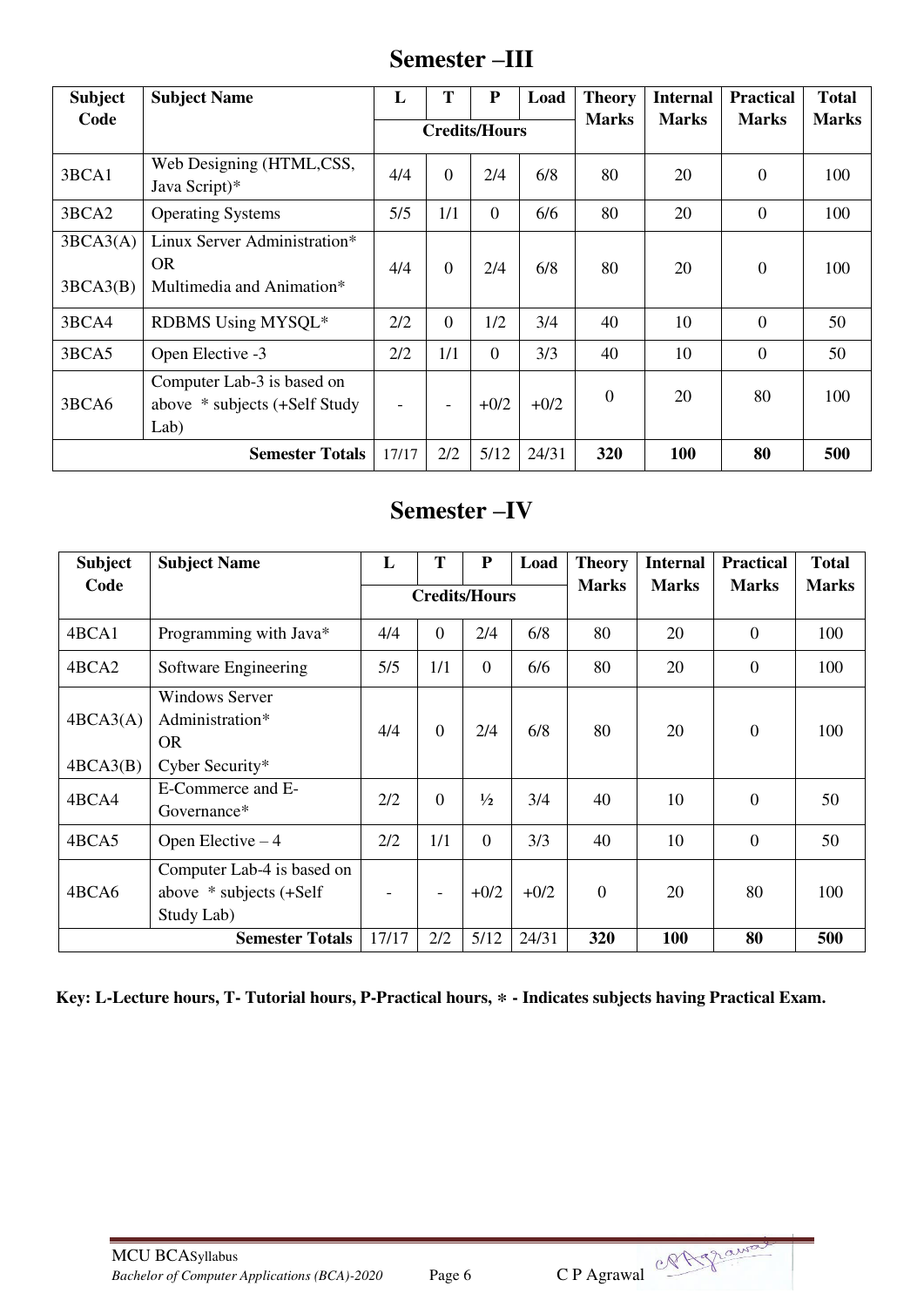# **Semester –V**

| <b>Subject</b>                                                            | <b>Subject Name</b>              | L     | T                        | ${\bf P}$            | Load          | <b>Theory</b> | <b>Internal</b> | <b>Practical</b> | <b>Total</b> |
|---------------------------------------------------------------------------|----------------------------------|-------|--------------------------|----------------------|---------------|---------------|-----------------|------------------|--------------|
| Code                                                                      |                                  |       |                          | <b>Credits/Hours</b> |               | <b>Marks</b>  | <b>Marks</b>    | <b>Marks</b>     | <b>Marks</b> |
| 5BCA1                                                                     | Dot Net Programming with VB. Net | 4/4   | $\theta$                 | 2/4                  | 6/8           | 80            | 20              | $\overline{0}$   | 100          |
|                                                                           | & ASP.Net*                       |       |                          |                      |               |               |                 |                  |              |
| 5BCA2                                                                     | Web Development with PHP*        |       | $\Omega$                 | 2/4                  | 6/8           | 80            | 20              | $\overline{0}$   | 100          |
| 5BCA3(A)                                                                  | Mathematics                      |       |                          |                      |               |               |                 |                  |              |
|                                                                           | <b>OR</b>                        | 5/5   | 1/1                      | $\Omega$             | 6/6           | 80            | 20              | $\theta$         | 100          |
| 5BCA3(B)                                                                  | Management Theory & Practice     |       |                          |                      |               |               |                 |                  |              |
| 5BCA4                                                                     | Mobile Application Development*  | 2/2   | $\Omega$                 | 1/2                  | $\frac{3}{4}$ | 40            | 10              | $\theta$         | 50           |
| 5BCA5                                                                     | Open Elective -5                 | 2/2   | 1/1                      | $\overline{0}$       | 3/3           | 40            | 10              | $\theta$         | 50           |
| 5BCA6<br>Computer Lab-5 is based on above<br>* subjects (+Self Study Lab) |                                  |       | $\overline{\phantom{a}}$ | $+0/2$               | $+0/2$        | $\theta$      | 20              | 80               | 100          |
| <b>Semester Totals</b>                                                    |                                  | 17/17 | 2/2                      | 5/12                 | 24/31         | 320           | 100             | 80               | 500          |

# **Semester –VI**

| <b>Subject</b>                                                            | <b>Subject Name</b>                     | L                    | т                        | P        | Load          | <b>Theory</b> | <b>Internal</b> | <b>Practical</b> | <b>Total</b> |
|---------------------------------------------------------------------------|-----------------------------------------|----------------------|--------------------------|----------|---------------|---------------|-----------------|------------------|--------------|
| Code                                                                      |                                         | <b>Credits/Hours</b> |                          |          | <b>Marks</b>  | <b>Marks</b>  | <b>Marks</b>    | <b>Marks</b>     |              |
| 6BCA1                                                                     | Cloud Computing*                        | 4/4                  | $\Omega$                 | 2/4      | 6/8           | 80            | 20              | $\Omega$         | 100          |
| 6BCA2                                                                     | Computerized Accounting with<br>Tally * | 4/4                  | $\Omega$                 | 2/4      | 6/8           | 80            | 20              | $\Omega$         | 100          |
| 6BCA3                                                                     | Project Work                            | $\overline{0}$       | 2/2                      | 4/8      | 6/10          | $\theta$      | 20              | 80               | 100          |
| 6BCA4                                                                     | Social Media Marketing*                 | 2/2                  | $\theta$                 | 1/2      | $\frac{3}{4}$ | 40            | 10              | $\Omega$         | 50           |
| 6BCA5                                                                     | Open Elective $-6$                      | 2/2                  | 1/1                      | $\Omega$ | 3/3           | 40            | 10              | $\theta$         | 50           |
| Computer Lab-6 is based on above<br>6BCA6<br>* subjects (+Self Study Lab) |                                         |                      | $\overline{\phantom{0}}$ | $+0/2$   | $+0/2$        | $\theta$      | 20              | 80               | 100          |
|                                                                           | <b>Semester Totals</b>                  | 12/12                | 3/3                      | 9/20     | 24/35         | 240           | <b>100</b>      | <b>160</b>       | 500          |

**Key: L-Lecture hours, T- Tutorial hours, P-Practical hours,\*- Indicates subjects having Practical Exam.** 

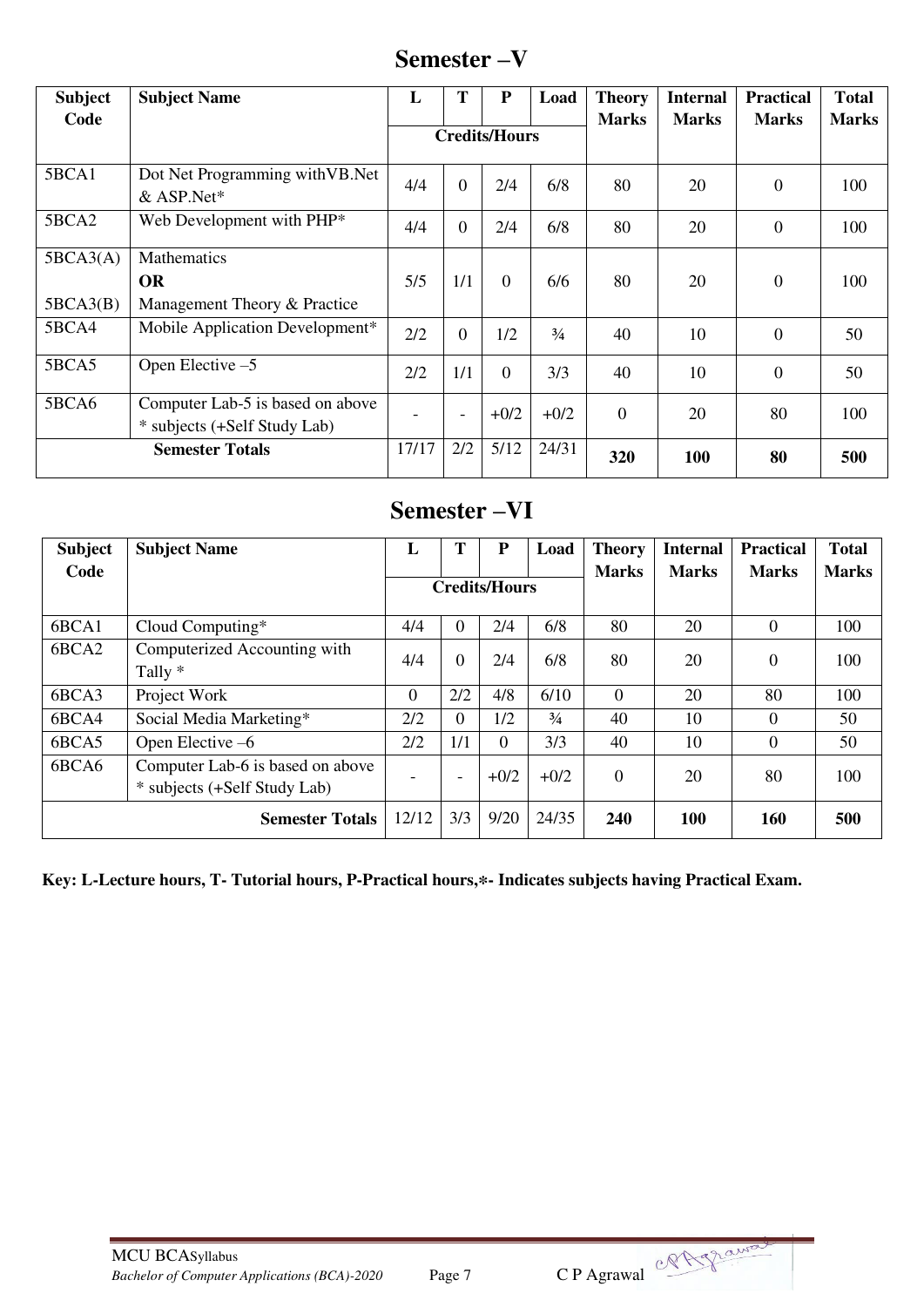Instructions:For passing any Theory subject examination minimum 40% marks must be separately scored in Theory Paperand Internal Evaluation for that subject.For passing anyPracticalsubject examination minimum #50% marks must be separately scored in its practical Evaluation for that subject. Aggregate # please refers concerned regulation for details.

## **Outcome Based Learning: Course Outcomes (COs) & Program Outcomes (POs):**

In accordance with the lightest teaching paradigms, this BCA program has been designed on the basis of outcome based learning. At the end of the BCA program, all the students are expected to fulfill the following Programme Outcomes.

| <b>PO1:</b>  | <b>Domain Knowledge</b>                        |
|--------------|------------------------------------------------|
| PO2:         | <b>Problem Analysis</b>                        |
| <b>PO3:</b>  | <b>Design/Development of Solutions</b>         |
| <b>PO4:</b>  | <b>Conduct Investigations of Problems</b>      |
| <b>PO5:</b>  | <b>Modern Tool Usage</b>                       |
| <b>PO6 :</b> | <b>Professionals and Society</b>               |
| <b>PO7:</b>  | <b>Environment and Sustainability</b>          |
| <b>PO8:</b>  | <b>Ethics</b>                                  |
| <b>PO9:</b>  | <b>Individual and Team Work</b>                |
| <b>PO10:</b> | <b>Communication</b>                           |
| <b>PO11:</b> | <b>Project Management and Entrepreneurship</b> |
| <b>PO12:</b> | <b>Life-long Learning</b>                      |

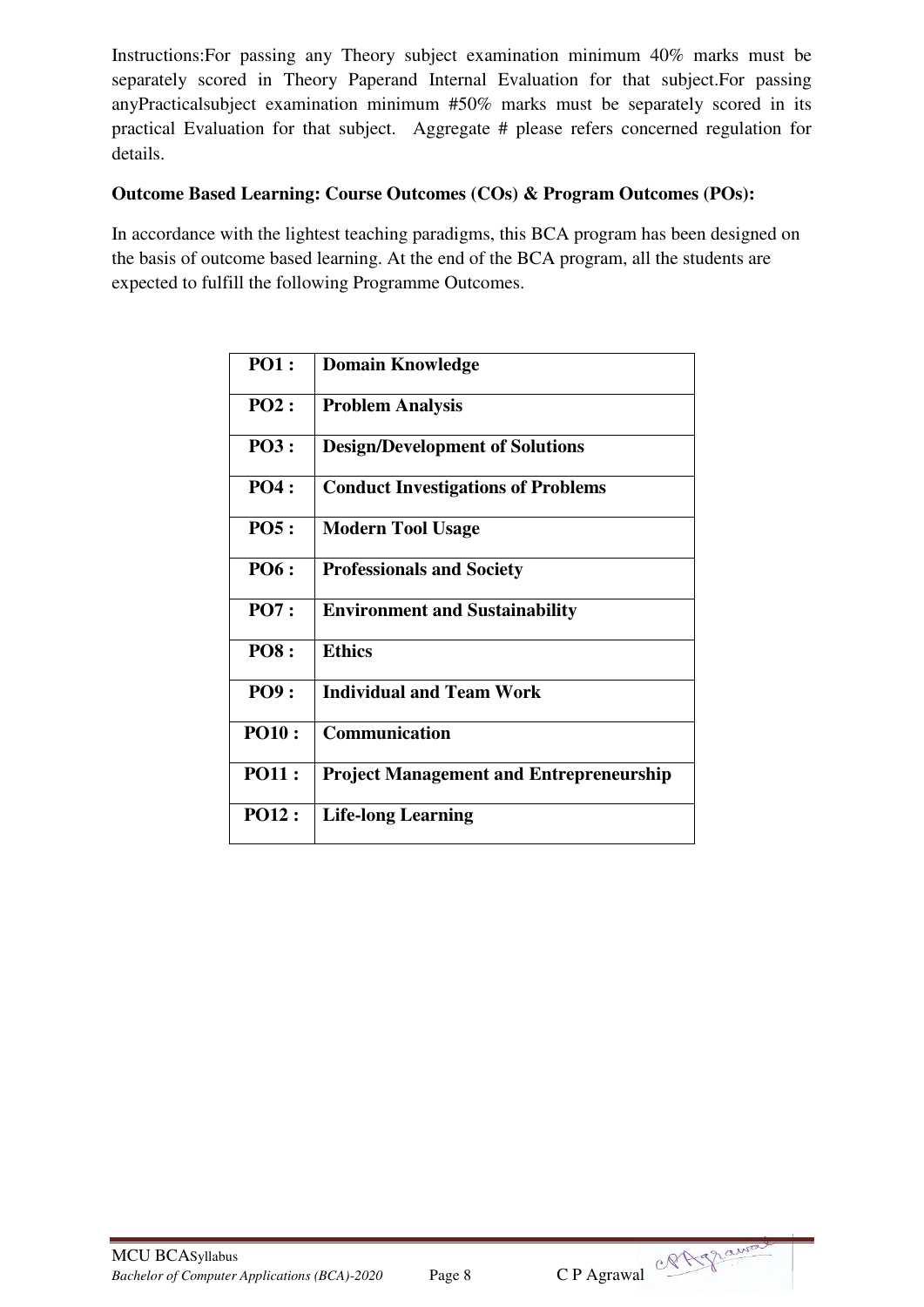To successfully implement and ensure that these POs are implemented, they have been divided into different courses of the six semesters. Each of this course has been designed to fulfill specific Course Outcomes (COs) indicated in every course (subject). Further a metrics of mapping between the COs &POs have been given with every course, to ensure that the desired outcomes are successfully met. The Mapping Metrics also indicates the level of understanding or mastering the subject numerically from 1 to 5. These correspond to the levels as indicated in the following table:

| SN <sub></sub> | Level                         | <b>Skill Demonstrated</b>                                                                                                                                                                                                                            | <b>Question Verbs for tests</b>                                                                                                                                                   |  |  |  |
|----------------|-------------------------------|------------------------------------------------------------------------------------------------------------------------------------------------------------------------------------------------------------------------------------------------------|-----------------------------------------------------------------------------------------------------------------------------------------------------------------------------------|--|--|--|
|                | Meaning &<br><b>Reference</b> |                                                                                                                                                                                                                                                      |                                                                                                                                                                                   |  |  |  |
| $\mathbf{1}$   | Remember:1                    | Ability to Recall Information, Facts,<br>Conventions, Definitions, Jargon,<br>Technical Terms, Classifications,<br>Categories, and Criteria Ability to<br>Recall<br>Methodology<br>and<br>Procedures,<br>Abstractions,<br>Principles, Field Theories | List,<br>Define, Tell, Describe,<br>Recite, Recall, Identify,<br>Show,<br>Label, Tabulate, Quote, Name,<br>Who, When, Where, etc.                                                 |  |  |  |
| $\overline{2}$ | Understand:2                  | Knowledge of Dates, Events, Places                                                                                                                                                                                                                   | Describe, Explain, Paraphrase,<br>Restate, Associate,<br>Contrast,<br>Differentiate<br>Summarize,<br>Interpret, Discuss                                                           |  |  |  |
| $\overline{3}$ | Apply:3                       | Mastery of Subject Matter                                                                                                                                                                                                                            | Calculate, Predict, Apply, Solve,<br>Illustrate, Use,<br>Demonstrate,<br>Determine, Model, Experiment,<br>Show, Examine, Modify                                                   |  |  |  |
| $\overline{4}$ | Analyze:4                     | <b>Understanding Information</b>                                                                                                                                                                                                                     | Classify, Outline, Break Down,<br>Categorize, Analyze, Diagram,<br>Illustrate, Infer, Select                                                                                      |  |  |  |
| 5              | Evaluate: 5                   | <b>Grasp Meaning</b>                                                                                                                                                                                                                                 | Assess, Decide, Choose, Rank,<br>Grade, Test, Measure, Defend,<br>Recommend, Convince, Select,<br>Judge, Support, Conclude, Argue,<br>Justify, Compare,<br>Summarize,<br>Evaluate |  |  |  |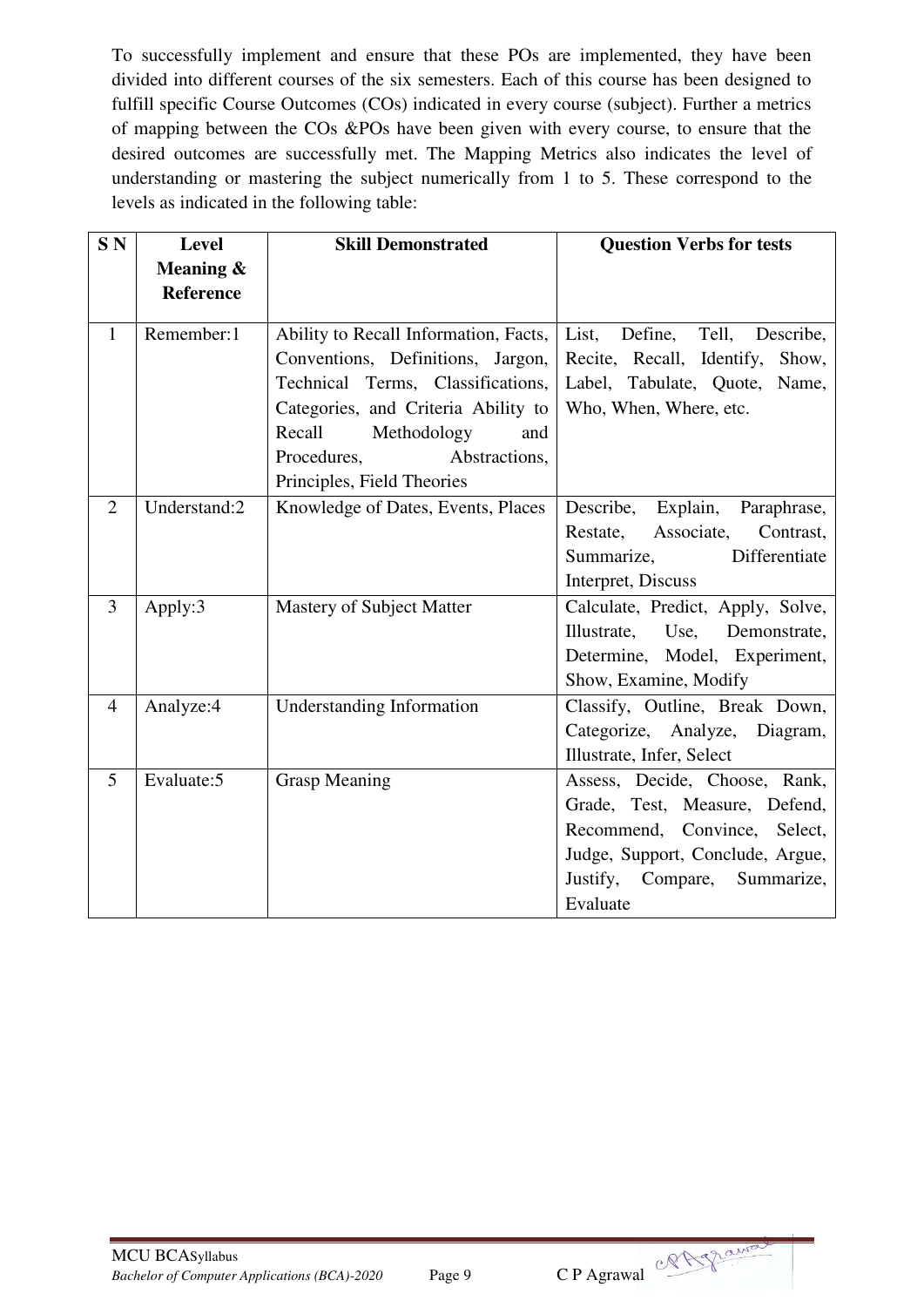## **Semester - I**

| ப   | m | D                    | <b>Theory</b> | <b>Internal</b> | <b>Practical</b> | <b>Total</b><br><b>Marks</b> |
|-----|---|----------------------|---------------|-----------------|------------------|------------------------------|
|     |   | <b>Credits/Hours</b> |               |                 |                  |                              |
| 4/4 |   | 2/4                  | 80            |                 |                  | 100                          |

#### **Course Objectives:**

- To familiarize student with Office Automation and Component of Office Automation.
- To make them comfortable to evaluate, select and use Office Software appropriate to specific task.
- To make them work on Open Software for Office Automation.
- To develop expertise in Word Processing, Spreadsheet, and Presentation Skills.

## **Course Outcomes:**

- <sup>o</sup> Outline Office Suit components with specific application.
- List Open Office Software.
- Apply Word Processing Tools including Document Formatting, Using Graphics, Working with Macro and Mail Merge.
- Apply Spread Sheet Tools including Worksheet formatting, Using Functions, Graphics and Charts.
- <sup>o</sup> Create effective Presentation Using Animation and Transition.

#### **Unit-wise Syllabus**

## $\mathbf{I} \cdot \mathbf{I} \cdot \mathbf{I} = \mathbf{I}$

Introduction to Office Automation Suit, Elements of Office Suit & Area of Use. Word-Processing, Spreadsheet, Presentation Graphics, Database. Introduction of various Office Suites Open Office, Libre Office, WPS Office, Microsoft Office. Word Basics Using Libre Office (open source) : Starting Word Processor, The parts of a Word Processor Window, Menus & Commands, Toolbars & Buttons, Shortcut Menus, Creating a New Document, Different Page Views and Layouts, Applying various Text Enhancements, Formatting Text and Documents: Auto Format, Text Attributes, Paragraph and Page Formatting, Line Spacing, Margins, Borders and Shading, Tabs and Indents, Text Editing using various features, Bullets, Numbering, Working with Styles, Printing & various print options, Spell Check ,Working with Headers and Footers, Tables: Creating a Simple Table, Creating a Table using the Table Menu, Entering and Editing Text in a Table, Selecting in Table, Adding Rows, Changing Row Heights, Deleting Rows, Inserting Columns, Deleting Columns, Changing Column Width.

## **UNIT – II**

Graphics: Clipart, Insert Picture, Using Drawing Features, Drawing Objects, Text in Drawing. Templates: Template Types, Using Templates, Exploring Templates, Modifying Templates. Macros: Macro, Recording Macros, Editing Macros, Running a Macro. Mail Merge: Mail Merge Concept, Main Document, Data Sources, Merging Data Source and Main Document.

## **UNIT – III**

Spreadsheet Basics: Overview of Spreadsheet, Features, Creating a New Worksheet, Selecting Cells, Entering and Editing Text, Entering and Editing Numbers, Entering and Editing Formulas, Referencing Cells, Moving Cells, Copying Cells, Sorting Cell Data, Inserting Rows, Columns, Inserting Cells, Deleting Parts of a Worksheet, Clearing Parts of a Worksheet. Formatting: Page Setup, Changing Column Widths and Row Heights, Auto Format, Changing Font Sizes and Attributes, Using Border Buttons and Commands, Changing Colors and Shading, Hiding Rows and Columns.

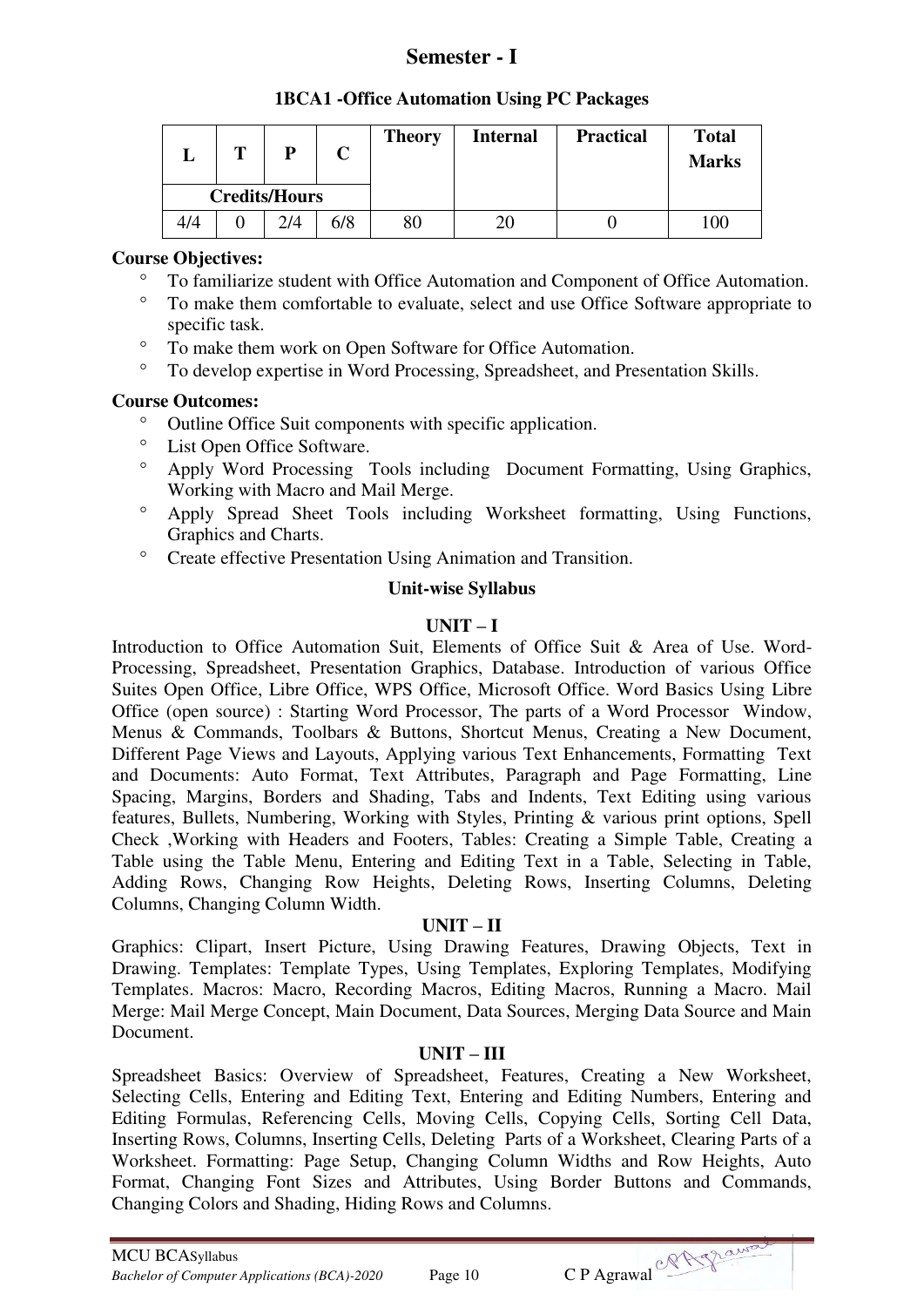Function in Spreadsheet, Functions by category: Date and Time functions, Engineering functions, Math and Trigonometry functions, Statistical functions, Text functions. Spreadsheet Charts: Chart parts and Terminology, Instant Charts with the Chart Wizard, Creation of different types of Charts, Printing Charts, Deleting Charts, L:inking in Spreadsheet. Spreadsheet Graphics: Creating and Placing Graphic Objects, Resizing Graphics, Drawing Lines and Shapes.

#### **UNIT – V**

Creating Presentations: Using Blank Presentation Option, Using Design Template , Adding Slides, Deleting a Slide, Importing Images from Outside, Transition and Build Effects, Deleting a Slide, Numbering a Slide, Saving Presentation, Closing Presentation, Printing Presentation .

#### **References:**

- Microsoft Office Ste by Step Beth Melton,Mark Dodge , Published with the authorization of Microsoft Corporation by: O'Reilly Media.
- $\degree$  Office 2013 Bible: The Comprehensive Tutorial Resource Paperback by Lisa A. Bucki (Author), John Walkenbach (Author), Michael Alexander.
- Learning Microsoft Office 2013 by Ramesh Bangia, Khanna Publishers
- [www.openoffice.org/documentation/manuals/.../0100GS3-](http://www.openoffice.org/documentation/manuals/.../0100GS3-GettingStartedOOo3.pdf) [GettingStartedOOo3.pdf](http://www.openoffice.org/documentation/manuals/.../0100GS3-GettingStartedOOo3.pdf)
- <sup>o</sup> Open Office for Dummies (<https://whc.es/OpenOffice%20org%20For%20Dummies.pdf>)
- <https://www.libreoffice.org/get-help/documentation/>
- Libre Office 5.1 Writer, Calc, Math Formula Book- Vol 1 by Lalit mali

|            | <b>Program Outcomes (POs)</b> |  |  |  |  |  |  |  |  |    |  |            |  |  |
|------------|-------------------------------|--|--|--|--|--|--|--|--|----|--|------------|--|--|
| <b>Cos</b> |                               |  |  |  |  |  |  |  |  | ТU |  | $1\bigcap$ |  |  |
|            |                               |  |  |  |  |  |  |  |  |    |  |            |  |  |
|            |                               |  |  |  |  |  |  |  |  |    |  |            |  |  |
|            |                               |  |  |  |  |  |  |  |  |    |  |            |  |  |
|            |                               |  |  |  |  |  |  |  |  |    |  |            |  |  |
|            |                               |  |  |  |  |  |  |  |  |    |  |            |  |  |



#### **UNIT – IV**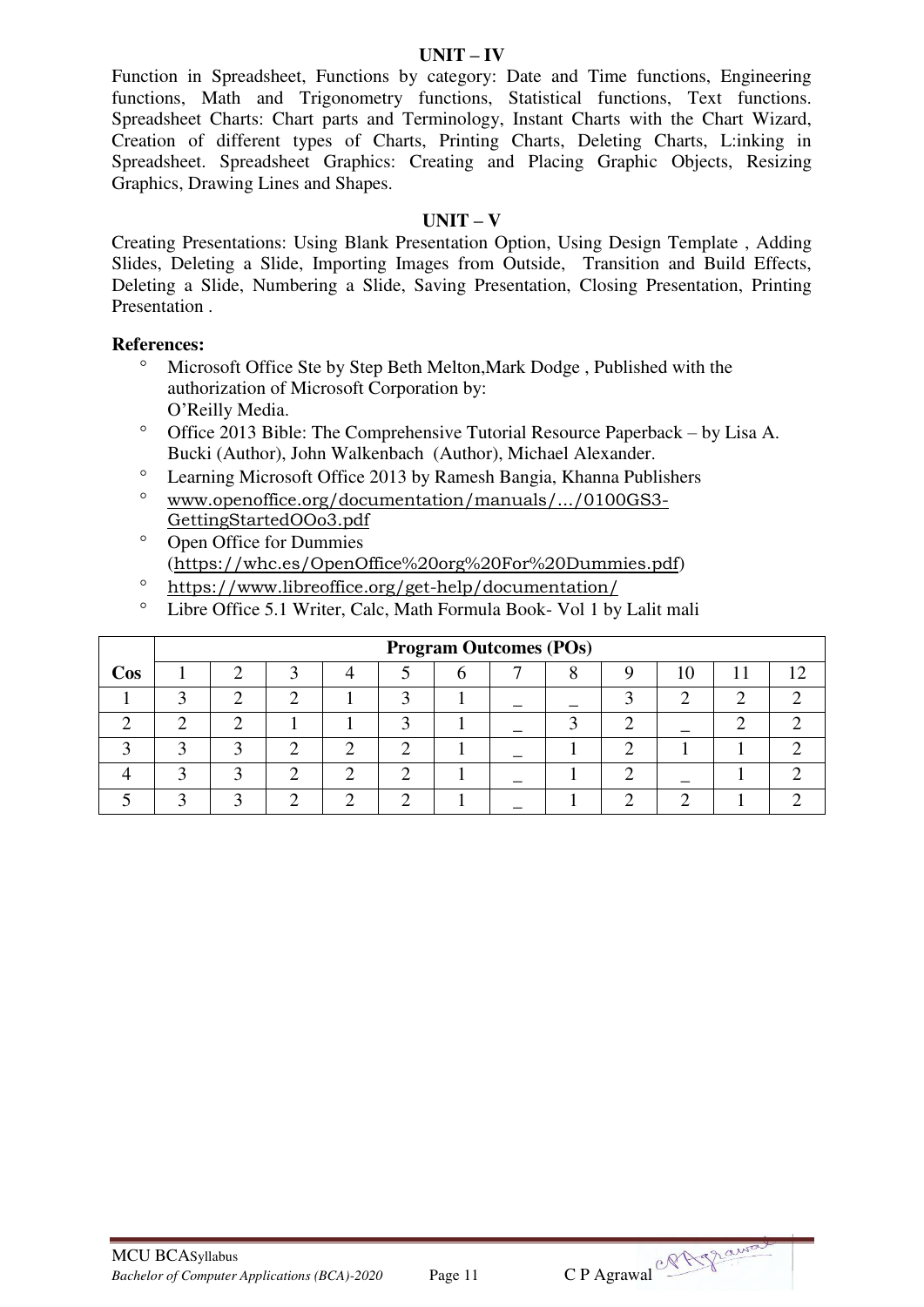## **1BCA2 -Programming with C and C++**

|     | m | p                    |     | <b>Theory</b> | <b>Internal</b> | <b>Practical</b> | <b>Total</b> |
|-----|---|----------------------|-----|---------------|-----------------|------------------|--------------|
|     |   | <b>Credits/Hours</b> |     |               |                 |                  | <b>Marks</b> |
| 4/4 |   |                      | 6/8 | 80            | 20              |                  | 100          |

## **Course Objectives:**

- Have Understanding of Programming Language Standards, Problem Solving Techniques, IDE and Compilers for C and C++.
- To have in depth knowledge of Writing, Compiling and Running Programs.
- To understand and Practice Programming Construct: Variable, Operators, Control Structures, Loop, Functions with C and C++.
- To understand and Practice basics of arrays, pointers, preprocessor, Structure and Union
- To learn difference in procedural and Object oriented programming language with understanding of OOPs features and Practice beginner level of Pointers, Preprocessor, Programming

## **Course Outcomes:**

- List and Demonstrate Basic Terminology Used in Computer Programming Write, Compile and Debug Programs in C and C++ Language.
- Understand and Apply Variable, Conditional Statements, Loops, Functions in C and  $C++$ .
- <sup>o</sup> Practice Pointers, Structure, Union and Class in Programming.
- Explain and Differentiate the Process of Problem Solving Using Procedural and Object Oriented Programming Language.
- Understand and Practice Object Oriented Programming Concepts in C++.

## **Unit-wise Syllabus**

## **UNIT-I**

Introduction to C Language, Language Standards, Features of Procedural Language specific to C, Structure of C and C++ Program, Introduction to Compilers, Creating, Compiling and Executing C and C++ Programs, IDE Features of Turbo Compiler. Keywords , Identifiers, Variables, Constants, Scope and Life of Variables, Local and Global Variable, Data Types, Expressions. Operators - Arithmetic, Logical, Relational, Conditional and Bit Wise Operators, Precedence and Associativity of Operators, Type Conversion. Library Function, Character Input/Output- getch( ), getchar( ). getche( ), putchar( ). Formatted Input/Outputprintf( ) and scanf( ), Mathematical & Character Functions in C and C++.

## **UNIT- II**

Control Structures: Declaration Statement, Conditional Statement - if Statement, if-else Statement, Nesting of if Statement, else if Ladder, The?: Operator, switch Statement. Iteration Statements - For Loop, While Loop, Do-While Loop. Jump Statements: break, continue, goto, exit( ). Arrays - Concept of Single and Multi-Dimensional Arrays, Array Declaration and Initialization. Strings: Declaration, Initialization, String Functions Using C and  $C_{++}$ .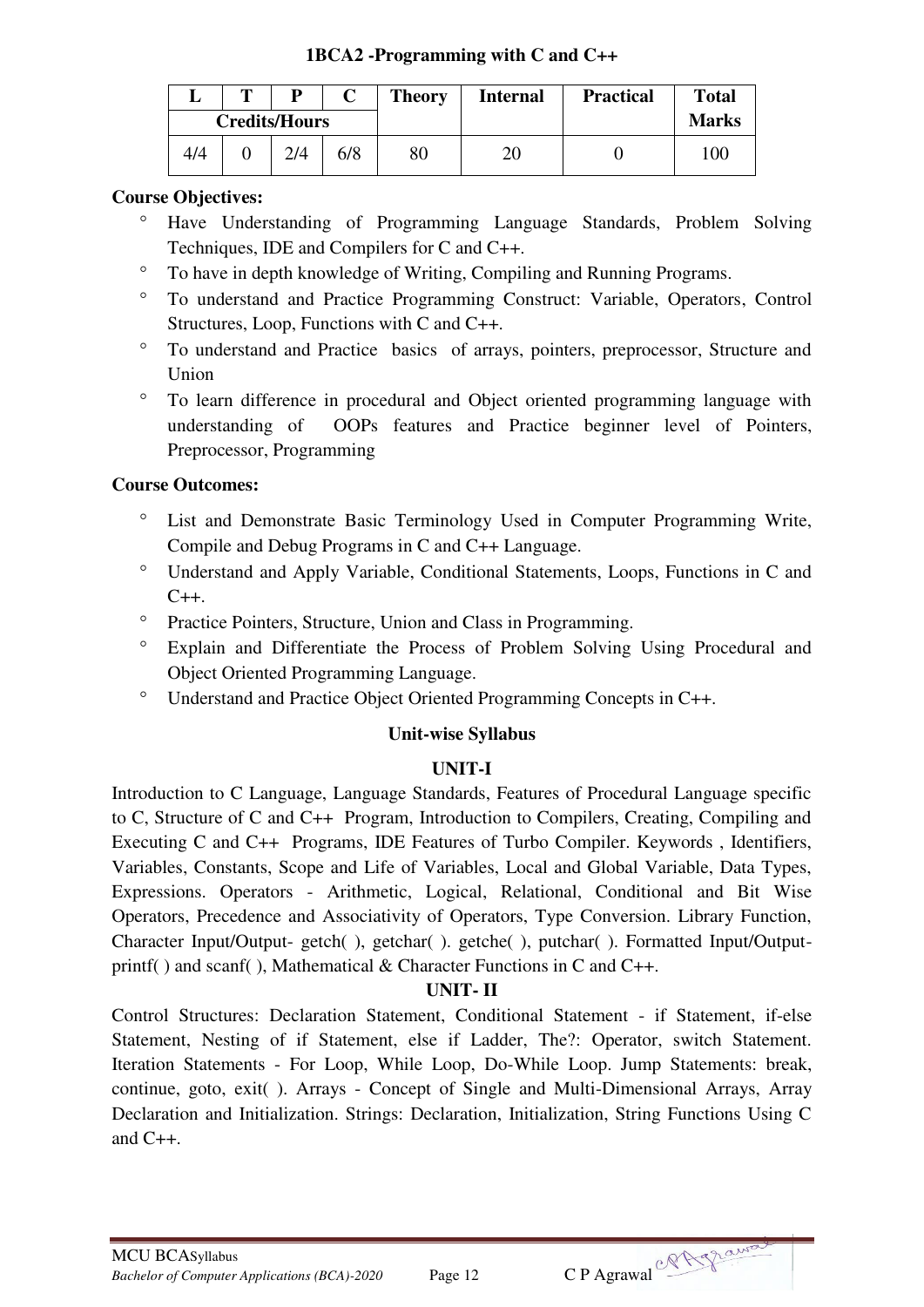#### **UNIT- III**

The Need of Functions, User Defined and Library Function, Prototype of Functions, Prototype of main( ) Function, Calling of Functions, Function Arguments, Argument Passing: Call By Value and Call By Reference, Return Values. Nesting of Function, Recursion, Array as Function Argument, Command Line Arguments, Basics of Pointers, Pointers Operators, Pointer Arithmetic, Pointers and Function, Pointer and Strings. Preprocessor and its Advantages.

#### **UNIT- IV**

Storage Class Specifier- Auto, Extern, Static, Register. Defining Structure, Declaration of Structure Variable, Type def, Accessing Structure Members, Member Access Operator, Nested Structures, Array of Structure, Structure Assignment, Structure as Function Argument, Function that Return Structure, Union. Pointer to Structure, Pointers within Structure, Introduction to Static and Dynamic Memory Allocation, The Process of Dynamic Memory Allocation, DMA Functions : malloc(), calloc(), free(), realloc(), sizeof() Operator. C++ Classes and Object.

#### **UNIT- V**

Constructor and its Types, Array of Objects, Object as Argument, Reference Variable, Default Argument, Destructor Function, Object Oriented Programming Concepts. Polymorphism (Operator Overloading, Function Overloading) . Inheritance and its Types. Access Specifier, Virtual Functions, Abstract Base Classes and Pure Virtual Function. Virtual Base Classes.

- <sup>o</sup> Kerninghan& Ritchie "The C Programming Language", PHI
- <sup>o</sup> Schildt "C:the Complete Reference", 4th Ed TMH.
- Kanetkar Y. "Let Us C", BPB.
- Kanetkar Y.: "Pointers in C",BPB
- <sup>o</sup> Gottfried : "Problem Solving in C", Schaum Series
- $\degree$  Balagurusami "Programming in ANSI C",  $7<sup>th</sup>$ ed McGraw Hill Education.
- <sup>o</sup> Herbertz Shield, "C++ The Complete Reference "TMH Publication ISBN 0-07-463880-7
- R. Subburaj, 'Object Oriented Programming WithC++ Vikas Publishing House, New Delhi.Isbn 81-259-1450-1
- E. BalgurUswamy, "C++ '' TMH Publication ISBN O-07-462038-X
- M. Kumar 'Programming InC++'' TMH Publications
- R. Lafore, 'Object Oriented Programming C++"
- Ashok. N. Kamthane, "Object Oriented Programming WithANSi& Turbo C++ ", Pearson Education Publication,ISBN-8j-7808-772-3

|        | <b>Program Outcomes (POs)</b> |  |  |  |  |  |  |  |     |  |  |  |  |  |
|--------|-------------------------------|--|--|--|--|--|--|--|-----|--|--|--|--|--|
| $\cos$ |                               |  |  |  |  |  |  |  | 1 O |  |  |  |  |  |
|        |                               |  |  |  |  |  |  |  |     |  |  |  |  |  |
|        |                               |  |  |  |  |  |  |  |     |  |  |  |  |  |
|        |                               |  |  |  |  |  |  |  |     |  |  |  |  |  |
|        |                               |  |  |  |  |  |  |  |     |  |  |  |  |  |
|        |                               |  |  |  |  |  |  |  |     |  |  |  |  |  |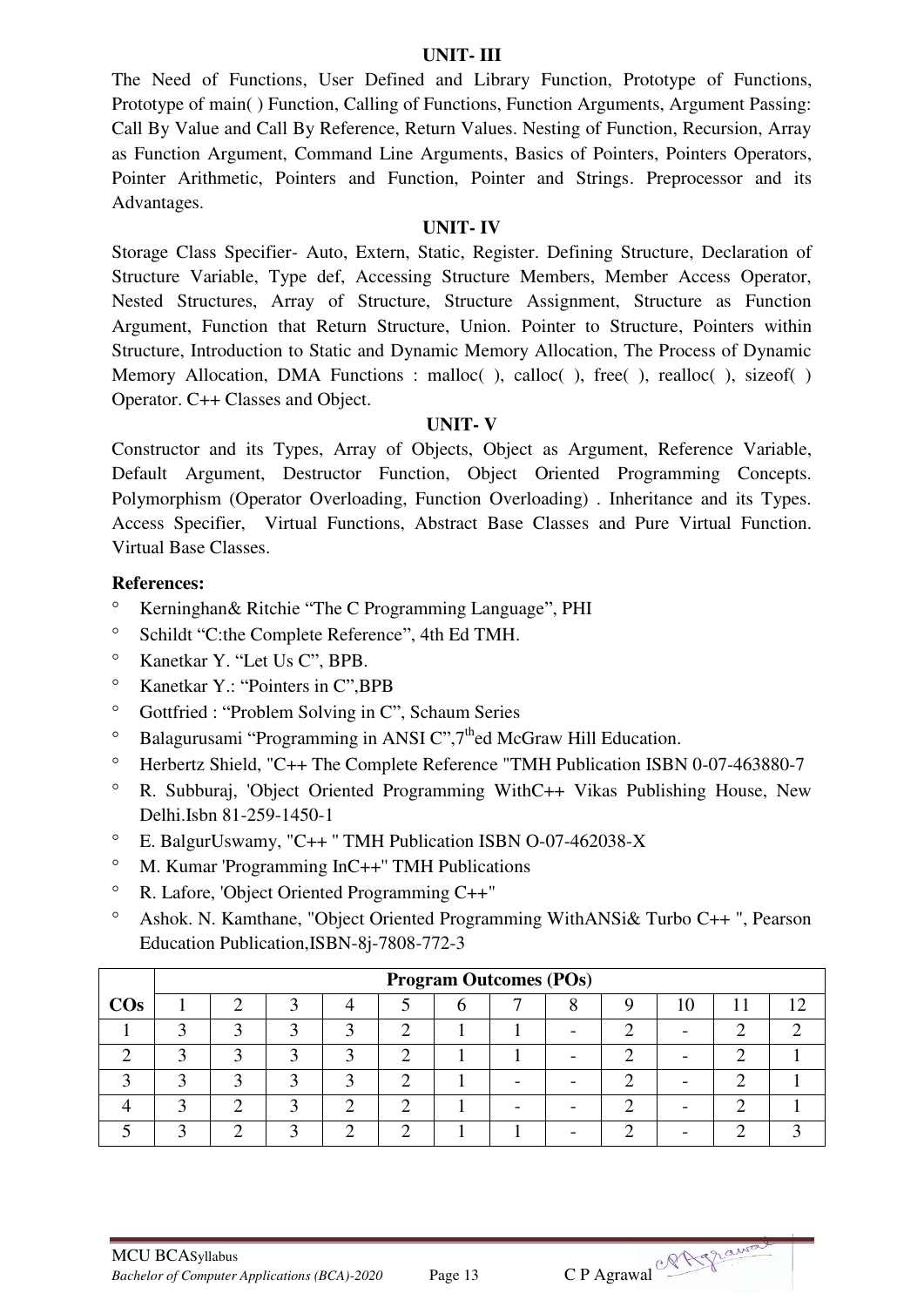## **1BCA3-Digital Electronics**

|     | m | D                    |     | <b>Theory</b> | <b>Internal</b> | <b>Practical</b> | <b>Total</b> |
|-----|---|----------------------|-----|---------------|-----------------|------------------|--------------|
|     |   | <b>Credits/Hours</b> |     |               |                 |                  | <b>Marks</b> |
| 5/5 |   |                      | 6/6 | 80            | 20              |                  | 100          |

#### **Course Objectives:**

- <sup>o</sup> To understand data representation for digital logic<br>
<sup>o</sup> To understand the basic blocks of digital logic
- To understand the basic blocks of digital logic
- To understand the fundamental organization of a digital computer
- $\degree$  To design simple combination & sequential circuits<br> $\degree$  To Know application of Pegisters
- To Know application of Registers.

#### **Course Outcomes:**

- Apply the principles of Number System, Binary Code and Boolean Algebra.
- Acquire Knowledge about Logic Gates.<br>• Design various Combinational and Sequ
- <sup>o</sup> Design various Combinational and Sequential Circuits.<br>
<sup>o</sup> Describe various Memory System and Shift Register
- Describe various Memory System and Shift Register.
- Understand Processor Organization and Design of Simple Computer.

#### **Unit-wise Syllabus**

#### **UNIT-I**

Data representation Data Types and Number Systems, Binary Number System, Octal & Hexa-Decimal Number System, Fixed Point Representation, 1's & 2's Complement, Binary, Arithmetic Operation on Binary Numbers, Overflow & Underflow, Floating Point Representation, Codes, ASCII, EBCDIC Codes, Gray Code, Excess-3 & BCD, Error Detection & Correcting Codes Binary Storage and Registers.

#### **UNIT–II**

Boolean algebra and digital logic circuits -Logic Gates, AND, OR, NOT,, NOR, NAND & XOR Gates and their Truth Tables, Boolean Algebra, Basic Definition and Properties, Basic Boolean Law's, Demorgan's Theorem, Minimization Techniques, K Map – Two, Three and More Variables maps, Sum of Product & Product of Sums, Don't care conditions.

#### **UNIT–III**

Combination Circuits - Half adder & Full adder, Full Subtractor, decimal adder, Code Conversion, Multilevel NAND and NOR Circuits, Decimal adder, decoders, Multiplexers and Demultiplexers.

#### **UNIT–IV**

Sequential logic- Flip-Flops - RS, D, JK & T Flip-Flop, Triggering in flip flops, Analysis of Clocked Sequential Circuits, State Reduction and Assignment, flip flop excitation tables, Design procedure and design of counters. Design with equations.

## **UNIT–V**

Registers, Counters and the memory unit, Shift registers, Ripple counters and Synchronous counters, Inter-register Transfer, Arithmetic Logic and Shift Micro Operation, Conditional Control Statement, Instruction Codes, Processor organization, design of a simple computer.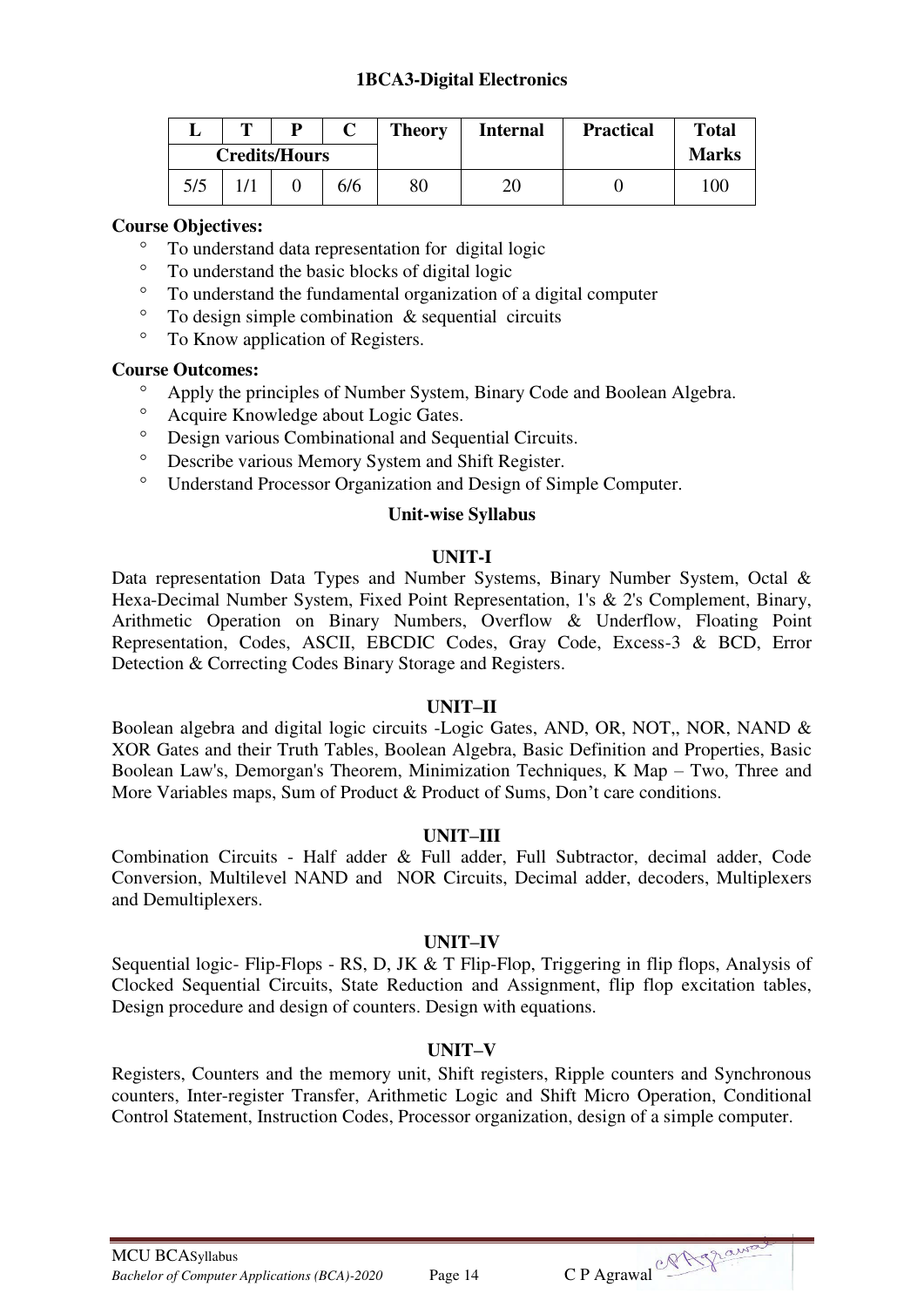- <sup>o</sup> Digital Logic and Computer Design by Morris mano<br>
<sup>o</sup> Computer System Architecture by Morris Mano
- <sup>o</sup> Computer System Architecture by Morris Mano<br><sup>o</sup> Digital Electronics by Anil Kumar Maini publish
- Digital Electronics by Anil Kumar Maini publisher : Wiley and Sons<br>• Modern Digital Electronics by R. P. Jain publisher Tata Mograw-Hil
- Modern Digital Electronics by R. P. Jain publisher Tata Mcgraw-Hill education  $\degree$  Digital Fundamentals by Thomas L Floyd publisher: Pearson Education India
- Digital Fundamentals by Thomas l. Floyd publisher:Pearson Education India

|        |   | <b>Program Outcomes (POs)</b> |  |  |  |  |  |  |  |  |  |  |  |  |
|--------|---|-------------------------------|--|--|--|--|--|--|--|--|--|--|--|--|
| $\cos$ |   |                               |  |  |  |  |  |  |  |  |  |  |  |  |
|        | ◠ |                               |  |  |  |  |  |  |  |  |  |  |  |  |
|        |   |                               |  |  |  |  |  |  |  |  |  |  |  |  |
|        |   |                               |  |  |  |  |  |  |  |  |  |  |  |  |
|        |   |                               |  |  |  |  |  |  |  |  |  |  |  |  |
|        |   |                               |  |  |  |  |  |  |  |  |  |  |  |  |

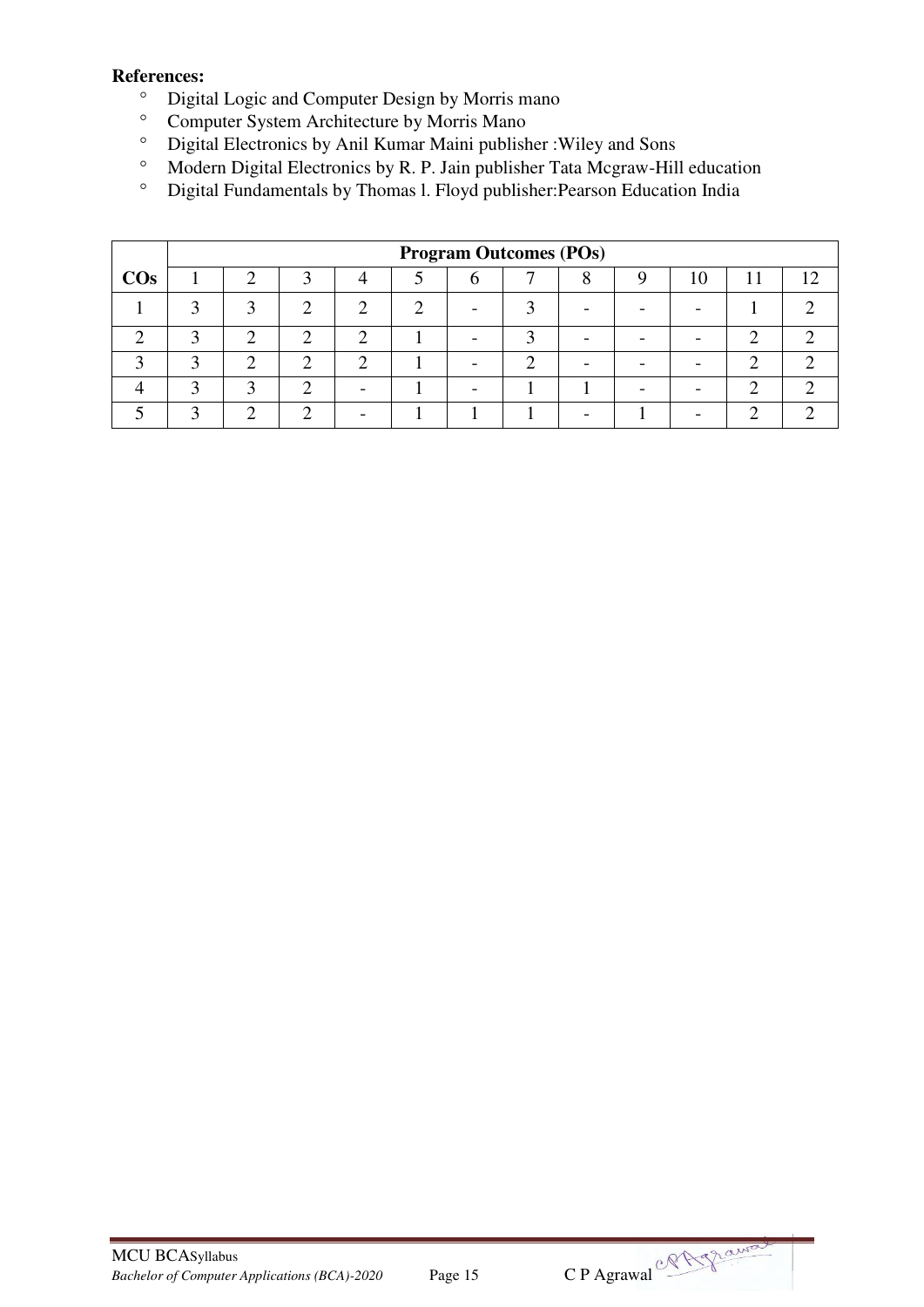## **1BCA4- Communicative English**

|     | m | D                    |     | <b>Theory</b> | <b>Internal</b> | <b>Practical</b> | <b>Total</b> |
|-----|---|----------------------|-----|---------------|-----------------|------------------|--------------|
|     |   | <b>Credits/Hours</b> |     |               |                 |                  | <b>Marks</b> |
| 2/2 |   |                      | 3/3 | 40            |                 |                  |              |

#### **Course Objectives:**

- Learn Basics of Communication.
- Learn and develop the skills of writing, speaking, reading and listening.
- Know telephonic conversation skills, Interview skills and Group Discussion basics.
- <sup>o</sup> Gain the knowledge and develop personality, soft skills ,presentation skills.<br>
<sup>o</sup> To develop reading skills
- To develop reading skills.

#### **Course Outcomes:**

- <sup>o</sup> Inculcate Process of Communication and identify barriers in communication.
- Demonstrate the competency in English language through understandability and practice in four skills of language such as writing, speaking, reading and listening.
- <sup>o</sup> Develop skills for working in team and individually.
- <sup>o</sup> Inculcate soft skills and develop personality through participation in group discussion, mock interview, group and individual presentation
- <sup>o</sup> Practice reading skills in English language specific to eminent Indian Authors.

#### **Unit-wise Syllabus**

#### **UNIT-I**

The Process of Communication: Communication, the Process of Communication, Barriers of Communication, Different Types of Communication, Characteristics and Conventions of Conversation, Conversational Problems of Second/Foreign Language Users, Difference Between Conversation and Other Speech Events

#### **UNIT- II**

Telephone Techniques: Speaking and Listening, Conference Calls, Vocabulary Building, Writing, Grammar and Usage, Pronunciation, Job Applications and Interviews: Reading, Curriculum Vitae, Preparing for an Interview, Listening and Speaking in the Interviews Group Discussions: Group-Discussion, Study Skills, Language Focus, Speaking.

## **UNIT- III**

Soft Skills Practice, Personality Development, Participating in Group Discussion and Job Interviews, Time Management Presentation Skills, Leadership Skills, Assertiveness, Lateral Thinking, Team Work and Interpersonal Skills, Emotional Intelligence, Self-Confidence and Courage, Attitude.

## **UNIT- IV**

Speaking Skills and Presentation: Presentation Design and Delivery. Monologue Dialogue, Group Discussion. Effective Communication/ Mis-Communication. Interview, Public Speech. Effective Writing, Report Writing, Resume, Circular, Notice and letter Writing.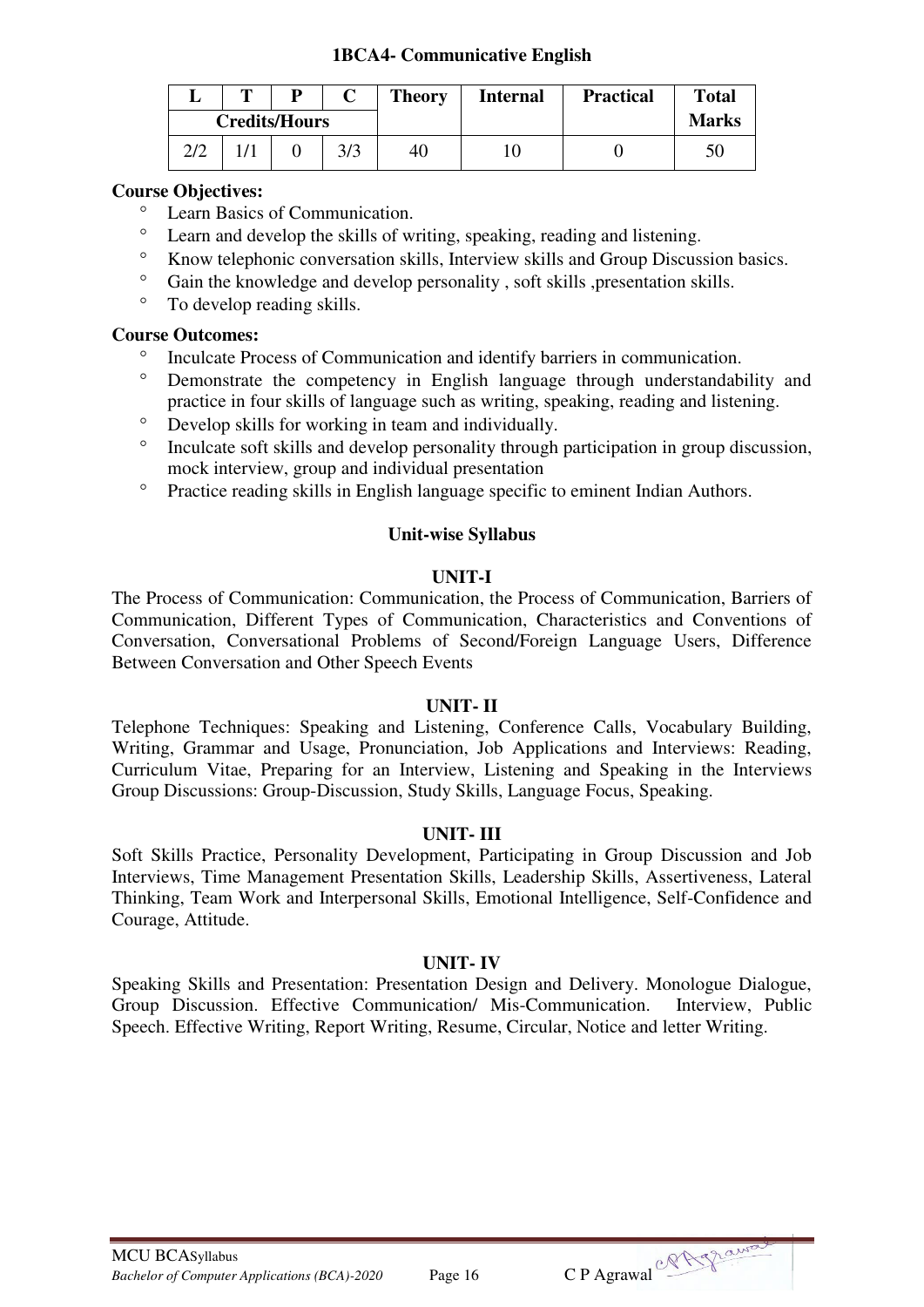## **UNIT- V**

Importance of English as a vehicle of Spoken and written Communication. Close Reading Comprehension Summary Paraphrasing Analysis and Interpretation. Translation (from Indian language to English and vice-versa). Introduction to Articles of eminent Indian authors. Short Stories of eminent Indian authors.

- <sup>o</sup> Darer. Shankar-Communication Skills in English Language<br><sup>o</sup> Dr. Uramia Bai and S.M. Bai, Business Communication
- Dr. Uremia Rai and S.M.Rai- Business Communication
- <sup>o</sup> B. K. Das- an Introduction to Professional English and Soft Skills<br>
<sup>o</sup> Barun K. Mitra, Personality Development and Soft Skills
- <sup>o</sup> Barun K. Mitra- Personality Development and Soft Skills<br><sup>8</sup> Shashilumor and Dhamaia Spaken English
- Shashikumar and Dhameja-Spoken English
- <sup>o</sup> Raymond Williams- English Grammar
- <sup>o</sup> Wren and Martin -English Grammar and Composition<br><sup>o</sup> Iustin Seeley, Designing Presentation
- Justin Seeley -Designing Presentation
- <sup>o</sup> Laura Bergelles- Public Speaking Foundations
- M.a.K. Halliday- Spoken and Written Language
- B Balasubriamaniam-Phonetics for Indian Students
- $\degree$  R C Sharma-Business Correspondence<br> $\degree$  Dowel Jones- the Handbook of English
- Dowel Jones- the Handbook of English Phonetics
- Merriam Webster Guide to Business Correspondence.
- Ashish Singh How to Communicate Effectively

|        | <b>Program Outcomes (POs)</b> |  |  |  |  |  |  |  |  |    |  |  |  |  |
|--------|-------------------------------|--|--|--|--|--|--|--|--|----|--|--|--|--|
| $\cos$ |                               |  |  |  |  |  |  |  |  | 10 |  |  |  |  |
|        |                               |  |  |  |  |  |  |  |  |    |  |  |  |  |
|        |                               |  |  |  |  |  |  |  |  |    |  |  |  |  |
|        |                               |  |  |  |  |  |  |  |  |    |  |  |  |  |
|        |                               |  |  |  |  |  |  |  |  |    |  |  |  |  |
|        |                               |  |  |  |  |  |  |  |  |    |  |  |  |  |

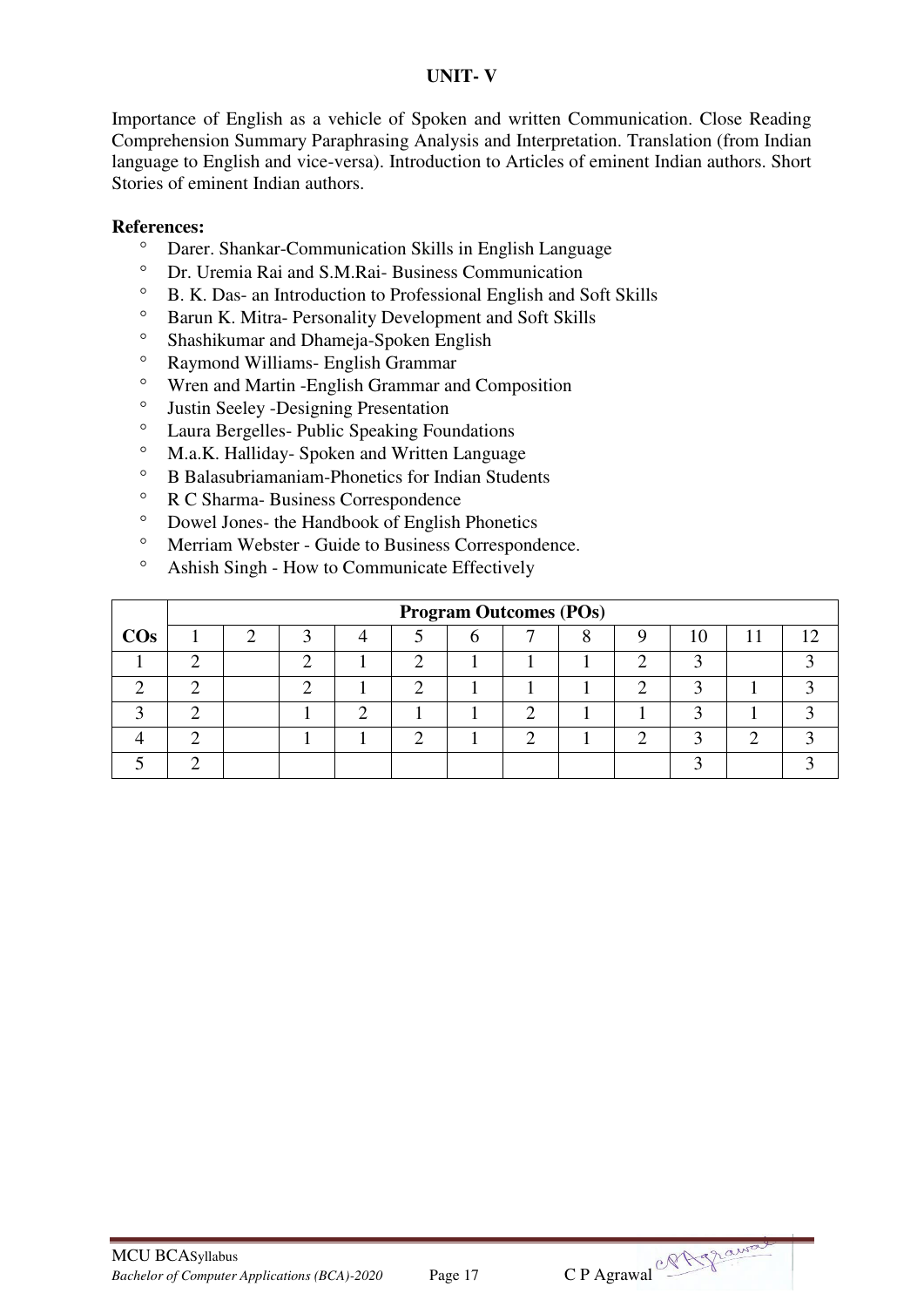## **1BCA5 OPEN ELECTIVE-1**

**1BCA5(A) - Fundamentals of Computer & Information Technology** 

|      | m | D                    |     | <b>Theory</b> | <b>Internal</b> | <b>Practical</b> | <b>Total</b> |
|------|---|----------------------|-----|---------------|-----------------|------------------|--------------|
|      |   | <b>Credits/Hours</b> |     |               |                 |                  | <b>Marks</b> |
| רו ר |   |                      | 3/3 | 40            |                 |                  | 50           |

## **Course Objectives:**

- To know computer evolution with features of each generation.
- <sup>o</sup> Identify various devices used in Computer system with specific use of each.
- To know the place of computer in our day to day life, its characteristics, its usage, Limitations and benefits etc.
- To know types of software and languages with specific use of each.
- To understand Computer Network and Management Information System basics.

## **Course Outcomes:**

- Describe Computer System evolution, Characteristics and Types.
- <sup>o</sup> Select Need base System Hardware and Software .
- Classify Languages used in Computer System.
- Describe the Use, Process, Types and Topologies of Computer Communication.
- Understand the increasing role of management information system in managerial decision making with the help of computers and how information is processed, stored and utilized with example system.

## **Unit-wise Syllabus**

## $\mathbf{I} \mathbf{I} \mathbf{N} \mathbf{I} \mathbf{T} - \mathbf{I}$

Brief history of development of computers, Computer system concepts, Computer system characteristics, Capabilities and limitations, Types of computers Generations of computers, Personal Computer (PCs) – evolution of PCs, configurations of PCs- Pentium and Newer, PCs specifications and main characteristics. Basic components of a computer system - Control unit, ALU, Input/Output functions and characteristics, memory - RAM, ROM, EPROM, PROM and other types of memory.

## **UNIT – II**

Input/Output& Storage Units-:Keyboard, Mouse, Trackball, Joystick, Digitizing tablet, Scanners, Digital Camera, MICR, OCR, OMR, Bar-code Reader, Voice Recognition, Light pen, Touch Screen, Monitors - characteristics and types of monitor -Digital, Analog, Size, Resolution, Refresh Rate, Interlaced / Non Interlaced, Dot Pitch, Video Standard - VGA, SVGA, XGA etc, Printers& types - Daisy wheel, Dot Matrix, Inkjet, Laser, Line Printer, Plotter, Sound Card and Speakers, Storage fundamentals - Primary Vs Secondary Data Storage and Retrieval methods - Sequential, Direct and Index Sequential, SIMM, Various Storage Devices - Magnetic Tape, Magnetic Disks, Cartridge Tape, Hard Disk Drives, Floppy Disks (Winchester Disk), Optical Disks, CD, VCD, CD-R, CD-RW, Zip Drive, flash drives Video Disk, Blue Ray Disc, SD/MMC Memory cards, Physical structure of floppy & hard disk, drive naming conventions in PC. DVD, DVD-RW.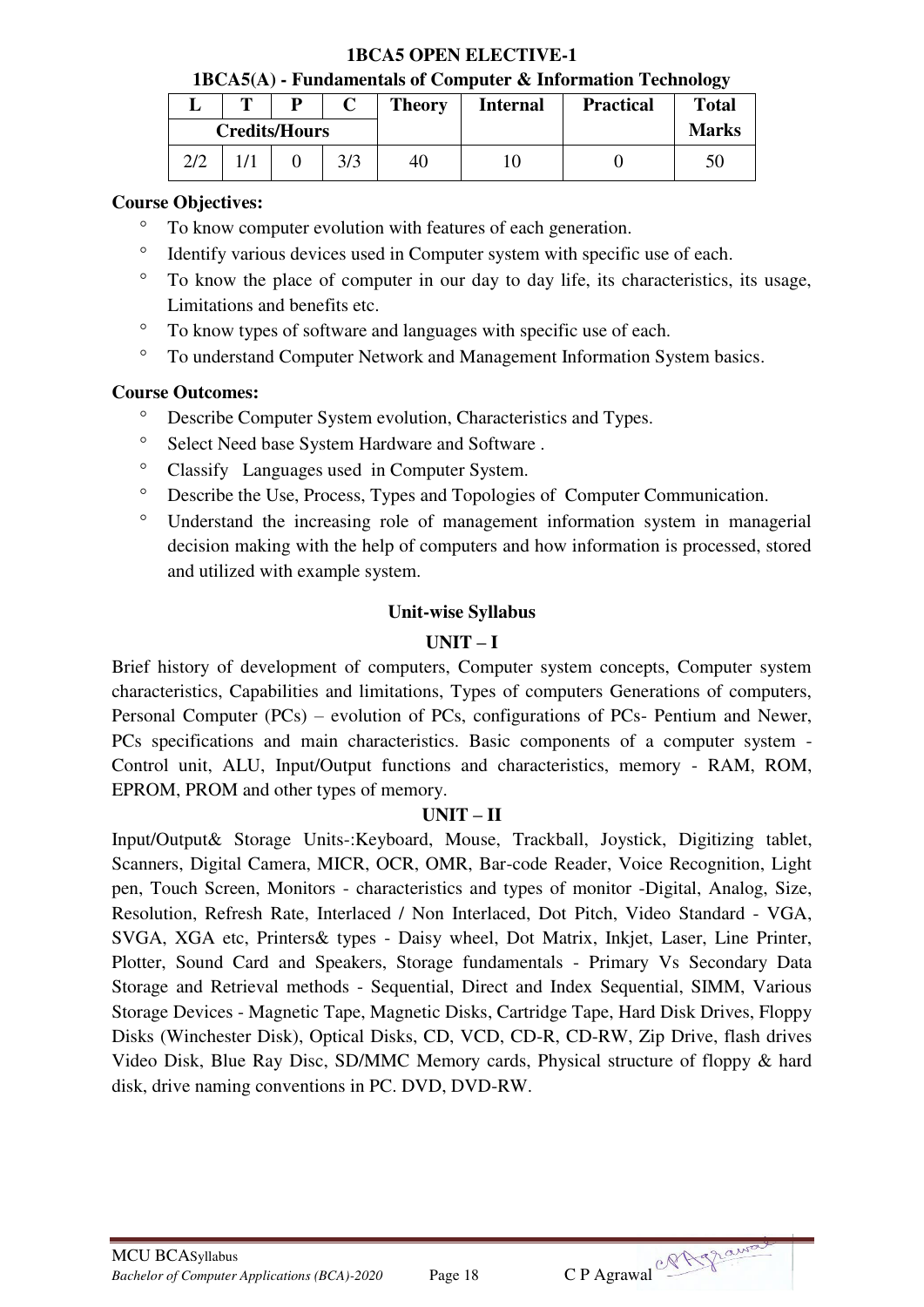#### **UNIT – III**

Software and its Need, Types of Software - System software, Application software, System Software - Operating System, Utility Program, Programming languages, Assemblers, Compilers and Interpreter, Introduction to operating system for PCs-DOS Windows, Linux. Programming languages- Machine, Assembly, High Level, 4GL, their merits and demerits, Application Software and its types - Word-processing, Spreadsheet, Presentation Graphics, Data Base Management Software, characteristics, Uses and examples and area of applications of each of them, Virus working principles, Types of viruses, virus detection and prevention.

#### $\mathbf{I} \mathbf{I} \mathbf{N} \mathbf{I} \mathbf{T} - \mathbf{I} \mathbf{V}$

Use of communication and IT, Communication Process, Communication types- Simplex, Half Duplex, Full Duplex, Communication Protocols, Communication Channels - Twisted, Coaxial, Fiber Optic, Serial and Parallel Communication, Modem - Working and characteristics, Types of network Connections - Dialup, Leased Lines, ISDN, DSL, RF, Broad band, Types of Network - LAN, WAN, MAN, Internet, VPN etc., Topologies of LAN - Ring, Bus, Star, Mesh and Tree topologies, Components of LAN -Media, NIC, NOS, Bridges, HUB, Routers, Repeater and Gateways.

#### **UNIT-V**

Management information system - Introduction, Characteristics, Needs, Different views of MIS, Designing, Placement of MIS, Pitfalls in Designing an MIS, Computer based MIS – Advantages & Disadvantages. Computer Applications in Business-Need and Scope, Computer Applications in Project Management, Computer in Personnel Administration, Information System for Accounting-Cost and Budgetary Control, Marketing and Manufacturing, Computer Applications in Materials Management, Insurance and Stockbroking, Production planning and Control, Purchasing, Banking, Credit and Collection, Warehousing. Use of computers in common public services and e-governance.

- <sup>o</sup> Pradeep K Sinha, Priti Sinha, Computer Fundmentals, Sixth Edn. BPB Publications
- <sup>o</sup> S.K.Basandra, "Computers Today ", Galgotia Publications.
- Alexis Leon & Mathews Leon, " Fundamentals of Information technology ", Vikas Publishing House, New Delhi.

|  | <sup>o</sup> V.Rajaraman, NeeharikaAdabala, Computer Fundamentals, PHI |  |  |
|--|------------------------------------------------------------------------|--|--|
|  |                                                                        |  |  |

|        |   | <b>Program Outcomes (POs)</b> |  |  |  |  |  |  |  |    |  |  |  |
|--------|---|-------------------------------|--|--|--|--|--|--|--|----|--|--|--|
| $\cos$ |   |                               |  |  |  |  |  |  |  | 10 |  |  |  |
|        |   |                               |  |  |  |  |  |  |  |    |  |  |  |
|        | ◠ | $\rightarrow$                 |  |  |  |  |  |  |  |    |  |  |  |
|        | ◠ |                               |  |  |  |  |  |  |  |    |  |  |  |
|        |   |                               |  |  |  |  |  |  |  |    |  |  |  |
|        |   |                               |  |  |  |  |  |  |  |    |  |  |  |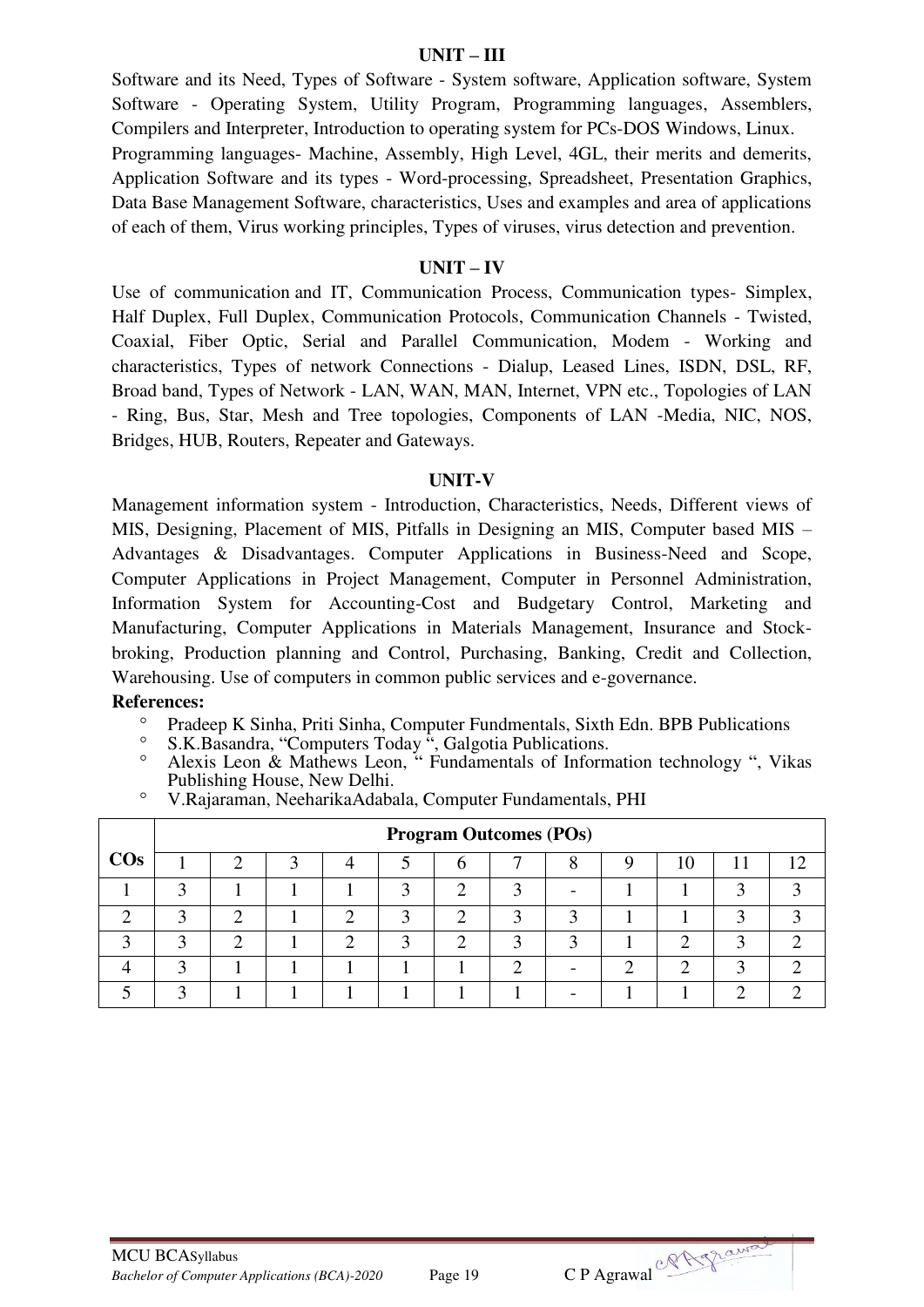## **1BCA5(B) - Information Technology Trends**

|     | m |                      |     | <b>Theory</b> | <b>Internal</b> | <b>Practical</b> | <b>Total</b> |
|-----|---|----------------------|-----|---------------|-----------------|------------------|--------------|
|     |   | <b>Credits/Hours</b> |     |               |                 |                  | <b>Marks</b> |
| 2/2 |   |                      | 3/3 | 40            |                 |                  |              |

## **Course Objectives:**

- To make students understand E Governance and E Commerce system.
- Make them aware of crime pattern in Cyber World and basic Security Systems.
- Make them aware of basics of cellular transmission.
- To aware them with distributed system and artificial intelligent system.
- To make them aware of virtual reality and multimedia

## **Course Outcomes:**

- Acquaint the students with the application of computers in understanding latest trends in information technology.
- Use Government initiative for citizen on E Platforms and E Commerce with security.
- Define of basics of cellular transmission systems.
- Have an Understanding of application of advances in Computer Science area AI, IOT, Cloud, Big Data,Distributed system,Virtual reality and Multimedia.
- <sup>o</sup> Practice use of Google Suit effectively.

#### **Unit-wise Syllabus UNIT–I**

E-governance, e-democracy, Government efforts to encourage citizen participation, PPP model, E-governance websites & services, MPONLINE services, UIDI & Aadhar, Egovernance mobile apps like UMANG, digital locker, digital library. various site for egovernance. National E-Governance Plan (NeGP).

Introduction to cyber crime, types of attacks like Spyware, Malware, Spam Mail, Logic bombs, Denial of Service, Types of Cyber Crime : Email Fraud, Phishing, Spoofing, Hacking, Identity Theft.

## **UNIT–II**

E-Commerce- Introductions, Concepts, Advantages and Disadvantages, Technology in E-Commerce, Benefits and Impact of E-Commerce

Electronic Payment Systems: Introduction, Types of Electronic Payment Systems, RTGS, IMPS, NEFT, Payment Gateway, Debit & Credit Card, Internet Banking, Mobile Wallet, UPI, BHIM, PAYTM app, Online Shopping, Online Marketing.

## **UNIT–III**

Introduction to Wireless Communication, Blue Tooth, WiFi, WiMax, LiFi, Mobile Technology, 2G, 3G, 4G, 5G services, IMEI, SIM, IP Telephony, Soft Phone, Voice Mail, Ad-hoc & Sensor Networks, GIS, ISP, Mobile Computing, Cellular System Cell, Mobile Switching Office, Hands off, Base Station. Mobile OS (Symbian/Blackberry/Windows/Android/iPhone), Features and limitations, Types of Mobile apps.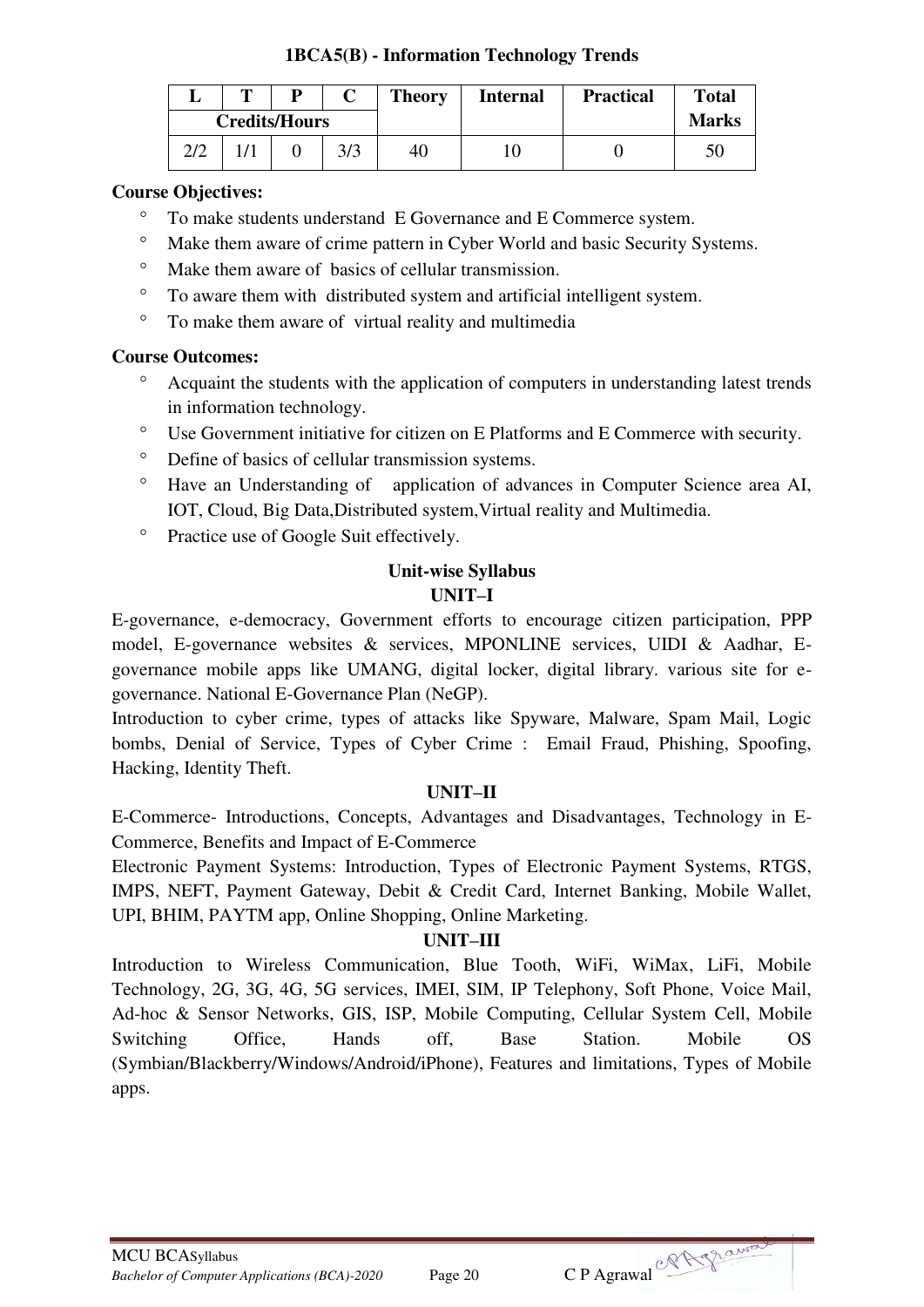#### **UNIT–IV**

Artificial Intelligence and Expert system-Concepts of AI & Expert Systems, Merits and Demerits of Expert system, Application of Expert system and AI. Cloud Computing– Introduction, Types, Application, Services, Google Play Store, Apple Store, Need of Cloud Computing, Concept of Virtualization, Cloud Types, Cloud Services IOT– Introduction, Application & Use, Machine Learning: Introduction and Uses. Big data– Introduction, Application & Use.

#### **UNIT–V**

Introduction to Distributed system, Advantage and Disadvantage of Distributed System, Introduction to Virtual Reality and multimedia: Introduction, Brief History of Virtual Reality, Present Uses of vVrtual Reality, Various Software of Multimedia.

- Fundamentals of Information Technology by Alex Leon &Mleon, Vikas Publications.
- Frontiers of Electronic Commerce, by- Kalakota, Ravi; Stone, Tom.
- E-Commerce an Indian Perspective (Second Edition) by Pt Joseph, S.J. Prentice-Hall Of India.
- Recent Magazines of Computers and Communication.
- $\degree$  System Analysis & Design by V K Jam, Dreamtech Press.
- Modern System Analysis & Design by A Hoffer, F George, S Valaciah, Low Priced Edn. Pearson Education.
- $\degree$  Information Technology & Computer Applications by V K. Kapoor, Sultan Chand & Sons, New Delhi.
- IT Trends &Technologiesby Narendra Tiwari Publisher: Narendra Publication
- The Inevitable: Understanding the 12 Technological Forces That Will Shape Our Future by by Kevin Kelly Publisher: Viking
- Information Technology: Emerging Trends by Sunil V.K. Gaddam Publisher: Vitasta Publishing Pvt.Ltd

|        | <b>Program Outcomes (POs)</b> |  |  |  |  |  |  |  |  |  |  |  |  |  |
|--------|-------------------------------|--|--|--|--|--|--|--|--|--|--|--|--|--|
| $\cos$ |                               |  |  |  |  |  |  |  |  |  |  |  |  |  |
|        |                               |  |  |  |  |  |  |  |  |  |  |  |  |  |
|        |                               |  |  |  |  |  |  |  |  |  |  |  |  |  |
|        |                               |  |  |  |  |  |  |  |  |  |  |  |  |  |
|        |                               |  |  |  |  |  |  |  |  |  |  |  |  |  |
|        |                               |  |  |  |  |  |  |  |  |  |  |  |  |  |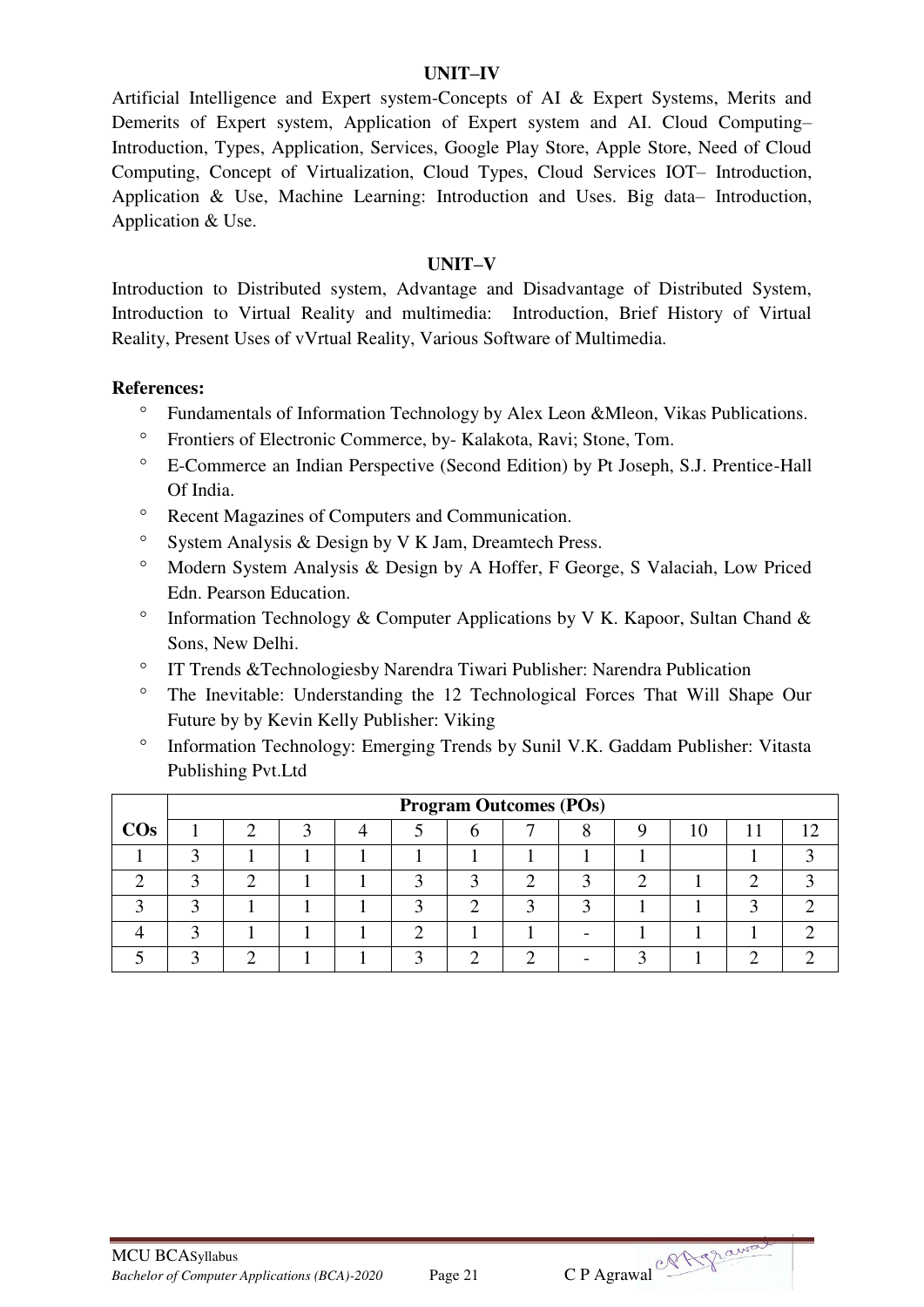## **1BCA6Computer Lab-1**

|                          | m                                            |                      |  | <b>Theory</b> | <b>Internal</b> | <b>Practical</b> | <b>Total</b> |
|--------------------------|----------------------------------------------|----------------------|--|---------------|-----------------|------------------|--------------|
|                          |                                              | <b>Credits/Hours</b> |  |               |                 |                  | <b>Marks</b> |
| $\overline{\phantom{0}}$ | $+0/2$<br>$-0/2$<br>$\overline{\phantom{a}}$ |                      |  |               | 20              | 80               | 100          |

## **Practical List on PC Package Lab Practical on Word Processing Package**

- 1. Type the following Paragraph as given.
	- "My Dream career"

My ambition of life is to become a doctor. I have taken up scince and hygiene as optional subjects. When I joint college, I shall take up medical group. I shall appear in the P.M.T.examinationn to qualify for joining a Medical College. After parssing the P.M.T., I shall joinn the medical college to become a doctor.

I would like to be a doctor. My country has become free, Governmment has decided to uproot the diseases from the country and improve the health of the people. Hospitals are being opened for this purpose. There is great demand for doctor. Taking all these things into considaration. I have made up mind to become a doctor.

I do not want to be clerrk. This line does not suit me. I do not want to be a teacher. Law is not a paying profession these days so becoming lawer is not my goal.

- A. Correct any spelling errors displayed in the given text.
- B. Save the document as  $\langle M_V \text{ Dream} \rangle$  W01. Docx
- C. Change the layout of the page as given below.  $\text{Page size: A4 (8.27" x 11.69")}$  > Page orientation: Landscape
- D. Change the page margins as follows: >Top: 1.25">Bottom: 1.25">Right: 1.25">Left: 1.25"
- E. Format the entire document as given below. >Line spacing: 1.15" >Font: Times New Roman >Font size: 14 >Align: Justify
- F. Select the heading "My Dream Career" and format it as given below. >Font color: blue >Style: Bold and underline >Align: Center
- G. Change all the letters to UPPERCASE
- H. Make the first letter of the paragraph larger and fall into three lines (Drop cap).
- I. Format the heading "My Dream career" with Style: Heading 2.
- J. Create a bulleted list for the last paragraph lines of document.
- K. Enter "My Class Time Table" text as the heading of the table and format it to get the following output using a Wordart. (Font: Arial Black, Font size: 16, Align: Center)
- L. Insert a footer with the following formatting options. >Caption: <My First Document>>Font: Times New Roman >Font size: 12
- 2. Prepare your class time table using and Format the entire table as given below.
	- A. Change the cell size of the table to Auto Fit to Contents. >Align: Center
	- B. Select the Heading row and format it as given below.
	- C. Convert all text in to capital letters >Style: Bold >Align: Center
	- D. Insert a new row just below the last row of the table and enter the following information into the new row: >Saturday: Special Lecture on Cloud computing > Merging all the column

3.Send a Call Letter for All Applicants to Inform Interview Details using Mail Merge Base

## **Spreadsheet Practical**

- 1. Create a blank Spreadsheet in and save it as "<Your Index no>\_E01".
- 2. Create a table with 7 rows and 8 columns in the cell range A3:H9.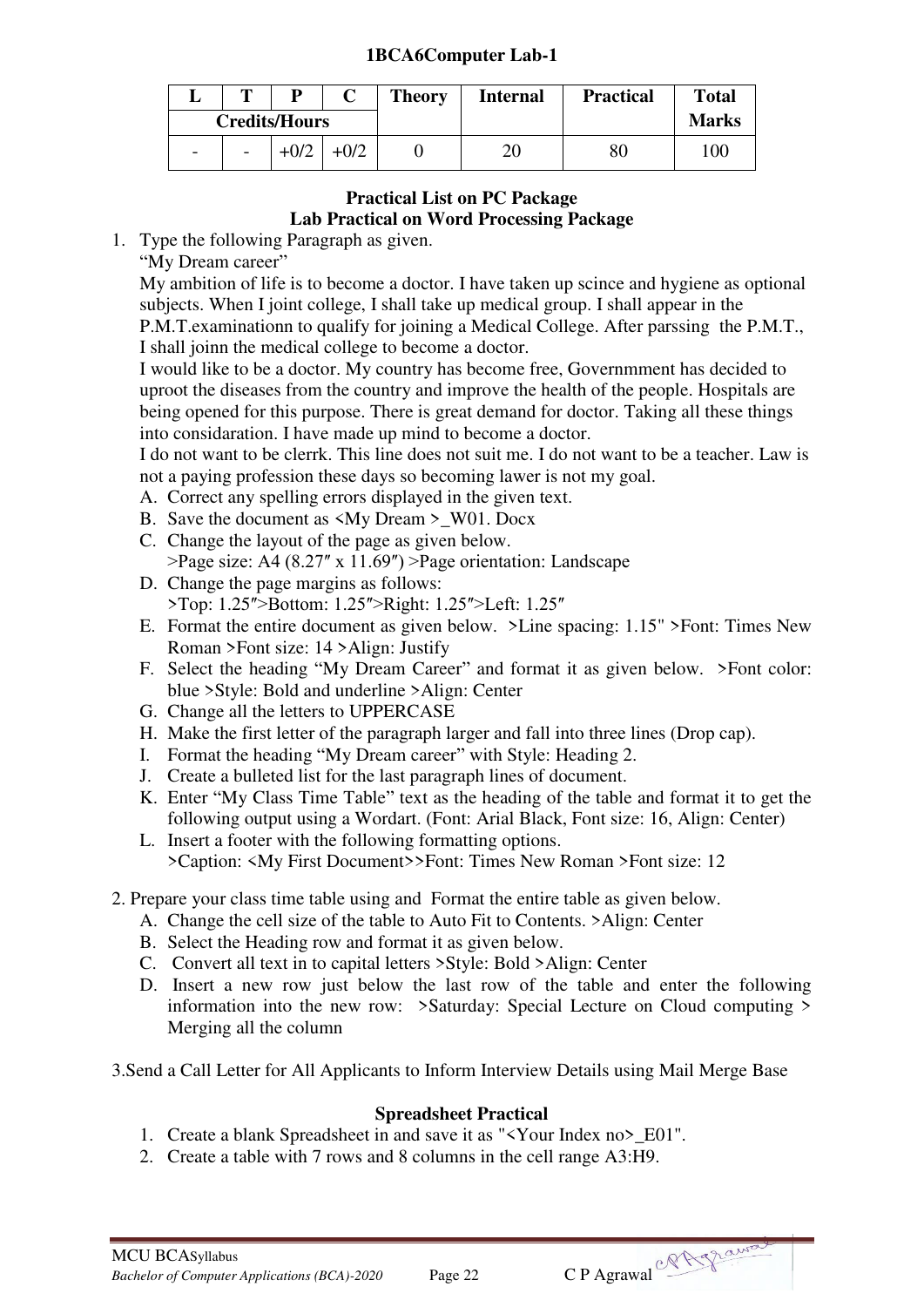Insert a title "Vivekanand College " and a sub title "Mark sheet for A/L English - Class A", by centering it with the table, making the text bold, and changing the font size 16 for main title and 14 for subtitle.

- 3. Enter data of 6 students under the columns, "Roll No", "Name", "Physics", "Chemistry", "Biology", and "English".
- 4. Use the relevant formula to calculate the total marks and average and copy the formula to the relevant cells.
- 5. Format the "Average" column with two decimal places.
- 6. Use conditional formatting to change the color of the cells of which the average mark is more than 60, into green.
- 7. Select the columns, "Roll No", "Physics", "Chemistry", "Biology", and "English" column and draw a column chart.
- 8. Insert the title, "Vivekanand College ", and the sub title, "Mark sheet for A/L Biology - Class A" to the top of the chart.
- 9. Set the X axis labels with the index numbers.
- 10. Label the X axis title as, "Roll No" and Y axis title as, "Marks".
- 11. Label the legends for 4 subjects, "Physics", "Chemistry", "Biology" and "English".
- 12. Make sure to get a graph similar to the one given below.

#### **Presentation Practical**

- 1. Create a presentation with four blank slides.
- 2. Modify the presentation as follows.
- 3. Insert a suitable design template.
- 4. Insert a footer to show Your name and your Student ID.
- 5. Insert Today's date as a fixed date in the date area.
- 6. Make necessary changes to appear slide numbers in the slide number area.
- 7. Make necessary changes so that the footer, date and the slide number do not appear on the title slide (first slide).
- 8. Add content to the title slide (first slide) by following the instruction given below.
- 9. Type "River" as the slide title and it's format should be Font Type: Arial, Style: Bold, Size:96, Color: Black.
- 10. Type "Our Life Support" as the sub title and insert an image from the resources directory to a suitable location.
- 11. Add content to the second slide by following the instruction given below.
- 12. Type the slide title as, "Rivers of North India" and format it as,
- 13. Font Type: Arial, Style: Bold, Size: 44, Color: Black
- 14. Insert the following content as shown below.

The Ganga Indus

Bamhaputra

- 15. Type the slide title as, "Tributaries"
- 16. Insert Rivers and their tributaries of slide 2 in a table.
- 17. Insert few more important Rivers of India with their regions.
- 18. Add the following animation effects to your presentation.
- 19. Apply emphasis animation effect to each main point and sub point in the second slide.
- 20. Apply sound effect when the second slide appears in the slideshow.
- 21. Hide the fourth slide from the slide show.
- 22. Save your presentation with the following file name <Rivers\_of \_North india>\_ P01.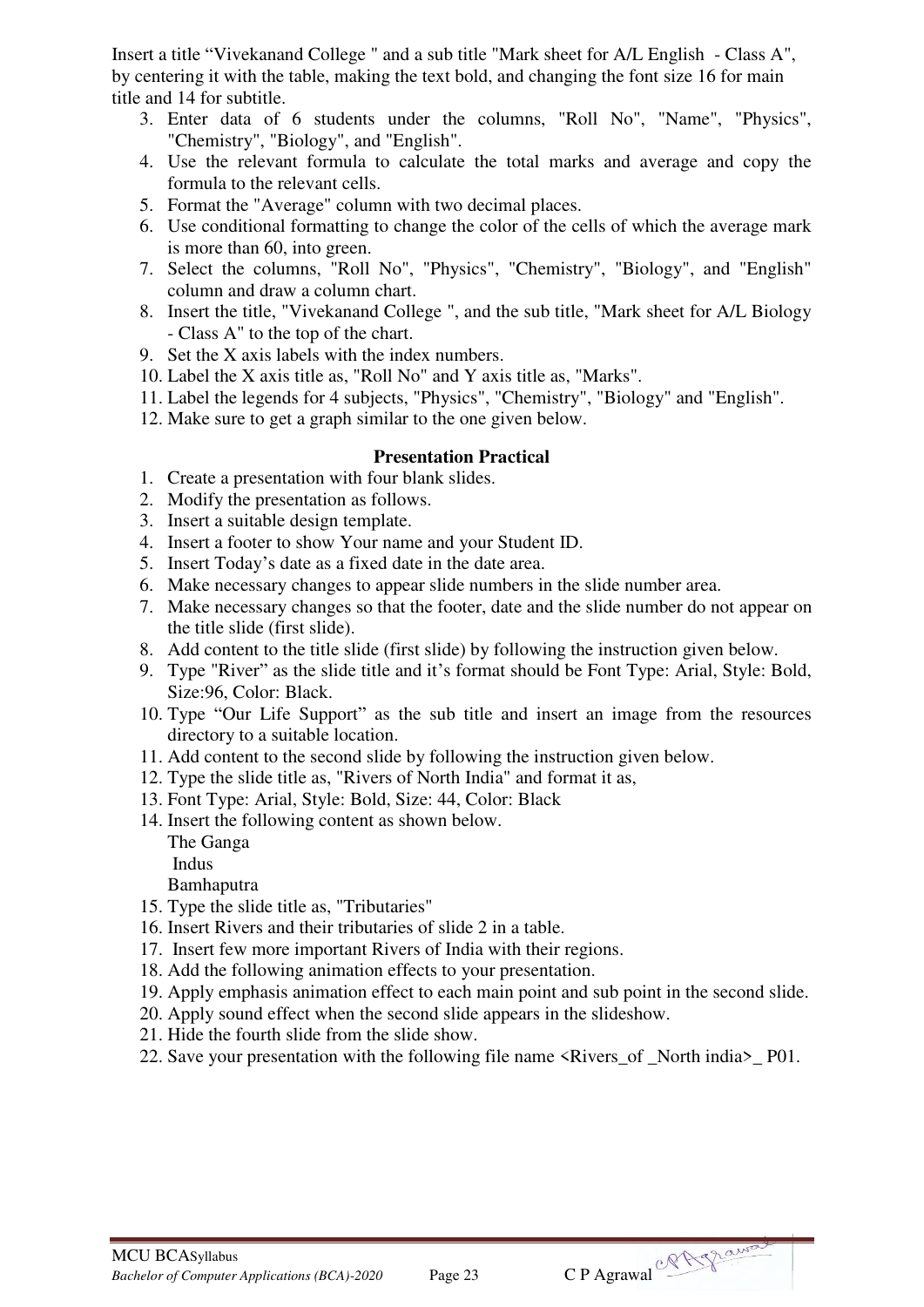## **Practical List on Programming with C and C++**

- 1. Write a Program in C to calculate Simple Interest when the values of Principal, Rate and Time are given.
- 2. Write a Program in C++ to calculate Temperature in Centigrade when temperature is in Fahrenheit.
- 3. Write a Program in C to determine whether an input Year is Leap Year or not.
- 4. Write a Program in C++ to display the Table of a number input from keyboard in the following format:

```
n \times 1 = neg:5 \times 1 = 55 x 2 = 10
```
- 5. Write a program to calculate the Factorial of a number input from Keyboard using Recursive method.
- 6. Write a Program in C++ to show how to pass an Array to a user defined function.
- 7. Write a Program in C to swap two numbers using Call by Value and Call by Address.
- 8. Write a Program in C to read Name, Roll No, and Percentage of five Students and display them using Array of Structures.
- 9. WAP to calculate total marks, percentage and grade of a student. Marks obtained in each of the five subjects are to be input by the user. Assign grades according to the following criteria :

```
Grade A: Percentage >=80
```
Grade B: Percentage>=70 and <80

- Grade C: Percentage>=60 and <70
- Grade D: Percentage>=40 and <60
- Grade E: Percentage<40
- 10. Write a Program in C++ to display the first n terms of Fibonacci series.
- 11. Write a Program in C to calculate the sum of two compatible matrices.
- 12. Write a Program in C++ to calculate the product of two compatible matrices.
- 13. Write a C program to pass an entire array to a user-defined function and multiply each element by 3 inside the function and print the elements of the array in main()
- 14. Write a C program to show usage of pointer to structure using arrow operators
- 15. Write a C program to show usage of pointer to function
- 16. Raising a number n to a power p is the same as multiplying n by itself p times. Write a function called power ( ) that takes a double value for n and an int value for p, and returns the result as double value. Use a default argument of 2 for p, so that if this argument is omitted, the number will be squared. Write a main ( ) function that gets values from the user to test this function.
- 17. Create a class Employee with basic information of Employees as data members and member function to get these information and display employee information.
- 18. Overload + operator to add two rational number. Overload >> operator to enable input through cin. Overload << operator to enable output through cout. Write a main ( ) to test all the functions in the class.
- 19. Consider the following class definition

class father { protected : int age; public; father (int x) { $age = x$ ;} virtual void iam( ) { cout<< I AM THE FATHER, my age is : << age<< end1:} };

Derive the two classes son and daughter from the above class and for each, define iam( ) to write our similar but appropriate messages. You should also define suitable constructors for these classes.

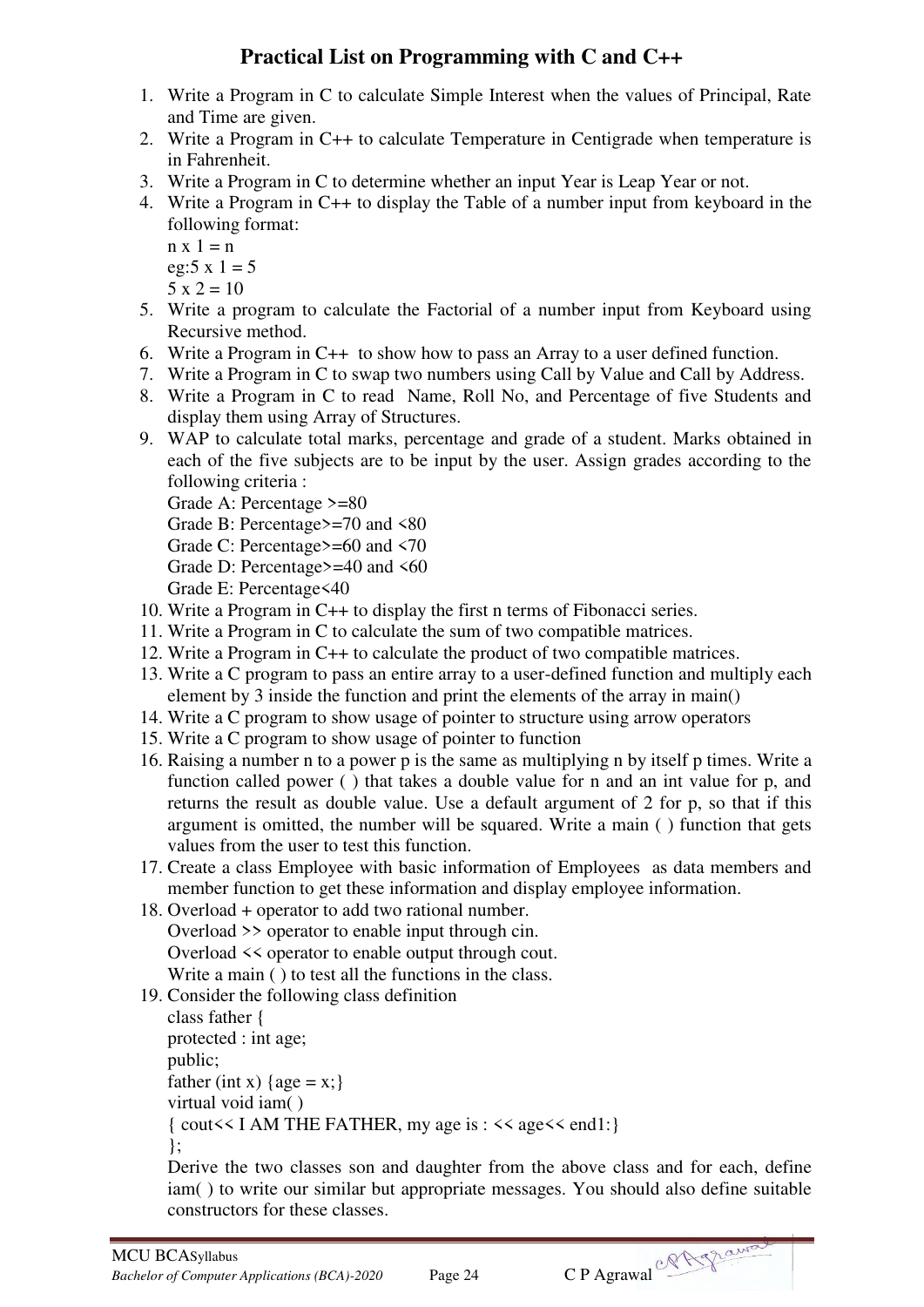Now, write a main ( ) that creates objects of the three classes and then calls iam ( ) for them. Declare pointer to father. Successively, assign addresses of objects of the two derived classes to this pointer and in each case, call iam( ) through the pointer to demonstrate polymorphism in action.

20. Make a class Employee with a name and salary. Make a class Manager inherits from Employee. Add an instance variable, named department, of type string. Supply a method to string that prints the manager s name, department and salary. Make a class Executive inherits from Manager. Supply a method to String that prints the string Executive followed by the information stored in the Manager super class object. Supply a test program that tests these classes and methods.



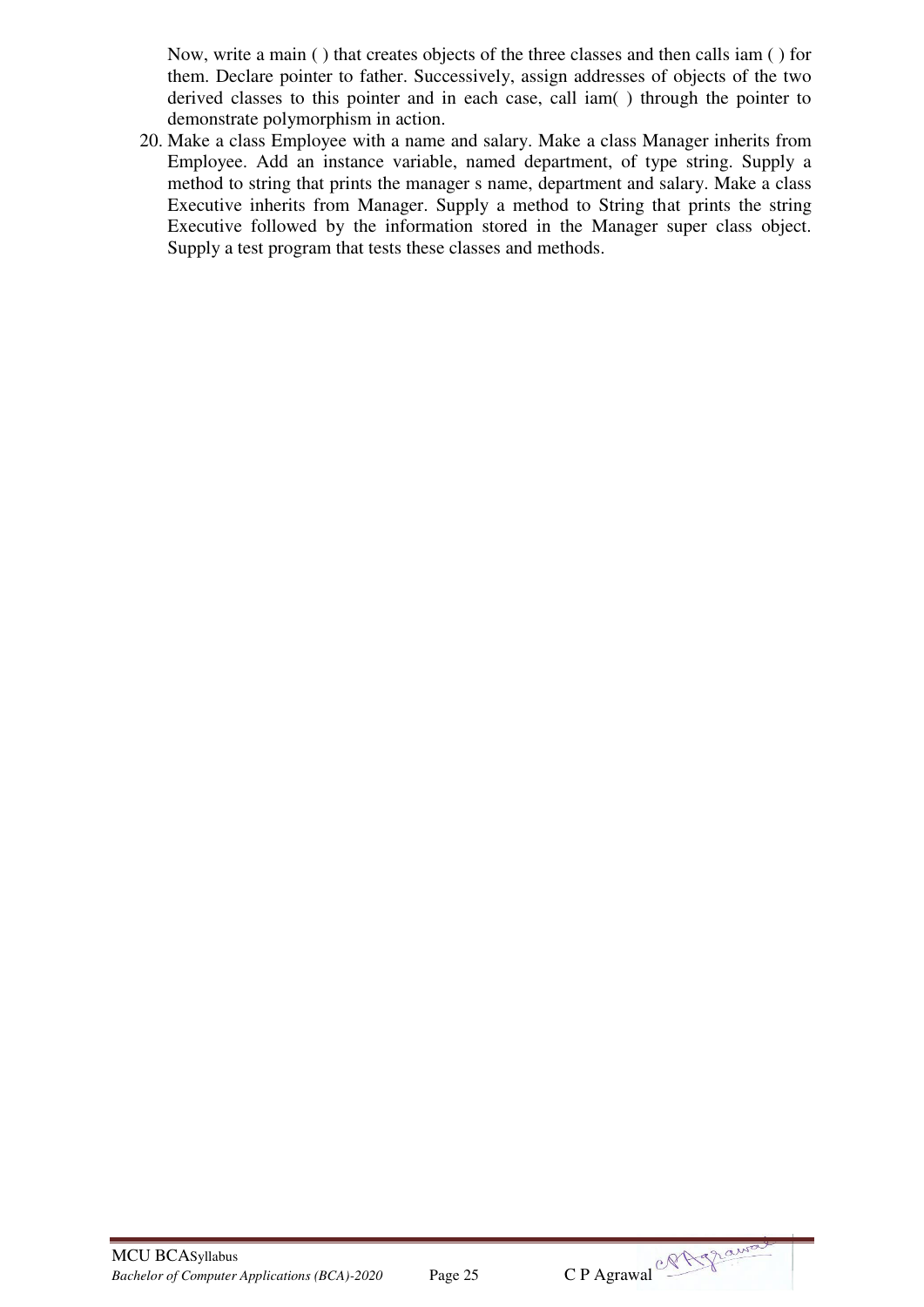**Semester - II 2BCA1-Database Management System** 

|     | m          | D                    |  | <b>Theory</b> | <b>Internal</b> | <b>Practical</b> | <b>Total</b> |
|-----|------------|----------------------|--|---------------|-----------------|------------------|--------------|
|     |            | <b>Credits/Hours</b> |  |               |                 |                  | <b>Marks</b> |
| 4/4 | 6/8<br>2/4 |                      |  | 80            | 20              |                  | $00^{\circ}$ |

## **Course Objectives:**

- To understand need of DBMS.
- To understand conceptual and physical design of a database.
- To understand RDBMS and to design Relational database.
- To know basic database backup and recovery mechanism.
- To know advances in DBMS.

## **Course Outcomes:**

- Understand Data, Database system and its architecture.
- Apply ER modeling and Relational Database design using Normalization.
- Apply concepts of database storage and querying.
- Understand Concurrency, Recovery and Security mechanism in DBMS.
- Understand Current advances in DBMS.

## **Unit-wise Syllabus**

## **UNIT - I**

Introduction To Database System : Data - Database Applications - Evolution of DB & DBMS - Need for data management, Introduction and applications of DBMS, File systems versus Database systems, Data Models, DBMS Architecture, Data Independence, Data Modeling using Entity-Relationship Model, Enhanced ER Modeling.

## **UNIT - II**

Relational Database Concept and Design: Introduction to relational database, Structure of Relational Database, Relational model terminology domains, Attributes, Tuples, Relations, relational DB schema. Relational algebra: Basic operations selection and projection, Set Theoretic operations Union, Intersection, set difference and division, Join operations: Inner, Outer, Left outer, Right outer and full outer join. Relational Database design, Functional Dependency, definition, trivial and nontrivial FD, Normalization 1Nf, 2NF, 3NF, Decomposition using FD dependency preservation, BCNF, Multi valued dependency, 4NF, Join dependency and 5NF.

## **UNIT - III**

Database storage and querying -Basic Concepts of Indexing and Hashing Query Processing, Measures Of Query Cost, Query Processing for Select, Sort Join Operations, Basics of Query Optimization, Transformation of Relational Expression Estimating Statistics of Expression, Choice of Evaluation Plan.

## **UNIT - IV**

Concurrency, Recovery and Security -Concurrency Control: Definition of concurrency, lost update, dirty read and incorrect summary problems due to concurrency. Concurrency Control Techniques: Overview of Locking, 2PL, Timestamp ordering, multi-versioning, validation Recovery concepts, Shadow paging, Log Based Recovery, Elementary concepts of Database security: system failure, Backup and Recovery Techniques, authorization and authentication.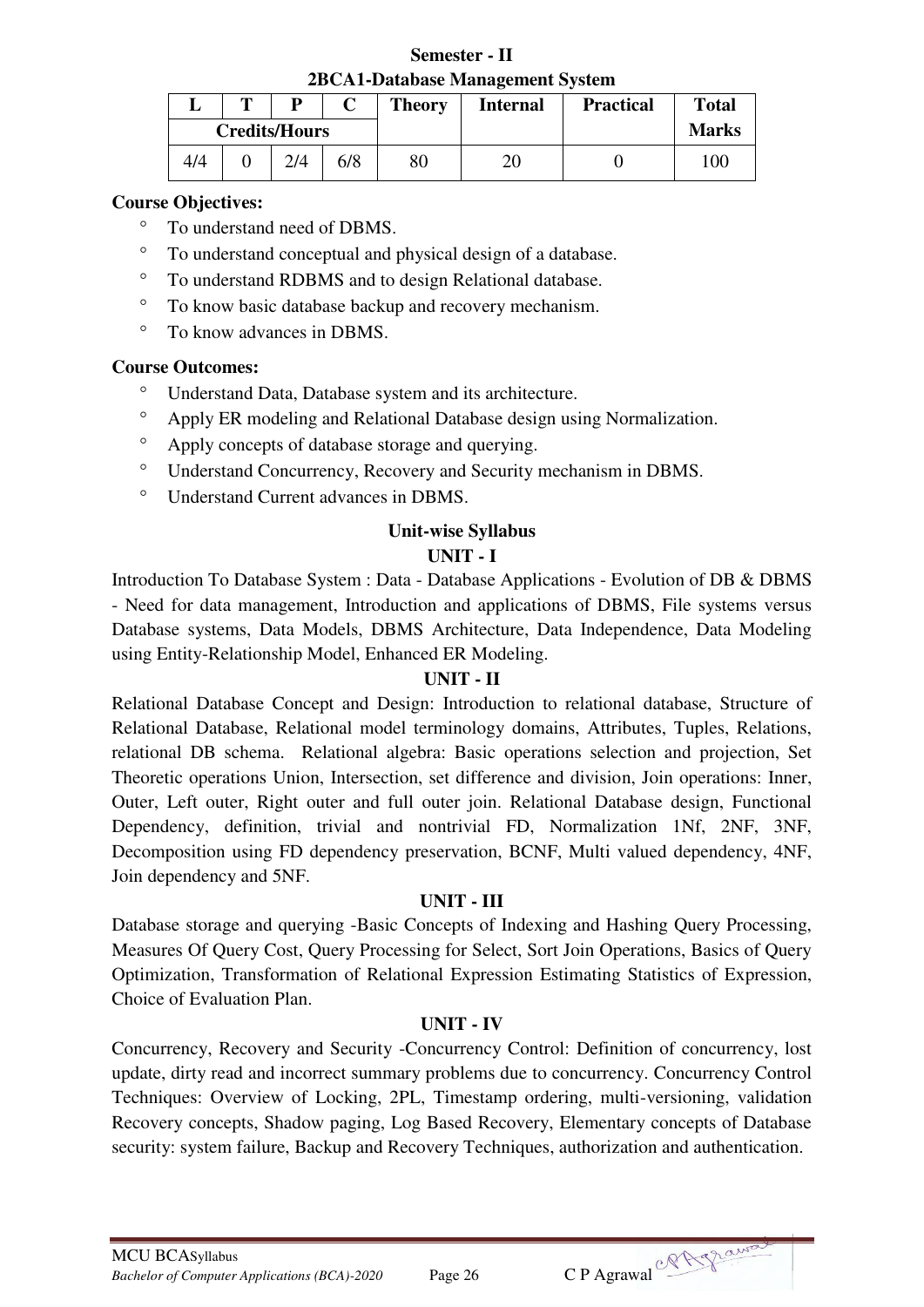#### **UNIT - V**

Introduction to Current Trends – Centralized and Client Server Architectures, Distributed Databases, Object Oriented Database, Spatial & Temporal Databases, Data Mining & Warehousing, Data Visualization, Mobile Databases, OODB & XML Databases, Multimedia & Web Databases.

- <sup>o</sup> Abraham Silberschatz, Henry Korth, S. Sudarshan, "Database Systems Concepts", 7<sup>th</sup> Edition, McGraw Hill .
- <sup>o</sup> Rajesh Narang "Database management System" PHI.<br><sup>o</sup> Ramakrishnan and Gherke "Database Management S
- <sup>o</sup> Ramakrishnan and Gherke, "Database Management Systems", TMH.<br>
<sup>o</sup> R Flmarsi and SB Navathe "Fundamentals of Database Systems" Pe
- R. Elmarsi and SB Navathe, "Fundamentals of Database Systems", Pearson,5th Ed.
- <sup>o</sup> Singh S.K., "Database System Concepts, design and application", Pearson Education
- <sup>o</sup> Bipin Desai, "An Introduction to database Systems", Galgotia Publications.

|        | <b>Program Outcomes (POs)</b> |   |   |  |   |  |        |   |  |     |   |  |
|--------|-------------------------------|---|---|--|---|--|--------|---|--|-----|---|--|
| $\cos$ |                               |   |   |  | b |  | О<br>Λ |   |  | . . |   |  |
|        |                               |   |   |  |   |  |        |   |  | ◠   |   |  |
|        | $\sqrt{2}$                    | ◠ |   |  | ി |  |        |   |  |     |   |  |
|        | ◠                             | ◠ | ◠ |  |   |  | ◠      | ി |  |     |   |  |
|        | ◠                             | ◠ | ◠ |  |   |  |        | ◠ |  | ◠   | ◠ |  |
|        |                               |   |   |  |   |  |        |   |  | ⌒   | ◠ |  |

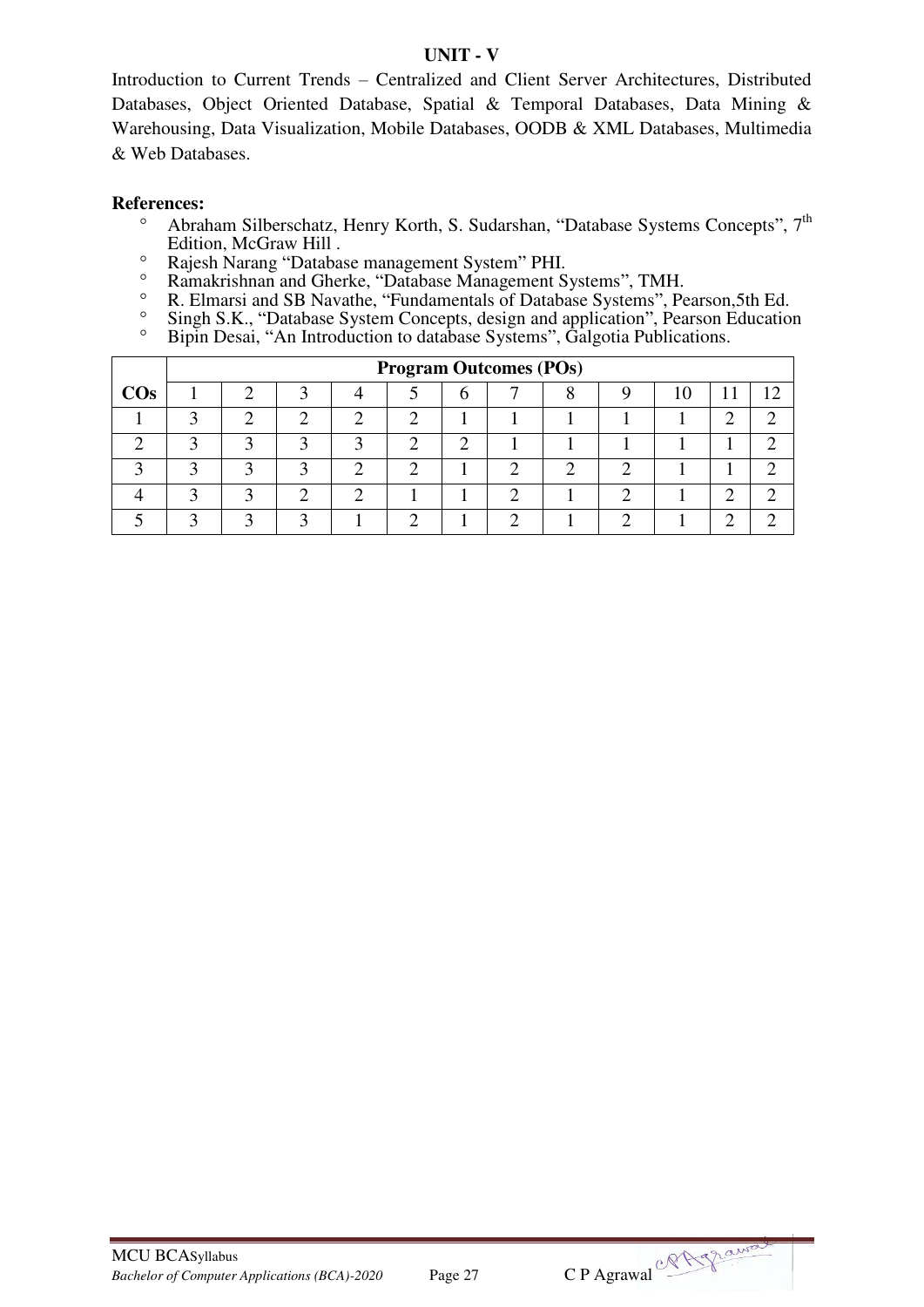#### **2BCA2-Data Structures**

|     | m          | D                    |  | <b>Theory</b> | <b>Internal</b> | <b>Practical</b> | <b>Total</b> |
|-----|------------|----------------------|--|---------------|-----------------|------------------|--------------|
|     |            | <b>Credits/Hours</b> |  |               |                 |                  | <b>Marks</b> |
| 4/4 | 6/8<br>2/4 |                      |  |               | 20              |                  | 100          |

#### **Course Objectives:**

- o Understand the concepts of data structures and algorithm design methods.
- o Choose the appropriate data structure such as arrays, linked lists, stacks, queues, hash tables, trees, heaps and graphs and writing programs for these solutions.
- o Solve problems of Searching and Sorting.
- o Understand the complexity of algorithm.

#### **Course Outcomes:**

- Understand the concept and usage of data types, dynamic memory management and data structures.
- Understand various data structures like arrays, linked lists, stacks, queues, hash tables, trees, heaps and graphs.
- Apply algorithms for Searching and Sorting Methods.
- Develop and analyze Algorithms and calculate their Complexities.
- Understand the applications of various data structures.

#### **Unit-wise Syllabus**

#### $\mathbf{I} \cdot \mathbf{I} \cdot \mathbf{N} \cdot \mathbf{I} = \mathbf{I}$

The concept of data structure, abstract data type, concept of list  $\&$  array, introduction to stack, stack as an abstract data type, primitive operation on stack, stack's application - infix, postfix, prefix and recursion. Introduction to queues, primitive operations on queues, queue as an abstract data type, circular queue, dequeue, priority queue, applications of queue.

#### **UNIT – II**

Linked list - introduction to linked list, memory representation of linked list, operations on linked list, linked list representation of stack and queue, header nodes, Types of linked list doubly linked list, circular linked list, application of linked list.

#### **UNIT –III**

Trees - basic terminology of trees, binary trees, tree representations as array & linked list. Binary tree representation. Traversal of binary trees - inorder, preorder &postorder, application of binary tree, threaded binary tree, height balanced tree, b-tree.

#### **UNIT-IV**

Analysis of algorithm, complexity with big 'O'notation, Searching - sequential search, binary search and their comparison, Sorting - external &internal, sorting algorithm - Insertion, Selection, Quick, Bubble, and Heap, comparison of sorting methods.

#### **UNIT-V**

Graphs- Introduction to graphs, basic terminology, directed, undirected & weighted graph, representation of graphs, graph traversals, Spanning trees, minimum spanning tree, applications of graphs: shortest path problem using Dijkstra method.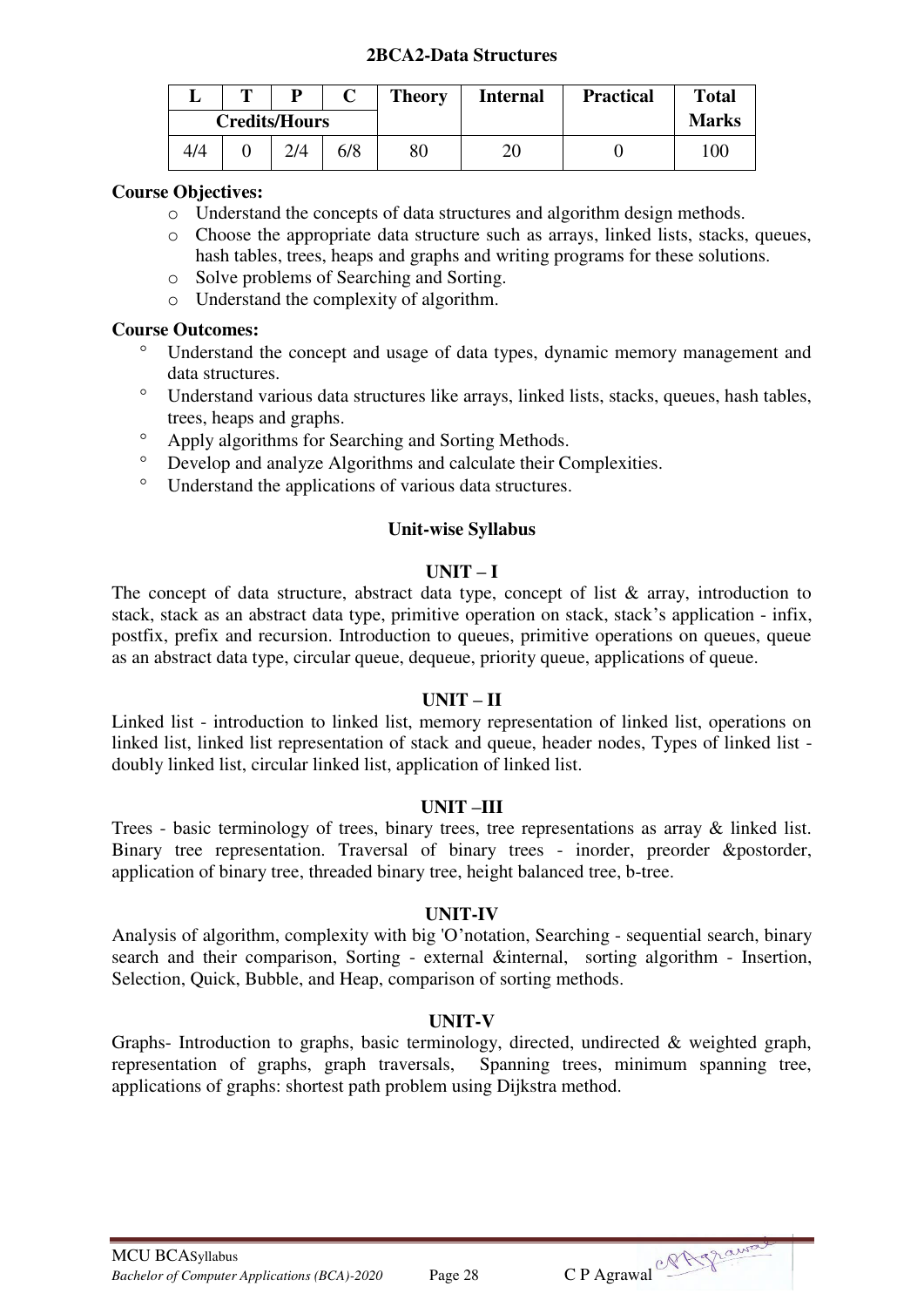- <sup>o</sup> Lipschuists, "Data Structure", Schaum 'S Outline Series, Mcgraw Hill Publication<br>
<sup>o</sup> Ellis Horowitz AndSartaiSawhney "Eundamentals of Computer Algorithm"
- Ellis Horowitz AndSartajSawhney, "Fundamentals of Computer Algorithm"
- Trembley&Sorrenson, "Data Structure"<br>
 S. Sawhney&E. Horowitz, "Eundaments
- S. Sawhnev&E. Horowitz, "Fundamentals of Data Structure"
- Aaron M. Tenenbaum, Moshe J. Augenstein, YedidyahLangsam, "Data Structures Using C and C++", PHI.

|        | <b>Program Outcomes (POs)</b> |  |  |  |  |  |  |  |  |  |  |
|--------|-------------------------------|--|--|--|--|--|--|--|--|--|--|
| $\cos$ |                               |  |  |  |  |  |  |  |  |  |  |
|        |                               |  |  |  |  |  |  |  |  |  |  |
|        |                               |  |  |  |  |  |  |  |  |  |  |
|        |                               |  |  |  |  |  |  |  |  |  |  |
|        |                               |  |  |  |  |  |  |  |  |  |  |

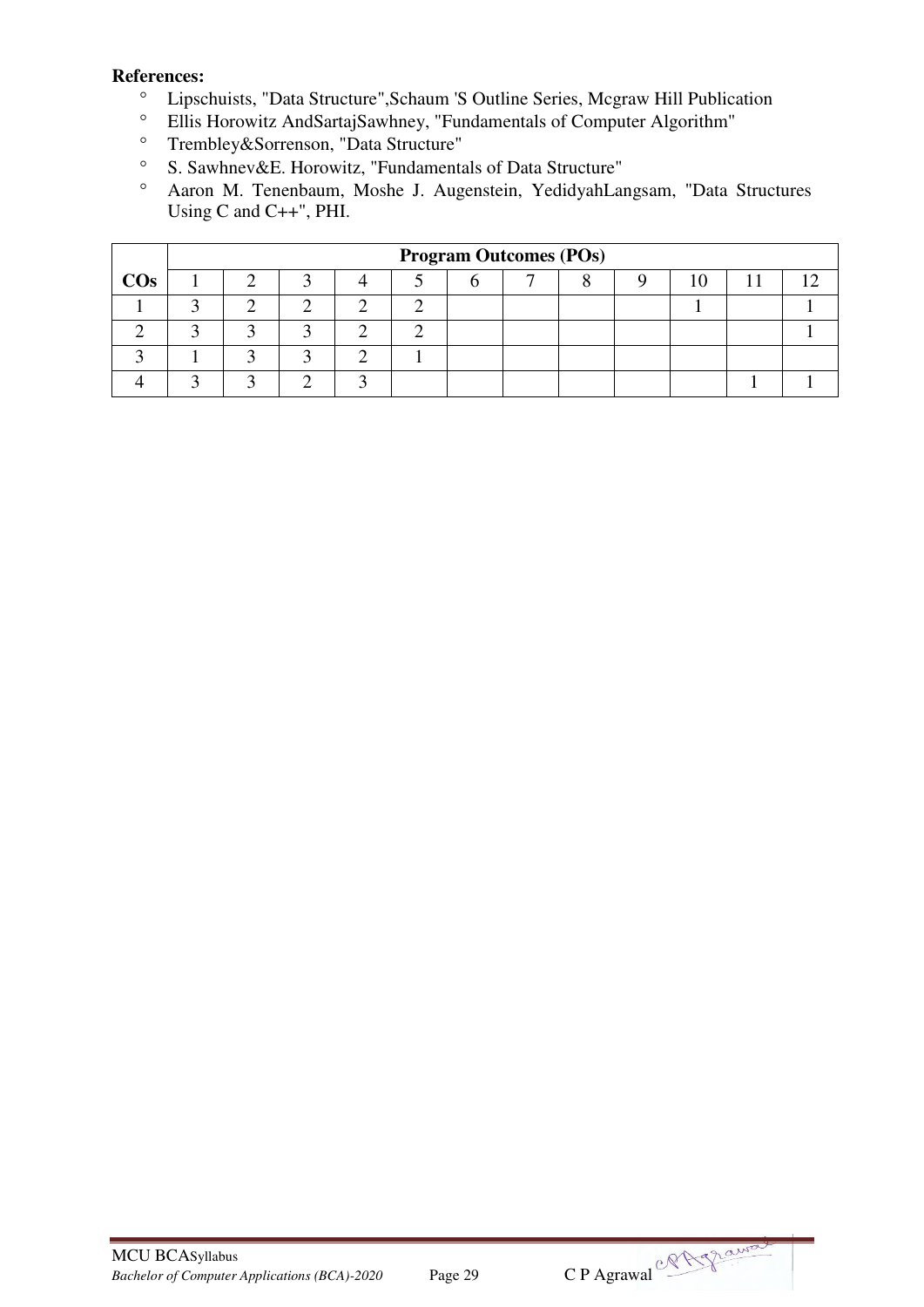#### **2BCA3-Computer Networks**

|     | œ   |                      |  | <b>Theory</b> | <b>Internal</b> | <b>Practical</b> | <b>Total</b> |
|-----|-----|----------------------|--|---------------|-----------------|------------------|--------------|
|     |     | <b>Credits/Hours</b> |  |               |                 |                  | <b>Marks</b> |
| 5/5 | 6/6 |                      |  | 80            | 20              |                  | 100          |

#### **Course Objectives:**

- <sup>o</sup> Build an understanding of the fundamental concepts of computer networking.
- Familiarize the student with the basic taxonomy and terminology of the computer networking.
- <sup>o</sup> Preparing the student for entry in advanced courses of computer networking.
- To gain knowledge of various protocols for network design and maintenance.

#### **Course Outcomes:**

- Understand and explain Data Communications System and its components.
- Understand Computer Network basics and OSI and TCP/IP model.
- <sup>o</sup> Understand Networks switching, error detection and error correction techniques.<br>
<sup>o</sup> Identify the different types of network devices and their functions
- Identify the different types of network devices and their functions.
- Familiarity with the various protocols of computer networks

#### **Unit-wise Syllabus**

#### **UNIT-I**

Basic concepts: network definition, components of data communication, distributed processing, topology, transmission mode, categories of networks. OSI and TCP/IP models: layers and their functions, comparison of models. Digital transmission: modems, modems, cable modems. Analog and digital signal; data-rate and limits; digital to digital line encoding schemes; parallel and serial transmission; modulation scheme, multiplexing techniques FDM, TDM, transmission media.

#### **UNIT-II**

Networks switching techniques and access mechanisms, circuit switching; packet switching, message switching, connection-oriented virtual circuit switching; dial-up modems; digital subscriber, data link layer functions and protocol, error detection and error correction techniques, data -link control framing and flow control, error recovery protocols - stop and wait ARO, go-back-n ARO; point to point protocol.

#### **UNIT-III**

Multiple access protocol and networks, ALOHA, SLOTTED ALOHA, CSMA/CD, protocols; Ethernet LANS, Token Ring, Token Bus, back-bone networks, network adapters cards, repeaters, hubs, switches, bridges, types of bridges, router and gateways.

#### **UNIT-IV**

Networks layer functions and protocols, routing: routing algorithms distance vector routing; shortest path routing, network layer protocol, IP protocol, internet control protocols, Unicasting, multicasting, broadcasting, ISDN: services, historical outline, PRI, BRI.

#### **UNIT-V**

Transport layer functions and protocols, overview of TCP and UDP, transport services error and flow control, connection establishment and release, three way handshake, overview of session layer and presentation layer, overview of application layer protocol overview of DNS protocol, overview of internet, WWW,HTTP, FTP, SNMP protocol. Internet services, email services, www services, search service etc.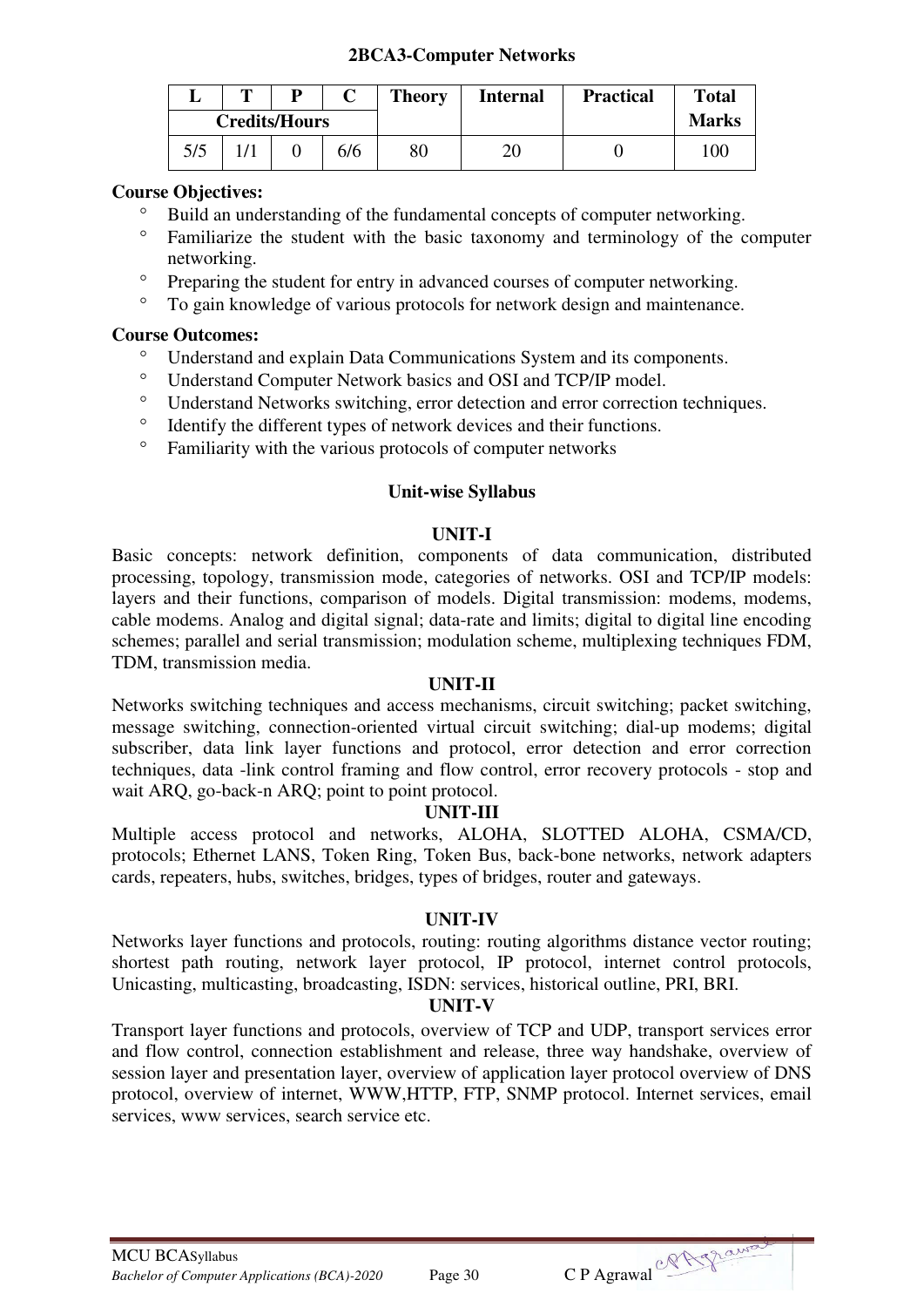- <sup>o</sup> B. A. Forouzan: Data Communications and Networking, Fourth edition, THM,<br>
<sup>o</sup> A. S. Tanenbaum: Computer Networks, Fourth edition PHI
- A.S. Tanenbaum: Computer Networks, Fourth edition PHI.
- Ames Chews Charles Perkins, Matthew Strebe "Networking Essentials: Study Guide "MCSE BPB Publications.
- K.Basandra& S. Jaiswal "Local Area Network" Galgotia Publications
- <sup>o</sup> William Stalling "Data and Computer Communication" Pearson Prentice Hall<br><sup>o</sup> Prakash C Gunta " Data Communication and Computer Network " PHI
- Prakash C Gupta " Data Communication and Computer Network " PHI

|        | <b>Program Outcomes (POs)</b> |  |  |  |  |  |  |  |  |  |  |
|--------|-------------------------------|--|--|--|--|--|--|--|--|--|--|
| $\cos$ |                               |  |  |  |  |  |  |  |  |  |  |
|        |                               |  |  |  |  |  |  |  |  |  |  |
|        |                               |  |  |  |  |  |  |  |  |  |  |
|        |                               |  |  |  |  |  |  |  |  |  |  |
|        |                               |  |  |  |  |  |  |  |  |  |  |

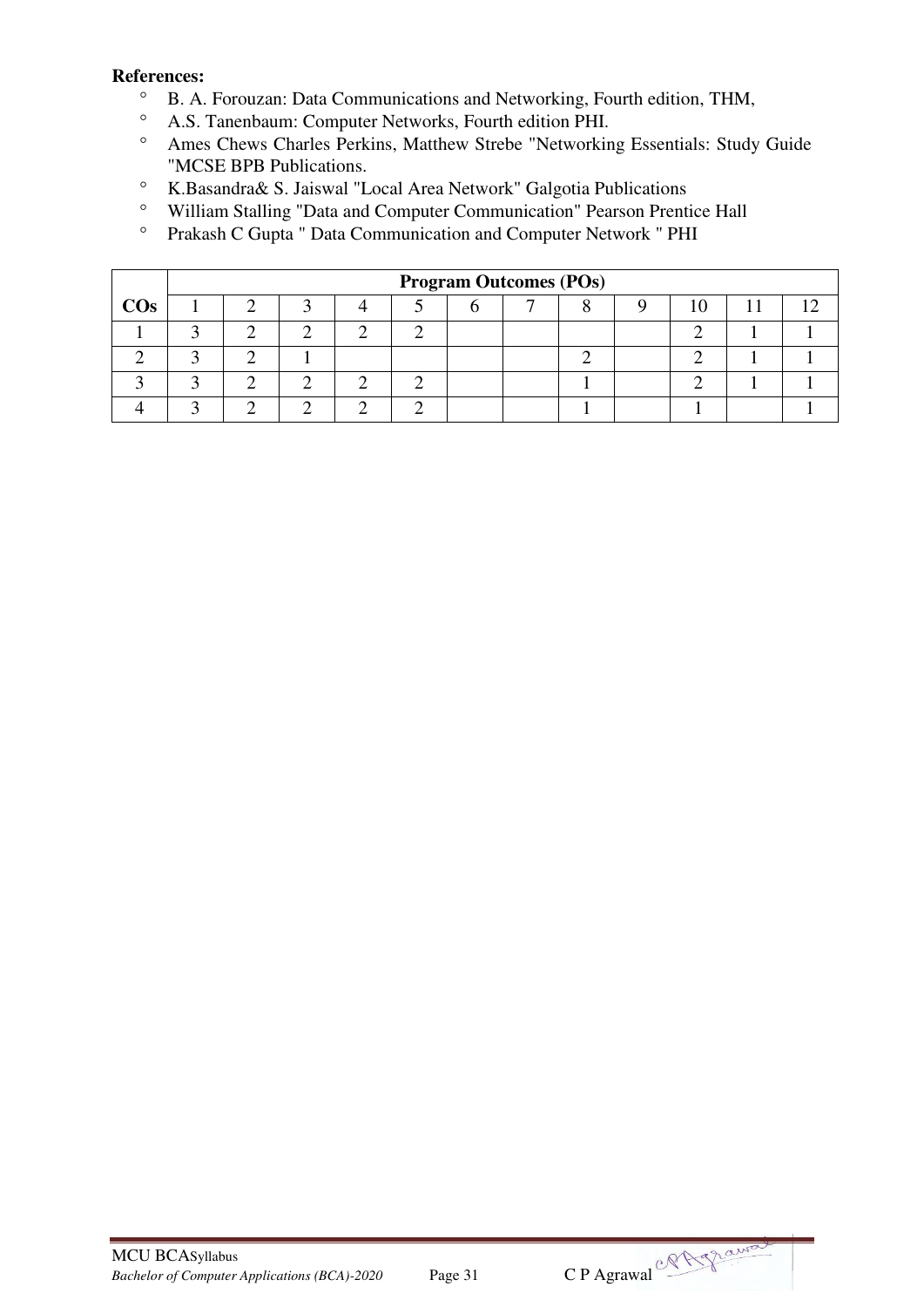#### **2BCA4- Environmental Science**

|     | m   | D                    |  | <b>Theory</b> | <b>Internal</b> | <b>Practical</b> | <b>Total</b> |
|-----|-----|----------------------|--|---------------|-----------------|------------------|--------------|
|     |     | <b>Credits/Hours</b> |  |               |                 |                  | <b>Marks</b> |
| 2/2 | 3/3 |                      |  |               | 10              |                  | 50           |

## **Course Objectives:**

- <sup>o</sup> Build an understanding of the fundamental concepts of Environmental studies.<br>Conshility to identify relevant environmental issues, analyses the various unc
- Capability to identify relevant environmental issues, analyses the various underlying causes.
- <sup>o</sup> Allow the student to gain knowledge of Ecosystem.
- Introduce the student various causes and effect of Environmental Pollution.

## **Course Outcomes:**

- <sup>o</sup> Student will able to understand nature.
- <sup>o</sup> Student will sensible about surrounding nature.<br>
<sup>o</sup> Student will understand the value clear and poll
- Student will understand the value clear and polluted nature.<br>• Student will understand various energy resources repey
- Student will understand various energy resources renewable and non-renewable energy sources.

## **Unit-wise Syllabus UNIT-I**

The Multidisciplinary nature of environmental studies and Natural resources. Definition; Scope and importance, Need for public awareness. Natural resources and associated problems. Forest resources: Use and Over-exploitation, deforestation, case studies. Timber extraction, mining, dams and their effects on forests and tribal people. Water resources: Use and over-utilization of surface and ground water, floods, drought, conflicts over water, dams benefits and problems. Mineral resources: Use and exploitation, environmental effects of extracting and using mineral resources, case studies. Food resources: World food problems, changes caused by agriculture and overgrazing, effects of modern agriculture, fertilizerpesticide problems, water logging, salinity, case studies. Energy resources: Growing energy needs, renewable and non-renewable energy sources, use of alternate energy sources, Case studies.

Land resources: Land as a resource, land degradation, man induced landslides, soil erosion and desertification.Role of an individual in conservation of natural resources.Equitable use of resources for sustainable lifestyles.

## **UNIT-II**

Ecosystems, Biodiversity and its Conservation. Concept, structure and function of an ecosystem, producers, consumers and decomposers, energy flow in the ecosystem, ecological succession, food chains, food webs and ecological pyramids. Introduction, types, characteristic features, structure and function of the following ecosystem: - Forest ecosystem, Grassland ecosystem, Desert ecosystem, Aquatic ecosystems (ponds, streams, lakes, rivers, oceans, estuaries). Biodiversity introduction-Definition: genetic, species and ecosystem diversity. Bio-geographical classification of India. Value of biodiversity: consumptive use, productive use, social, ethical, aesthetic and option values, biodiversity at global, national and local levels, India as a mega-diversity nation, Hot-spots of biodiversity. Threats to biodiversity: habitat loss, poaching of wildlife, man-wildlife conflicts, endangered and endemic species of India. Conservation of biodiversity: In-situ and Ex-situ conservation of biodiversity.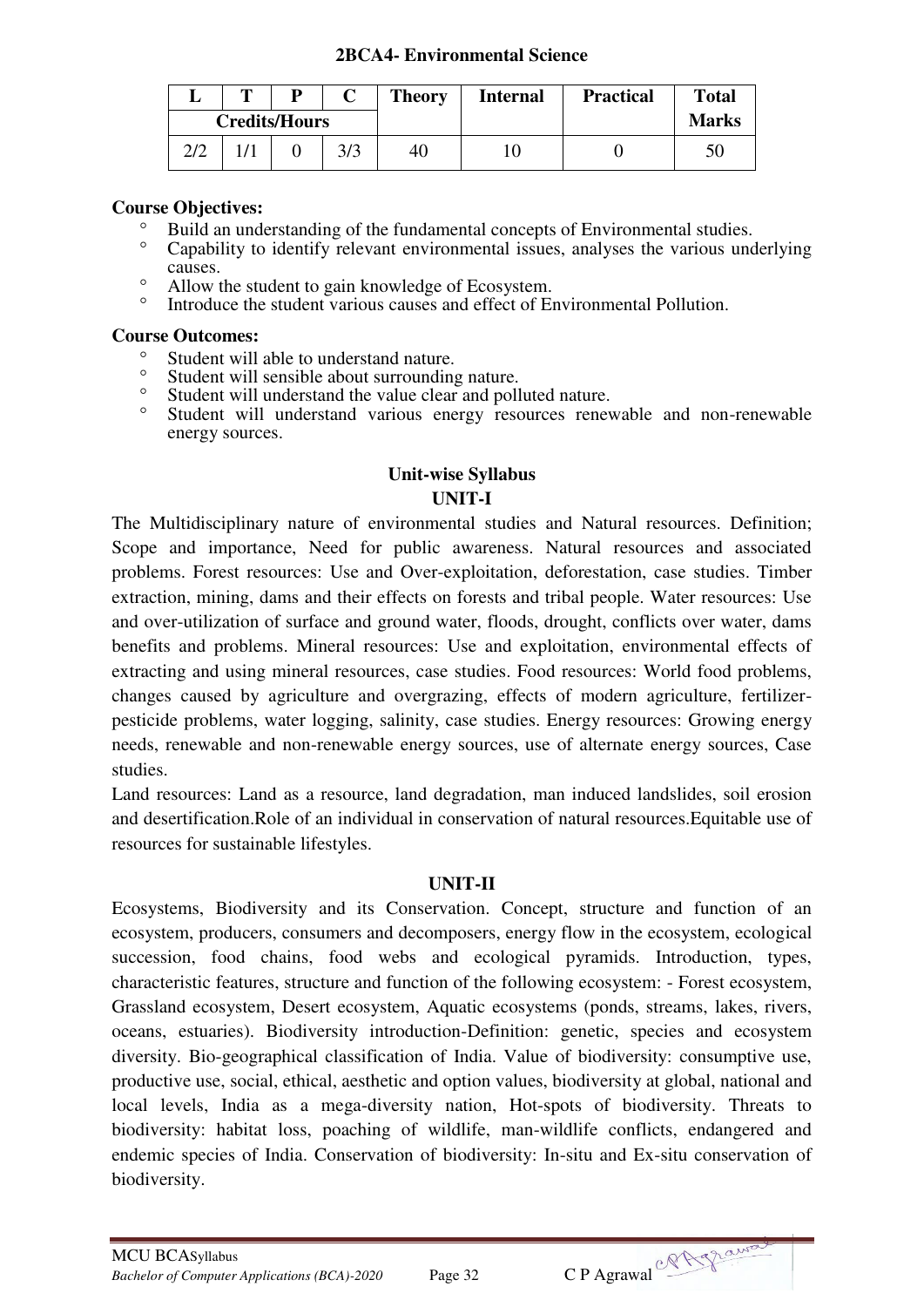#### **UNIT-III**

Environmental Pollution.Definitions. Causes, effects and control measures of:

(a) Air pollution (b) Water pollution (c) Soil pollution (d) Marine pollution

(e) Noise pollution (f) Thermal pollution (g) Nuclear hazards.

Solid waste Management: Causes, effects and control measures of urban and industrial wastes.Role of an individual in prevention of pollution. Pollution case studies. Disaster management: floods, earthquake, cyclone and landslides.

#### **UNIT-IV**

Social Issues and the Environment.From Unsustainable to Sustainable development. Urban problems related to energy. Water conservation, rain water harvesting, watershed management. Resettlement and rehabilitation of people; its problems and concerns.Case studies. Environmental ethics: Issues and possible solutions. Climate change, global warming, acid rain, ozone layer depletion, nuclear accidents and holocaust. Case studies.Wasteland reclamation, Consumerism and waste products. Environment Protection Act- Air (Prevention and Control of Pollution) Act, Water (Prevention and Control of Pollution) Act, Wildlife Protection Act.- Forest Conservation Act, Issues involved in enforcement of environmental legislation, Public awareness.

#### **UNIT-V**

Human Population and the Environment.Population growth, variation among nations.Population explosion- Family welfare Programme.Environment and human health, Human Rights, Value Education, HIV/AIDS, Women and Child Welfare.Role of information Technology in Environment and human health, Case Studies.

Field Work (Practical)

Visit to a local area to document environmental assets-river/forest/grassland/hill/mountain.

Visit to a local polluted site- Urban/Rural/Industrial/Agricultural.

Study of common plants, insects, birds.

Study of simple ecosystems-pond, river, hill slopes, etc.

#### **References:**

 Environmental Studies For Undergraduate Courses - UGC e-Text book by ErachBharucha available at<http://www.ugc.ac.in/oldpdf/modelcurriculum/env.pdf>

|        | <b>Program Outcomes (POs)</b> |  |  |  |  |  |  |  |  |  |  |  |  |
|--------|-------------------------------|--|--|--|--|--|--|--|--|--|--|--|--|
| $\cos$ |                               |  |  |  |  |  |  |  |  |  |  |  |  |
|        |                               |  |  |  |  |  |  |  |  |  |  |  |  |
|        |                               |  |  |  |  |  |  |  |  |  |  |  |  |
|        |                               |  |  |  |  |  |  |  |  |  |  |  |  |
|        |                               |  |  |  |  |  |  |  |  |  |  |  |  |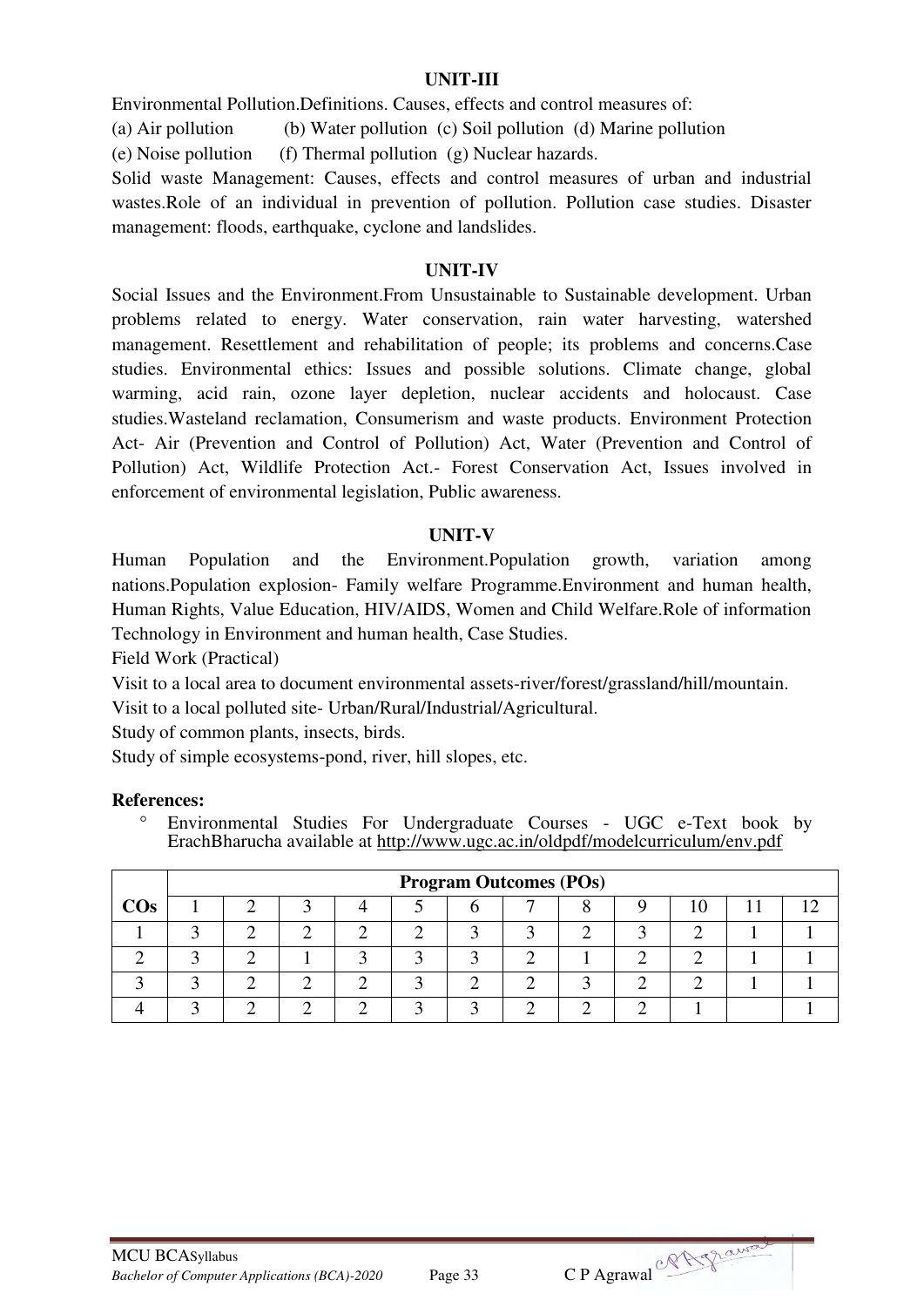**2BCA5Open Elective-2 2BCA5(A)Computer Hardware and Troubleshooting** 

|             | m | D                    |    | <b>Theory</b> | <b>Internal</b> | <b>Practical</b> | <b>Total</b> |
|-------------|---|----------------------|----|---------------|-----------------|------------------|--------------|
|             |   | <b>Credits/Hours</b> |    |               |                 |                  | <b>Marks</b> |
| 3/3<br>רו ר |   |                      | 40 |               |                 |                  |              |

## **Course Objectives:**

- <sup>o</sup> To develop skills in installation and configuration of Operating systems,
- Identify faults, troubleshoot, repair and do preventive maintenance of computer system and its peripherals.
- To understand the various hardware device and configuration.
- Develop ability to repair and maintain computer system

## **Course Outcomes:**

- Understand hardware components in computer system.
- <sup>o</sup> Install, configure Operating Systems and device drivers.
- <sup>o</sup> Install, configure and maintain various components in computer system and peripheral devices.
- Diagnose faults, repair and maintain computer system and its peripherals.

## **Unit-wise Syllabus**   $\mathbf{I} \mathbf{I} \mathbf{N} \mathbf{I} \mathbf{T} - \mathbf{I}$

Inside the PC: Core Components, Identify different type and generation of computer, Identify devices required for using laptops, Identify components which makes the system and specify its importance. Identify various types of ports and its connecting devices.

Motherboard: definition, Components/connections in motherboard, functional block diagram Central Processing Unit (CPU): CPU Speeds, Word Size, Data Path, Internal Cache memory, Slots and sockets, CISC vs RISC processor, CPU chips preprocessors motherboard Types/Form Factors (AT, Baby AT, ATX, LPX, NLX, BTX)

Expansion Buses (Definition, Bus Architecture (PC/PC-XT, PC-AT/ISA, EISA, MCA, VESA Local (VL) Bus, PCI, Combination of Bus Systems, AGP – Accelerated Graphics Port, Universal Serial Bus (USB), IEEE 1394 Fire Wire- A Bus Standard

System Controller: Definition, Basic Input Output System:Services, Bios Interaction, CMOS-RAM

Chipsets : Definition, Advantage, North and South Bridge

System Memory : definition, memory sizes, speeds and shapes (DIP, ZIP, SIPP, SIMM, DIMM, RIMM), Memory modules (Dynamic RAM, SDRAM, DDR SDRAM, SLDRAM, DRDRAM, Fast Page Mode (FPM) DRAM, Extended Data Out(EDO) DRAM)

## **UNIT– II**

Hard Disk Drive and Controller, DVD Drives, Disk Basics, Hard Disk Interfaces: EIDE, Serial ATA, SCSI, USB and IEEE 1394 (Firewire), RAID, Solid State Drive (laptop), Disk Geometry : Heads, Tracks, Sectors, Cylinders, Cluster, Landing zone, MBR, Zone bit recording, Disk performance Characteristics: Seeks and Latency, Data Transfer Rate,Hard Disk Controller: Functional Blocks, HDC Functions, DVD Drives : Types, Recording, Construction, Interfacing, DVD Drive Performance Criteria : Data Transfer Rate, Access time, Cache/buffer, Blu-ray disk specification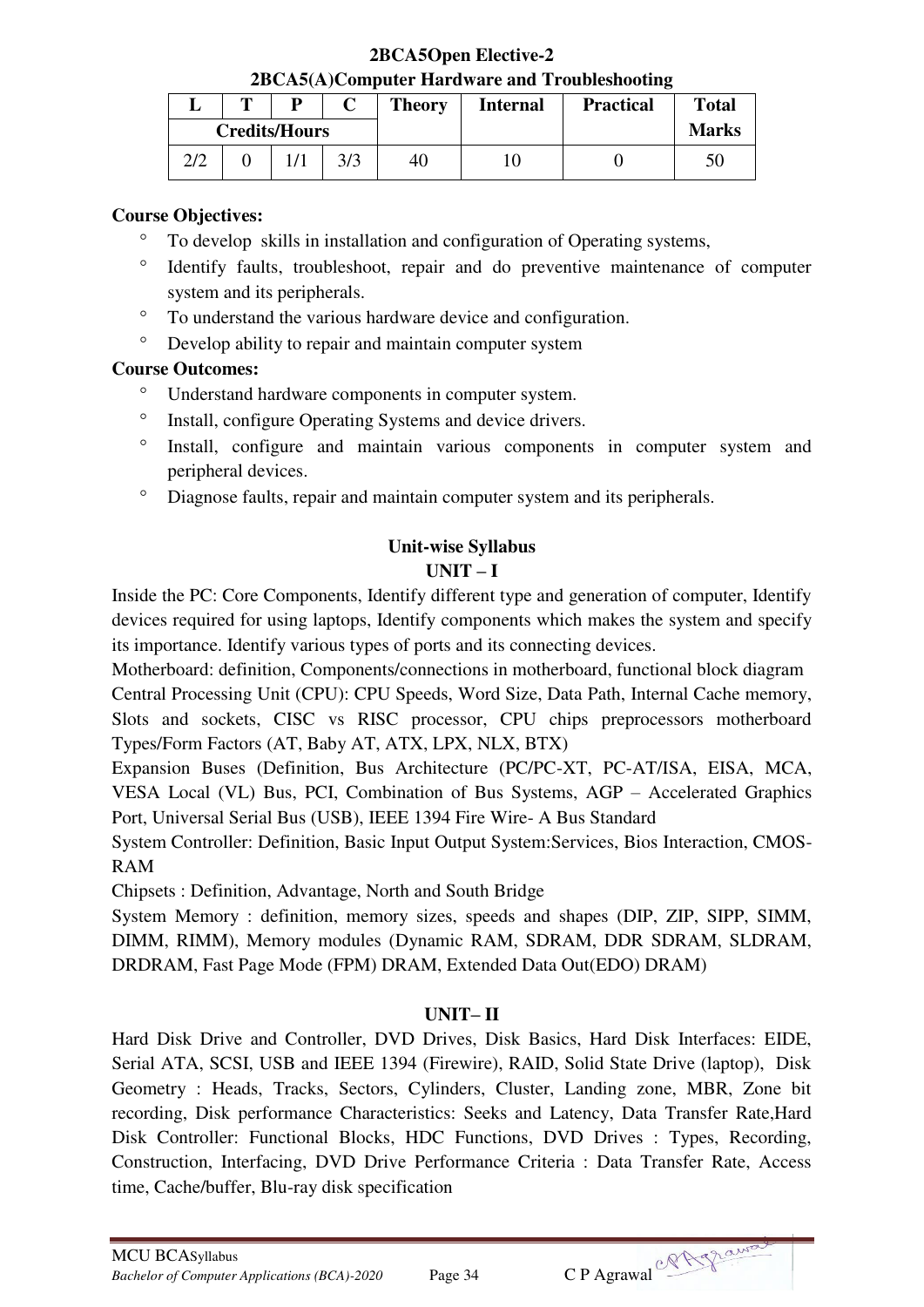## **UNIT– III**

Input Devices and Printers,Keyboard : Keyboard operation, Keyboard Types, Types of Key switches (Membrane, mechanical, rubber dome, capacitive) Keyboard interfaces,Mouse : Types, Operation, Interfaces,Scanner : Scanner Types, Image quality measurement, Types of Printers, Printer Interfaces, Ink-jet Printer : Parts, working principle,LaserJet Printer : Parts, working principle.

## **UNIT– IV**

Monitor and Display Adapters Video Basics (CRT parameters), VGA monitors, Digital Display Technology- Thin Displays, Liquid Crystal Displays, Plasma Displays, Light Emitting Displays,Graphics Cards : Components of a card, Accelerated Video cards, CGA, EGA, VGA.

## **UNIT– V**

Trouble Shooting and Preventive Maintenance,POST: Functions, IPL Hardware, Test Sequence, Error messages, Troubleshooting: possible problems and diagnosis in Motherboard, Keyboard

Hard Disk Drive Printer Preventive maintenance tools

## **References:**

- Computer Installation and Servicing, D Balasubramanian, Tata McGraw Hill Education Private Limited
- $^{\circ}$  The complete PC Upgrade & Maintenance Guide, Mark Minasi, BPB Publications
- <sup>o</sup> IBM PC and clones, GovindRajalu, Tata McGraw Hill Education Private Limited

## **LIST OF EXERCISES AND PRACTICALS**

Identify basic components of a personal computer.

Prepare a list of various computer peripherals. (e.g. CPU, Monitor, Keyboard, Mouse, Speaker, Web cam, Printer, Scanner, microphone, speakers, modem, projector etc).

Identify common ports, associated cables, and their connectors.

Observe various connectors, ports back and front side of the computer. Write their purpose and specifications. (e.g. Power, PS/2 keyboard and mouse, Serial and parallel, USB, VGA, LAN, Audio & microphone, Firewire, HDMI, games, SATA etc.)

Identify major components including motherboards, memory, drives, peripheral cards and devices, BIOS, and Windows operating system.

Observe the various components on the motherboard, identify it. Also observe their interconnection and arrangement inside the case. Detach and attach the cables and component in the PC case and motherboard. Carryout detailed study on all the components and devices on the given motherboard.

Processor socket,Chipsets,

Memory module slots, BIOS, CMOS

FDD, HDD connectors

Different types of expansion slots (ISA, EISA, PCI, PCI express, AGP, Express Card & PC Card (or PCMCIA) etc.)

Add-on-cards (audio, graphics, I/O, TV tuner, network etc.)

Cables in a computer system (IDE Ribbon cable, SATA cable etc)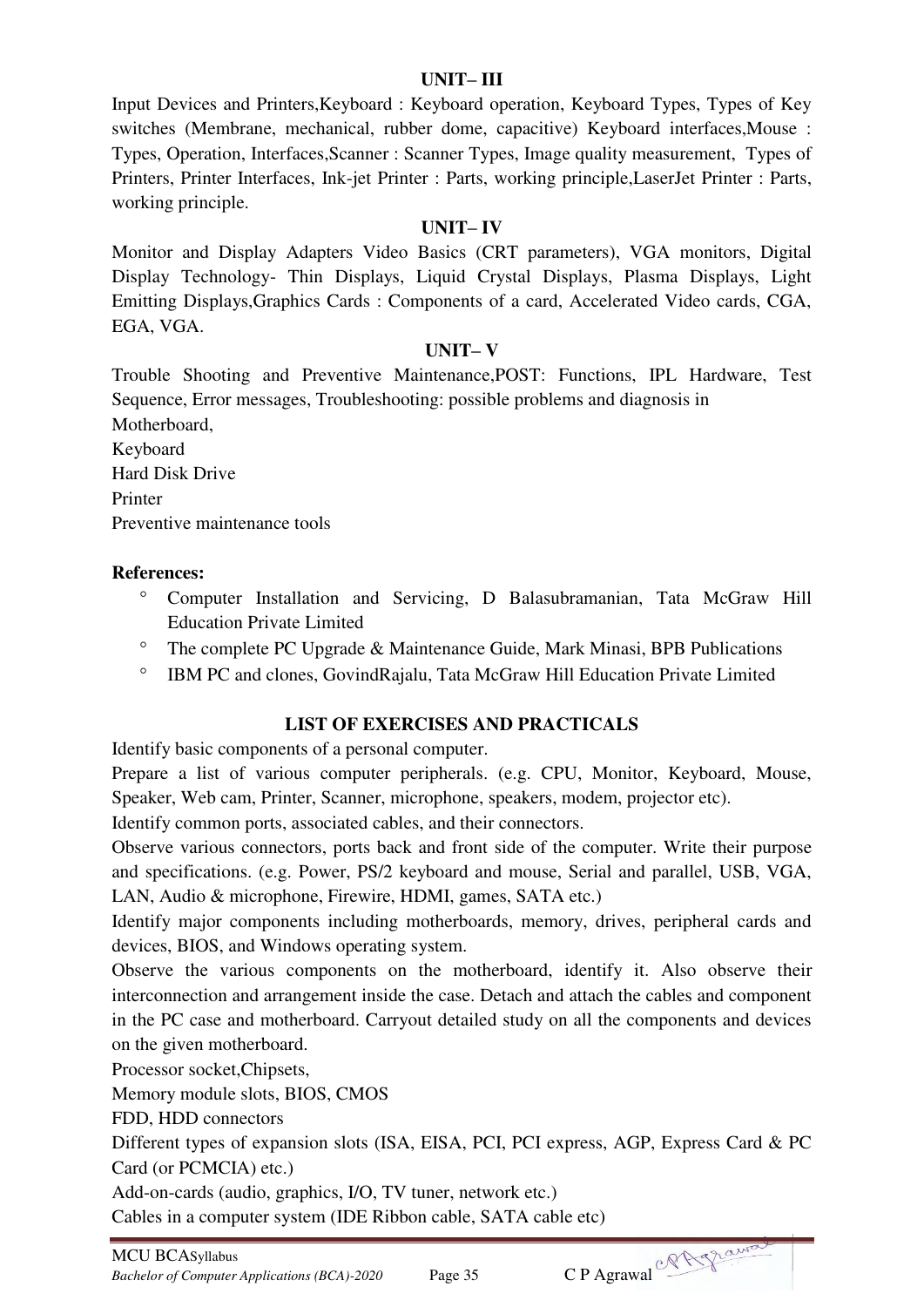Connections for button, indicator lights etc.

Observe various types of memory modules (SIMM, DIMM, SO-DIMM, RIMM, SO-RIMM). Also observe impact of removal of memory modules from the system, start it and re insert memory module and restart system.

Disassemble the PC carefully. Assemble the same PC you have disassembled and boot the system. Observe the procedure of assembling a computer system.

Observe the different types of motherboards, form factors and write the difference between the desktop motherboard and laptop motherboard (e.g Full size AT, baby AT, ATX, LPX, NLXetc).

Add additional facilities like the network capabilities, and gaming capabilities by adding an Accelerator card. Install the given driver and test the computer for proper functioning. Remove the drivers for some devices like sound, display, network etc. and again install them and check the proper functioning of computer.

Upgrade the given PC by adding RAM and additional Hard Disk.

Observe, search and write the specifications of CD/DVD drive, HDD, motherboard, RAM chips, Power supply, Microprocessor chip, Add on cards. Prepare complete specifications of the latest system configuration available in the market.

Observe the power supply (SMPS) and measure their voltage levels of a given SMPS. Measure various voltage levels, such as motherboard, storage devices and fan etc. using multi-meter. Do a detailed study on all the components and devices on the given power supply. Observe different types of switch mode Power Supply  $- AT$ , ATX, NLX. Record the different types of power connectors on the motherboard.

Observe various secondary storage systems- Hard Disk, Flash drives, CD/ DVD drive. Open drives and draw the internal structure of them.

Observe the various techniques for low level and high level formatting of Hard Disk. Format the given Hard Disk using any one technique and create three partitions, two for operation systems and one for data.

Observe the procedure for installing Operating System like win7/win8 with partition formatted in previous practical in one partition, (fat, fat16, fat32, ntfs, gpt). Try booting PC.

Learn the content of boot.ini after the installation process. Now install unix Operating System like Linux /Ubantu/ centos/ fedora/ red hat in another partition. Create dual booting system try booting PC. Learn the content of boot.ini after the installation process.

Open at least 2 to 3 different types of keyboard and mouse and observe the internal circuits. Observe and write steps to troubleshoot, maintain and clean the diskette drives, keyboard, mouse, etc.

Observe different types of printers (dot matrix, inkjet & laser, multifunction). Install driver and interface the printers with PC/Laptop on any operating system (connect the printer to one PC directly using USB/Serial/Parallel ports as per the availability; test the functioning of the printer.) Write detailed comparative analysis of different types of printer available in the market and suggest a printer with good features and best price as per need. Justify your printer selection.

Observe the interfacing, installation and working of various devices such as scanner, projector, web cam etc. Connect all these devices with the given PC, install  $\&$  test them.

Identify how to disable unused devices to decrease Security risks.

Change booting of computer with different secondary storage CD, HDD, USB etc.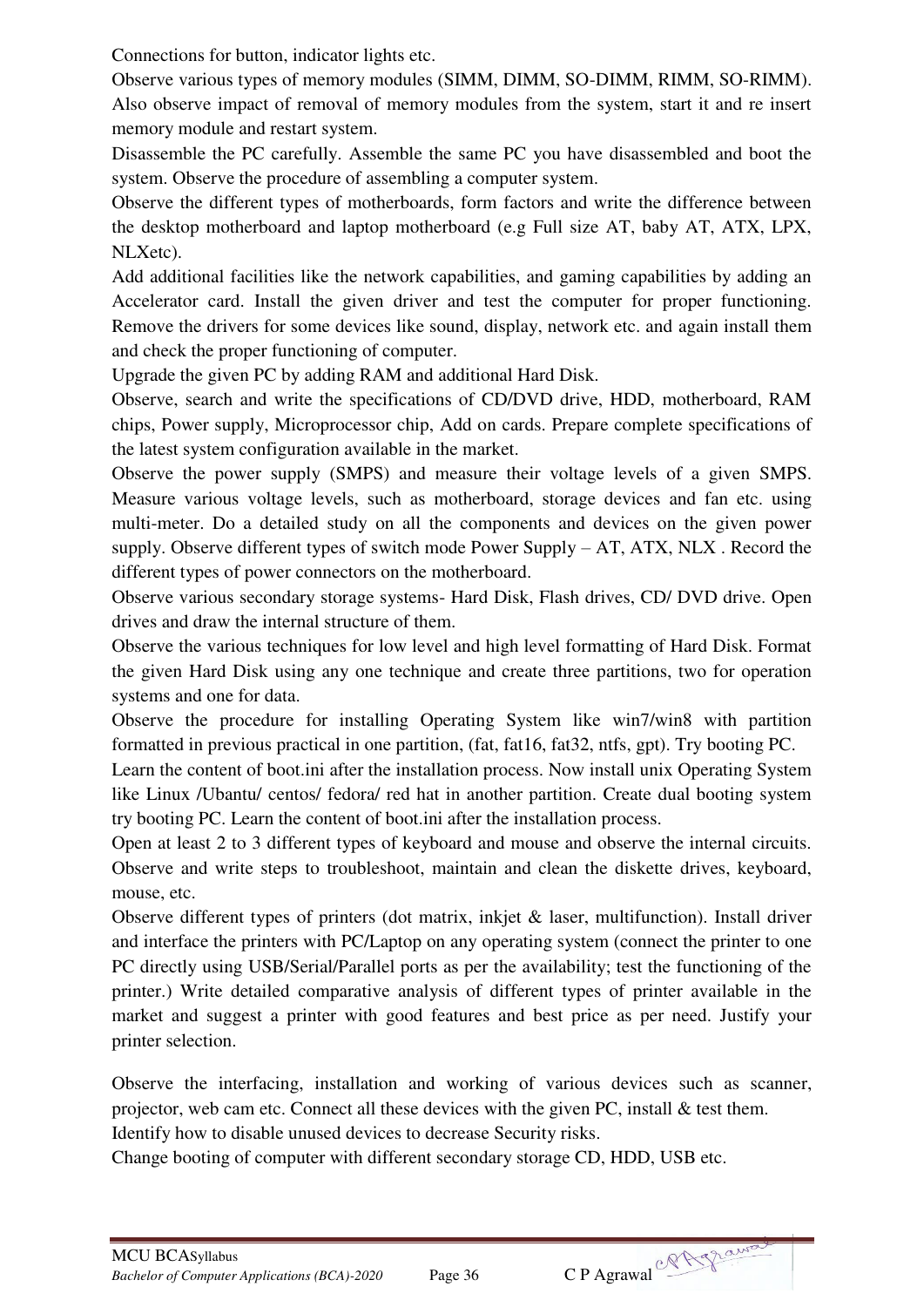Identify the problem in the given PC, using the given troubleshooting sequence, fix the issue, record the given problem, and produce proper documentation of your work

Recognize common symptoms associated with diagnosing and troubleshooting PCs and utilize Windows built-in diagnostic tools.

Identify general troubleshooting techniques and strategies

Utilize scandisk, control panel, boot-up menu, and startup disk as diagnostic tools.

Access Microsoft Knowledge Base on the Internet to solve common problems.

Identify the common problems associated with shutdown, configuration, and cabling.

Identify problems associated with heating and cooling of the internal components.

Identify problems with installing internal devices such as hard drive, tape drives, or CD-ROM drive.

Recognize and interpret the meaning of common error codes and startup messages.

Recognize windows-specific printing problems and corrections.

Log boot ups and events.

Perform hard drive file system maintenance.

Identify anti-virus software and applications.

Utilize Internet to download device drivers: Installation of drivers of various devices from the internet.

Demonstrate to remove unwanted software applications.

Operate and maintain registry file.

|        | <b>Program Outcomes (POs)</b> |  |  |  |  |  |  |  |  |  |  |  |  |
|--------|-------------------------------|--|--|--|--|--|--|--|--|--|--|--|--|
| $\cos$ |                               |  |  |  |  |  |  |  |  |  |  |  |  |
|        |                               |  |  |  |  |  |  |  |  |  |  |  |  |
|        |                               |  |  |  |  |  |  |  |  |  |  |  |  |
|        |                               |  |  |  |  |  |  |  |  |  |  |  |  |
|        |                               |  |  |  |  |  |  |  |  |  |  |  |  |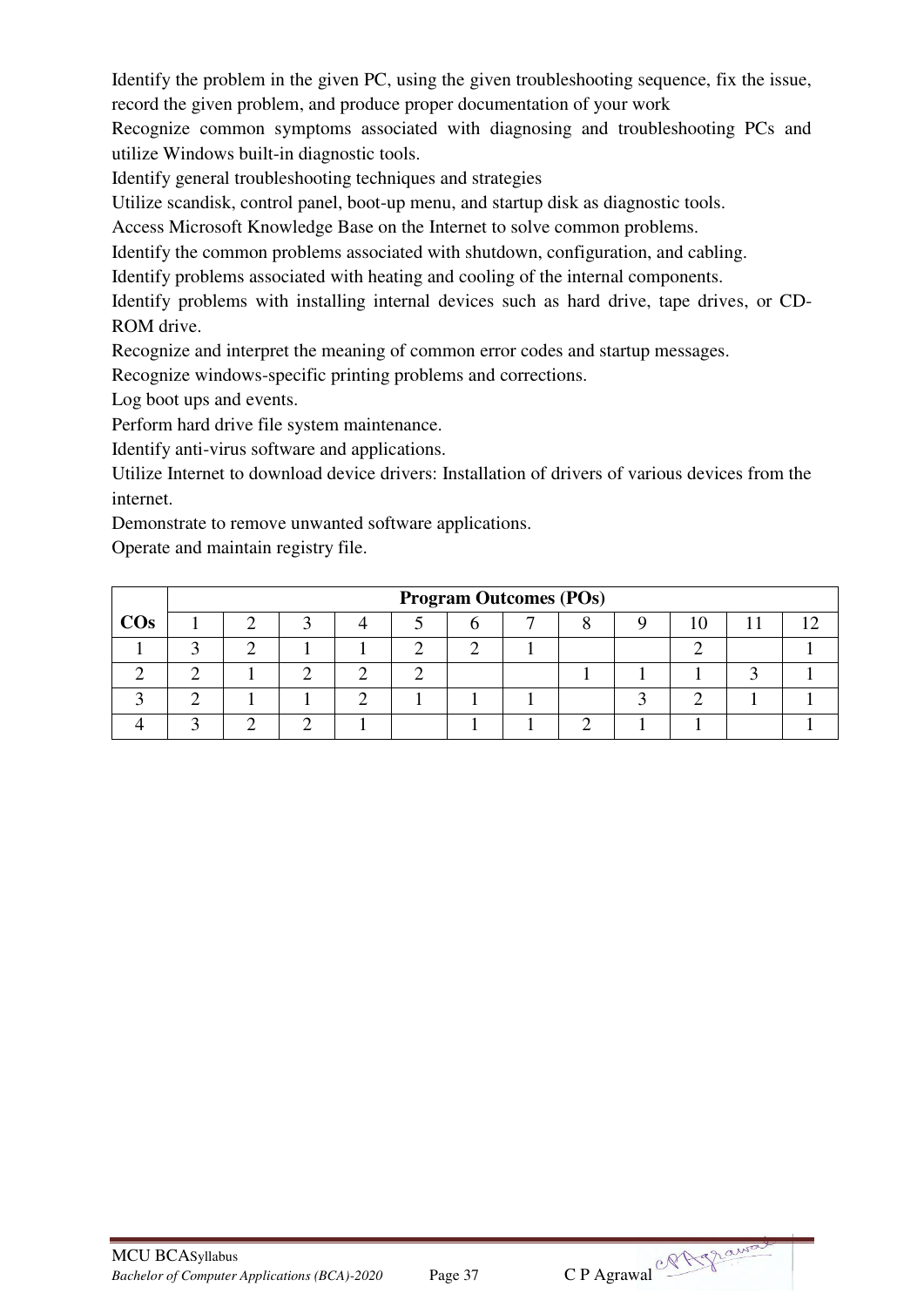## **2BCA5(B)–Working with Operating Systems (DOS, Windows & Linux)**

|     | m                    | D |     | <b>Theory</b> | <b>Internal</b> | <b>Practical</b> | <b>Total</b> |
|-----|----------------------|---|-----|---------------|-----------------|------------------|--------------|
|     | <b>Credits/Hours</b> |   |     |               |                 |                  | <b>Marks</b> |
| 2/2 |                      |   | 3/3 | 40            | 10              |                  |              |

## **Course Objectives:**

- <sup>o</sup> To know the characteristics of various operating systems and applications.
- Understand various functions of operating systems
- Understand and use various tools and setting of operating systems.
- Understand and use commands of DOS, Windows and Linux

#### **Course Outcomes:**

- <sup>o</sup> Gain knowledge of various types of operating systems
- Able to use various commands of different OS.
- Able to do various font and device installation.
- <sup>o</sup> Gain knowledge of Process fundamentals and editor in Linux.

#### **Unit-wise Syllabus UNIT - I**

Fundaments of operating system, definition and need. Main services of operating system, various types of operating system, (definition and characteristics), multitasking, multiprocessing, multiprogramming, real time, time sharing, parallel, network operating system, booting process, file system.

Disk Operating Systems (DOS) - introduction, history & versions of DOS. DOS basicsphysical structure of disk, drive name, fat, file & directory structure and naming rules, booting process, dos system files.

DOS commands: internal - DIR, MD, CD, RD, COPY, DEL, REN, VOL, DATE, TIME, CLS, PATH, TYPE etc.

External commands - CHKDSK, XCOPY, PRINT, DISKCOPY, DISKCOMP, DOSKEY, TREE, MOVE, LABEL, APPEND, FORMAT, SORT, FDISK, BACKUP, EDIT, MODE, ATTRIB, HELP, SYS etc.

#### **UNIT - II**

WINDOWS - introduction to windows, its various versions and features. Hardware requirements for various versions of windows. Working with windows (windows 10 or latest version) windows concepts, windows structure, desktop, taskbar, start menu, working with files and folders, create, copy, delete, renaming and moving files and folders, working with recycle bin-restoring deleted files, emptying the recycle bin, searching files and folders .my computer, formatting floppy disks, using cdrom disk and dives.

Usingwindows accessories programs- calculator, notepad, paint, wordpad, character map, paint, command line.

Using media player, sound recorder, volume control. Taking printout from programs, printer properties, add fonts to windows (specially adding hindi fonts and using them). Setting up regional and language settings in windows.Advanced features of Windows -Managing Hardware & Software – Add or remove Hardware devices to/from computer, Add/remove programs, Using Scanner, Web camera, sharing of printers.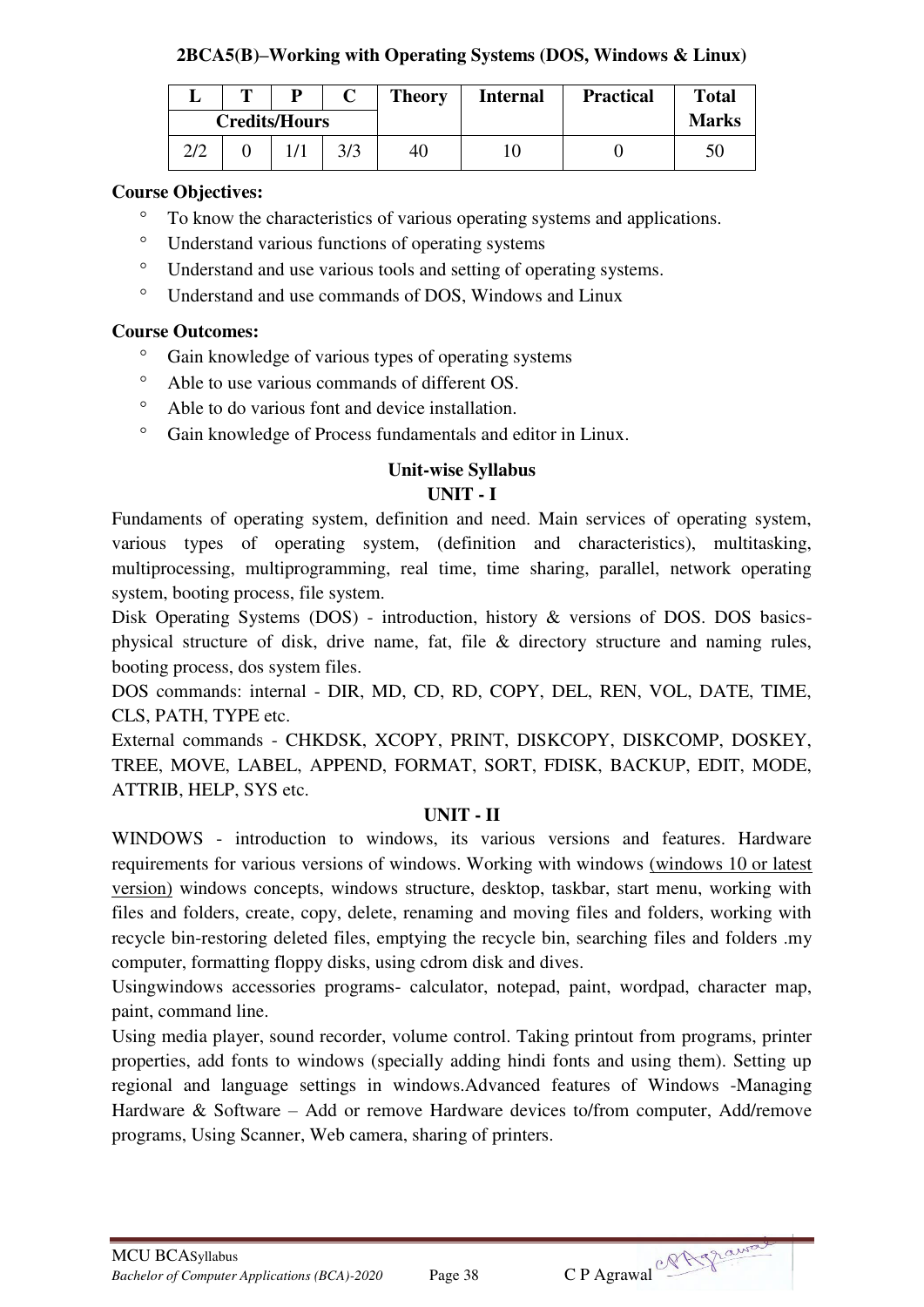#### **UNIT - III**

System tools - backup, clipboard viewer, disk defragmenter, drive space, scandisk, system information windows update.

Communication – setting up dial up networking with windows, internet connection with windows, direct cable connection, setting up tcp/ip properties, hyper terminal, phone dial,browsing the web with internet explorer, communication through outlook express, multiple users features of windows. Creating and deleting user, changing user password etc. Accessibility features of windows.-sharing information between programs, sharing folders and drives browsing the entire network, mapping windows shared drives, using shared printers - understanding ole - embed/link using cut and paste and embed/link using insert object - manage embedded/linked object.

#### **UNIT - IV**

Linux - Linux introduction, basic features, advantages, installing requirement, basic architecture of Unix/Linux system, kernel, shell, Linux file system-boot block, super block, inode table, data blocks, Linux standard directories. Partitioning the hard drive for Linux, installing the Linux system, system, startup and shut-down process, init and run levels.

Essential linux commands understanding shells, commands for files and directories cd, ls, cp, md, rm, mkdir, rmdir, pwd, file, more, less, creating and viewing files using cat, file comparisons – cmp&comm, view files, disk related commands, checking disk free spaces.

#### **UNIT - V**

Process fundamentals, connecting processes with pipes, tee, redirecting input output, manual help, background processing, managing multiple processes, changing process priority with nice, scheduling of processes at command, cron, batch commands, kill, ps, who, sleep, printing commands, find, sort, touch, file, file related commands-ws, sat, cut, dd, etc. Mathematical commands- bc, expr, factor, units, creating and editing files with vi, joe& vim editor.

- Microsoft Windows Operating System Essentials (Essentials (John Wiley)) by Tom Carpenter Publisher: Sybex
- Linux Bible by Christopher Negus Publisher: Wiley
- The Best Book of Ms-DOS5 by Alan Simpson, Alan Simpson Page Publisher: Sams Publishing

|        |  | <b>Program Outcomes (POs)</b> |  |  |  |  |  |  |  |  |  |  |  |  |  |
|--------|--|-------------------------------|--|--|--|--|--|--|--|--|--|--|--|--|--|
| $\cos$ |  |                               |  |  |  |  |  |  |  |  |  |  |  |  |  |
|        |  |                               |  |  |  |  |  |  |  |  |  |  |  |  |  |
|        |  |                               |  |  |  |  |  |  |  |  |  |  |  |  |  |
|        |  |                               |  |  |  |  |  |  |  |  |  |  |  |  |  |
|        |  |                               |  |  |  |  |  |  |  |  |  |  |  |  |  |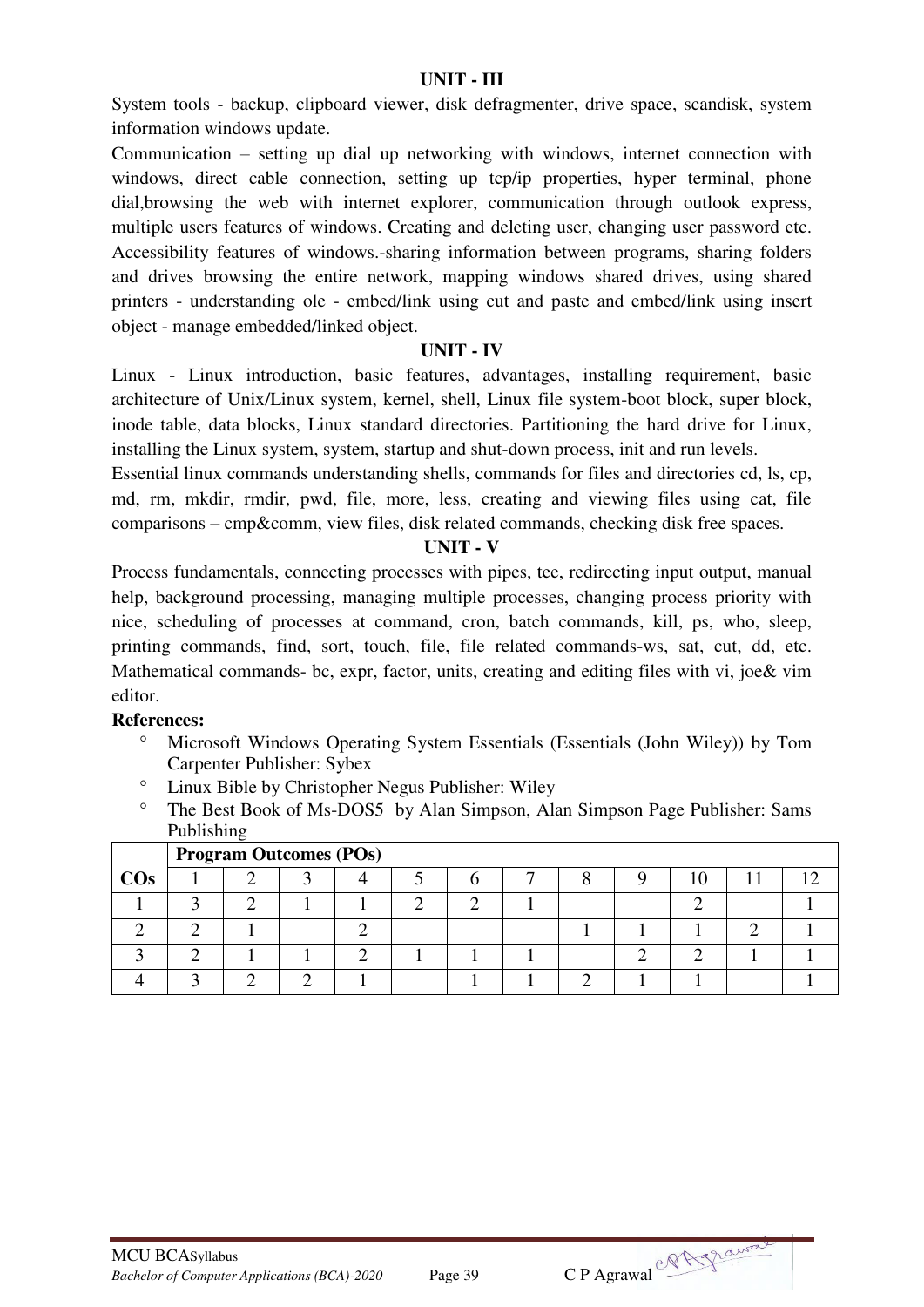#### **2BCA6 - Computer Lab-2**

| m | D                    | <b>Theory</b> | <b>Internal</b> | <b>Practical</b> | <b>Total</b> |
|---|----------------------|---------------|-----------------|------------------|--------------|
|   | <b>Credits/Hours</b> |               |                 |                  | <b>Marks</b> |
| - |                      |               | 20              |                  | 100          |

#### **Practical List on DBMS**

- 1. Draw an ER diagram to University Database.
- 2. Draw an ER diagram to Library management System.
- 3. Create a Library management Schema/ database and search anomalies in it.
- 4. Assume a video library maintains a database of movies rented out. Without any normalization, all information is stored in one table as shown below.
	- a. Normalize the following Schema with given Constraints.
	- b. books(accessionno, isbn, title, author, publisher)
	- c. users(userid,name, deptid, deptname)
	- d. accessionno ->isbn
	- e. isbn -> title
	- f. isbn -> publisher
	- g. isbn ->title
	- h. userid  $\rightarrow$  name,
	- i. userid ->deptid
	- j. deptid -> department
- 5. Compare 3NF and BCNF with appropriate example.
- 6. Give exercise on DDL and DML .
- 7. Create a database named "school.mdb" and perform the following tasks using MS Access or My SQL
- 8. Create a table named "studentinfo" having following table structure.

| Field Name    | Data Type         | Structure                    |
|---------------|-------------------|------------------------------|
| Class         | Number            |                              |
| Section       | Text              |                              |
| Roll No.      | Number            |                              |
| Name          | Text              | 40 Characters Long           |
| <b>Status</b> | LookUp Wizard     | Two Value: Senior and Junior |
| Photo         | <b>OLE</b> Object | Photos of Student            |
| <b>DOB</b>    | Date/Time         | Date of Birth Of students    |
| Remarks       | Memo              |                              |

9. Fill atleast 5 records.

Prepare a query to display all records and Name should be in ascending order. Prepare a query named "senior" to display records including fields name, class, sec, rollno, status, photo and value of "status" field must be senior. Prepare a form of above query "senior".

Prepare a report of all the fields of above table.

- 10. Create a database named "library.mdb" and perform the following tasks:
- 11. Create a table named "Book" having following structure:

| Field Name    | Data Type |
|---------------|-----------|
| <b>Bookid</b> | Text      |
| <b>BName</b>  | Text      |
| WName         | Text      |
| PYear         | Date/Time |
| <b>PName</b>  | Text      |
| Price         | Currency  |

Add at least 5 records.

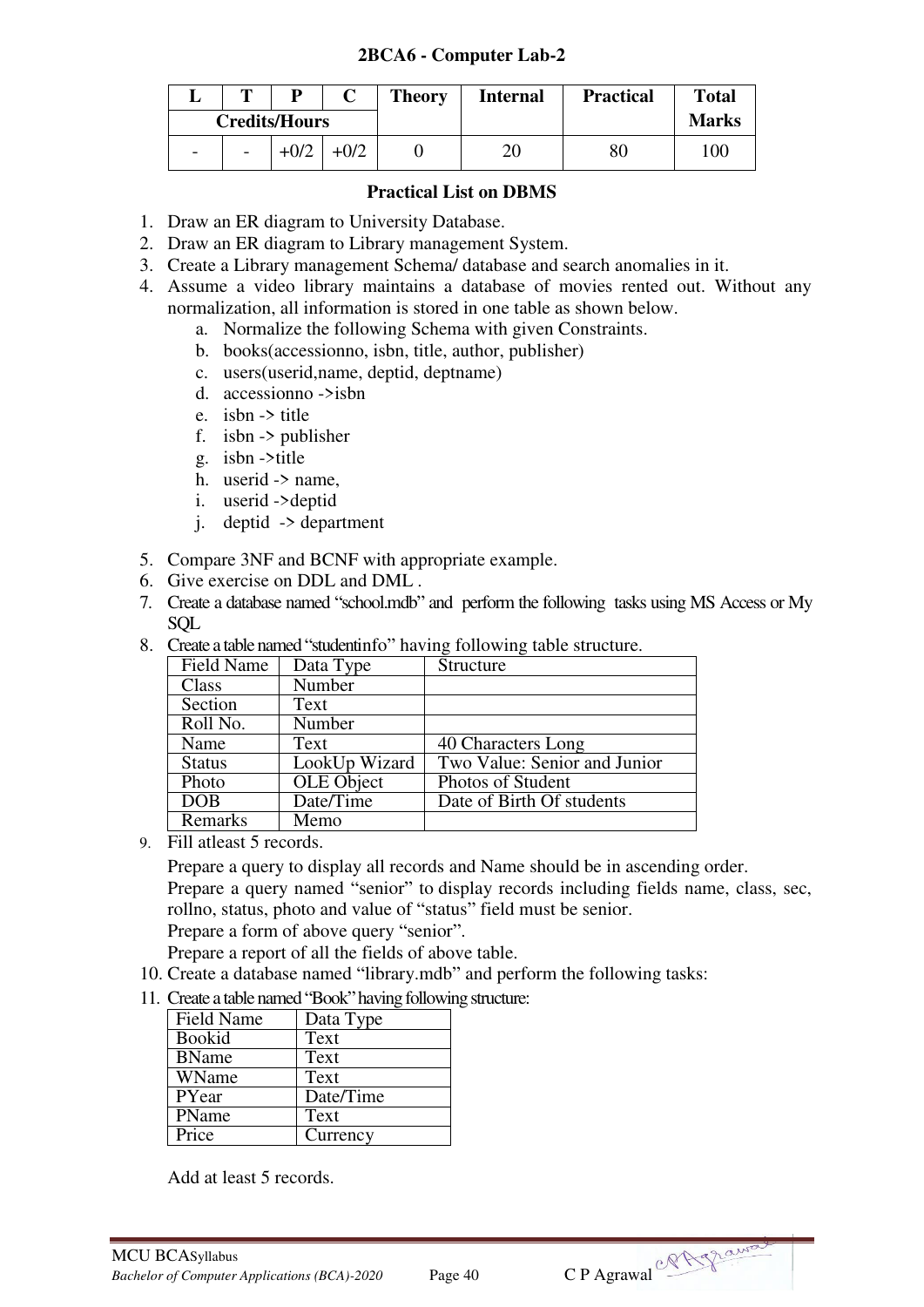Prepare a query to display only records including book name, writer name and publication name. Save the query as "q\_book".

Prepare a query to display all records on the basis of price which is more than Rs500. Prepare a form on the basis of table.

Prepare a report on the basis of query named "q\_book".

#### **Practical List on Data Structures**

- 1. Program to maintain a Linked List.
- 2. Program to add a new node to the ascending order Linked List.
- 3. Program to maintain a Doubly Linked List.
- 4. Program to implement Stack as an Array.
- 5. Program to implement Stack as a Linked List.
- 6. Program to convert an A.E. from Infix form to Postfix form.
- 7. Program to evaluate an Expression entered in Postfix form.
- 8. Program to Implement Non-Recursive function for Factorial of a Number.
- 9. Program to Implement Recursive function for Factorial of a Number.
- 10. Program to implement a Queue as an Array.
- 11. Program to implement a Queue as a Linked List.
- 12. Program to implement a Circular Queue as an Array.
- 13. Program to implement a Circular Queue as a Linked List.
- 14. Program to implement a Deque using an Array.
- 15. Program to implement Linear Search in an unsorted Array.
- 16. Program to implement Binary Search in a sorted Array.
- 17. Program to implement Selection Sort.
- 18. Program to implement Insertion Sort (The program should report the number of comparisons).
- 19. Program to implement Bubble Sort.
- 20. Program to implement Quick Sort.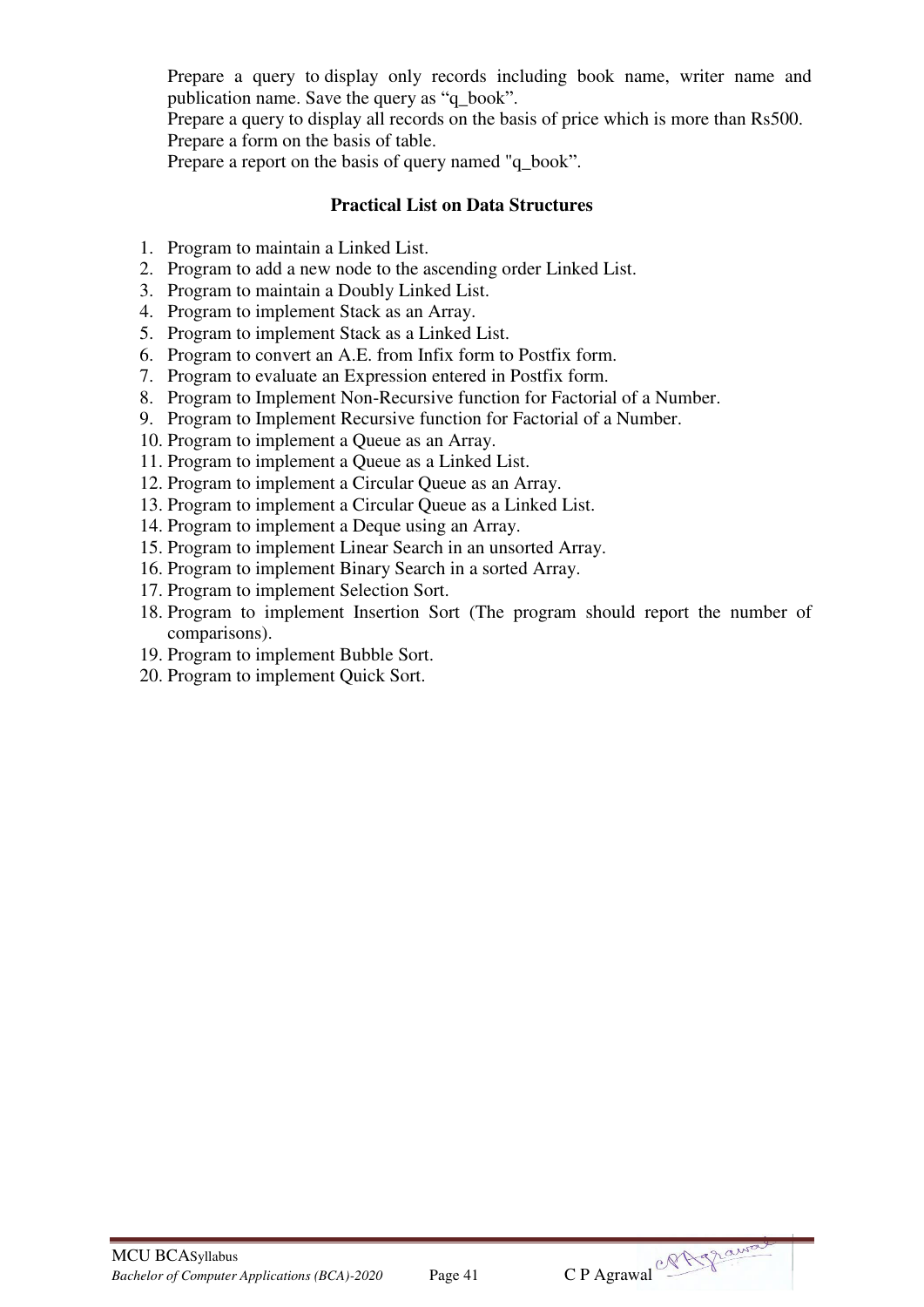#### **Semester - III**

|  |  | 3BCA1 - Web Designing (HTML, CSS, Java Script) |  |  |  |  |
|--|--|------------------------------------------------|--|--|--|--|
|--|--|------------------------------------------------|--|--|--|--|

|     | m |                      |     |    | <b>Theory</b><br><b>Internal</b> |  | <b>Practical</b> | <b>Total</b> |
|-----|---|----------------------|-----|----|----------------------------------|--|------------------|--------------|
|     |   | <b>Credits/Hours</b> |     |    |                                  |  | <b>Marks</b>     |              |
| 4/4 |   | 714                  | 6/8 | 80 |                                  |  | 100              |              |

#### **Course Objectives:**

- Learn how to design and develop a web page using HTML and CSS.
- Design and develop a web site using text, images, links, lists, and tables for navigation and layout.
- <sup>o</sup> Style your page using CSS.
- Learn how to use database in web design.

#### **Course Outcomes:**

- <sup>o</sup> Describe the concepts of WWW including browser and http protocol.
- List the various HTML tags and use them to develop the user friendly web pages.
- Define the CSS with its types and use them to provide the styles to the web pages at various levels.
- Develop the modern web pages using the html and CSS features with different layouts as per need of applications.

# **Unit-wise Syllabus**

## **UNIT-I**

Introduction to HTTP, HTML, Basic HTML Tags, Body Tags, Coding Style, Modifying & formatting Text, Lists – Unordered, Ordered, Definition, Insert Links -Linking to another Document, Internal Links, Email Links, Relative and Absolute Links, Insert Images - Referencing Images, Clickable Images, Image Placement and Alignment, Image Size, Image Margins, Image Formats, Image Maps- Defining an Image Map, Advanced Coloring Body Content, Working with tables - Basic Tables, Table Attributes, Table Cell Attributes, Table Row Attributes, Tables Inside of Tables, Invisible Spacers, Working with Frame-Based Pages- Creating Windows, Single Window Frames, Creating Column Frames, Creating Row Frames, Creating Complex Frames.

#### **UNIT-II**

Cascading Style Sheet (CSS) – Introduction, creating style, using inline and external CSS, Creating Divs with ID style, Creating Tag& Class style, creating borders, Navigation links, creating effects with CSS.

JavaScript – Introduction, use of JavaScript in web pages. Understand JavaScript event model, use some basic event and control webpage behavior.Variable declaration, Operators, , Control Statements, Error Handling, Understanding arrays, Function Declaration,Built In Functions, Standard Date and Time Functions,Working with Objects, Call method in JavaScript.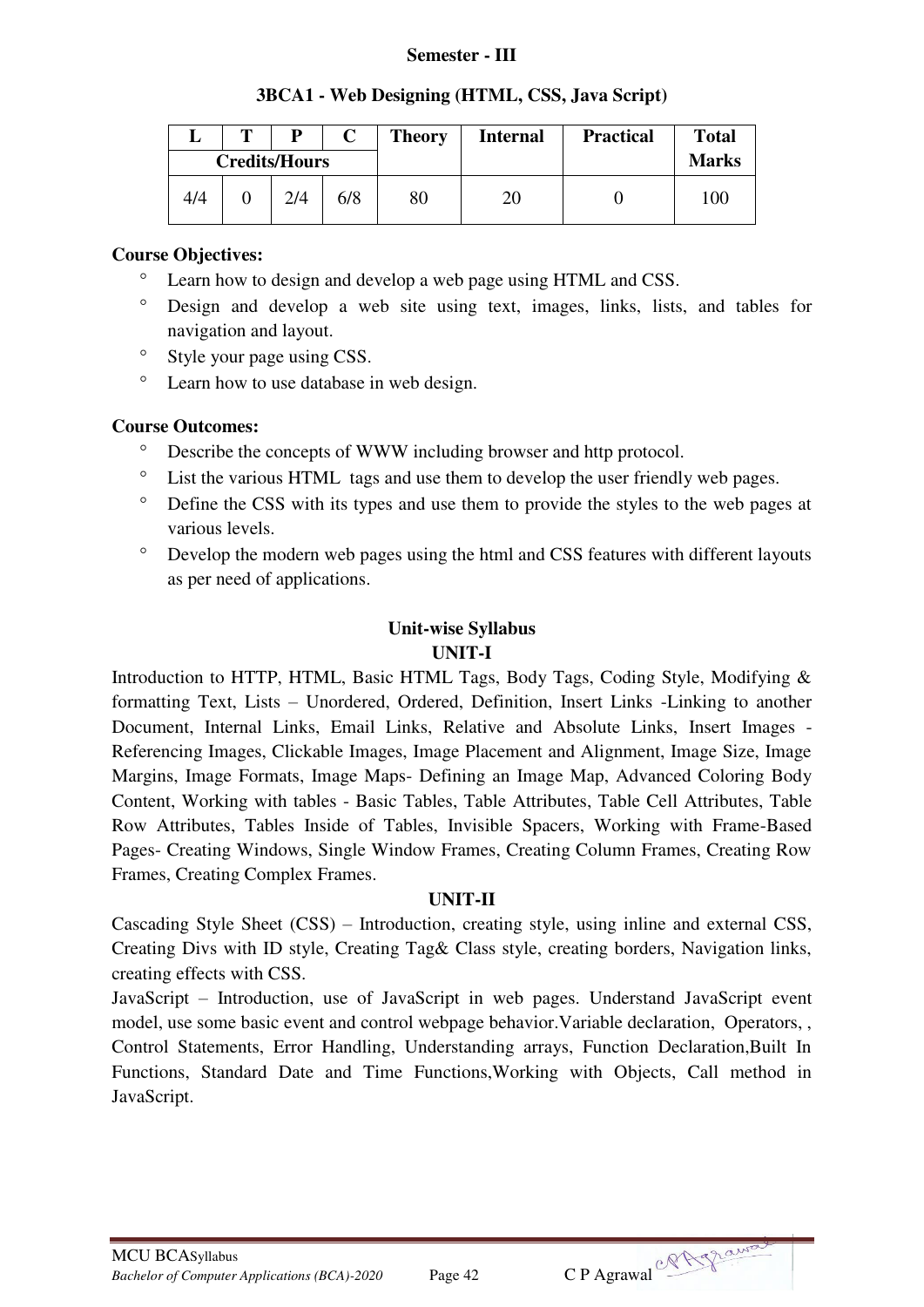#### **UNIT-III**

Designing websites with Dreamweaver/expression Web/AMAYA/COFEE CUP WYSIWYG HTML Editor - Introduction to WYSIWYG HTML editor, advantages of using HTML editors, creating a new site, creating a new page, adding images with alternate text, inserting & formatting text, aligning images, creating an email link, linking to other websites, testing & targeting links, organizing files & folders

Creating & Inserting Images - Optimizing Images for the Web, saving GIFs & PNGs in Photoshop, inserting GIFs, adjusting transparency settings, saving JPGs for the Web

# **UNIT-IV**

Designing accessible tables - understanding tables & accessibility, using tables for tabular data, styling a table, editing table layouts, adding style to a table using CSS

Creating websites with frames - introducing frames, creating a frameset, opening pages into frames, controlling scrollbars & borders, targeting links in frames

#### **UNIT-V**

Web hosting - what is domain? Introduction to DNS, how to register a domain ?, what is web hosting ?, how to get a web hosting ?, host your website on web server.

FTP - FTP introduction, FTP commands viewing files and directories, FTP commands transfer and rename files, FTP with WS FTP/ CuteFTP, Filezilla on Windows.

- <sup>o</sup> HTML and CSS, Jon Duckett, John Wiely, 2012
- Achyut S Godbole and AtulKahate, "Web Technologies", Tata McGraw Hill
- Gopalan N P, Akilandeswari "Web Technology: a Developer S Perspective", PHI
- H.M. Deitel, P.J. Deitel, a.B. Goldberg-Internet & World Wide Web How to Program, Pearson Education, 3rd Edition,
- C. Xavier, "Web Technology &Design ", Tata McGraw Hill.
- Ivan Bay Ross, "HTML,DHTML,JavaScript,Perl CGI", BPB.
- Web Technologies, Black Book, Dreamtech Press
- HTML 5, Black Book, Dreamtech Press
- Joel Sklar -Web Design,, Cengage Learning
- <sup>o</sup> Harwani-Developing Web Applications in PHP and Ajax, Mcgrawhill
- Learn HTML IN A Weekend By Steven E. Callihan, PHI

|        | <b>Program Outcomes (POs)</b> |  |  |  |  |  |  |  |  |  |  |  |  |
|--------|-------------------------------|--|--|--|--|--|--|--|--|--|--|--|--|
| $\cos$ |                               |  |  |  |  |  |  |  |  |  |  |  |  |
|        |                               |  |  |  |  |  |  |  |  |  |  |  |  |
|        |                               |  |  |  |  |  |  |  |  |  |  |  |  |
|        |                               |  |  |  |  |  |  |  |  |  |  |  |  |
|        |                               |  |  |  |  |  |  |  |  |  |  |  |  |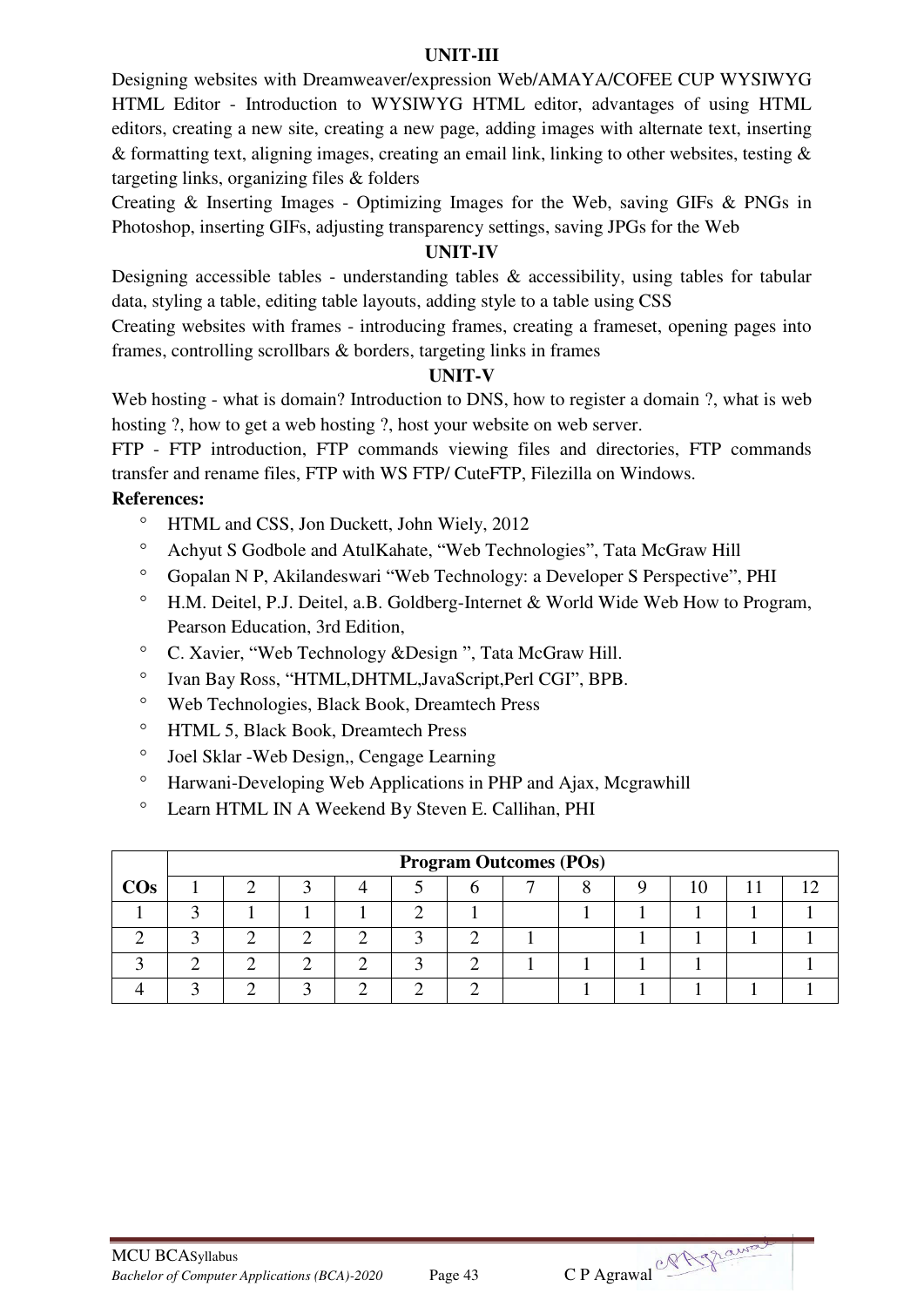|     | $JDCA2$ - $ODCI$ atting $OYSICIIIS$ |                      |     |                                                                      |    |  |              |  |  |  |  |
|-----|-------------------------------------|----------------------|-----|----------------------------------------------------------------------|----|--|--------------|--|--|--|--|
|     | m                                   | D                    |     | <b>Theory</b><br><b>Total</b><br><b>Practical</b><br><b>Internal</b> |    |  |              |  |  |  |  |
|     |                                     | <b>Credits/Hours</b> |     |                                                                      |    |  | <b>Marks</b> |  |  |  |  |
| 5/5 |                                     |                      | 6/6 | 80                                                                   | 20 |  | 100          |  |  |  |  |

**3BCA2 - Operating Systems** 

#### **Course Objectives:**

- <sup>o</sup> To understand the services provided by operating system<br>
<sup>o</sup> To understand the working and argumention of process
- To understand the working and organization of process and its scheduling and synchronization.
- <sup>o</sup> To understand different approaches of memory management techniques.
- To understand the structure and organization of the file system.

#### **Course Outcomes:**

- Understand, identify and describe the services provided by operating systems.
- Understand and solve problems involving process control, mutual exclusion, synchronization and deadlock.
- <sup>o</sup> Implement processor scheduling, synchronization and disk allocation algorithms for a given scenario.
- <sup>o</sup> Understand different types of operating system.

#### **Unit-wise Syllabus**

#### **UNIT-I**

Operating Systems - Definitions, functions, Types of operating system - Multiprogramming, Batch, Time Sharing, Single user and Multiuser, components, Operating system Services, System Calls, programs, System structure.

#### **UNIT –II**

Process management - process concepts, process state & process control block, process scheduling, scheduling criteria, scheduling algorithms, multiple processor scheduling, realtime scheduling, threads,

#### **UNIT –III**

Critical section problem, semaphores, classical problem of synchronization,, deadlock characterizations, method for handling deadlocks, deadlock prevention, deadlock avoidance, deadlock detection, recovery from deadlock .

#### **UNIT –IV**

Memory management - logical versus physical address space, contiguous allocation, fixed partition, variable partition, swapping, paging, segmentation, virtual memory, demand paging, page replacement, page replacement algorithms

#### **UNIT –V**

Disk scheduling, disk management, swap space management, disk reliability, stable storage implementation. File concepts, directory structure, protection. **References:** 

- Operating system concepts by Silberschatz, Galvin, Gagne, Wiley Student Edition
- $\degree$  Operating system concepts & design by Milan Milenkovic, TMH publication

|        | <b>Program Outcomes (POs)</b> |  |  |  |  |  |  |  |  |  |  |  |  |  |
|--------|-------------------------------|--|--|--|--|--|--|--|--|--|--|--|--|--|
| $\cos$ |                               |  |  |  |  |  |  |  |  |  |  |  |  |  |
|        |                               |  |  |  |  |  |  |  |  |  |  |  |  |  |
|        |                               |  |  |  |  |  |  |  |  |  |  |  |  |  |
|        |                               |  |  |  |  |  |  |  |  |  |  |  |  |  |
|        |                               |  |  |  |  |  |  |  |  |  |  |  |  |  |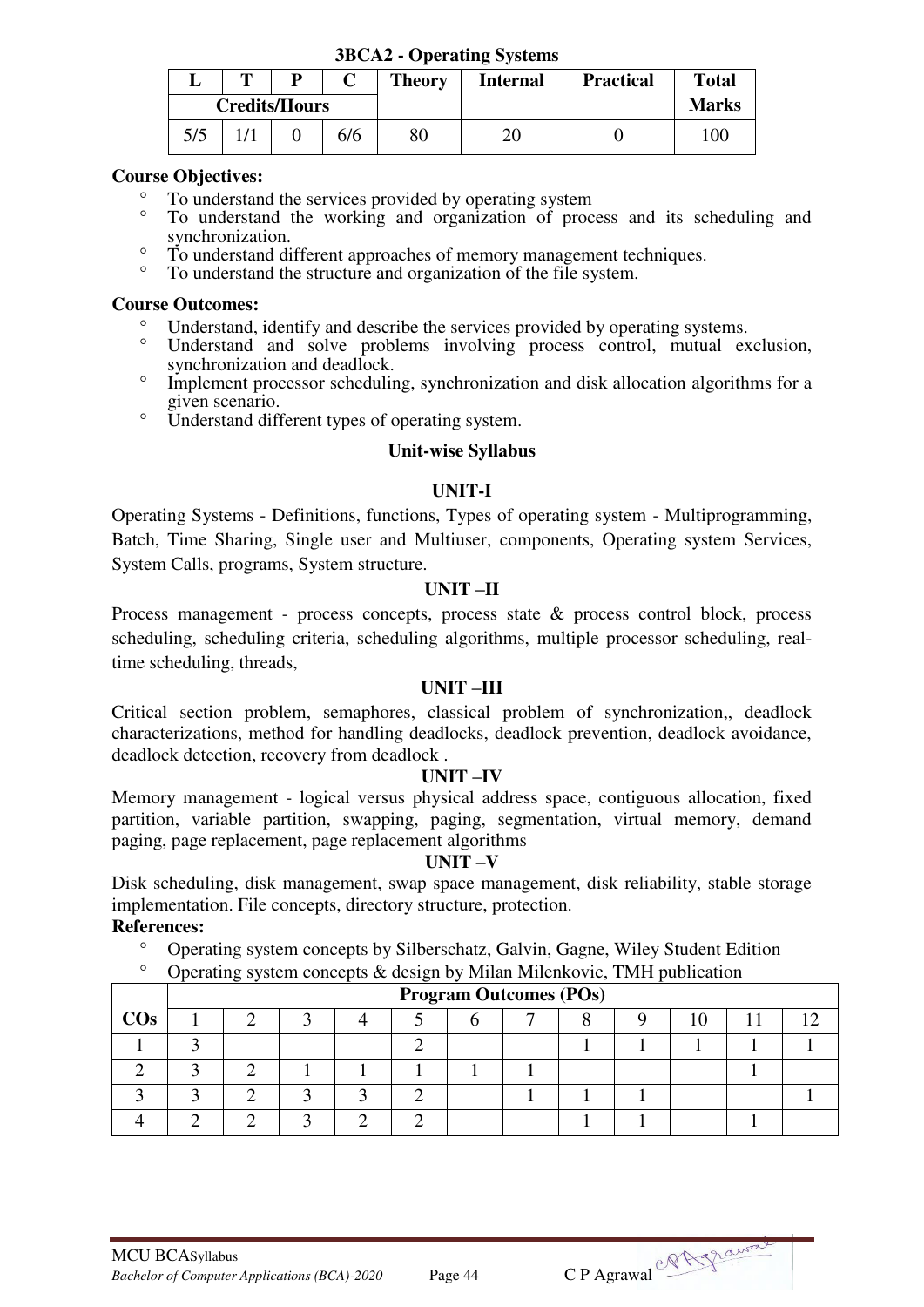## **3BCA3 (A) -Linux Server Administration**

|     | m | D                    |     | <b>Theory</b> | <b>Internal</b> | <b>Practical</b> | <b>Total</b> |
|-----|---|----------------------|-----|---------------|-----------------|------------------|--------------|
|     |   | <b>Credits/Hours</b> |     |               |                 |                  | <b>Marks</b> |
| 4/4 |   | 2/4                  | 6/8 | 80            | 20              |                  | 100          |

## **Course Objectives:**

- Understand fundamental concepts of Linux server administration,<br>• Will be able to put those concepts to use in real world situations
- Will be able to put those concepts to use in real-world situations.
- Understand how to install and customize Linux
- Manage users, permissions, folders, and native applications;<br>• Configure Internet and intronst services (understanding a
- Configure Internet and intranet services (understanding and managing the Linux TCP/IP networking stack and services);
- <sup>o</sup> Creating and maintaining print, e-mail, FTP, and web servers.

#### **Course Outcomes:**

- $\degree$  Write shell program for simple problem<br> $\degree$  Hea of basic commands of Linux
- $\degree$  Use of basic commands of Linux.<br> $\degree$  Analyze the need for security mea
- Analyze the need for security measures for Linux sever.
- <sup>o</sup> Managing user account in Linux.
- Install and configure Email Sever, DNS, FTP etc.

#### **Unit-wise Syllabus**

#### $UNIT - I$

Linux introduction and file system - basic features, different flavors of Linux. Advantages, how Linux access files, storage files, Linux standard directories. Commands for files and directories cd, ls, cp, md, rm, mkdir, rmdir, pwd, file, more, less, creating and viewing files using cat, file comparisons – cmp&comm, view files, disk related commands, checking disk free spaces.

#### **UNIT–II**

Understanding shells, Processes in Linux, connecting processes with pipes, Redirecting input output, manual help, Background processing, managing multiple processes, changing process priority with nice, scheduling of processes at command, cron commands, kill, ps, who, sleep, Printing commands, touch, file related commands - wc, cut, dd, etc. Mathematical commands- bc, expr. Creating and editing files with vi& vim editor. Simple filter commands – pr, head, tail, cut, paste, sort, uniq, tr. Filter using regular expressions – grep, egrep, and sed.

#### **UNIT–III**

Introduction to shell programming-develop some shell programs.

System administration: common administrative tasks, configuration and log files, role of system administrator.Installing requirement, partitioning the hard drive for Linux, installing the Linux system, system startup and shut-down process.

#### **UNIT–IV**

Managing user accounts-adding & deleting users, changing permissions and ownerships, creating and managing groups, modifying group attributes, temporary disable user's accounts, creating and mounting file system, file security & permissions, becoming super user using su. Host name, disk partitions & sizes, users, kernel. Backup and restore files, installing and removing packages.

Starting & using KDE &GNOMEgraphical interfaces.

Basic networking administration: setting up a LAN using LINUX, choosing peer to peer vs client/server model, setting up an Ethernet LAN, configuring host computers, checking Ethernet connecting, connecting to internet, common networking administrative tasks,

configuring Ethernet, initializing Ethernet interface, ifconfig, netstat and netconfig commands, TCP/IP network, DNS services.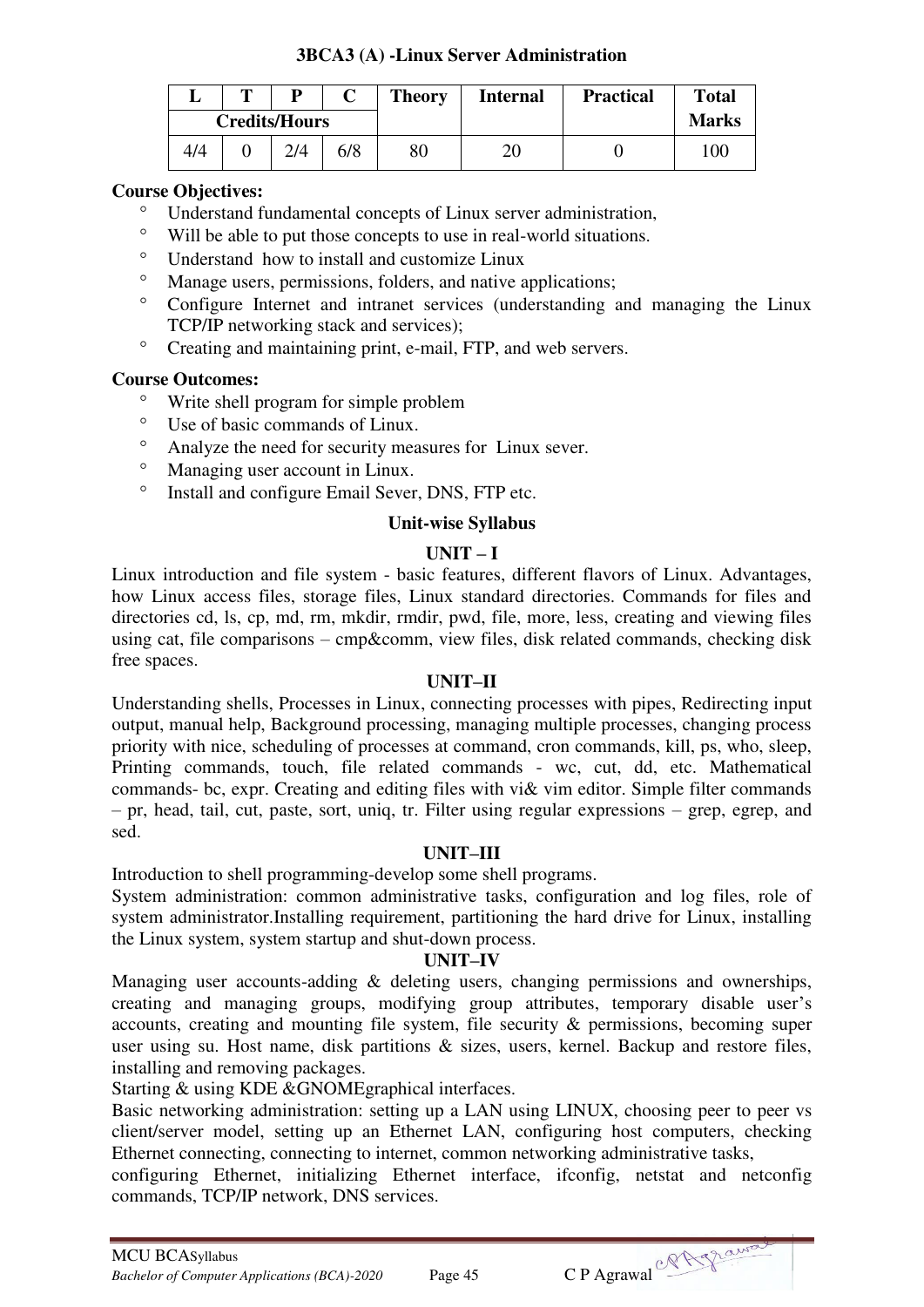# **UNIT-V**

Installation, configuration & Administration of following servers in Linux

- Mail server
- DNS
- Remote access
- FTP server
- Apache web server
- VNC Server

- Fedora 9 And Red Hat Enterprise Linux Bibile by Christopher Negus, Wiley India Ltd.<br>• Linux Bible, 9ed, by Christopher Negus, Wiley India Ltd.
- **Linux Bible, 9ed,** by Christopher Negus, Wiley India Ltd
- Linux Administration, by Kogent Learning Solutions Inc., ISBN 13- 9789350044209, ISBN 10-935004420X, Wiley India
- Unix & Shell Programming by Forouzan, Cengage Publications

|        |   | <b>Program Outcomes (POs)</b> |  |  |  |  |  |  |  |   |  |     |  |  |
|--------|---|-------------------------------|--|--|--|--|--|--|--|---|--|-----|--|--|
| $\cos$ |   |                               |  |  |  |  |  |  |  | U |  | 1 ^ |  |  |
|        | ◠ |                               |  |  |  |  |  |  |  |   |  |     |  |  |
|        |   |                               |  |  |  |  |  |  |  |   |  |     |  |  |
|        |   |                               |  |  |  |  |  |  |  |   |  |     |  |  |
|        |   |                               |  |  |  |  |  |  |  |   |  |     |  |  |
|        |   |                               |  |  |  |  |  |  |  |   |  |     |  |  |

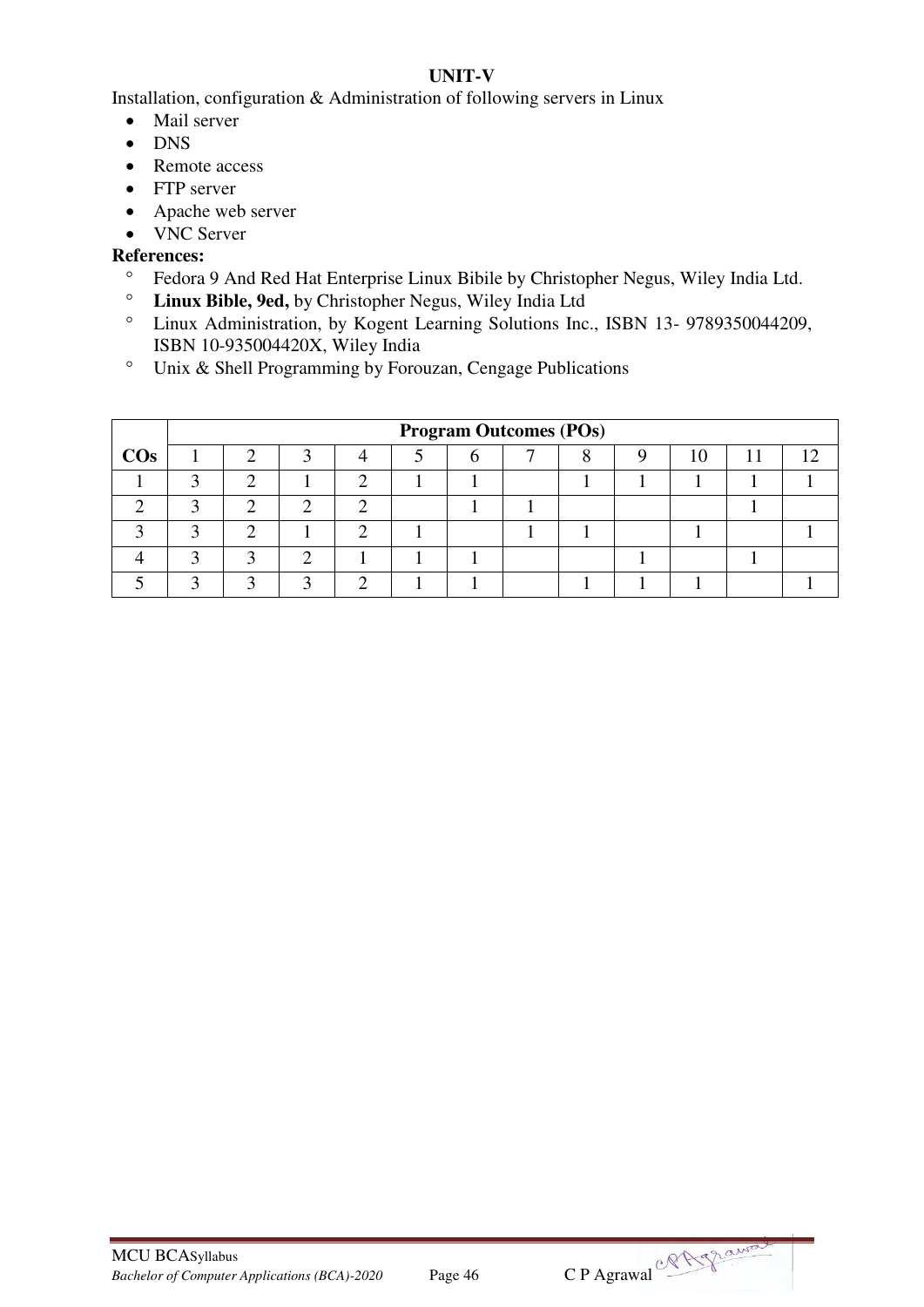#### **3BCA3(B) - Multimedia and Animation**

|     | m | D                    |     | <b>Theory</b> | <b>Internal</b> | <b>Practical</b> | <b>Total</b> |
|-----|---|----------------------|-----|---------------|-----------------|------------------|--------------|
|     |   | <b>Credits/Hours</b> |     |               |                 |                  | <b>Marks</b> |
| 4/4 |   |                      | 6/8 | 80            | 20              |                  | 100          |

#### **Course Objectives:**

- To provide students with a basic understanding of multimedia systems and its components.
- This course focuses on topics in multimedia information representation and multimedia standards in the components of multimedia – text, audio, image, video and animation.
- To provide information about the standards tools and techniques used in development of multimedia components for productions
- To create simple multimedia applications and products for using standalone, networked or web based computers.

#### **Course Outcomes:**

- Develop understanding of technical aspect of multimedia systems.
- Understand and explain the storage mechanism and applicability of various file formats for audio, video and text media.
- Develop various multimedia systems applicable in real time.
- <sup>o</sup> Create a multimedia component using various tools and techniques.
- Apply the guidelines and standards of multimedia systems and to analyze the performance of multimedia system.

## **Unit-wise Syllabus UNIT-I**

Introduction to multimedia, needs and areas of use, development platforms for multimedia identifying multimedia elements text, images, sound, animation and video, making simple multimedia with PowerPoint.

Concepts of plain & formatted text, RTF& HTML texts, using common text preparation tools, conversion to and from of various text formats, using standard software, object linking and embedding concept.

#### **UNIT-II**

Sound - sound and its attributes, sound and its effects in multimedia, frequency, sound depth, channels and its effects on quality and storage, size estimation of space of a sound file, sound card standard – FM synthesis cards, waves table cards, MIDI and MP3 Files and Devices, 3D Sounds, recording and editing sound using sound editors like audacity, sound forge etc.

Importance of images graphics in multimedia, vector and raster graphics, regular graphics vs. Interlaced graphics, image capturing methods - scanner, digital camera etc. Color models-RGB, CYMK, HUE, Saturation, and Brightness, Various Attributes of Images Size, Color, Depth etc, Various Image File Format BMP, DIB, CIF, PIC, and TIF format their features and limitations, image format conversion, various effects on images. create images using Photoshop, CorelDraw and apply various effects, using layers, channels and masks in images.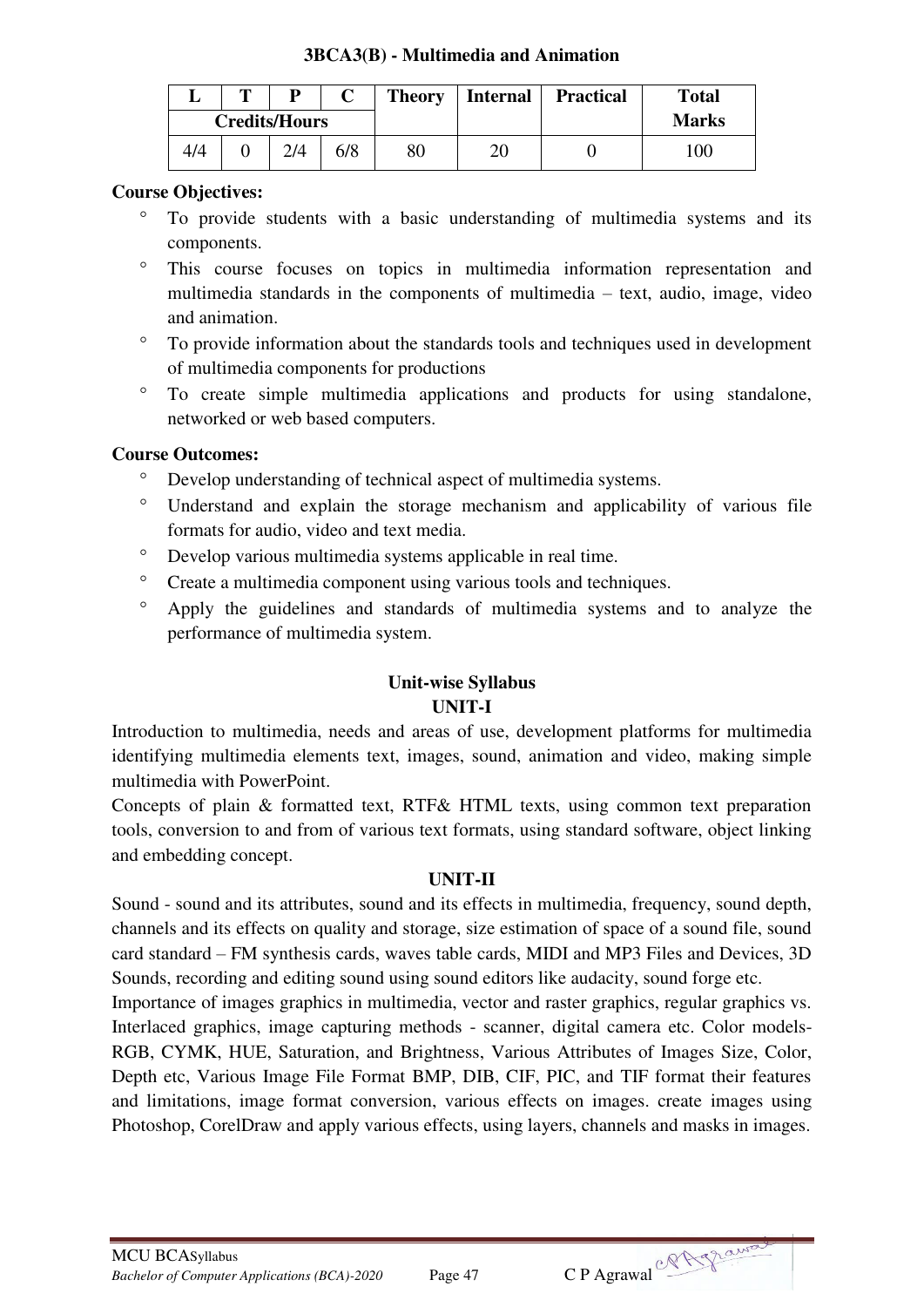#### **UNIT-III**

Video- Basic of Video, Analog and Digital Video Type of Video, Digitization of Analog Video, Video Standard – NTSC, PAL, HDTV, Video Capturing Media /Instruments Videodisk Camcorder Compression Techniques, File Formats AVI, JPG, MPEG, Video Editing and Movie Making Tools, Converting Formats of Videos, Recording and Editing Videos Using Video Editing Software Like Adobe Premiere or Sony Vegas.

#### **UNIT-IV**

Animation and its basic – principals of animation and its use in multimedia, computer system configuration and peripherals requirements, software for animation, effects of resolution, pixel depth, image size, on quality and storage, types of animation and applications.

Authoring tools for multimedia – introduction to various types of multimedia authoring tools, CD/DVD based and web based tools, features and limitations, creating multimedia package using all components.

#### **UNIT-V**

Introduction to virtual reality and its applications, virtual reality terminology head mounts display (HMD), boom, cave, input devices and sensual technology, characteristic immersive vs. shared, augmented and mixed reality.

- Ramesh Bangia-Introduction to Multimedia- Laxmi Publications Pvt. Ltd.
- Tay Vaughan-Multimedia: Making It Work,TataMc-Graw Hill.
- <sup>o</sup> Bhatnager G. Elsevie-, Introduction to Multimedia Systems,
- <sup>o</sup> Satish Jain O Level Introduction to Multimedia (M4.2-R4), BPB Publications.

|        |  |  |  | <b>Program Outcomes (POs)</b> |  |  |  |
|--------|--|--|--|-------------------------------|--|--|--|
| $\cos$ |  |  |  |                               |  |  |  |
|        |  |  |  |                               |  |  |  |
|        |  |  |  |                               |  |  |  |
|        |  |  |  |                               |  |  |  |
|        |  |  |  |                               |  |  |  |
|        |  |  |  |                               |  |  |  |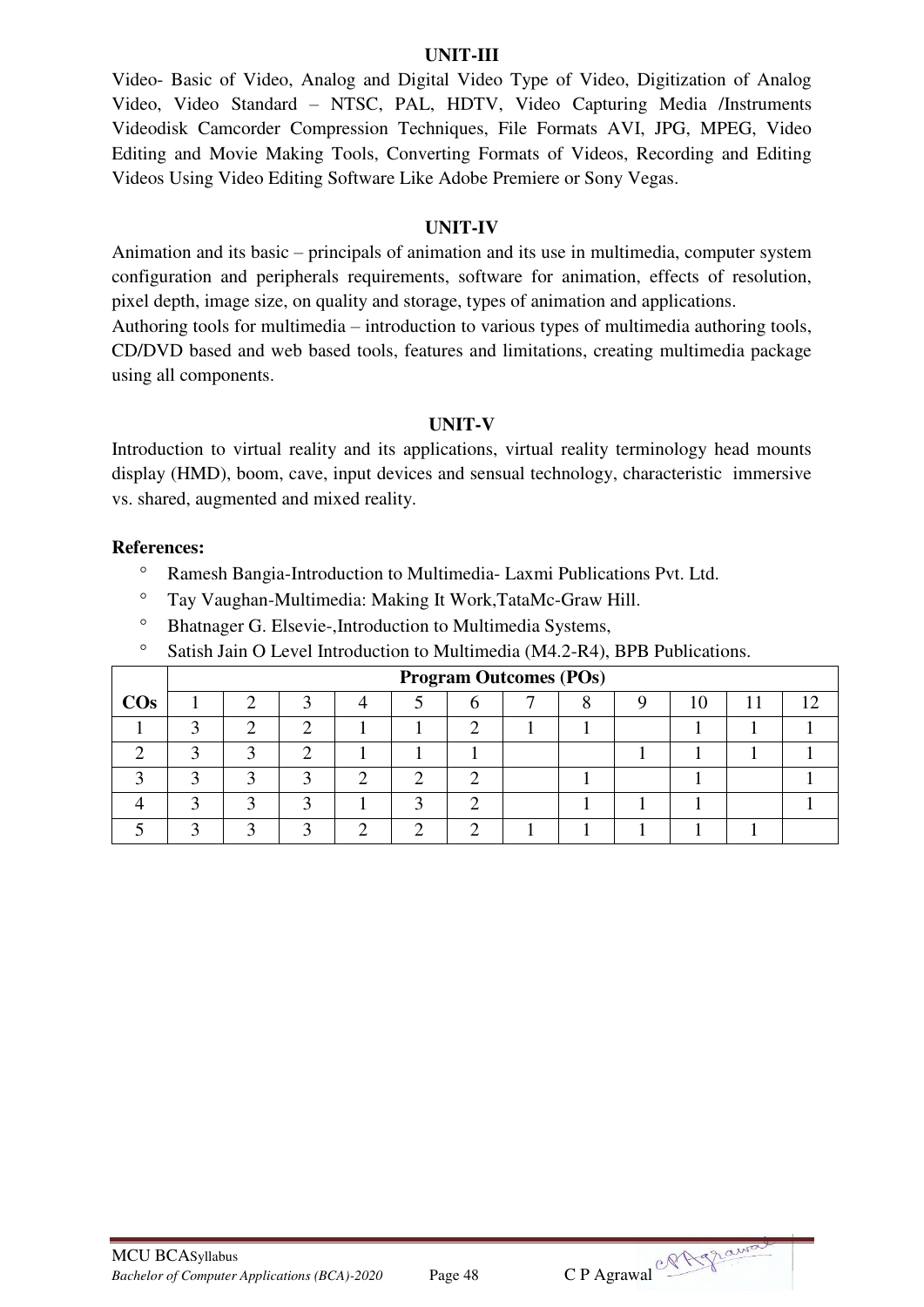## **3BCA4 - RDBMS using MYSQL**

|     | m |                      |     | <b>Theory</b> | <b>Internal</b> | <b>Practical</b> | <b>Total</b> |
|-----|---|----------------------|-----|---------------|-----------------|------------------|--------------|
|     |   | <b>Credits/Hours</b> |     |               |                 |                  | <b>Marks</b> |
| 2/2 |   |                      | 3/3 | 40            | 10              |                  |              |

## **Course Objectives:**

- Establish a basic understanding of the analysis and design of a database.
- Establish a basic understanding of the process of database development and administration using SQL.
- Enhance Programming and Software Engineering skills and techniques using SQL.
- Establish a basic understanding of background materials needed for technical support using SQL.

## **Course Outcomes:**

- Understand and describe the basic concepts and terminology of Database Management System.
- Understand and design simple ER model
- Write query for simple problem.
- Understand and Describe the Basic Concepts MySQL.

# **Unit-wise Syllabus UNIT - I**

Introduction to MySQL, Installing MySQL - MySQL Installation, windows installation, Linux RPM Installation, Linux Binary Installation, Source Installation

Starting and stopping MySQL - four different methods to start MySQL in Linux, MySQL stopping, Basic MySQL Queries, DML Queries, DDL Queries, TCL Queries, Types of Joins, Unions

Various logs in MySQL and its uses- MySQL logs, error Log, Query Log, slow Query Log, binlog and its format, relay log.

#### **UNIT - II**

MySQL client Programs - MySQL Server/Client Architecture, MySQL Client Programs, MySQL Commands, MySQL Non-Client Programs, Upgrading MySQL, Why up-gradation?, Checklist MySQL up-gradation

Mysqladmin commands- MySQL Admin Commands, Workbench MySQL

Locking in MySQL- Locking in MySQL, Internal Locking, Table level Locking, Row level Locking, External Locking, Dead Lock.

#### **UNIT - III**

MySQL Table maintenance - Table Maintenance, Analyze Table, Backup Table, Check Table, Checksum Table, Optimize Table, Repair Table, Restore Table, Moving Tablespace Information schema and performance schema - MySQL Information schema, Tables in Information schema, MySQL Performance schema

MSQL backup and Recovery- MySQL Backup, MySQL Backup Types, MySQL backup factors, MySQL Backup Tools, MySQL Dump, MySQL Recovery, MySQL Recovery Factors, Load data infile& select into outfile.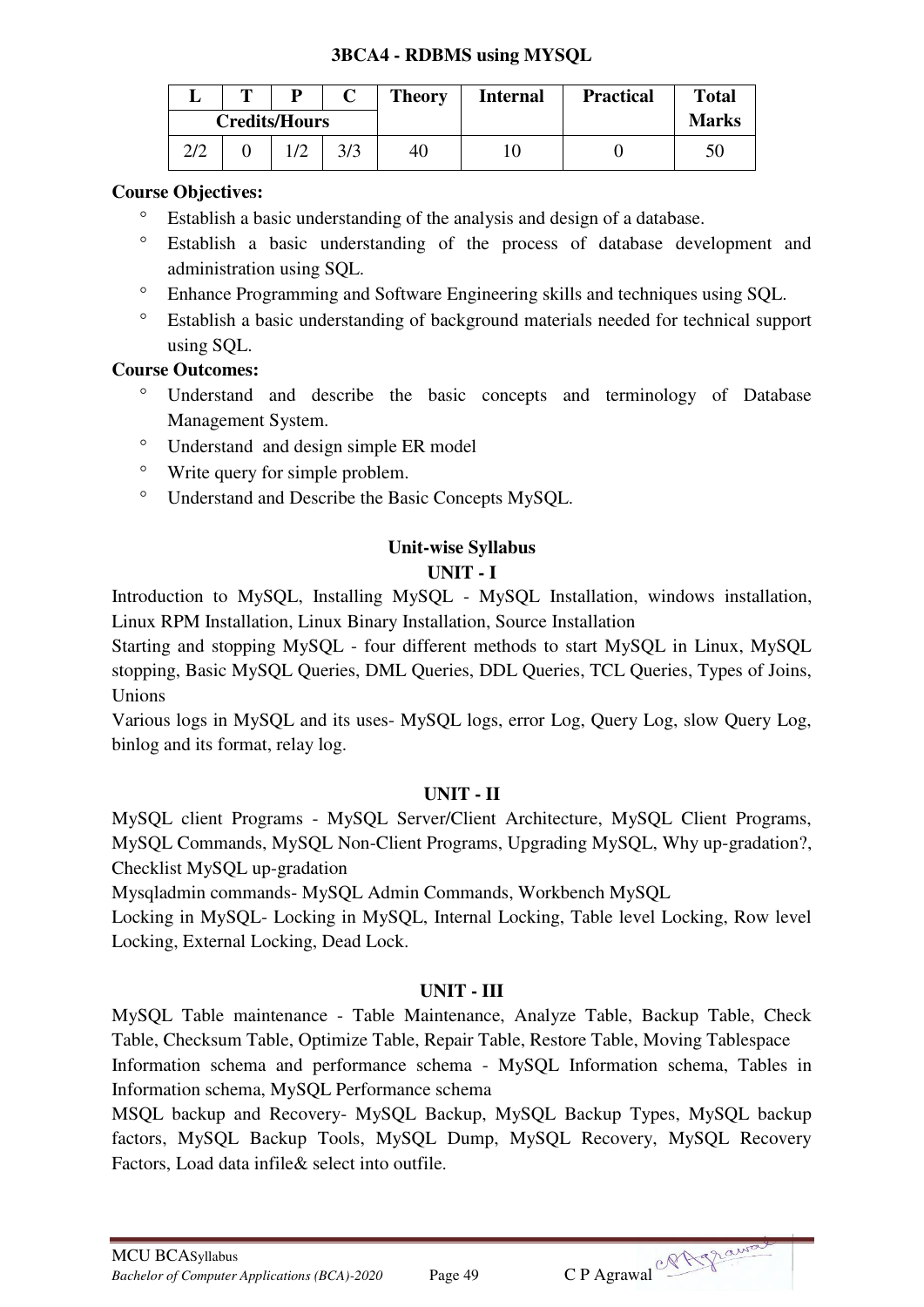#### **UNIT – IV**

MySQL Replication and different Replication Architecture - MySQL Replication, MySQL Replication Architecture, MySQL Replication Basics, MySQL Replication Types, Master-Slave Replication Setup, Master-Slave Replication Filters, Master-Master Replication

MySQL user management and routines &triggers - user account management, user privileges, administrative privileges, database access privileges, creating and rename user account, drop user account, grant privileges, revoke privileges, routines and triggers.

#### **UNIT - V**

MySQL resource allocation - MySQL memory consumption, MySQL memory limitations, Securing MySQL - Operating System security, file system security, log files & security, network security, optimizing queries, identifying candidate, using explain, using show warnings

- Abraham Silberschatz, Henry Korth, S. Sudarshan, "Database Systems Concepts", 7<sup>th</sup> Edition, McGraw Hill
- R. Elmarsi and SB Navathe, "Fundamentals of Database Systems", Pearson
- <sup>o</sup> Bipin Desai, "An Introduction to database Systems", Galgotia Publications.
- <sup>o</sup> GauravVaish-Getting Started with NoSQL Paperback
- Dan McCreary, Ann Kelly-Making Sense of NoSQL: A guide for managers and the rest of us 1st Edition
- Paul DuBois-MySQL (4th Edition) 4th Edition
- VaswaniVikram-MySQL(TM): The Complete Reference The Complete Reference Paperback

|        | <b>Program Outcomes (POs)</b> |  |  |  |  |  |  |  |  |  |  |  |  |
|--------|-------------------------------|--|--|--|--|--|--|--|--|--|--|--|--|
| $\cos$ |                               |  |  |  |  |  |  |  |  |  |  |  |  |
|        |                               |  |  |  |  |  |  |  |  |  |  |  |  |
|        |                               |  |  |  |  |  |  |  |  |  |  |  |  |
|        |                               |  |  |  |  |  |  |  |  |  |  |  |  |
|        |                               |  |  |  |  |  |  |  |  |  |  |  |  |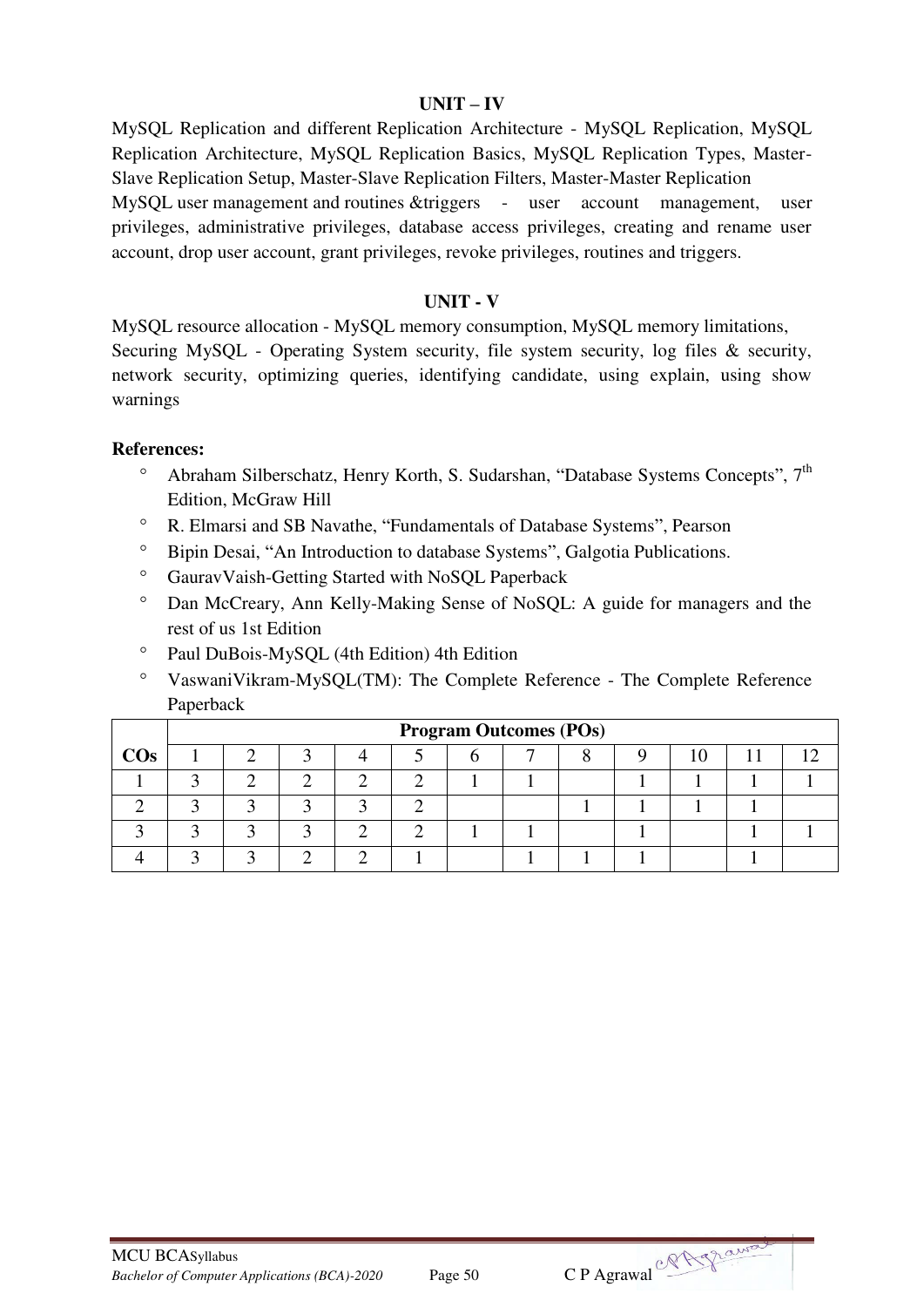## **3BCA5 Open Elective-3 3BCA5(A) - Linux & Shell Programming**

|     | m | D                    |     | <b>Theory</b> | <b>Internal</b> | <b>Practical</b> | <b>Total</b> |
|-----|---|----------------------|-----|---------------|-----------------|------------------|--------------|
|     |   | <b>Credits/Hours</b> |     |               |                 |                  | <b>Marks</b> |
| 2/2 |   |                      | 3/3 | 40            |                 |                  | 50           |

## **Course Objectives:**

- Understanding the basic set of commands and utilities in Linux/UNIX systems.
- To learn command structure of LINUX, various types of shells and types of commands and familiarize students with some general commands, directory and file related commands,
- To learn editors available in LINUX and the detailed working on the most Vi editor

## **Course Outcomes:**

- Understand Shell variables and shell keyword.
- <sup>o</sup> Write the shell program for simple problem.
- Understand type of process and pipes in Linux.
- Understand back ground and fore ground Process
- Understand Linux System Administration

#### **Unit-wise Syllabus**

## $UNIT - I$

Linux introduction and file system - basic features, different flavors of linux. advantages, installing requirement, basic architecture of Unix/Linux system, kernel, shell, linux standard directories. Commands for files and directories cd, ls, cp, md, rm, mkdir, rmdir, pwd, file, more, less.

#### **UNIT–II**

Creating and viewing files using cat, file comparisons – cmp&comm, view files, disk related commands, checking disk free spaces. Essential Linux commands understanding shells, processes in linux - process fundamentals, connecting processes with pipes, redirecting input output, manual help, background processing.

#### **UNIT–III**

Managing multiple processes, changing process priority with nice, scheduling of processes at command, cron commands, kill, ps, who, sleep, Printing commands, touch, file related commands -wc, cut, dd, etc. Mathematical commands- bc, expr.

#### **UNIT - IV**

Creating and editing files with vi& vim editor. Shell programming- Basic of shell programming, Various types of shell available in Linux, comparisons between various shells, shell programming in bash, read command, conditional and looping statements, case statements, parameter passing and arguments, Shell variables, system shell variables, shell keywords,Creating Shell programs for automate system tasks.

#### **UNIT - V**

Simple filter commands – pr, head, tail, cut, paste, sort, uniq, tr. Filter using regular expressions – grep, awk, egrep, and sed.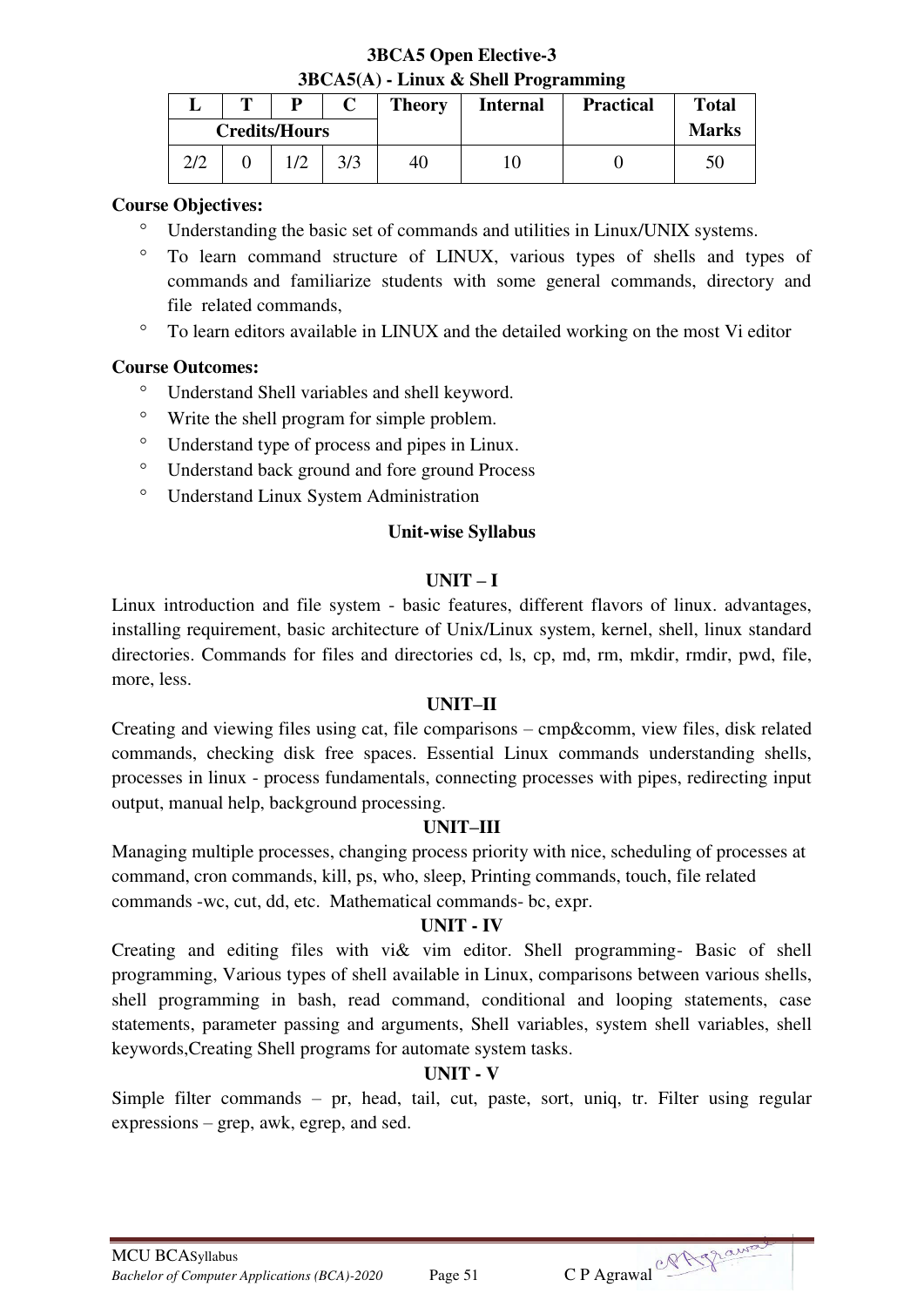## **References:**

- Sumitabha Das "Unix Concepts &Applications" (Third Ed.) Tata Mcgraw Hill Publications.
- Graham Glass & King Ables, "Unix for Programmers and Users" (Third Ed.) Pearson Education India.(Low Prices Edition)
- Cristopher Negus "Red Hat Linux 9 Bible" IDG Books India Ltd.
- <sup>o</sup> Jack T Ackett, David Gunter " Using Linux" PHI, EEE Edition <sup>o</sup> Nicholas Walls "I inux Installation and Administration" Vikes I
- Nicholas Wells "Linux Installation and Administration" Vikas Publishing, New Delhi
- YashwantKanetkar "Unix Shell Programming" BPB Publications,
- Red Hat Linux Unleashed Techmedia (Bpb Publications)<br>• Wells "I inux Networking and Security" Vikas Publishing
- Wells "Linux Networking and Security" Vikas Publishing, New Deihi

# **LIST OF PRACTICAL's:**

- 1. Usage of following commands: ls, pwd, tty, cat, who, who am I, rm, mkdir, rmdir, touch, cd.
- 2. Usage of following commands: cal, cat(append), cat(concatenate), mv, cp, man, date.
- 3. Usage of following commands: chmod, grep, tput (clear, highlight), bc.
- 4. Write a shell script to check if the number entered at the command line is prime or not.
- 5. Write a shell script to modify "cal" command to display calendars of the specified months.
- 6. Write a shell script to modify "cal" command to display calendars of the specified range of months.
- 7. Write a shell script to accept a login name. If not a valid login name display message "Entered login name is invalid".
- 8. Write a shell script to display date in the mm/dd/yy format.
- 9. Write a shell script to display on the screen sorted output of "who" command along with the total number of users .
- 10. Write a shell script to display the multiplication table any number,
- 11. Write a shell script to compare two files and if found equal asks the user to delete the duplicate file.
- 12. Write a shell script to find the sum of digits of a given number.
- 13. Write a shell script to merge the contents of three files, sort the contents and then display them page by page.
- 14. Write a shell script to find the LCD(least common divisor) of two numbers.
- 15. Write a shell script to perform the tasks of basic calculator.
- 16. Write a shell script to find the power of a given number.
- 17. Write a shell script to find the factorial of a given number.
- 18. Write a shell script to check whether the number is Armstrong or not.
- 19. Write a shell script to check whether the file have all the permissions or not.
- 20. Program to show the pyramid of special character "\*"

|        |           | <b>Program Outcomes (POs)</b> |   |  |  |   |  |  |  |    |  |  |  |  |
|--------|-----------|-------------------------------|---|--|--|---|--|--|--|----|--|--|--|--|
| $\cos$ |           |                               |   |  |  | n |  |  |  | 10 |  |  |  |  |
|        | ◠         | n                             |   |  |  |   |  |  |  |    |  |  |  |  |
|        | $\bigcap$ |                               | n |  |  |   |  |  |  |    |  |  |  |  |
|        | ◠         |                               |   |  |  |   |  |  |  |    |  |  |  |  |
|        |           |                               |   |  |  |   |  |  |  |    |  |  |  |  |
|        | ◠         |                               |   |  |  |   |  |  |  |    |  |  |  |  |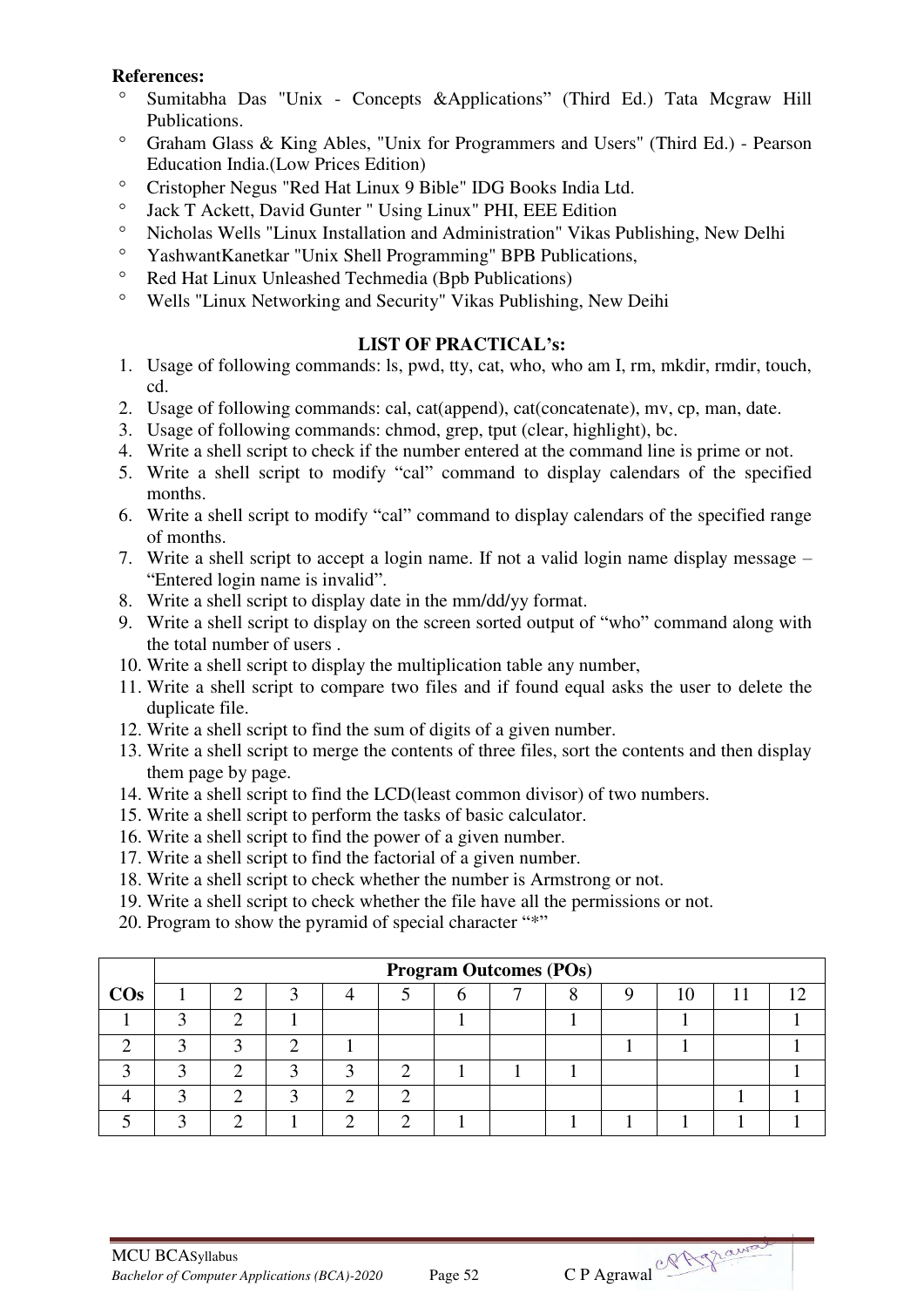## **3BCA5(B)–Visual Design with Corel Draw**

|     | m                    | D |     | <b>Theory</b> | <b>Internal</b> | <b>Practical</b> | <b>Total</b> |
|-----|----------------------|---|-----|---------------|-----------------|------------------|--------------|
|     | <b>Credits/Hours</b> |   |     |               |                 |                  | <b>Marks</b> |
| 2/2 |                      |   | 3/3 | 40            |                 |                  | 50           |

## **Course Objectives:**

- To Learn the Basics difference of Vector and Raster Graphics.
- To Basic Knowledge of CorelDraw Graphics Suite.
- Use Advanced Tools For Creating Drawings.
- To Learn Advanced Output Options For Printing, And Advanced Techniques For Text Manipulation.
- To Learn Various Color Models

# **Course Outcomes:**

- Work With Artistic Text For The Creation of Logos.
- Work With Documents In The Corel Draw Application.
- <sup>o</sup> Creating Templates.
- Work With Paragraph Text and Produce Multi Page Publications.
- <sup>o</sup> Import and Edit Bitmaps. Vector art.

# **Unit-wise Syllabus**

# **UNIT-I**

Introduction- Vector vs. Raster Graphics, Getting Started with CorelDraw, File Management, Setting Up the Page, Moving Around and Viewing Drawings, Customizing the Toolbars.

# **UNIT-II**

Tools-Selection, Shape and Crop Tools- Selection Tool, Pick Tool, Shape Tool, Smudge Tool, Free Transform Tool. Zooming, Curve & Smart Fill Tools-Zoom Tool, Pan Tool, Freehand Tool, Line Tool, Shape, Text & Table Tools- Rectangle Tool, 3-Point Rectangle Tool, Ellipse Tool, 3-Point Ellipse Tool, Polygon Tool, Star Tool, Complex Star Tool , Graph Paper Tool, Spiral Tool, Basics Shape, Arrow Shapes, Follow Chart Shapes, Banner Shapes, Callout Shapes, Text Tool. Effects, Eyedropper & Fill Tools

# **UNIT- III**

**Colors Basics-**Color Theory, RGB Color Model, CMYK Color Model, Working With Color Styles and Harmonies, Font, Typography,Text Tool, Artistic Text, Formatting Text.

# **UNIT- IV**

**Document Settings & Changings Any Objects-** Starting a Document, Zooming, Panning & Scrolling, Creating Objects. Working With Bitmaps, Selecting Sizing and Transforming Objects, Coloring and Styling Objects, Positing Objects, Grouping and Combing Objects

# **UNIT- V**

**Importing, Exporting & Saving-** Importing Images, Exporting images, settingup Documents for Printing - Print multiple Pages, Using Layers, Case Study: Sticker, Letterhead with Logo, Flex Banner, Flyer, Brochure, Change the page size and orientation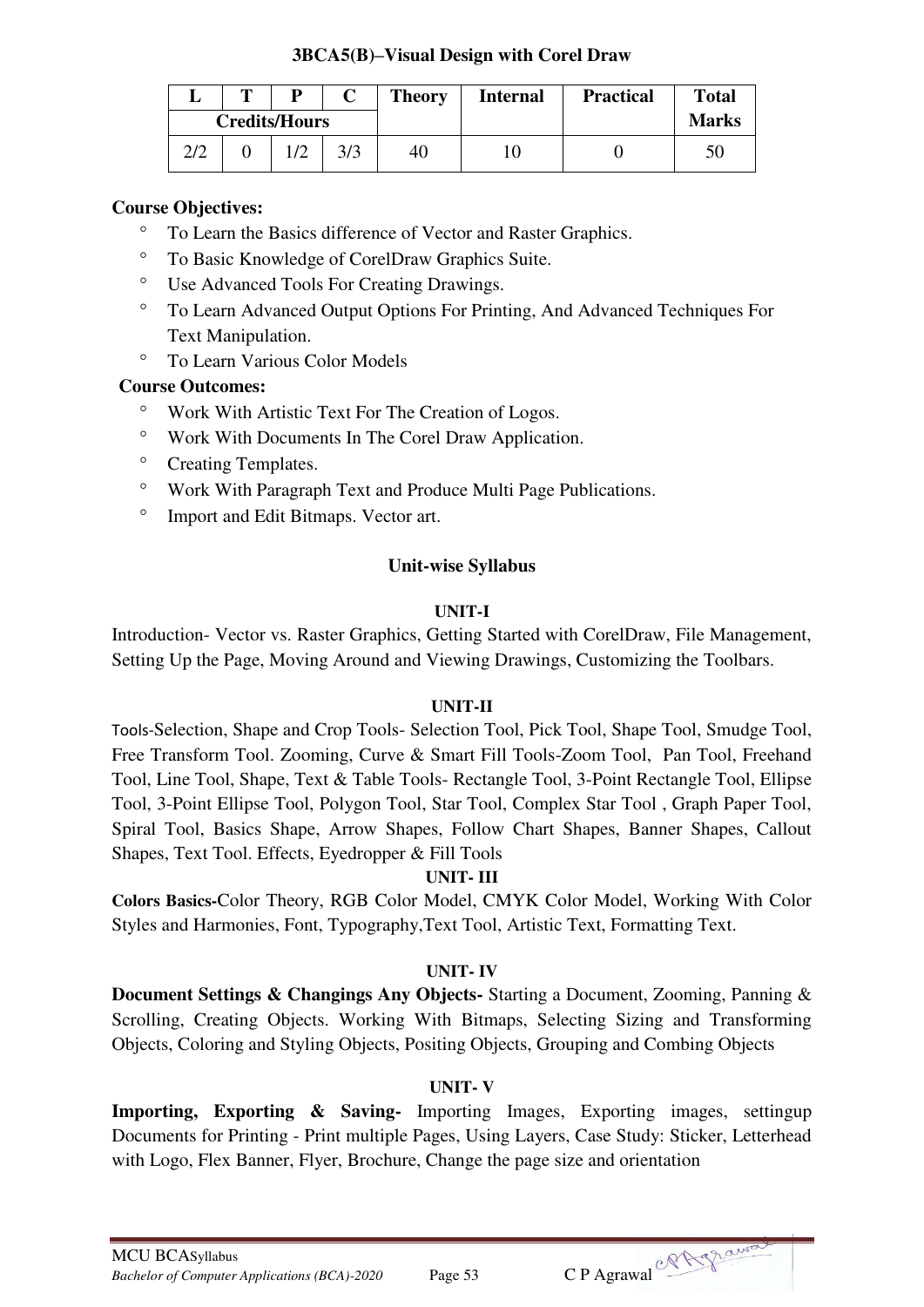#### **Reference Books:**

- Steve Bain "CorelDraw 12: The Official Guide" Dreamtech Press, 2004 ISBN8177224492, 9788177224498
- Foster D. Coburn "CorelDRAW 12 " , Inc., 2004, ISBN0974980102,9780974980102
- Rick Altman "Mastering CorelDraw 9" "Mastering Series , Edition 4, illustrated, the University of California, Digitized 4 Dec 2010 ISBN 0782125204, 9780782125207

|        |   |  |  | <b>Program Outcomes (POs)</b> |  |  |  |
|--------|---|--|--|-------------------------------|--|--|--|
| $\cos$ | ി |  |  |                               |  |  |  |
|        |   |  |  |                               |  |  |  |
|        |   |  |  |                               |  |  |  |
|        |   |  |  |                               |  |  |  |
|        |   |  |  |                               |  |  |  |
|        |   |  |  |                               |  |  |  |

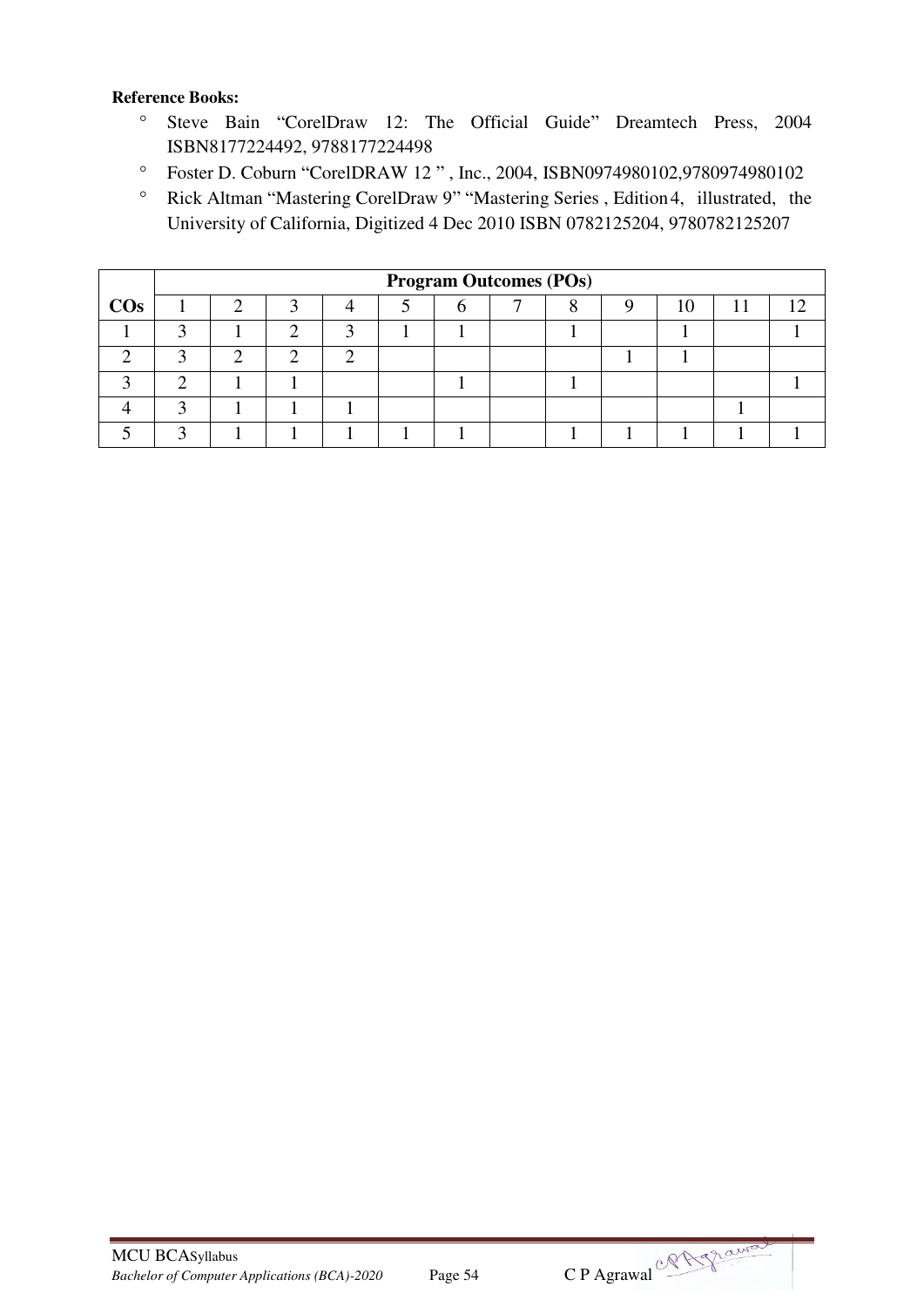# **3BCA6-Computer Lab-3**

|                          | m                        | D                    |        | <b>Theory</b> | <b>Internal</b> | <b>Practical</b> | <b>Total</b> |
|--------------------------|--------------------------|----------------------|--------|---------------|-----------------|------------------|--------------|
|                          |                          | <b>Credits/Hours</b> |        |               |                 |                  | <b>Marks</b> |
| $\overline{\phantom{0}}$ | $\overline{\phantom{a}}$ | $+0/2$               | $+0/2$ |               | 20              | 80               | 100          |

# **Practical List on Web Designing**

- 1. Write an HTML code to display your education details in a tabular format.
- 2. Write an HTML code to display your CV on a web page.
- 3. Write an HTML code to create a Home page having three links: About Us OurServices and Contact Us. Create separate web pages for the three links.
- 4. Write an HTML code to create a login form. On submitting the form the user should get navigated to a profile page.
- 5. Write an HTML code to create a Registration Form. On submitting the form theUser should be asked to login with this new credentials.
- 6. Write an HTML code to create your Institute website Department Website andTutorial website for specific subject.
- 7. Write an HTML code to illustrate the usage of the following: Ordered List Unordered List Definition List
- 8. Write an HTML code to create a frameset having header navigation andcontent sections.
- 9. Write an HTML code to demonstrate the usage of inline CSS.
- 10. Write an HTML code to demonstrate the usage of internal CSS.
- 11. Write an HTML code to demonstrate the usage of external CSS.
- 12. Write a Java script to prompt for users name and display it on the screen.
- 13. Design HTML form for keeping student record and validateit using Java script.
- 14. Write an HTML program to design an entry form of student details and send itto store at database server like SQL Oracle or MS Access.
- 15. Write a JavaScript program to display the current day and time in the following format. Sample Output : Today is : Tuesday. Current time is : 10 PM : 30 : 38
- 16. Write a JavaScript program to print the contents of the current window.
- 17. Write a JavaScript program to find the area of a triangle where lengths of the three of its sides are 5, 6, 7.
- 18. Write a JavaScript program to calculate multiplication and division of two numbers (input from user).

# **Practical List on Linux Server administration**

- 1. Write a Shell script that displays list of all the files in the current directory to whichthe user has read, write and execute permissions.?
- 2. Write a Shell script to list all of the directory files in a directory.
- 3. Write a Shell script to find factorial of a given integer?
- 4. Write a shell script to change data format. Show the time taken in execution of this script.
- 5. Write a shell script to print files names in a directory showing date of creation & serial number of the file.
- 6. Write a shell script to count lines, words and characters in its input (do not use wc).
- 7. Write a shell script to compute gcdlcm& of two numbers. Use the basic function to findgcd& LCM of N numbers.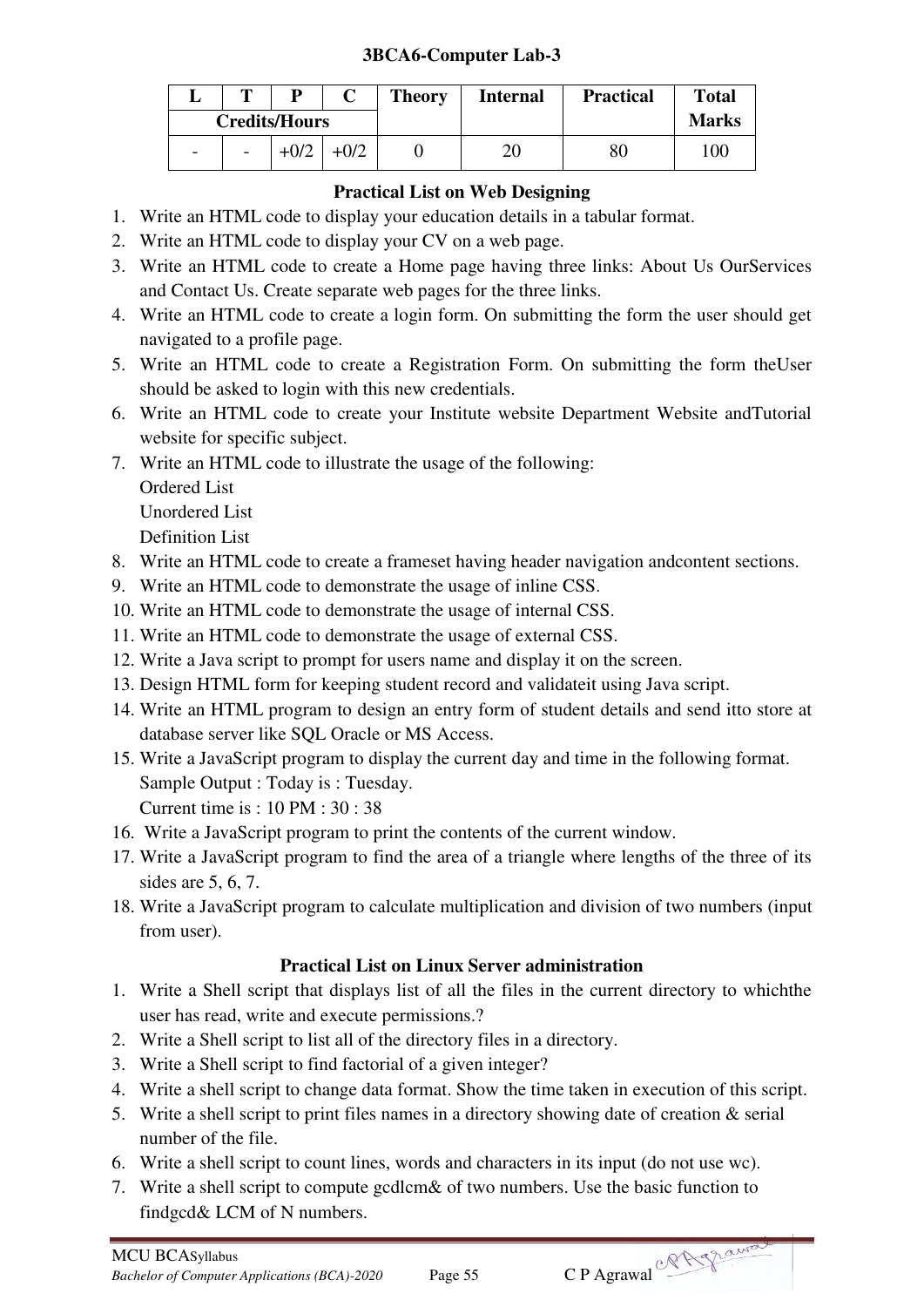- 8. Write a shell script to find whether a given number is prime.
- 9. Write shell script for Showing the count of users logged in.
- 10. Run all the command given in syllabus using all the syntax in command mode.

# **Practical List on Multimedia and Animation**

1. Create a PowerPoint slide show that includes the following slides

- A "homepage" slide with a title and links or buttons to each of your other five pages.
- A slide that uses a sound effect that is integrally tied to the information on the page

2. Create a PowerPoint slide show that includes the following slides

- A slide that links to a web page.
- A slide that has a bulleted list of items that are animated so that the items appear on the page one-at-a-time. Set it up so that each item dims as the next item appears.

3. Using PowerPoint do following exercise.

- To change your slide layout
- To add shadows to text
- To add a button that links to another page or website
- 4. Simple image editing using Photoshop-
	- Start Photoshop and open the image from your personal drive and try out the different tools in Photoshop
	- Try out the functions like Rotate, Resize, Crop, Zoom
- 5. Color change, image extraction and merging of images.
- 6. Make a banner in Photoshop using layers.
- 7. Creating a logo using Corel Draw.
- 8. Creating a Visiting card using Corel Draw.
- 9. Take video footage add some Transitions using Adobe premiere.
- 10. Take video footage addTitles and Text using Adobe premiere.

# **Practical List on RDBMS using MySQL**

1. Create a table EMP in MYSQL

| EmpName   | Salary | Age | Country       | Email                  |
|-----------|--------|-----|---------------|------------------------|
| Anil      | 5000   | 45  | India         | xyz@yahoo.com          |
| Raj kamal | 6000   | 34  | <b>USA</b>    | dinesh_hyt@hotmail.com |
| Deepak    | 2000   | 33  | Nepal         | Sunil_ftrxyz@gamil.com |
| Anujkumar | 18000  | 56  | <b>Bhutan</b> | Raj_xyz@gmail.com      |

- 2**.** Write a MySQL statement to insert your record into the above table against each columns.
- 3. Write a MySQL statement to insert 3 rows in above table by a single insert statement.
- 4. Write a MySQL statement to change the email and country name for Deepak.
- 5. Write the MySQL statement to insert a new column "address".
- 6. Write the MySQL statement to delete column "Age" in above table.
- 7. Write the MySQL statement to show those records who's age >34 .
- 8. Write a query to get the minimum age from employees table.
- 9. Write a query to get the average salary and number of employees.

10. Write a query to get the maximum salary and name employee.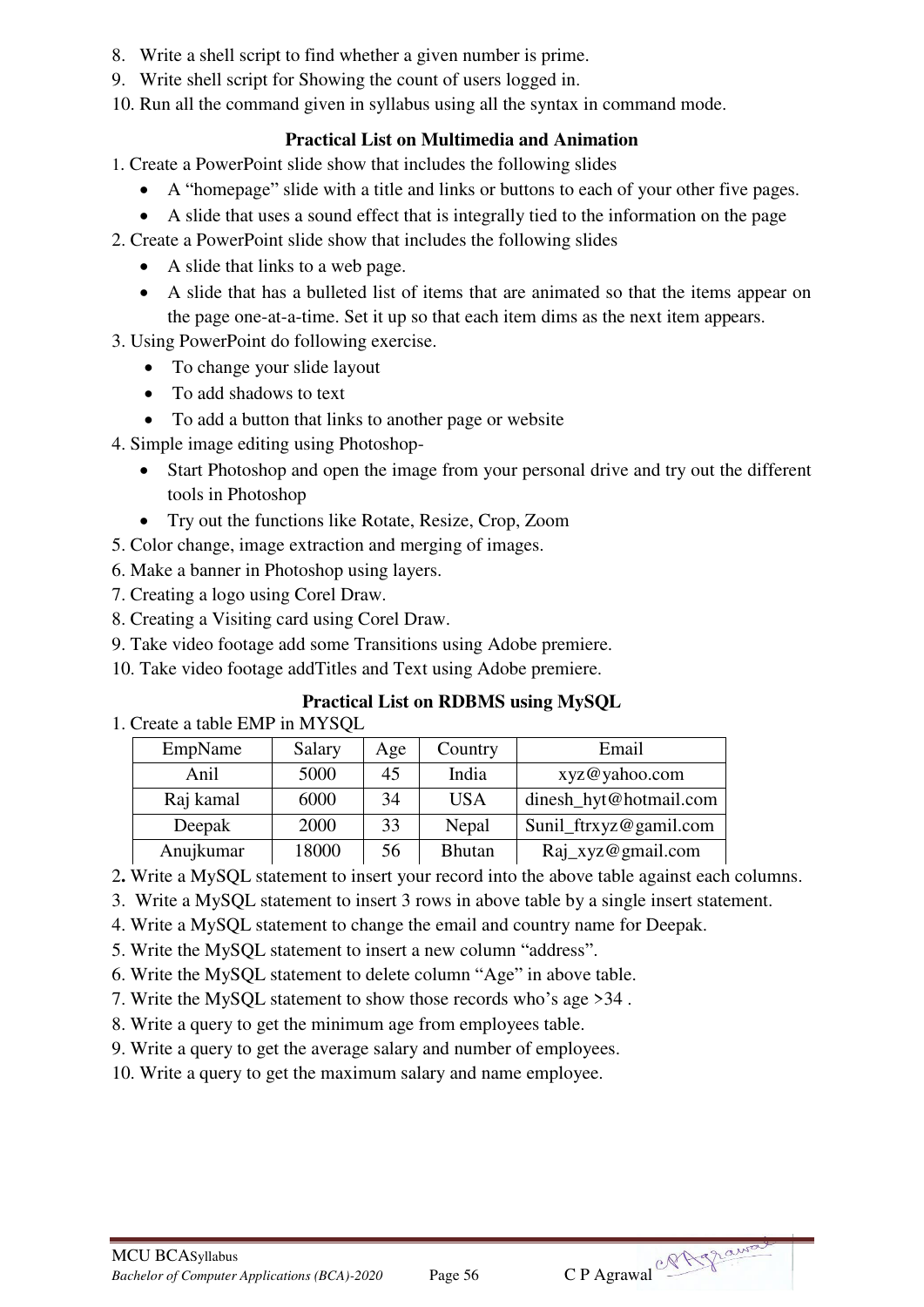#### **Semester - IV**

#### **4BCA1 - Programming with Java**

|     | m | D                    |     | <b>Theory</b> | <b>Internal</b> | <b>Practical</b> | <b>Total</b> |
|-----|---|----------------------|-----|---------------|-----------------|------------------|--------------|
|     |   | <b>Credits/Hours</b> |     |               |                 |                  | <b>Marks</b> |
| 4/4 |   | 2/4                  | 6/8 | 80            | 20              |                  | 100          |

## **Course Objectives:**

- Understand the usage of Java SDK environment and apply to create, debug and run simple java programs.
- Understand and apply the basic concept of java programming such as character set, variables, data types, conditional and iterative execution, methods, etc.
- Understand and implement the Object-Oriented Programming (OOPs) concepts in java, through defining classes, invoking methods, using class libraries, etc.
- Learn the creation and the usage of arrays and threads in java.
- Learn and demonstrate java applets.

## **Course Outcomes**

- 1. Explain the object oriented concepts and apply them for solving real problems.
- 2. Demonstrate and apply the various features Java SDK to develop, run and debug java programs.
- 3. Apply java technology to develop the small applications, utilities, and web applications.
- 4. Apply events management and layout managers using awt, swing, jdbc and servlet for developing the software for various problems.

#### **Unit-wise Syllabus**

# **UNIT-I**

C++ vs java, java and internet and WWW, java support systems, java environment, java program structure, tokens, statements, java virtual machine, constants & variables, data types, type casting, operators, expressions & its evaluation, decision making and branching, loops, jumps in loops, labeled loops.

#### **UNIT-II**

Defining a class, adding variables and methods, creating objects, accessing class members, constructors, method overloading, static members, nesting of methods, inheritance: extending a class, overriding methods, final variables and method~, final classes, finalizes methods, abstract methods and classes, visibility control.

## **UNIT-III**

Arrays, one dimensional & two dimensional, strings, vectors, wrapper classes, defining interfaces, extending interfaces, implementing interfaces, accessing interface variables, system packages, using system packages, naming conventions, creating packages, accessing a package, using package, adding a class to a package, hiding classes.

# **UNIT-IV**

Threads, creating threads, extending the threads class, stopping and blocking a thread, life cycle of a thread, using thread methods, thread exceptions, thread priority, synchronization, implementing the unable interface.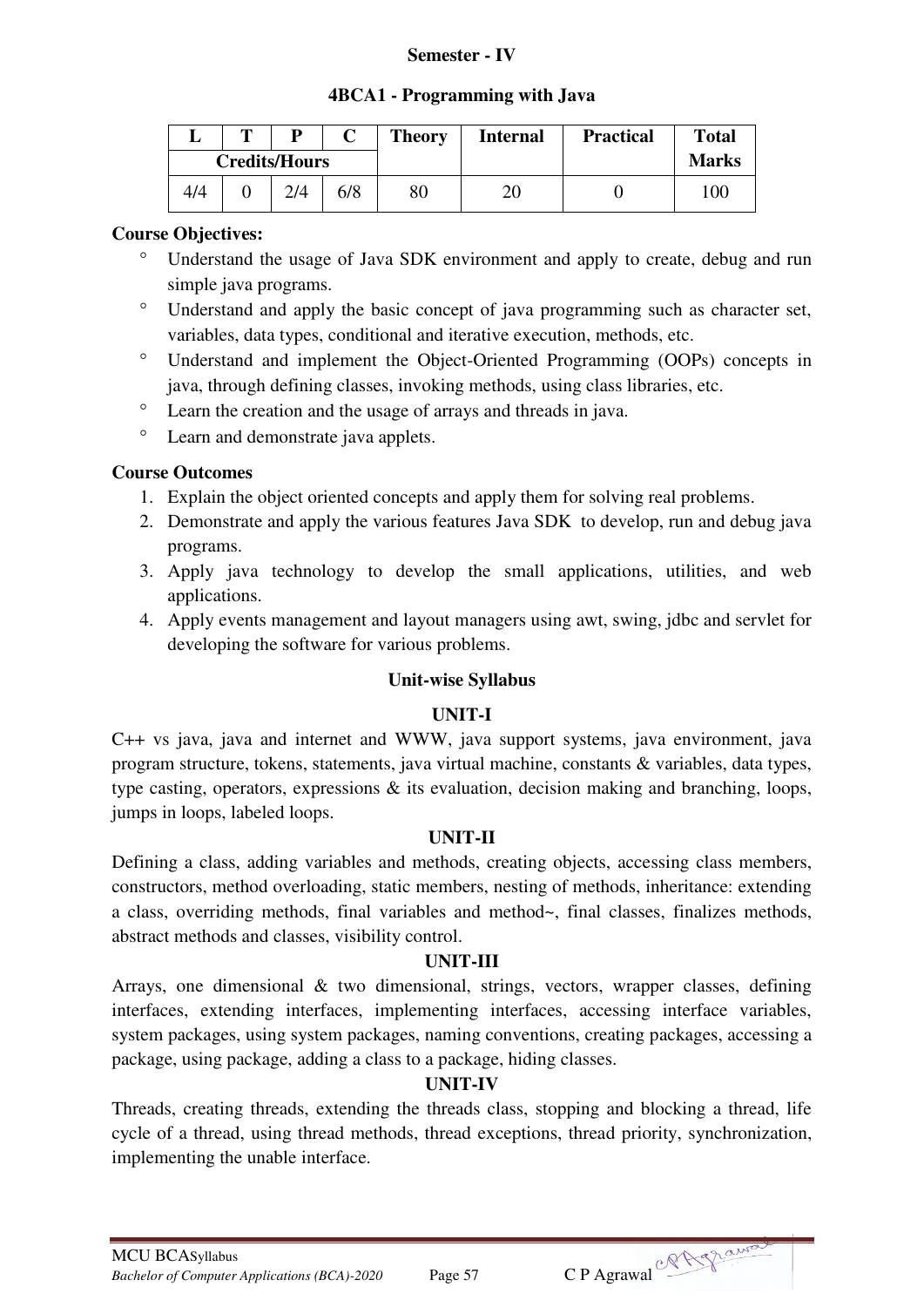#### **UNIT-V**

Applets, local and remote applets, applets VS applications, writing applets, applets life cycle, creating an executable applet, designing a web page, applet tag, adding applet to HTML file, running the applet, passing parameters to applets, aligning the display, HTML tags & applets, getting input from the user interface.

- E. Balagurusamy, "Programming with Java, a Primer",TMH, ISBN-13: 978-0-07- 061713-1, ISBN-10: 0-07-061713-9.
- Patrick Naughton and Herbert Schildt, "Java: the Complete Reference", TMH Publication, ISBN 0-07-463769-X.
- Yashavantkanetkar, "Let us Java", BPB Publications.
- Cay Horstmann, "Big Java", Wiley Publication
- <sup>o</sup> Peter Norton, "Java Programming", Techmedia Publications.
- Joseph Weber, "Using Java 1.2", PHI, ISBN -81-203-1558-8.

|        |  |  |  | <b>Program Outcomes (POs)</b> |  |  |  |
|--------|--|--|--|-------------------------------|--|--|--|
| $\cos$ |  |  |  |                               |  |  |  |
|        |  |  |  |                               |  |  |  |
|        |  |  |  |                               |  |  |  |
|        |  |  |  |                               |  |  |  |
|        |  |  |  |                               |  |  |  |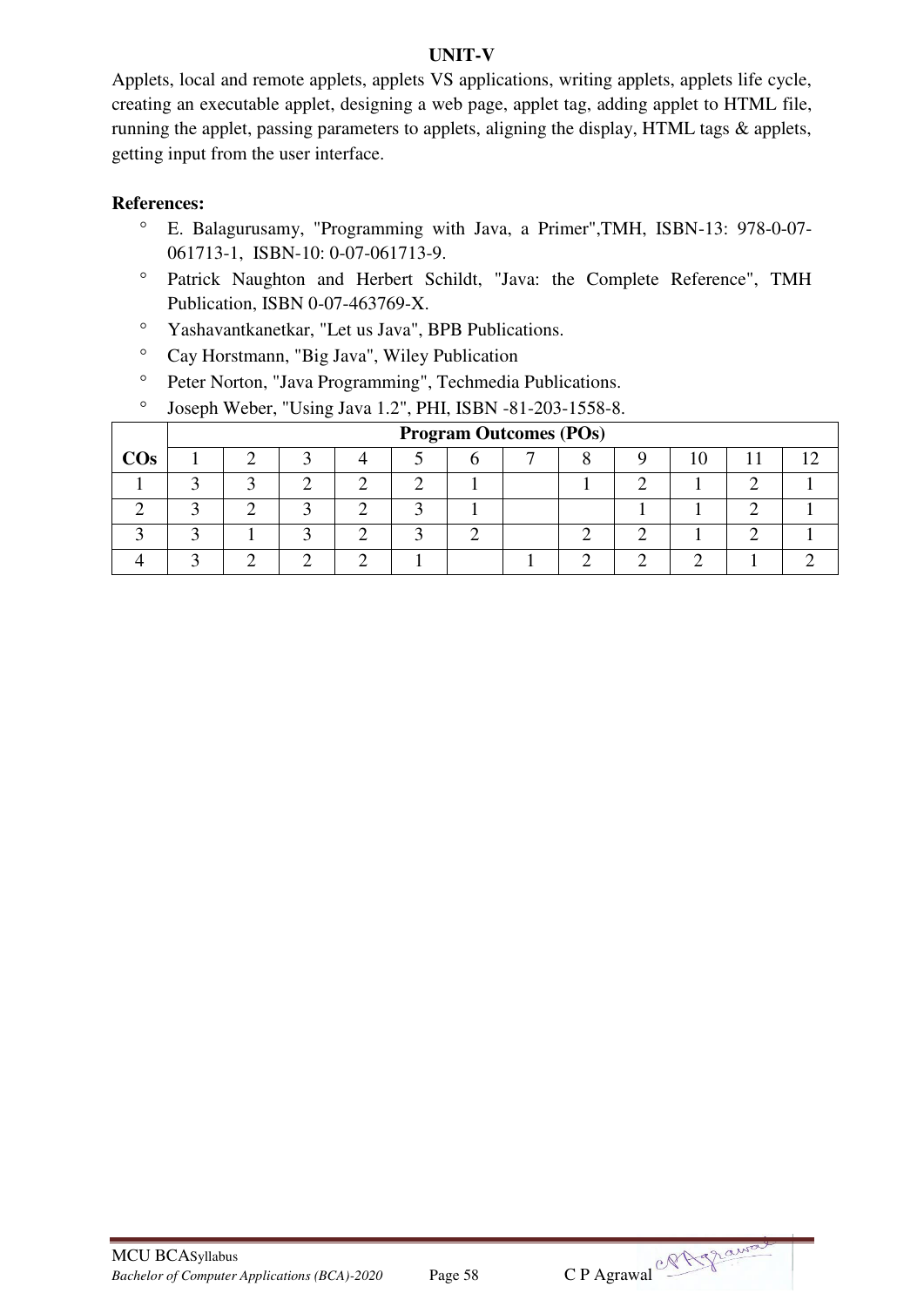#### **4BCA2- Software Engineering**

| m |                      |     | <b>Theory</b> | <b>Internal</b> | <b>Practical</b> | <b>Total</b> |
|---|----------------------|-----|---------------|-----------------|------------------|--------------|
|   | <b>Credits/Hours</b> |     |               |                 |                  | <b>Marks</b> |
|   |                      | 6/6 | 80            | 20              |                  | 100          |

#### **Course Objectives:**

- Understand, learn and apply the theoretical and practical knowledge of software development such as software development paradigms, process, models, tools and techniques.
- Understand and learn the process of software requirements identification, analysis, review, and learn recording requirements in the standard format of the SRS document.
- Understand the various types and levels of software testing and basic approaches of test case designing.
- <sup>o</sup> Gain the knowledge of the various models of software quality, estimation, quality assurance and control.

#### **Course Outcomes:**

- 1. Identify, analyze, review and validate the requirement of software components and system, and also prepare software requirement specification (SRS) document using relevant standards, tools and methodologies.
- 2. Manage a software project by applying project management concepts such as planning, scheduling and risk management for developing qualitative and economic software.
- 3. Develop and maintain the software system to solve real life problems in team with sustainability.
- 4. Work effectively in various profiles of software developing team such as software analyst, architecture, programmer, tester, quality assurance and project manager.

#### **Unit-wise Syllabus**

#### **UNIT - I**

Software : software characteristics and appli1cations, software engineering - a layered technology, software process models - linear sequential model, prototype & RAD model, incremental model and spiral model. Project metrics: software measurement–size oriented, function oriented metrics, extended function point metrics.

#### **UNIT - II**

Software project planning: objectives, decomposition techniques, and empirical estimation models. Analysis concept and principles: requirement analysis, analysis principles.

#### **UNIT – III**

Design concepts and principles: design process, design concepts, design principles, effective modular design, human computer interface design, interface design guidelines.

#### **UNIT – IV**

S/w quality assurance: quality concepts, reliability s/w testing models: s/w testing fundamentals, white and black box testing, basic path testing, testing strategies: strategic approach to s/w testing, unit testing, integration testing, validation testing, system testing.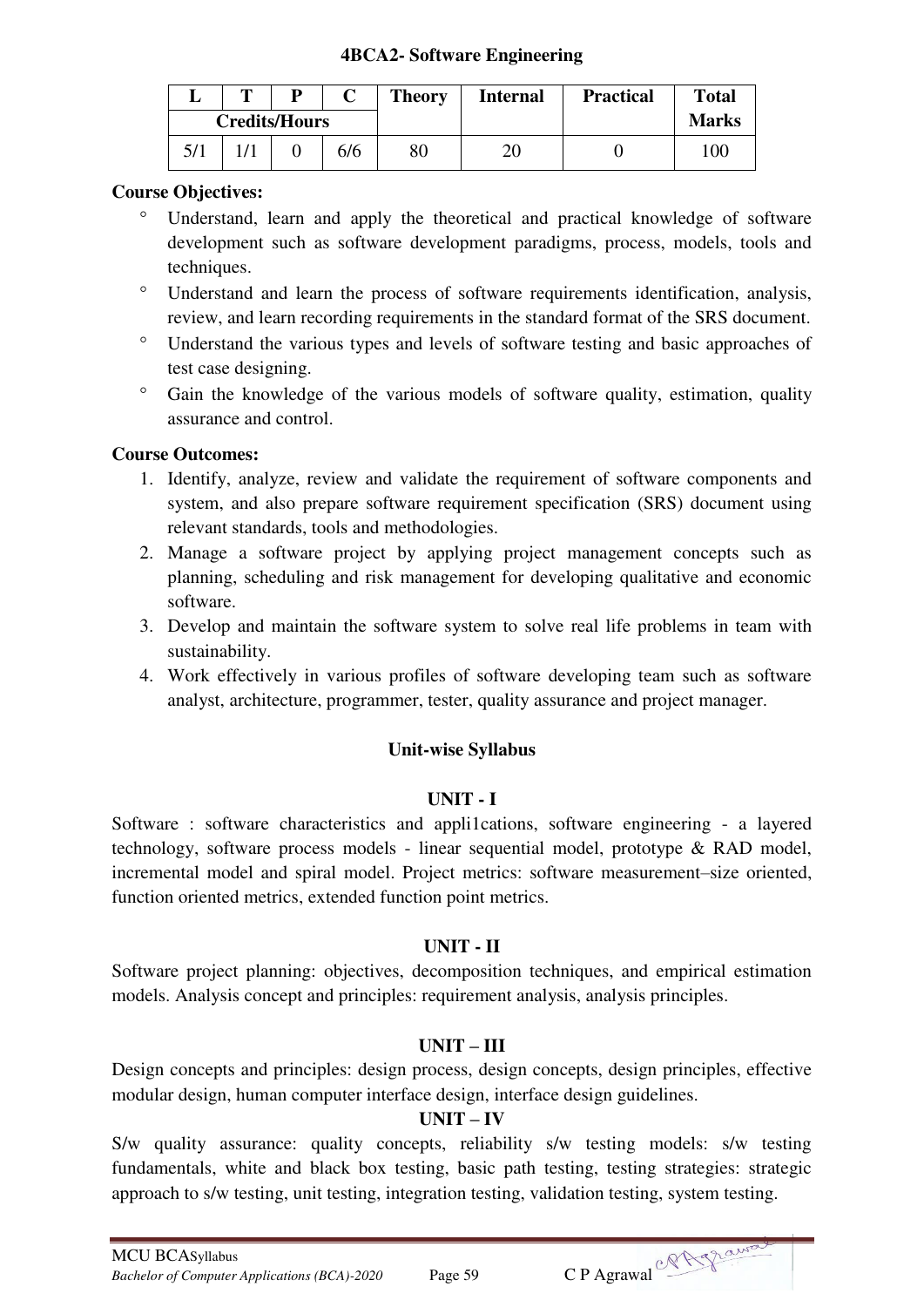#### **UNIT - V**

S/w reuse: reuse process, classification and retrieving components, economics of s/w reuse Software maintenance- need for software maintenance, maintenance models.

Software configuration management (SCM) – version control – SCM process – software configuration items

Computer aided software engineering (CASE): introduction to case, taxonomy of case tools

- $\degree$  R S Pressman, Software Engineering
- Pankaj Jalote An Integrated Approach To Software Engineering
- <sup>o</sup> K. K. Aggarwal, Yogesh Singh, Software Engineering,
- <sup>o</sup> Ian Sommerville, Software Engineering, Addison-Wesley Publishing Company,
- James F. Peter, Software Engineering an Engineering Approach, John Wiley,
- Fairley Richard Software Engineering Concepts, Tata McGraw Hill

|        |  |  |  | <b>Program Outcomes (POs)</b> |  |  |  |
|--------|--|--|--|-------------------------------|--|--|--|
| $\cos$ |  |  |  |                               |  |  |  |
|        |  |  |  |                               |  |  |  |
|        |  |  |  |                               |  |  |  |
|        |  |  |  |                               |  |  |  |
|        |  |  |  |                               |  |  |  |

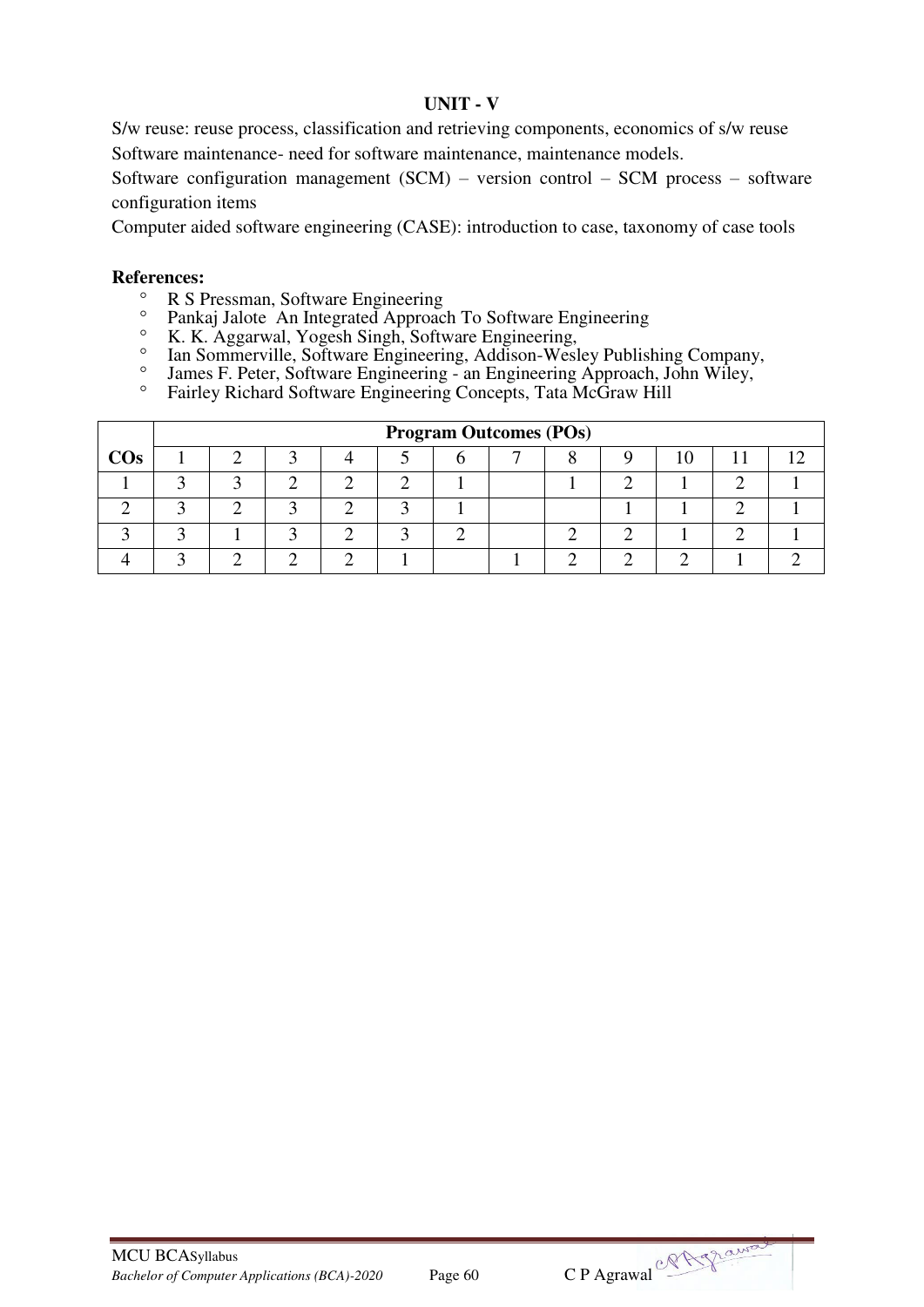## **4BCA3(A) - Windows Server Administration**

|     | m | D                    |     | <b>Theory</b> | <b>Internal</b> | <b>Practical</b> | <b>Total</b> |
|-----|---|----------------------|-----|---------------|-----------------|------------------|--------------|
|     |   | <b>Credits/Hours</b> |     |               |                 |                  | <b>Marks</b> |
| 4/4 |   | 2/4                  | 6/8 | 80            | 20              |                  | 100          |

## **Course Objectives:**

- Provide a strong formal foundation knowledge in Windows server installation and administration and inculcate skills in participants to administer the Windows server
- Understand Architecture of Windows Server 2012.
- $\degree$  Learn the installation of Server, Creating & implementing plans.
- Understand and learn the Implementation of User active directory and domain controller.
- $\degree$  Gain the knowledge of Implementation and configuration of file services & group policies.

# **Course Outcomes:**

- 1. Explain and demonstrate Architecture of Windows server 2012.
- 2. Install and configure Windows Server, and Create& implement the plans successfully.
- 3. Implement and manage User Active Directory and domain controller.
- 4. Implement and configure the file services & group policies, Firewalls and IPsec in windows server.

# **Unit-wise Syllabus**

# **UNIT-I**

Preparing for Windows Server 2012 - Planning for Windows Server 2012, Assessing the readiness of your environment

Deploying servers - Installation options, Preparing the build lab, Building images, Deploying images

# **UNIT - II**

Server remote management - Server Manager, Server management tasks, Installing roles and features, Windows PowerShell automation

Deploying domain controllers - Preparing for deploying domain controllers, Deploying domain controllers using Server Manager, Deploying domain controllers using Windows PowerShell

Active Directory administration - Administering Active Directory objects using ADAC, Enabling advanced features using ADAC, Administering Active Directory using Windows PowerShell

# **UNIT - III**

Network administration - Ensuring DHCP availability, Implementing DNSSEC, Managing networking using Windows PowerShell, Configuring IPv6/IPv4 interoperability

Hyper-V virtualization - Deploying and configuring Hyper-V hosts, Deploying and configuring virtual machines, Managing virtual machines

# **UNIT - IV**

File services and storage - Deploying Storage Spaces, Provisioning and managing shared storage, Configuring iSCSI storage

Print and document services - Deploying and managing print servers, Managing print servers using Windows PowerShell

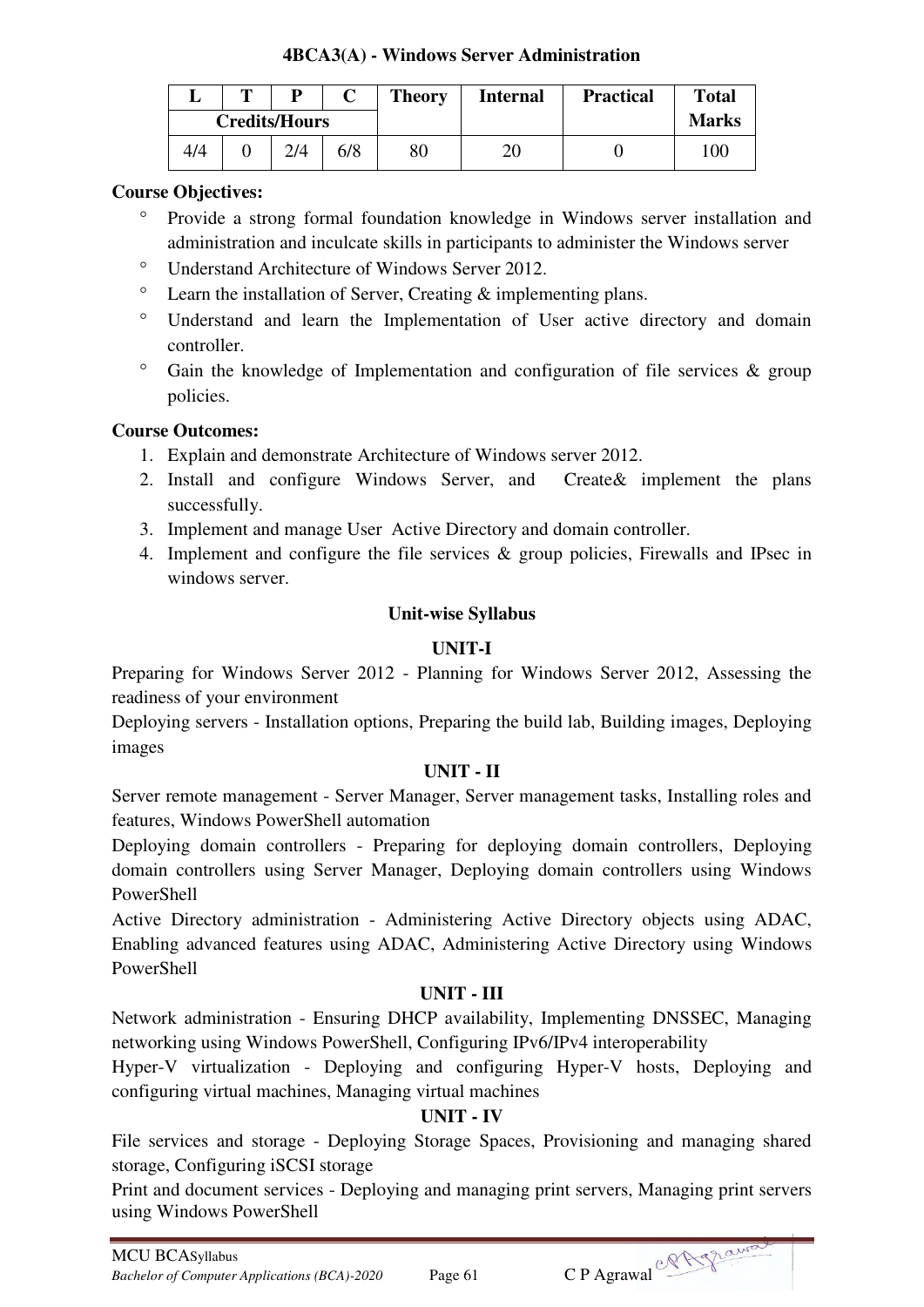#### **UNIT - V**

Implementing Group Policy - Planning, configuring, and managing Group Policy, Managing Group Policy using Windows PowerShell, Implementing Group Policy preferences

Configuring Windows Firewall and IPsec - Configuring Windows Firewall with Advanced Security, Configuring IPsec

# **References:**

<sup>o</sup> Mitch Tulloch, Installing & Configuring Windows Server 2012 Training Guide, Microsoft Press.

|     | <b>Program Outcomes (POs)</b> |  |  |  |  |  |  |  |  |  |  |  |  |
|-----|-------------------------------|--|--|--|--|--|--|--|--|--|--|--|--|
| Cos |                               |  |  |  |  |  |  |  |  |  |  |  |  |
|     |                               |  |  |  |  |  |  |  |  |  |  |  |  |
|     |                               |  |  |  |  |  |  |  |  |  |  |  |  |
|     |                               |  |  |  |  |  |  |  |  |  |  |  |  |
|     |                               |  |  |  |  |  |  |  |  |  |  |  |  |

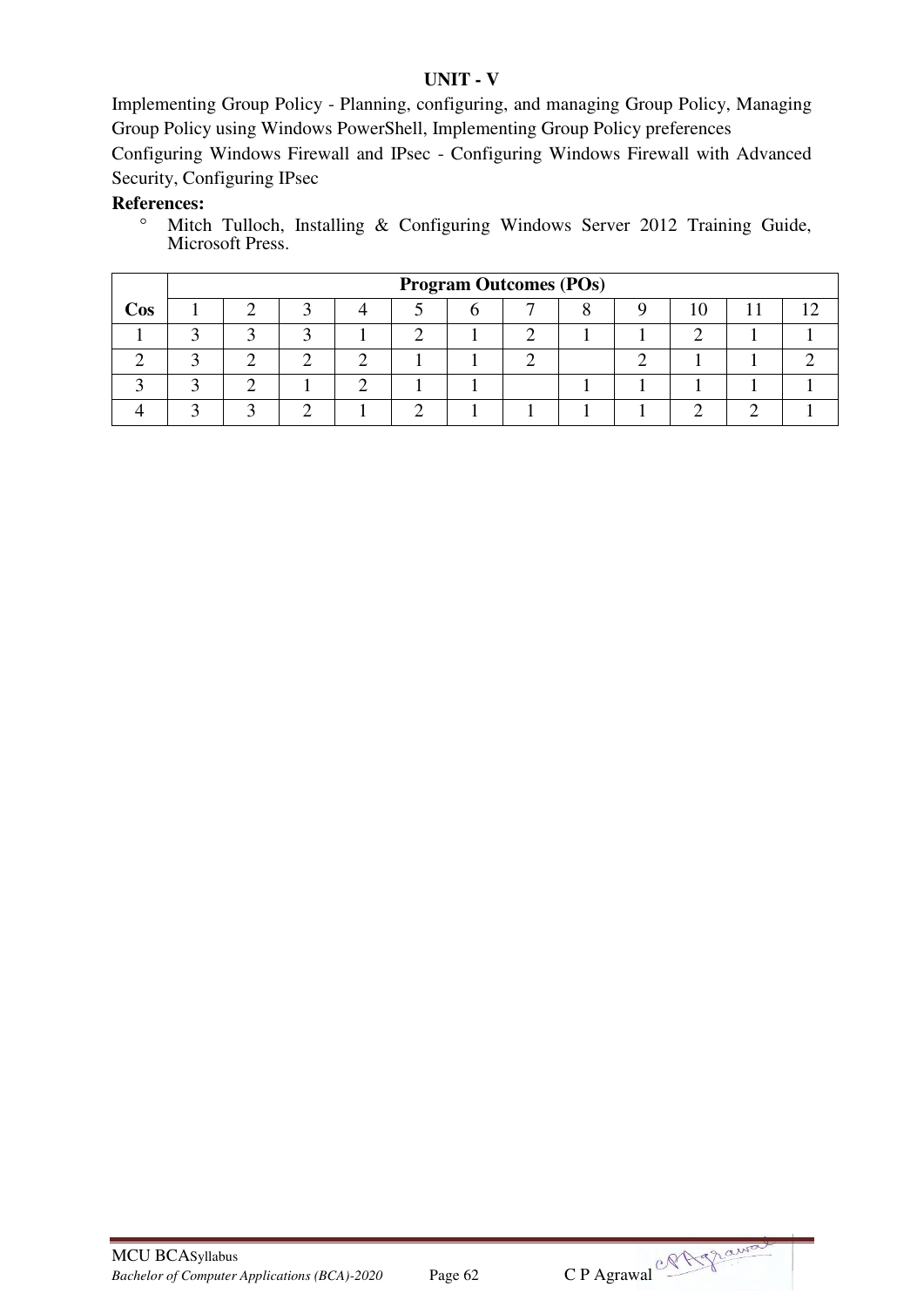## **4BCA3 (B) - Cyber Security**

|     | m | D                    |     | <b>Theory</b> | <b>Internal</b> | <b>Practical</b> | <b>Total</b> |
|-----|---|----------------------|-----|---------------|-----------------|------------------|--------------|
|     |   | <b>Credits/Hours</b> |     |               |                 |                  | <b>Marks</b> |
| 4/4 |   | 2/4                  | 6/8 | 80            | 20              |                  | 100          |

## **Course Objectives:**

- Understand the fundament concepts of Cyber and Information Security
- Gain the knowledge of different types and working of malware and security hazards incident of real-world.
- Understand cryptography techniques and apply them for secure data communication and authentications
- Understand the working and implementation of Firewall.
- Understand the concept of cyberspace and cyber crime and digital signature

#### **Course Outcomes:**

- 1. Explain various security concepts and apply them in daily cyber use.
- 2. Configure firewall and other security setting in computer
- 3. Perform the malware and spam email identification, analysis, virus scanning and cleaning and other services using security tools
- 4. Explain and practice the Cyber Law, Ethics, and Intellectual Property Rights, Patent and Trademark and Design Law

## **Unit-wise Syllabus**

## **UNIT-I**

Information security: overview, information security importance, information security components. Threats to information system- external and internal thread, security threat and vulnerability- overview, malware, type of malware: virus, worms, trojans, rootkits, robots, adware's, spywares, ransom wares, zombies etc., desktop security-

#### **UNIT-II**

Application security- database security, e- mail security, internet security, principles of security- confidentiality, integrity, availability, introduction to cryptography- symmetric key cryptography, asymmetric key cryptography, message authentication, applications of cryptography. Security technology- firewall, type of firewall, firewall benefits, VPN, antivirus software

#### **UNIT-III**

Cyberspace- cloud computing &security, social network sites security, attack preventionpasswords, protection against attacks in social media, securing wireless networks, security threats.

#### **UNIT-IV**

Cybercrime-concept of cybercrime, type of cybercrime, phishing, cyber crime prevention, case study, security threats to e- commerce- electronic payment system,

Digital Signature– digital signature process.

# **UNIT-V**

ISO- international organization for standardization, world intellectual property organization, cyber law- cyber law in India, IT act 2000, intellectual property rights- definition, intellectual property, categories of intellectual property, rights protected under intellectual property, copyright, patent and trademark, design- design law in India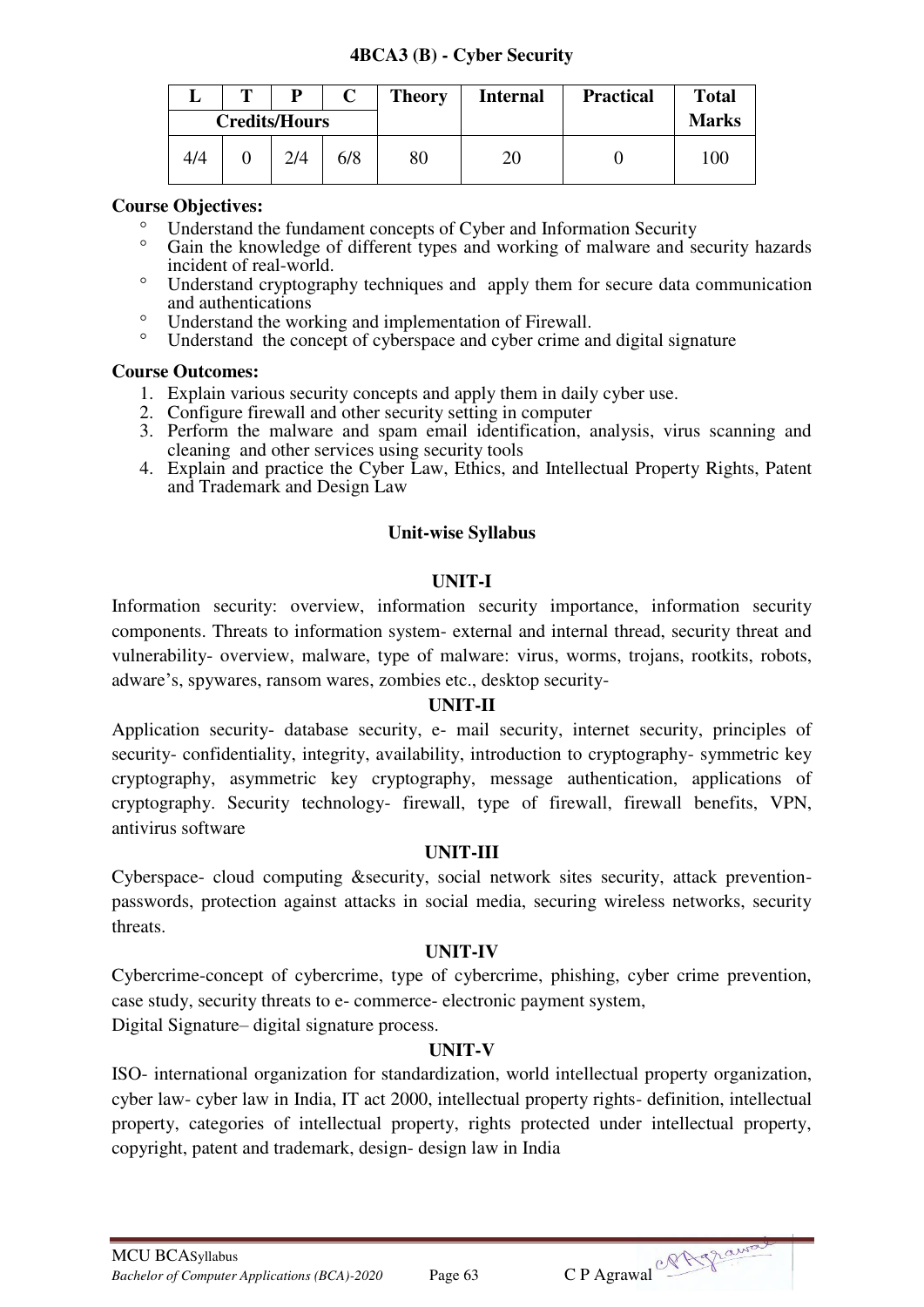- Allan Friedman and P. W. Singer, Cyber Security and Cyber war: What Everyone Needs to Know by Published Oxford University
- Don Franke, Cyber Security Basics: Protect Your Organization by Applying the Fundamentals by Publisher CreateSpace Independent Publishing Platform, 2016
- Mayank Bhushan, Fundamental of Cyber Security

|        |  |  |  | <b>Program Outcomes (POs)</b> |  |  |  |
|--------|--|--|--|-------------------------------|--|--|--|
| $\cos$ |  |  |  |                               |  |  |  |
|        |  |  |  |                               |  |  |  |
|        |  |  |  |                               |  |  |  |
|        |  |  |  |                               |  |  |  |
|        |  |  |  |                               |  |  |  |



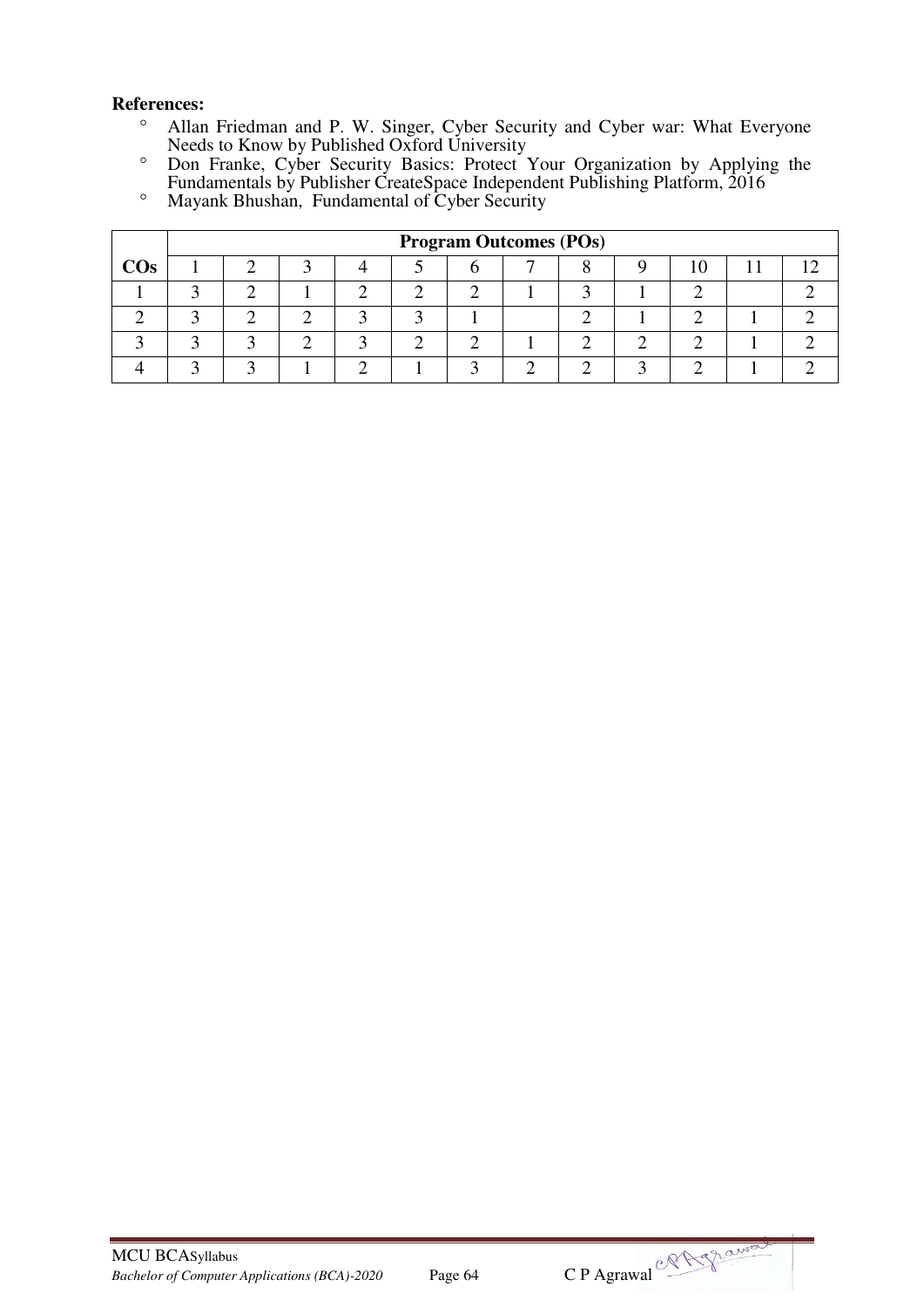#### **4BCA4-E-Commerce and E-Governance**

|     | m |                      |     | <b>Theory</b> | <b>Internal</b> | <b>Practical</b> | <b>Total</b> |
|-----|---|----------------------|-----|---------------|-----------------|------------------|--------------|
|     |   | <b>Credits/Hours</b> |     |               |                 |                  | <b>Marks</b> |
| 2/2 |   |                      | 3/4 | 40            |                 |                  |              |

#### **Course Objectives:**

- Gain Knowledge to develop skills in understanding strategic issues related to ecommerce and e- governance
- Obtain the broad knowledge of state of art of e-governance and e-commerce activities and scenario in India
- <sup>o</sup> Understand the electronic payment systems and security
- Gain knowledge of government initiative, policy and law and its implementation in the country in area of e-commerce and e- governance.

#### **Course Outcome:**

- 1. Explain and demonstrate E-Governance Initiatives at the National Level in India
- 2. Make Classification of E-Commerce and E- Governance
- 3. Think innovatively and analyze critically to startup New Successful Business Ideas.
- 4. Explore and exploit Government E-seva such Aadhar Card, Pass Port, Dig locker, Epayment, M-payment etc

#### **Unit-wise Syllabus**

## **UNIT-I**

Introduction to E-commerce: Definition, History of E-commerce, E-business Models B2B, B2C, C2C, C2B, legal; Environment of E-commerce, Dimensions of E-commerce, ethical issues, electronic data interchange, value chain and supply chain, E-commerce Marketing, Ecommerce Strategy, E-commerce Infrastructure, Advantages and Disadvantages of ecommerce.

#### **UNIT - II**

Electronic payment systems: payment gateways, payment cards, credit cards, debit cards, smart cards, e-credit accounts, e-money, marketing on the web, categories of e-commerce, EDI, marketing strategies, advertising on the web, customer service and support, internet banking, introduction to m-commerce, case study: e-commerce in passenger air transport, element of e-commerce, issues of e-commerce.

#### **UNIT - III**

E-government, theoretical background of e-governance, issues in e-governance applications, evolution of e-governance, its scope and content, benefits and reasons for the introduction of e-governance, e-governance models- broadcasting, critical flow, comparative analysis, mobilization and lobbying, interactive services / G2C2G.

#### **UNIT - IV**

E-readiness, e-government readiness, E- Framework, step & issues, application of data warehousing and data mining in e-government, Case studies: NICNET-role of nationwide networking in e- governance, e-seva. Origins in India E-Governance Projects in India, Measures to be considered before going for E-Governance, Work plan and Infrastructure. Digital payment initiatives in India, Digital Payment platforms and applications. Use of Aadhar number in digital services.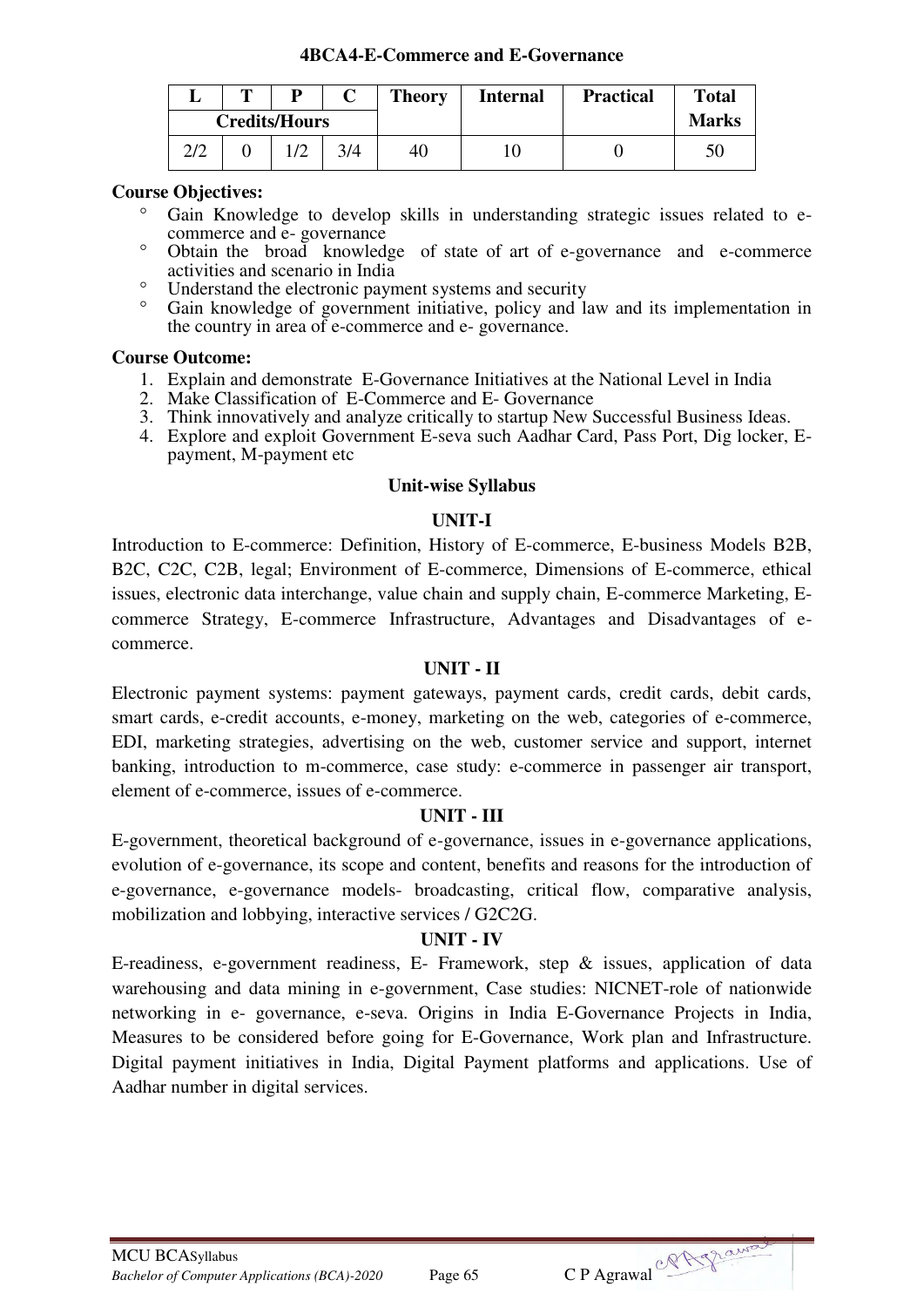#### **UNIT - V**

E-government systems security: challenges and approach to e-government security, security concern in e-commerce, security for server computers, communication channel security, security for client computers. E-security network and web site risk for e-business, information technology act 2000 and its highlights related to e-commerce, e-security, firewalls, electronic market / e- shop, introduction to security, types of securities, security tools, network security, securities in e-payments.

- <sup>o</sup> Gary P. Schneider, "E-Commerce", Cengage Learning India.<br>
C. S. R. Prabby, "E-Governence: Concent and Case Study"
- C.S.R. Prabhu, "E-Governence: Concept and Case Study", PHI Learning Private Limited.
- P. Tjoseph, S.J.,"E-Commerce an Indian Perspective", Prentice-Hall of India.
- <sup>o</sup> V. Rajaraamn, "Essentials of E-Commerce Technology", PHI Learning Private Limited.
- Amir Manzoor " E-Commerce: an Introduction", Lambert.

|        | <b>Program Outcomes (POs)</b> |  |  |  |  |  |  |  |  |  |  |  |  |
|--------|-------------------------------|--|--|--|--|--|--|--|--|--|--|--|--|
| $\cos$ |                               |  |  |  |  |  |  |  |  |  |  |  |  |
|        |                               |  |  |  |  |  |  |  |  |  |  |  |  |
|        |                               |  |  |  |  |  |  |  |  |  |  |  |  |
|        |                               |  |  |  |  |  |  |  |  |  |  |  |  |
|        |                               |  |  |  |  |  |  |  |  |  |  |  |  |

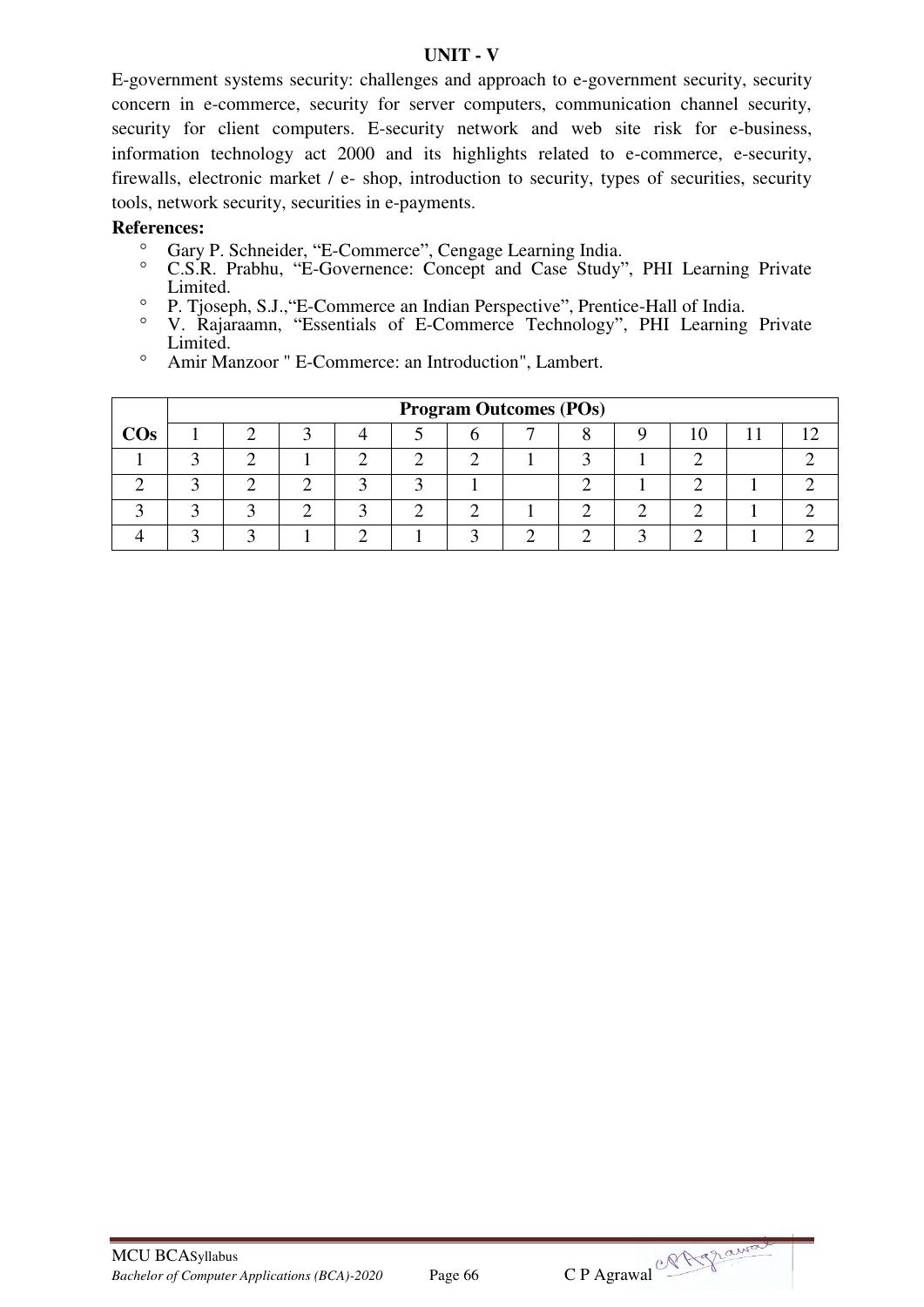## **4BCA5 Open Elective –4 4BCA5 (A) – Programming with Python**

|      | m | ח                    |     | <b>Theory</b> | <b>Internal</b> | <b>Practical</b> | <b>Total</b> |
|------|---|----------------------|-----|---------------|-----------------|------------------|--------------|
|      |   | <b>Credits/Hours</b> |     |               |                 |                  | <b>Marks</b> |
| רו ר |   |                      | 3/3 | 40            |                 |                  | 50           |

## **Course Objectives:**

- To Introduce Python Programming Language as Multipurpose Programming Language with Features and Applications.
- To Learn Installing Python and Introducing Cross Multiplatform Usage of Python.
- To Practice Basic Language Features of Python and Implement Oops Concepts Using Python.
- Learn core python structures and flow control, Create and run python functions
- <sup>o</sup> Explore the python library functions for various purpose

# **Course Outcomes:**

- 1. Install and use Python on Various Platform.
- 2. Understand and Explain various features of Python language
- 3. Design and Develop Python applications for data analysis using object‐oriented concept
- 4. Build package and modules in Python with reusability and exception Aspect
- 5. Write and execute Simple programs for sorting and searching in Python.

# **Unit-wise Syllabus**

# **UNIT - I**

Planning the computer program: concept of problem solving, problem definition, program design, debugging, types of errors in programming, documentation.

Techniques of problem solving: flowcharting, decision table, algorithms, structured programming concepts, programming methodologies viz. Top-down and bottom-up programming.

Overview of programming: structure of a python program, elements of python.

# **UNIT - II**

Introduction to python: python interpreter, using python as calculator, python shell, indentation. Atoms, identifiers and keywords, literals, strings, operators (arithmetic operator, relational operator, logical or Boolean operator, assignment, operator, ternary operator, bit wise operator, increment or decrement operator)

Creating python programs: input and output statements, control statements(branching, looping, conditional statement, exit function, difference between break, continue and pass.), defining functions, default arguments, errors and exceptions.

Iteration and recursion: conditional execution, alternative execution, nested conditionals, the return statement.

# **UNIT - III**

Recursion, stack diagrams for recursive functions, multiple assignment, the while statement, tables, two-dimensional tables

Strings and lists: string as a compound data type, length, traversal and the for loop, string slices, string comparison, a find function.

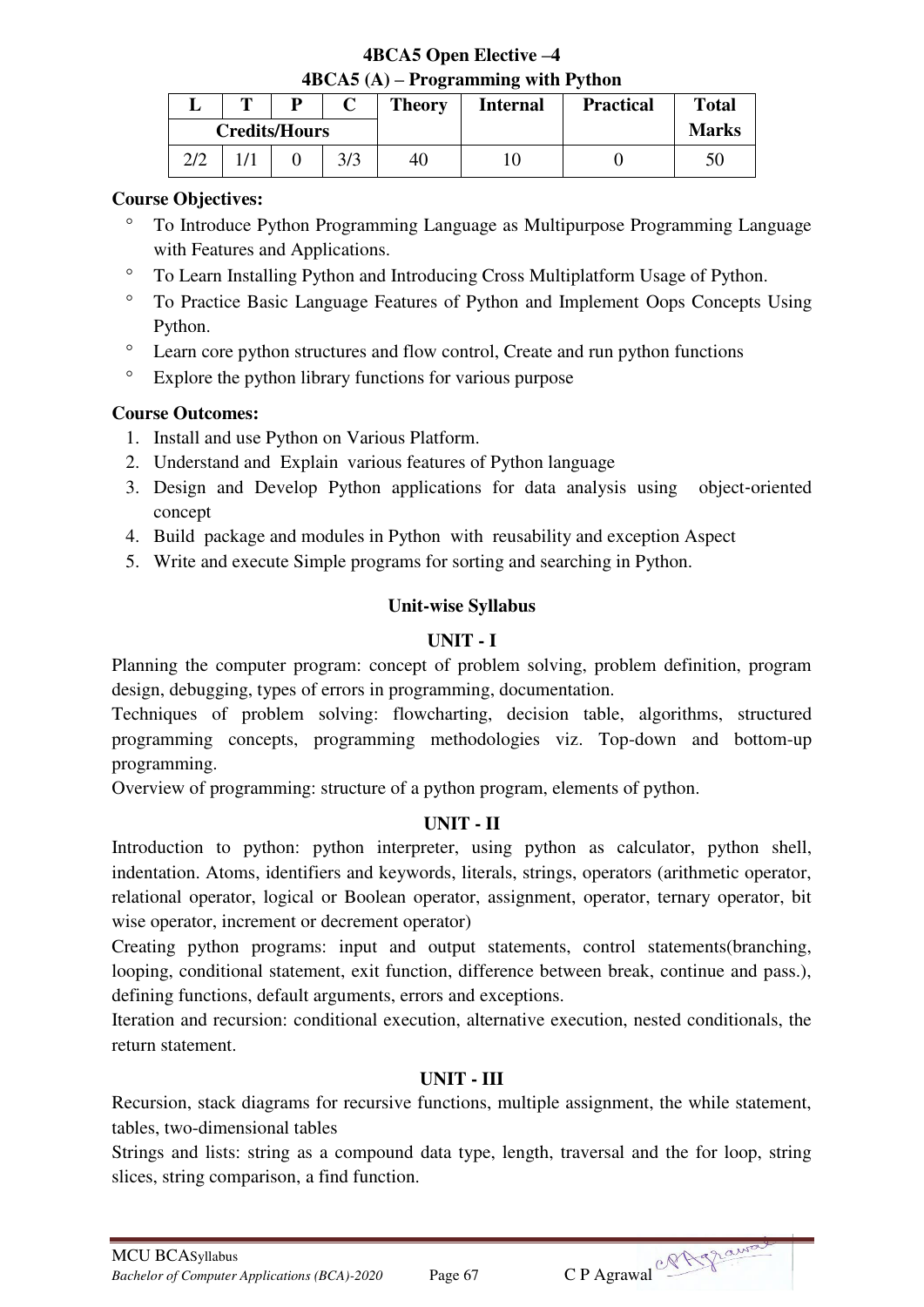## **UNIT - IV**

Looping and counting, list values, accessing elements, list length, list membership, lists and for loops, list operations, list deletion. Cloning lists, nested lists

Object oriented programming: introduction to classes, objects and methods, standard libraries.

## **UNIT - V**

Data structures: arrays, list, set, stacks and queues.

Searching and sorting: linear and binary search, bubble, selection and insertion sorting.

# **References:**

- T. Budd, Exploring Python, TMH, 1st Ed, 2011
- How to think like a computer scientist: learning with Python / Allen Downey, Jeffrey Elkner, Chris Meyers. 1st Edition – Freely available online.
- <sup>o</sup> http://docs.python.org/3/tutorial/index.html
- <http://interactivepython.org/courselib/static/pythonds>

|        |  |   |  | <b>Program Outcomes (POs)</b> |  |  |  |
|--------|--|---|--|-------------------------------|--|--|--|
| $\cos$ |  |   |  |                               |  |  |  |
|        |  |   |  |                               |  |  |  |
|        |  |   |  |                               |  |  |  |
|        |  |   |  |                               |  |  |  |
|        |  | n |  |                               |  |  |  |
|        |  |   |  |                               |  |  |  |

## **LIST OF PRACTICAL'S:**

- Using for loop, print a table of Celsius/Fahrenheit equivalences. Let c be the Celsius temperatures ranging from 0 to 100, for each value of c, print the corresponding Fahrenheit temperature.
- Using while loop, produce a table of sins, cosines and tangents. Make a variable x in range from 0 to 10 in steps of 0.2. For each value of x, print the value of  $sin(x)$ ,  $cos(x)$ and  $tan(x)$ .
- Write a program that reads an integer value and prints "leap year" or "not a leap year".
- Write a program that takes a positive integer n and then produces n lines of output shown as follows. For example enter a size: 5
	- \* \*\* \*\*\* \*\*\*\* \*\*\*\*\*
- Write a function that takes an integer 'n' as input and calculates the value of  $1 + 1/1!$  +  $1/2! + 1/3! + ... + 1/n$
- Write a function that takes an integer input and calculates the factorial of that number.
- Write a function that takes a string input and checks if it's a palindrome or not.
- Write a list function to convert a string into a list, as in list ('abc') gives [a, b, c].
- Write a program to generate Fibonacci series.
- Write a program to check whether the input number is even or odd.
- Write a program to compare three numbers and print the largest one.
- Write a program to print factors of a given number.
- Write a method to calculate GCD of two numbers.
- Write a program to create Stack Class and implement all its methods. (Use Lists)
- Write a program to create Queue Class and implement all its methods. (Use Lists)
- Write a program to implement linear and binary search on lists.
- Write a program to sort a list using insertion sort and bubble sort and selection sort.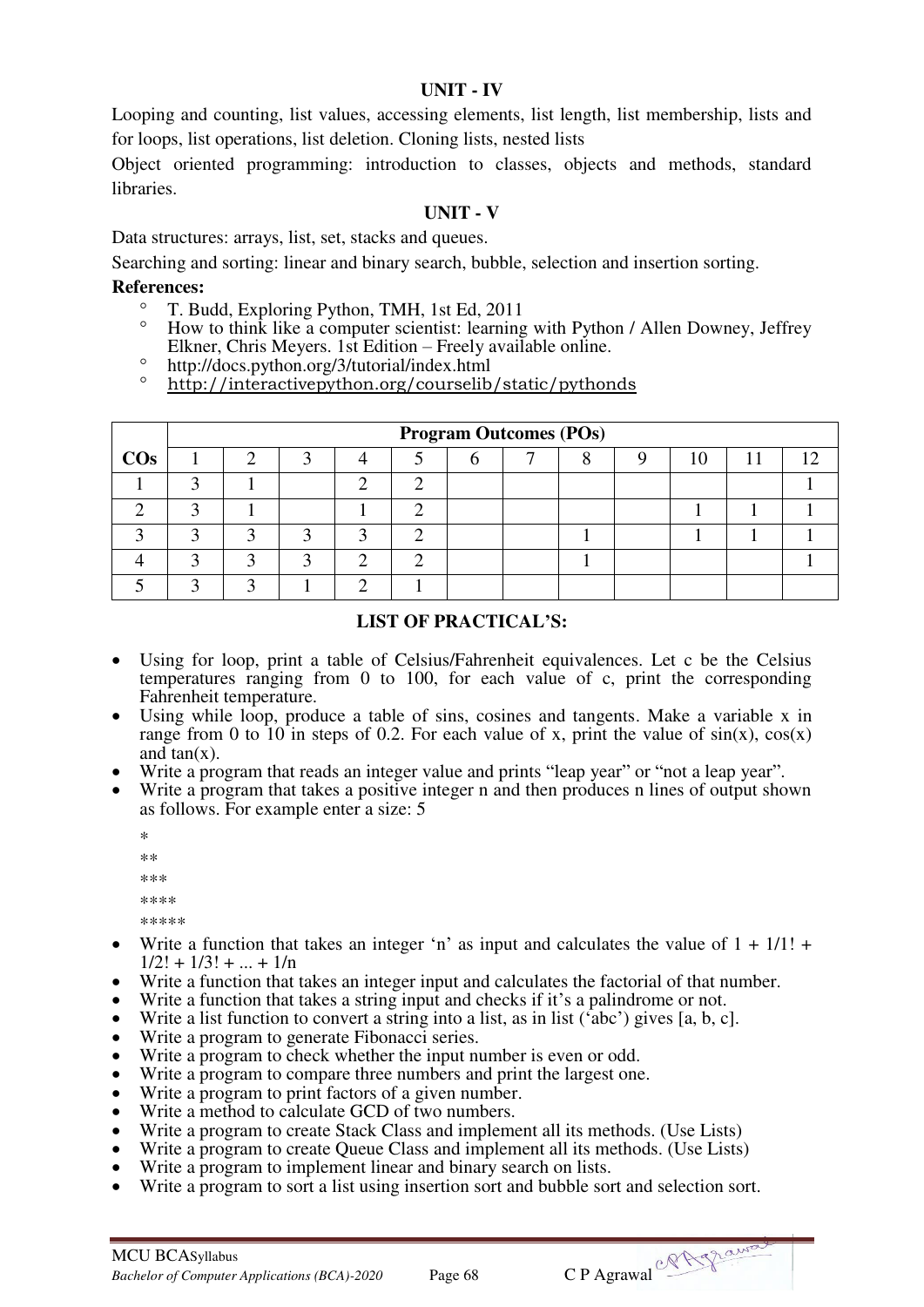#### **4BCA5 (B) DTP with Page Maker**

|     | m | D                    | <b>Theory</b> | <b>Internal</b> | <b>Practical</b> | <b>Total</b> |
|-----|---|----------------------|---------------|-----------------|------------------|--------------|
|     |   | <b>Credits/Hours</b> |               |                 |                  | <b>Marks</b> |
| 2/2 |   |                      | 40            | 10              |                  | 50           |

## **Course Objectives:**

- Acquire knowledge and develop skills of Page Maker, Printing Techniques and DTP Tools.
- Learn Design layouts and Use existing design template to Create Readable and Attractive Newsletters.
- Lear various features, Shortcut Keyboard Commands and their usage PageMaker
- Apply a Report Template to a Multi-Page Document.

## **Course Outcomes:**

- 1. Create Documents and Templates, Add text into Documents using various Methods.
- 2. Apply different Formatting Styles to Characters and Paragraphs.
- 3. Import Graphics, Create objects using various tools, and effects to objects.
- 4. Create a book and export it into PDF.
- 5. Multiple Layout Design.

## **Unit-wise Syllabus**

#### **UNIT - I**

Introduction to Desk Top Publishing (DTP), Photocomposing Machines 86 DTP, Definition, Need and Area of Application. Use of DTP in Offset Printing & Web Designing, Use of Desk Top Publishing in Publications, Importance of D.T.P in Publication, Advantage of D.T.P in Publication, Page Layout & Designing in a single page production. Laser printers - Use, Types, Advantage of laser printer in publication Difference between a word processor and Publication Software, Use and importance of DTP in Publication & Newspaper Printing, Various DTP Softwares and its application area.

#### **UNIT - II**

Introduction to Offset Printing Technology, Printers, Formatting of a text: Typography, Fonts, Point Size, Spacing, Breaks, Measurements etc. DTP & Page Layout Designing. Types of Printing: Lithography, Flexography, Gravure, Screen Printing, Offset Printing. Print Media & Offset Printing. Terms used in Offset Printing: Bleed, CMYK, Transparent Printouts - Bromide & Film. Halftone, Impression, Saddle Stitch, Perfect Bind, Negative & Positives for Plate were making

#### **UNIT – III**

Introduction to Adobe Page Maker 7.0, Aldus & Adobe Page Maker, Previous and current versions of Page Maker, Page Maker as a DTP Software, Difference between a Page Maker & Word Processing Software. Attribute settings: Tools, Styles, Menus, Templates, Alignments, Grids, Guides etc. Keyboard shortcuts, Templates & its use

#### **UNIT - IV**

Page Layouts-Margins and Page Orientations with various page sizes, Text Editing and Manipulation, Magazine & News Paper Page Layouts. Filters, Import and Export options, Placing of Text and Images, Auto flow and Story Editor, Different Layout views, Control Palatte, Layers & its use. Tab setting, Columns & Gutters, Use of Styles, Palettes & Colors, Import & Export. Files, Document Setup & Preferences. Master Pages and its use.

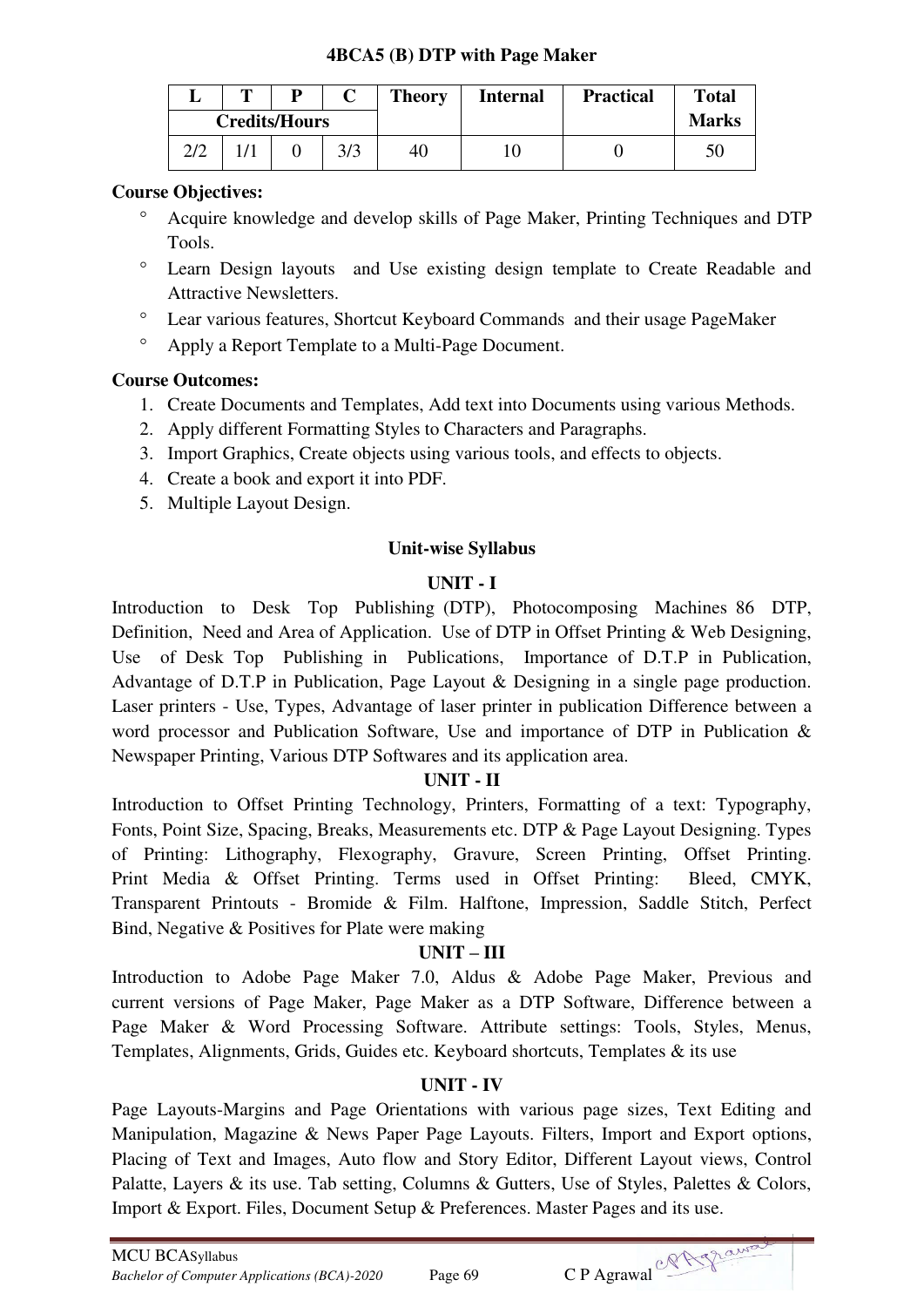#### **UNIT - V**

Adobe Page Maker-Page and document setup, working with rulers, setting the unit measurement, Bullets, Column Balancing, Breaks Arrange, Fill & Stroke Options. Text Wrapping, Widows & Orphan lines, Revert Command and its use, Using Drop Caps and various style formats, Editing of Graphics and Frames. Defining Styles OLE &Embedding, Plugins, Mathematic Equation, Table Editor and it use. Polygon Setting 86 Rounded Corners.

- Shelly, Gary B., Cashman, T, Microsoft Publisher 2003 Complete Concepts and Techniques .ISBN: 9780619200312
- Wempen, Faithe, Emergent Le, Learning Microsoft Office Publisher 2010, Student Edition ISBN: 9780135108994
- Weixel, Suzanne, Fulton, Desktop Publishing Basics ISBN: 9780619055363
- <sup>o</sup> Proot, Kevin G., [Adobe Pagemaker 7.0I](https://www.valorebooks.com/textbooks/adobe-pagemaker-70/9780619109561)SBN: 9780619109561

|        | <b>Program Outcomes (POs)</b> |  |  |  |  |  |  |  |  |  |  |  |
|--------|-------------------------------|--|--|--|--|--|--|--|--|--|--|--|
| $\cos$ |                               |  |  |  |  |  |  |  |  |  |  |  |
|        |                               |  |  |  |  |  |  |  |  |  |  |  |
|        |                               |  |  |  |  |  |  |  |  |  |  |  |
|        |                               |  |  |  |  |  |  |  |  |  |  |  |
|        |                               |  |  |  |  |  |  |  |  |  |  |  |
|        |                               |  |  |  |  |  |  |  |  |  |  |  |

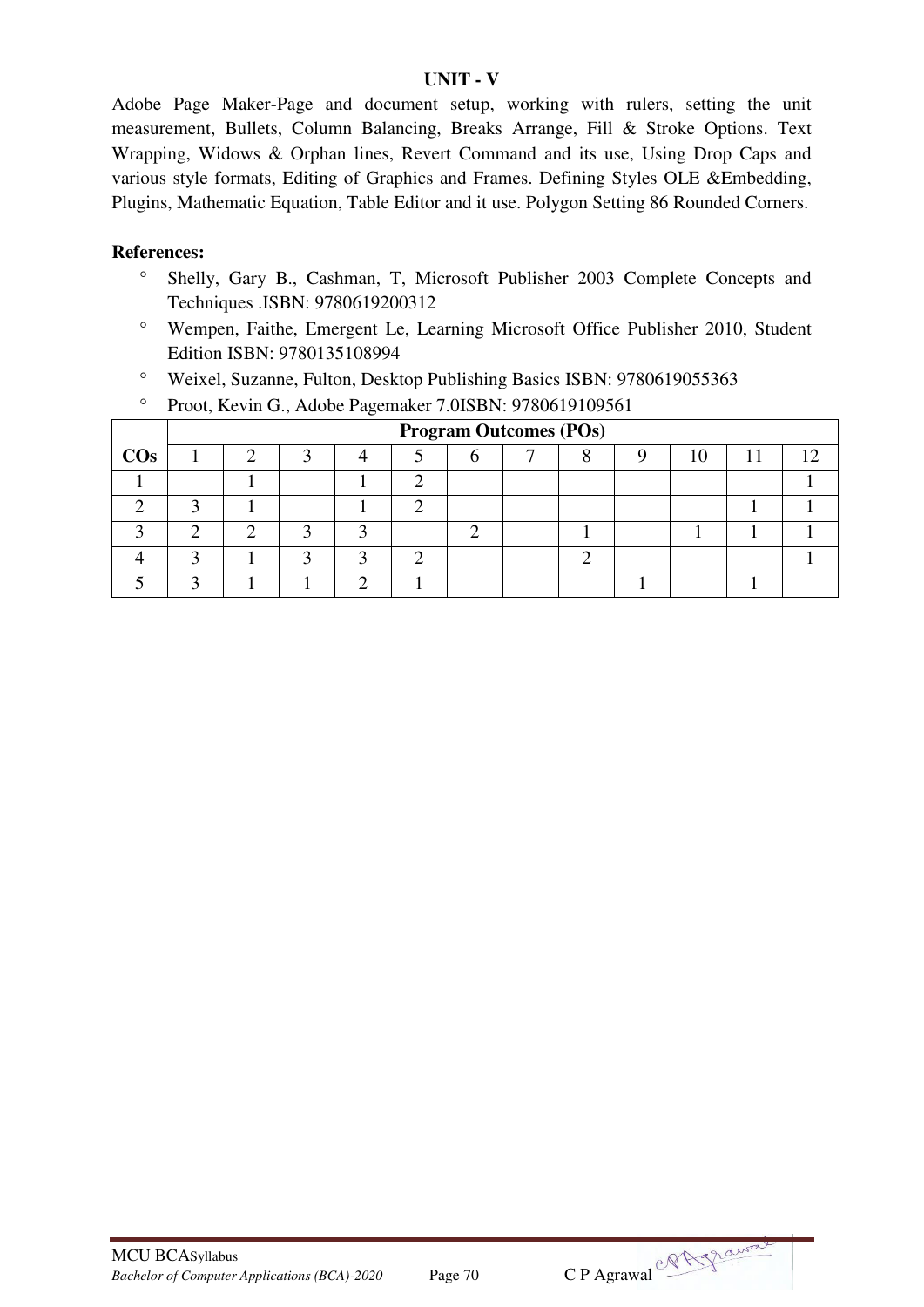## **4BCA6-Computer Lab-4**

|                          | m                        | D      |  | <b>Theory</b> | <b>Internal</b> | <b>Practical</b> | <b>Total</b> |
|--------------------------|--------------------------|--------|--|---------------|-----------------|------------------|--------------|
| <b>Credits/Hours</b>     |                          |        |  |               |                 |                  | <b>Marks</b> |
| $\overline{\phantom{0}}$ | $\overline{\phantom{a}}$ | $+0/2$ |  |               | 20              | 80               | 100          |

# **Practical List on JAVA**

- 1. Write a program to find the largest of n natural numbers.
- 2. Write a program to find whether a given number is prime or not.
- 3. Write a menu driven program for following:
	- Compute Factorial of a number

Check whether a given number is odd or even.

Check whether a given string is Palindrome or not.

- 4. Write a program to print the sum and product of digits of an Integer and reverse the Integer.
- 5. Write a program to create an array of 10 integers. Accept values from the user in that array. Input another number from the user and find out how many numbers are equal to the number passed, how many are greater and how many are less than the number passed.
- 6. Write a program that will prompt the user for a list of 5 prices. Compute the average of the prices and find out all the prices that are higher than the calculated average.
- 7. Write a program in java to input N numbers in an array and print out the Armstrong numbers from the set.
- 8. Write java program for the following matrix operations: Addition of two matrices Multiplication of two matrices

Input the elements of matrices from user.

- 9. Write a java program that computes the area of a circle, rectangle and a triangle using function overloading.
- 10. Write a Java for the implementation of Multiple inheritance using interfaces to calculate the area of a rectangle and triangle.
- 11. Write a java program to create a frame window in an Applet. Display your name, address and qualification in the frame window.
- 12. Write a java program to draw a line between two coordinates in a window.
- 13. Write a java program to display the following graphics in an applet window.
	- Rectangles
	- Circles

Ellipses

Arcs

Polygons

14. Write a program for the following string operations:

Compare two strings

Concatenate two strings

Compute length of a string

- 15. Create a class called Fraction that can be used to represent the ratio of two integers. Include appropriate constructors and methods. If the denominator becomes zero, throw and handle an exception.
- 16. Write a program to Display Fibonacci series.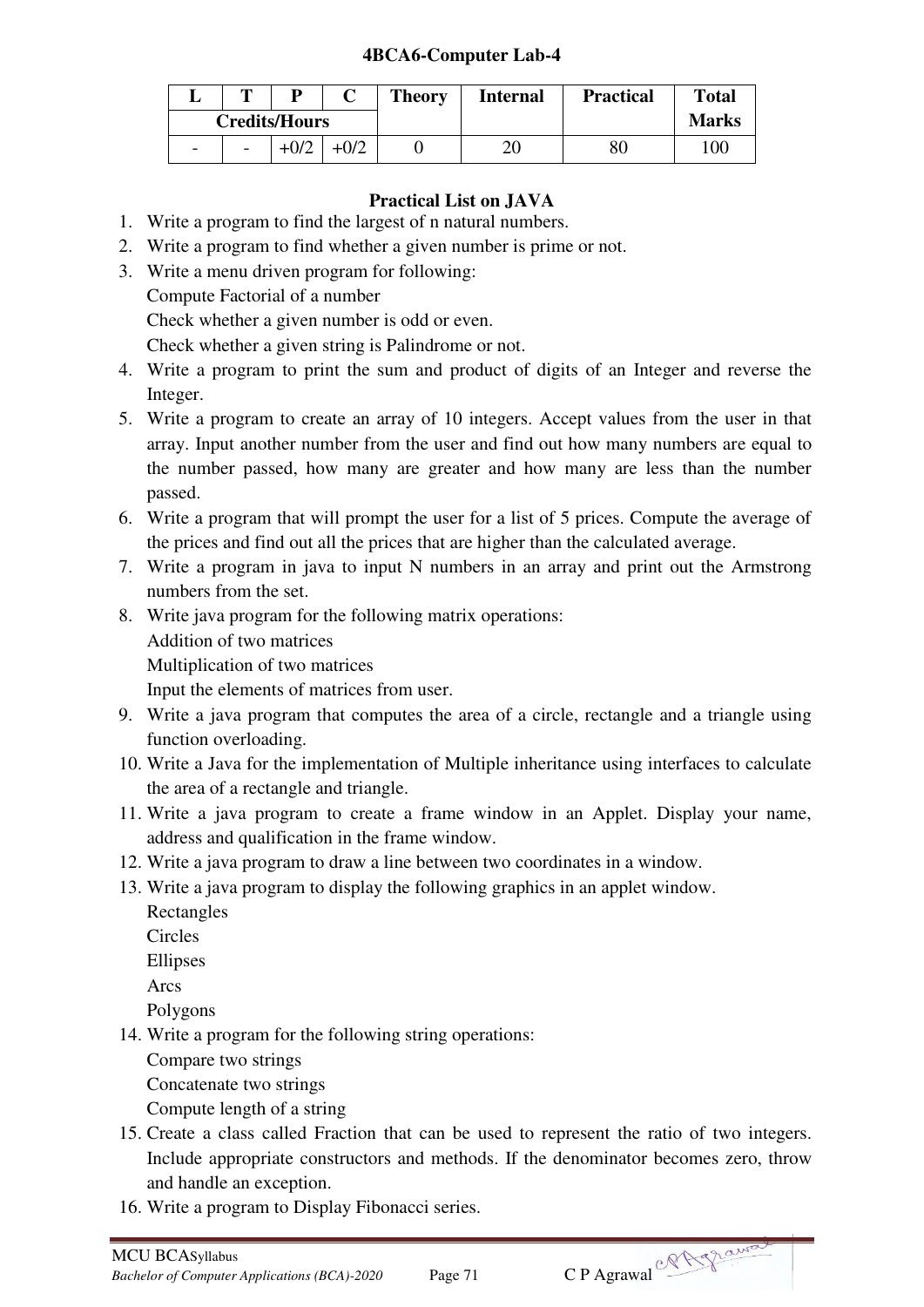## **Practical List on Windows Server Administration**

- 1. What's New in Windows Server 2016?
- 2. What's new in Windows Server 2016 Hyper-V?
- 3. What's new in DNS in Windows Server 2016?
- 4. Working with Windows Server 2016 Desktop Experience
- 5. Setup Your Virtual Lab
- 6. Preparing Virtual Lab Setup
- 7. Installing VMware Workstation on the Host Machine
- 8. Installing and Configuring the DC1 Virtual Machine
- 9. Configuring the DC1 Virtual Machine
- 10. Promoting the DC1 Virtual Machine as a Domain Controller
- 11. Installing and Configuring the SERVER1 Virtual Machine
- 12. Installing and Configuring the CLIENT1 Virtual Machine
- 13. Installing and Configuring the ROUTER Virtual Machine
- 14. Creating and Configuring the SERVER2 Virtual Machine
- 15. Creating Snapshots of Virtual Machines
- 16. Installing and Configuring Windows Server Core Machine
- 17. Managing Servers Remotely
- 18. Using Windows PowerShell to Manage Servers
- 19. Installing and Configuring Domain Controllers
- 20. Installing and Configuring Read-Only Domain Controller (RODC)
- 21. Installing a Domain Controller by Using IFM
- 22. Managing Organizational Units and Groups in AD DS
- 23. Using Windows PowerShell to Create User Accounts and Groups
- 24. Installing and Configuring the DHCP Server Role
- 25. Configuring IPAM with DHCP
- 26. Installing and Configuring DNS
- 27. Installing and Configuring Windows Deployment Services (WDS)
- 28. Implementing LAN Routing
- 29. Configuring IPv6 Addressing
- 30. Installing and Configuring Remote Access VPN Server
- 31. Installing and Configuring Disk Storage
- 32. Configuring a Redundant Storage Space
- 33. Implementing File Sharing
- 34. Implementing Shadow Copies
- 35. Implementing Network Printing
- 36. Implementing Group Policy Objects
- 37. Implementing App Locker and Firewall Using Group Policy
- 38. Installing and Configuring Network Load Balancing

# **Practical List on E-Commerce and E-Governance**

- 1. Study of any two E-commerce website.
- 2. Study of any two E-Governance website.
- 3. How MP-Online works demonstrate its functions?
- 4. Make a small E-commerce website.
- 5. Make a small E-Governance website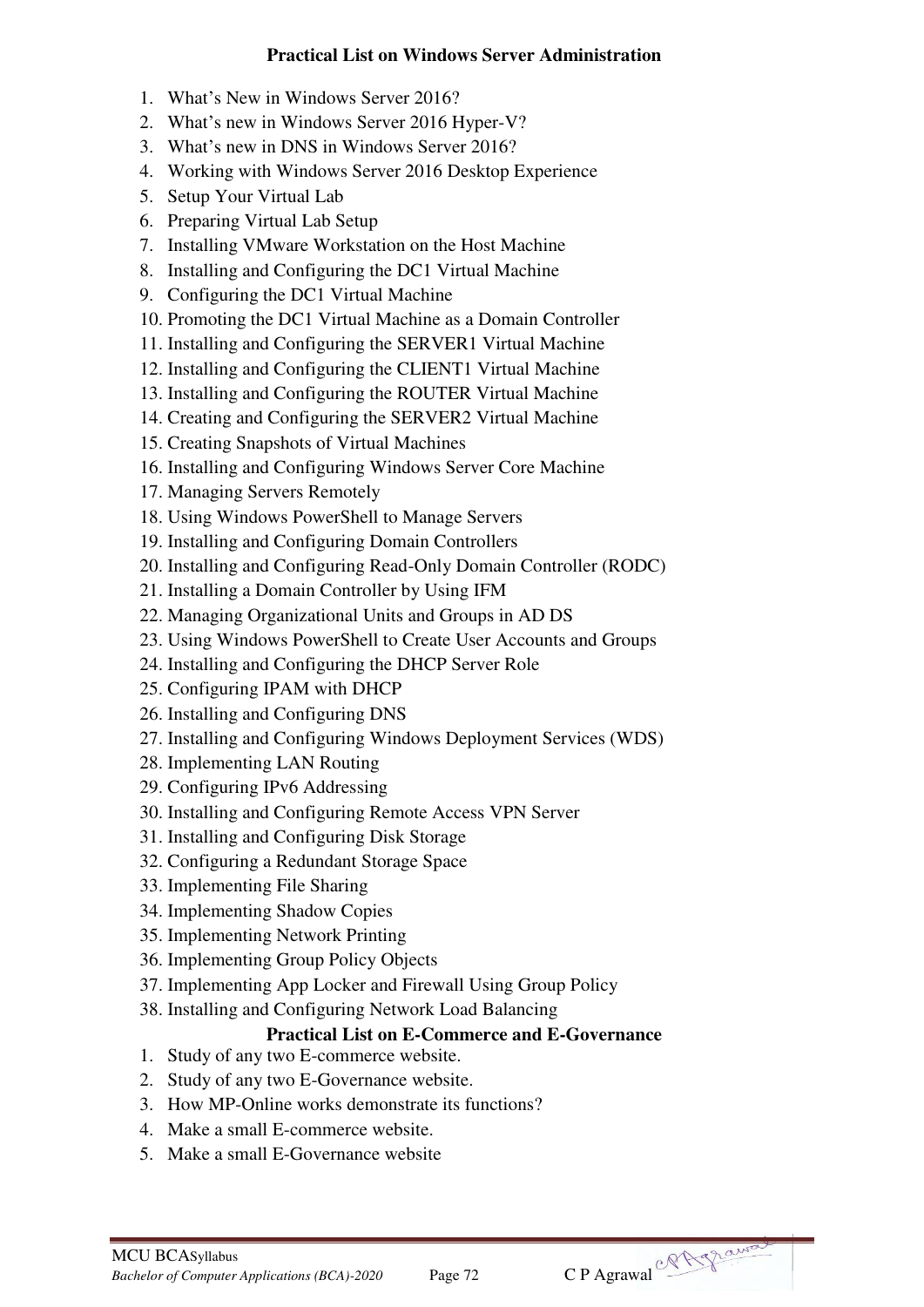## **Practical List on Cyber Security**

Q1. How to scan a network for devices using Nmap

Q2. How to find vulnerability in any website using Nikto

Q3. How to find whether a system is infected with a malware or not

Q4. How to extract email header in order to identify email source

Q5. How to create a malware or keylogger

Q6. How passwords are stored in any websites

Q7. How to crack password hash

Q8. How to break into Windows or Linux System

Q9. How to break into Wireless Network

Q10. How to perform Advance phishing attacks

Q11. How to generate a forensic report

Q12. How to verify a integrity of a document



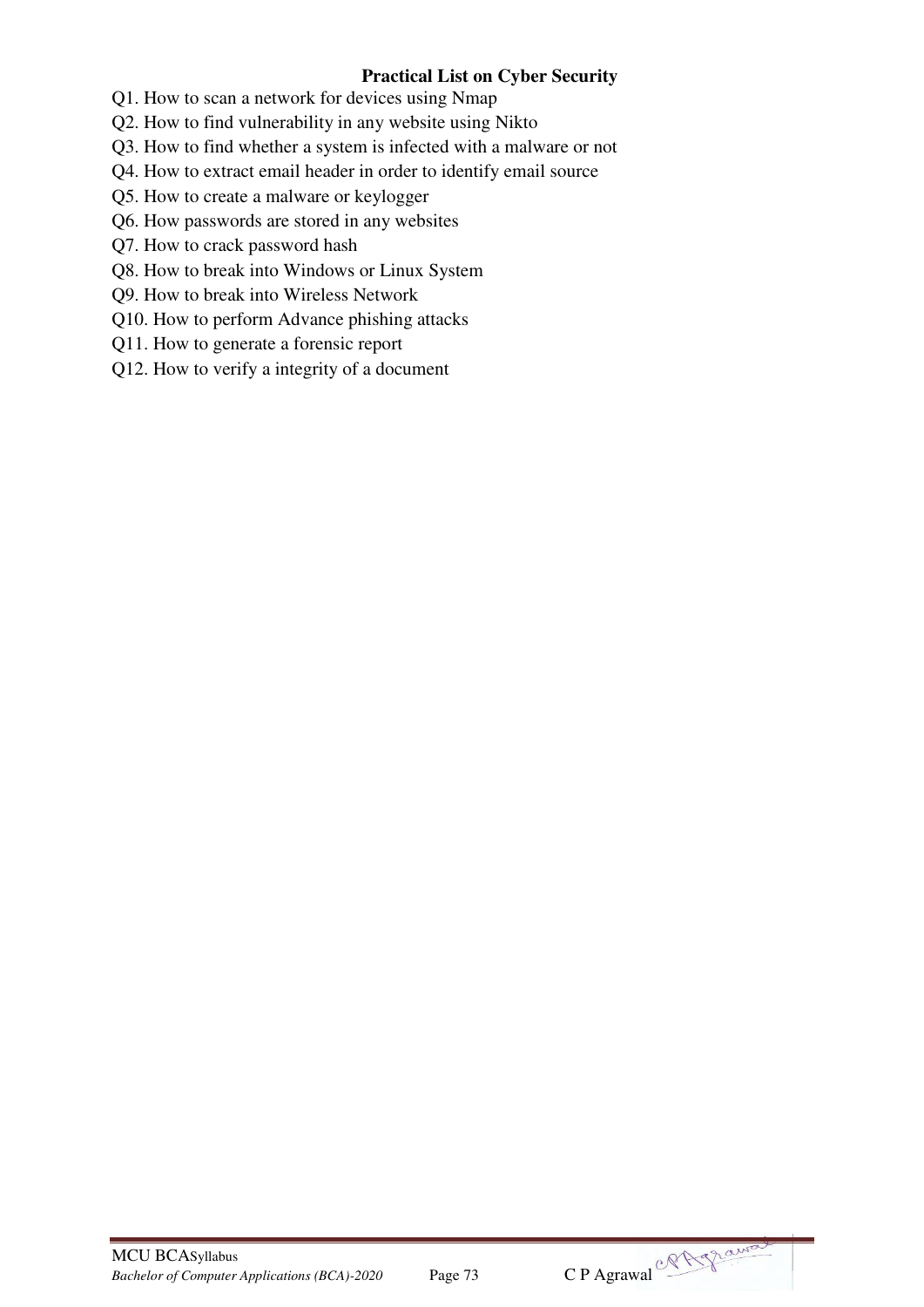#### **SEMESTER- V**

#### **5BCA1 –DOT NET PROGRAMMING WITH VB.NET & ASP.NET**

|     | m | D                    |     | <b>Theory</b> | <b>Internal</b> | <b>Practical</b> | <b>Total</b> |
|-----|---|----------------------|-----|---------------|-----------------|------------------|--------------|
|     |   | <b>Credits/Hours</b> |     |               |                 |                  | <b>Marks</b> |
| 4/4 |   | 2/4                  | 6/8 | 80            | 20              |                  | 100          |

### **Course Objectives:**

- Understand .NETFramework, its architecture and user programs
- Develop simple GUI and event-driven programs using VB.NET
- Identify challenges involved in .NET framework programming
- Using Databases in Web application with ADO.NET
- Develop Web applications using ASP.NET.

## **Course Outcomes:**

- Understanding of various features of .NET Framework
- Design and develop event-driven GUI applications using VB.NET
- Design and develop software in team.
- Develop dynamic Web applications using databases in .NET technology.

#### **Unit-wise Syllabus**

## **UNIT- I**.

.NET Framework : Features & Architecture, Common Language Runtime, Common Type System, MSIL, Class Libraries. Event Drive Programming, Methods and Events. Programming into Visual Studio, IDE of VB.NET- Menu Bar, Toolbar, Project Explorer, Toolbox, Properties Window, Form Designer, Form Layout, Immediate Window, ASP & HTML Forms, Introduction to VB.NET and C# Applications, MsgBox Function, InputBox Function, Startup Form,

#### **UNIT- II**

Visual Basic .NET Language: Operators, Conditionals, Loops, Statements, Variables, Data Types , Arrays and Dynamic Arrays, Operators. Procedures, Scope, and Exception Handling, Creating Functions, Exception Handling, Using Resume Next and Resume Line, Using On Error GoTo, Windows Forms : Loading, Showing and Hiding Forms, Working with Multiple Forms, Creating Windows Applications, Adding Controls to Forms, Handling Events, Multiple Document Interface (MDI) Applications, Dialog Boxes, Controls at Run Time, Mouse Events, Keyboard Events, Beeping, Deploying Applications

## **UNIT- III**

.NET Tools: Control Class, Text Boxes, Rich Text Boxes, Labels, Link Labels, Buttons, Checkboxes, Radio Buttons, Panels, and Group Boxes, List Boxes, Checked List Boxes, Combo Boxes, and Picture Boxes, Scroll Bars, Splitters, Track Bars, Pickers, Notify Icons, Tool Tips, and Timers, Menus, Built-in Dialog Boxes, and Printing, Image Lists, Tree and List Views, Toolbars, Status and Progress Bars, and Tab Controls

## **UNIT- IV**

Web Forms with ASP.NET : Web Form Controls, HTML, Web Applications , Multiform Web Project, Client Events, Title Bar Text, Error Page, Search Engine Keywords, Embedding Visual Basic Code in Web Pages, Validation Controls, Calendars. Introduction to Windows Services & Web Services

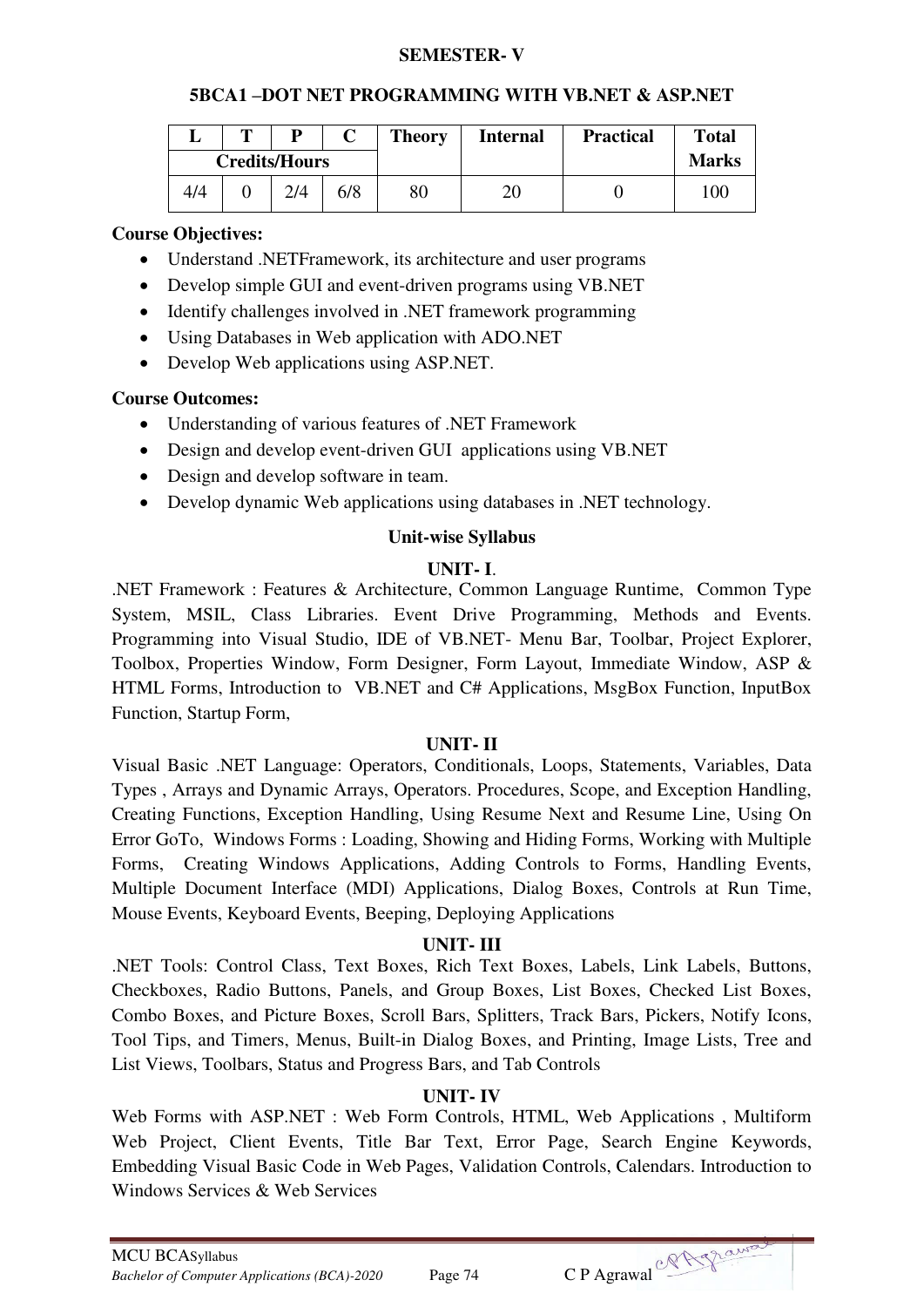## **UNIT- V**

Data Access with ADO.NET : Server Explorer Data Adaptors and Datasets, ADO.NET Objects, Data Connection, Dragging Tables , Dataset, Data Grid, Data Adapter Controls, Dataset Schema, MS Jet Database, Relational Databases. Binding Controls to Databases -- Simple Binding, Complex Binding, Navigating in Datasets, Data Forms. Handling Databases in Code. Database Access in Web Applications.

- <sup>o</sup> Steven Holzner VB.Net Programming-Black Book-Dreamtech Publications
- EvangelosPetroutsos Mastering VB.Net BPB Publications
- Mathew Macdonald -The Complete Reference Asp.Net- TMH
- <sup>o</sup> Professional ASP.Net- Wrox Publication
- Stephen Walther Active Server Pages 2.0 (Unleashed) Techmedia
- <sup>o</sup> Eric a. Smith Asp 3 Programming Bible: IDG Books

|        |  |  |  | <b>Program Outcomes (POs)</b> |  |    |     |  |
|--------|--|--|--|-------------------------------|--|----|-----|--|
| $\cos$ |  |  |  |                               |  | Iθ | 1 T |  |
|        |  |  |  |                               |  |    |     |  |
|        |  |  |  |                               |  |    |     |  |
|        |  |  |  |                               |  |    |     |  |
|        |  |  |  |                               |  |    |     |  |
|        |  |  |  |                               |  |    |     |  |
|        |  |  |  |                               |  |    |     |  |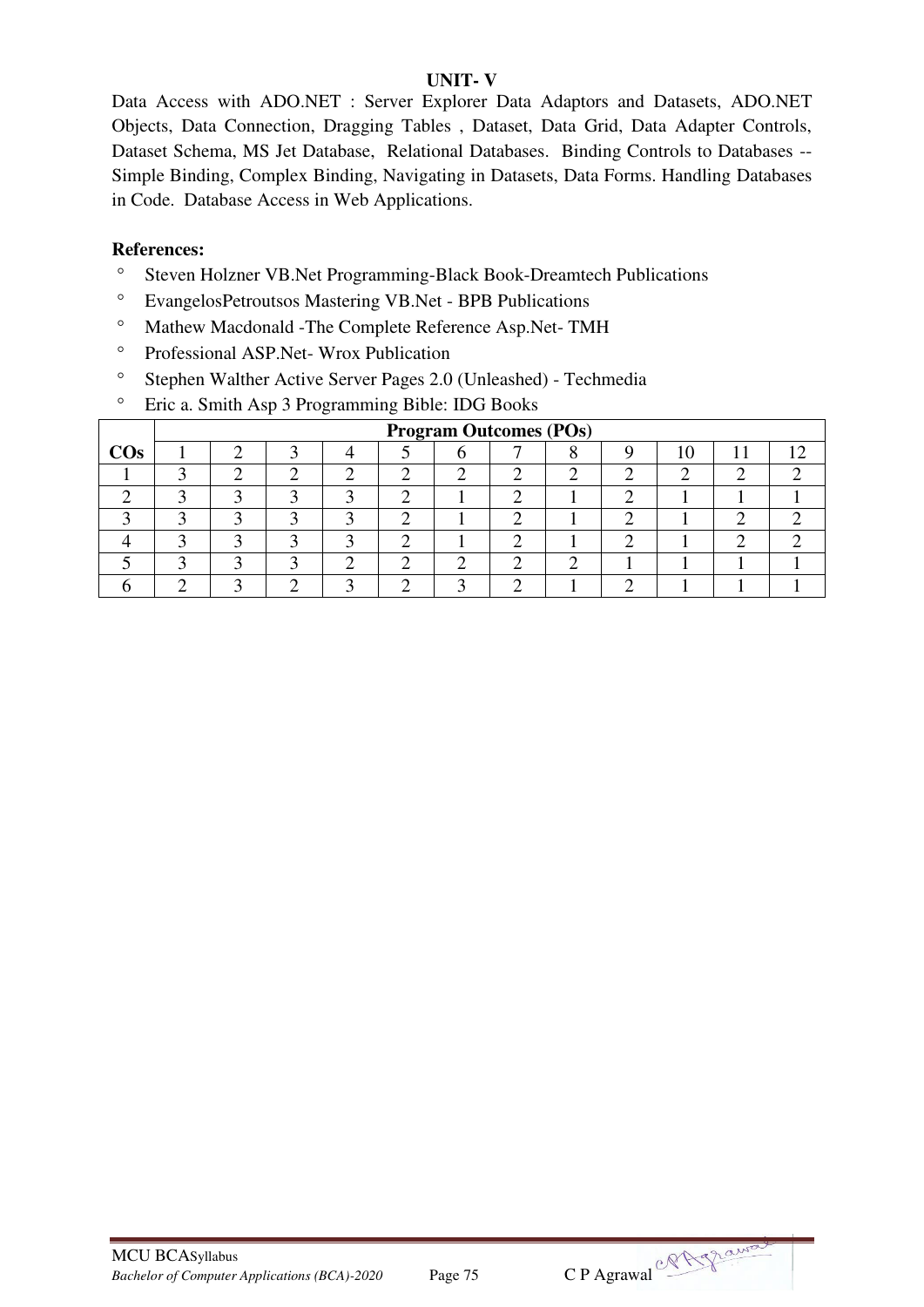|     | m | D                    |     | <b>Theory</b> | <b>Internal</b> | <b>Practical</b> | <b>Total</b> |
|-----|---|----------------------|-----|---------------|-----------------|------------------|--------------|
|     |   | <b>Credits/Hours</b> |     |               |                 |                  | <b>Marks</b> |
| 4/4 |   | 2/4                  | 6/8 | 80            | 20              |                  | 100          |

#### **5BCA2 –WEB DEVELOPMENT WITH PHP**

#### **Course Objectives:**

- Learn PHP programming environment to create, debug and run simple PHP programs.
- Understand PHP programming fundamentals such as character set, variables, data types, conditional and iterative execution, functions etc.
- Using PHP to develop applications for Web.
- Learn to use Arrays, Web forms, files, and databases with PHP to develop Web pages.

#### **Course Outcomes:**

- O Develop programs using HTML and PHP.<br>  $\overline{D}$  Develop PHP Program using Character
- Develop PHP Program using Character set, variables, data types, conditional and iterative statements, functions etc.
- Develop WebPages using built-in functions related to string manipulation, mathematical, date and time etc.
- Develop Web pages using Arrays, Web forms, files, and databases with PHP

#### **Unit-wise Syllabus**

#### **UNIT-I**

Introduction to PHP, History of PHP, Versions of PHP, Features of PHP, Advantages of PHP over Other Scripting Languages, software requirements, Installation and Configuration of PHP, Installing and Configuring Apache to use PHP on Windows, Basic HTML, Embedding PHP in HTML, PHP Basic syntax, data types, comments, variables and constants, scope of variables, PHP arrays: creating array and accessing array elements, PHP String, PHP operators, precedence of operators, expressions, creating a PHP Script, running a PHP script.

## **UNIT- II**

PHP conditional statements, switch case, PHP looping statements, while, for and do while loop, break, continue, exit, PHP functions: built-in and user defined function, declaration and calling of a function, function argument with call by value, call by reference, string manipulation, mathematical, date and time functions.

## **UNIT- III**

Introduction to a web form, processing a web form, capturing form data, passing information between pages, PHP \$\_GET, PHP \$\_POST, with multi value fields, validating a web form, input validation, exception and error handling, introduction to cookies and session handling.

## **UNIT- IV**

Working with database: PHP supported databases, using PHP & MySQL: Installation and configuration of MySQL on windows, checking configuration, connecting to database, selecting a database, adding table and altering table in a database, inserting, deleting and modifying data in a table, retrieving data, performing queries, processing result sets.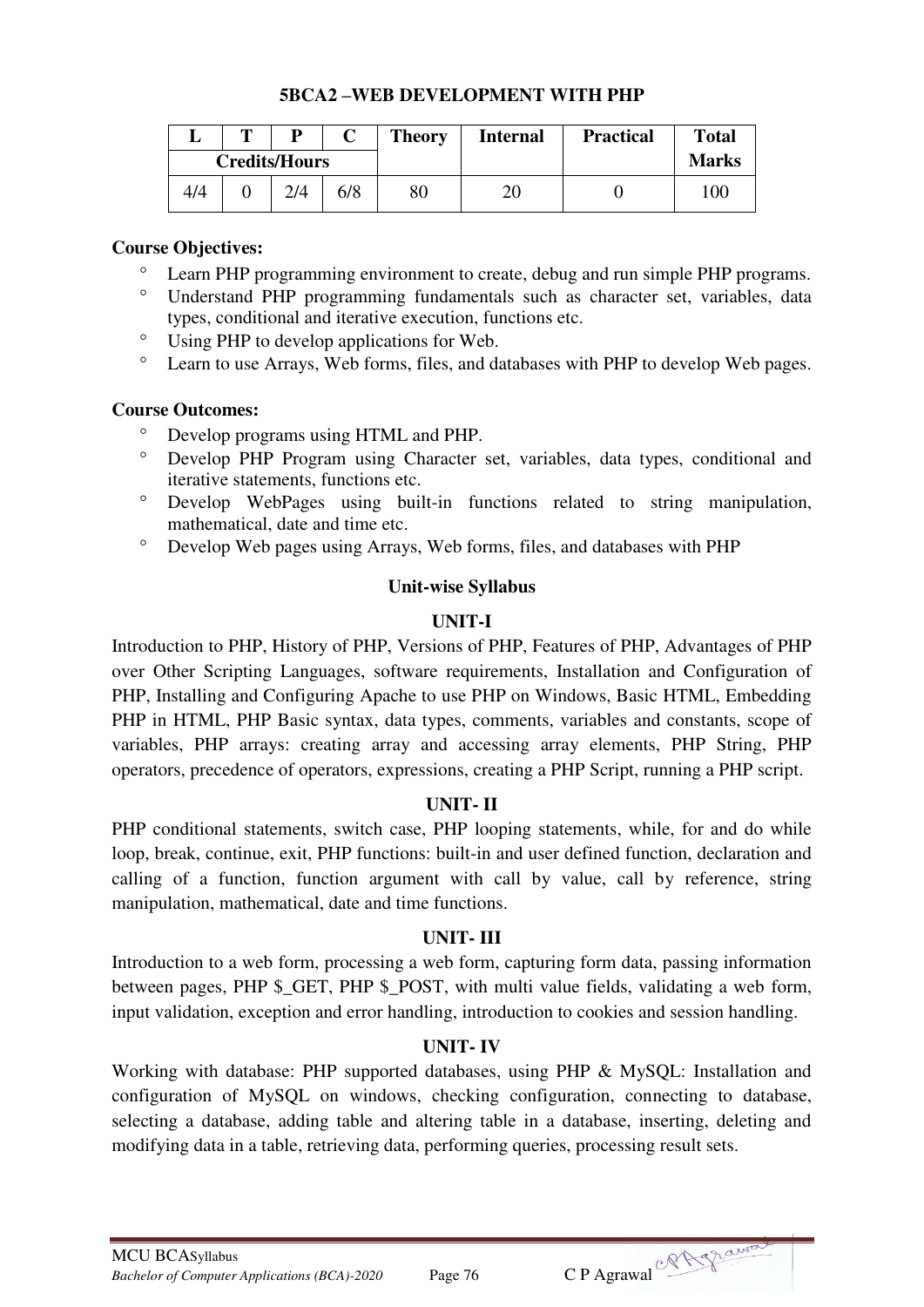## **UNIT- V**

Code re-use, require(), include(), and the include\_path, PHP file permissions, working with files: opening, closing, reading, writing a file, file system functions and file input and output, working with directory: creating, deleting, changing a directory, file uploads, introduction to object oriented programming with PHP.

- <sup>o</sup> Steven Holzner, The Complete Reference PHP, TMH
- <sup>o</sup> Steve Suehring, Tim Converse and Joyce Park, Wiley-India Pvt Ltd
- <sup>o</sup> Matt Doyle, Beginning PHP, Wiley-India Pvt Ltd
- <sup>o</sup> Joel Murach and Ray Harris, Murach's PHP & MySQL, SPD Pvt Ltd
- Browsers Like IE, Mozila, Firefox Etc
- <sup>o</sup> Server Software Xampp/Wamp/Lamp
- Www.Apachefriends.Org
- Www.W3.Org
- Www.w3schools.Com
- Www.Php.Net
- Www.Mysql.Com
- Www.Phpmyadmin.Net

|     |  |  |  | <b>Program Outcomes (POs)</b> |  |  |  |
|-----|--|--|--|-------------------------------|--|--|--|
| Cos |  |  |  |                               |  |  |  |
|     |  |  |  |                               |  |  |  |
|     |  |  |  |                               |  |  |  |
|     |  |  |  |                               |  |  |  |
|     |  |  |  |                               |  |  |  |
|     |  |  |  |                               |  |  |  |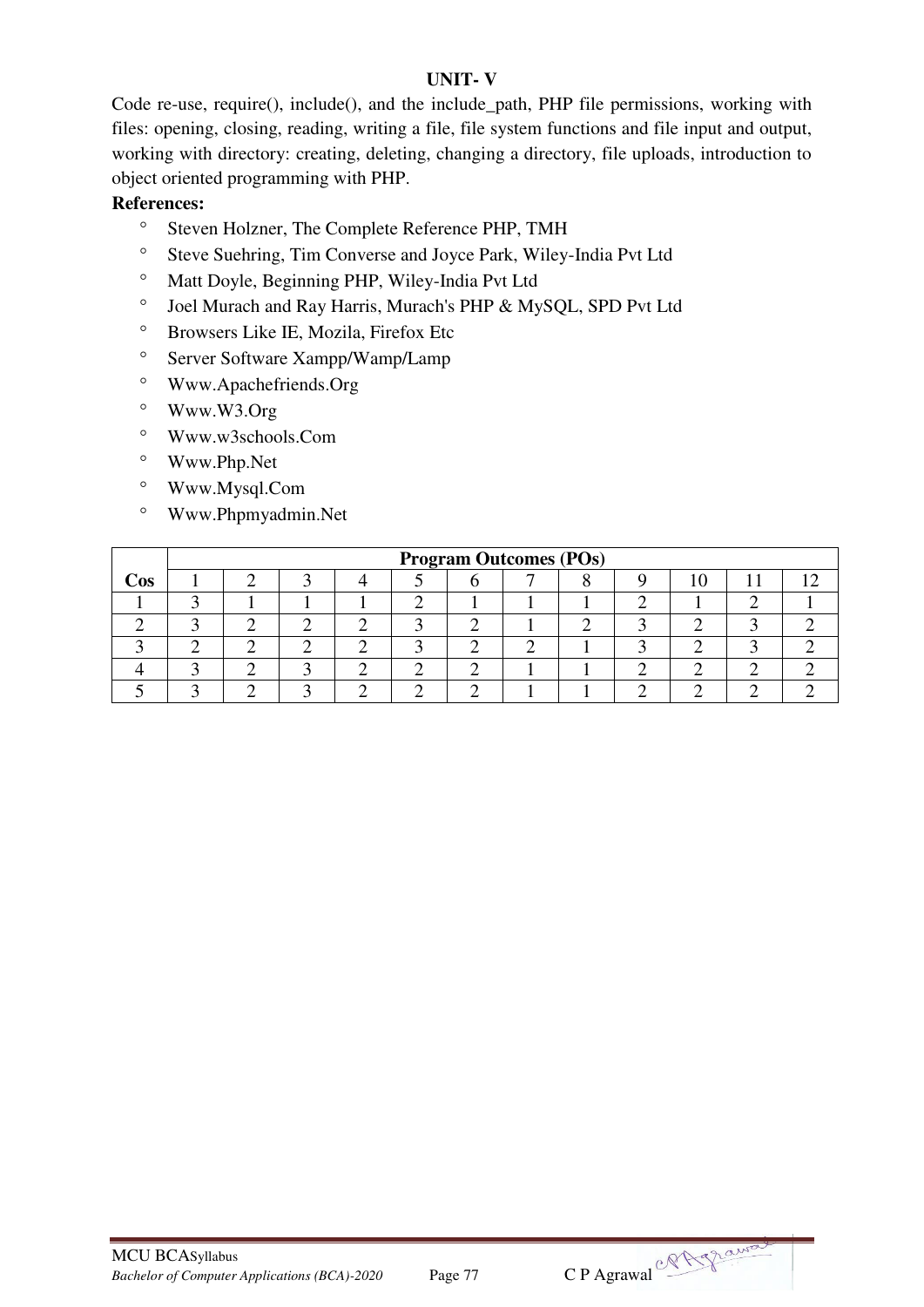## **5BCA3 (A) –MATHEMATICS**

|     | m | D                    |     | <b>Theory</b> | <b>Internal</b> | <b>Practical</b> | <b>Total</b> |
|-----|---|----------------------|-----|---------------|-----------------|------------------|--------------|
|     |   | <b>Credits/Hours</b> |     |               |                 |                  | <b>Marks</b> |
| 5/5 |   |                      | 6/6 | 80            |                 |                  | 100          |

## **Course Objectives:**

- To understand concepts and operations in Set Theory and Relations.
- To understand concepts and operations in Matrices and Determinant.
- To Understand fundamentals of Reasoning.
- To provide foundations of Probability theory& Logic.
- To provide foundations of Statistics related to data analysis.

## **Course Outcomes:**

- <sup>o</sup> Student will be able to perform Mathematical Operations like Set operations, Matrix operations
- <sup>o</sup> Student will be able to perform Statistical operations like mean, mode, median on given datasets.
- <sup>o</sup> Understand and practice Mathematical relations and functions & probability theory.
- Understand and practice Determinant, Matrices& Logic.

#### **Unit-wise Syllabus**

## $\mathbf{I} \mathbf{I} \mathbf{N} \mathbf{I} \mathbf{T} - \mathbf{I}$

Sets and elements: power set, universal set, union and intersection of sets, difference of sets, complement of a set, ordered pairs, Cartesian product of sets, number of elements in the Cartesian product of two finite sets. Equality of sets, transitivity of set inclusion, universal set, complement of a Set, Subsets Proper and Improper Subsets, Union of Sets, properties of Union. operation, intersection of sets, disjoint sets, properties of intersection operation, relative complement of a set, De Morgan'sLaws, Distributive Laws of Union and Intersection. Definition of Relation: Pictorial Diagrams, Co-domain and Range of a relation.

## **UNIT - II**

Function as a special kind of relation from one set to another. Pictorial representation of a function, domain, co-domain & range of a function. Real valued function of the real variable, domain and range of these functions, constant, identity, polynomial, rational, modulus, signum and greatest integer functions with their graphs. Sum, difference, product and quotients of functions. Types of relations: reflexive, symmetric, transitive and equivalence relations. One to one and onto functions, composite functions, inverse of a function. Binary operations.

Fundamental principle of counting. Factorial n. (n!), permutations and combinations.

## **UNIT - III**

Determinant: Determinant of 3rd order, Cramer's rule, consistency of equations Matrices: types of matrices, algebra of matrices, linear homogeneous equations, linear nonhomogeneous equations.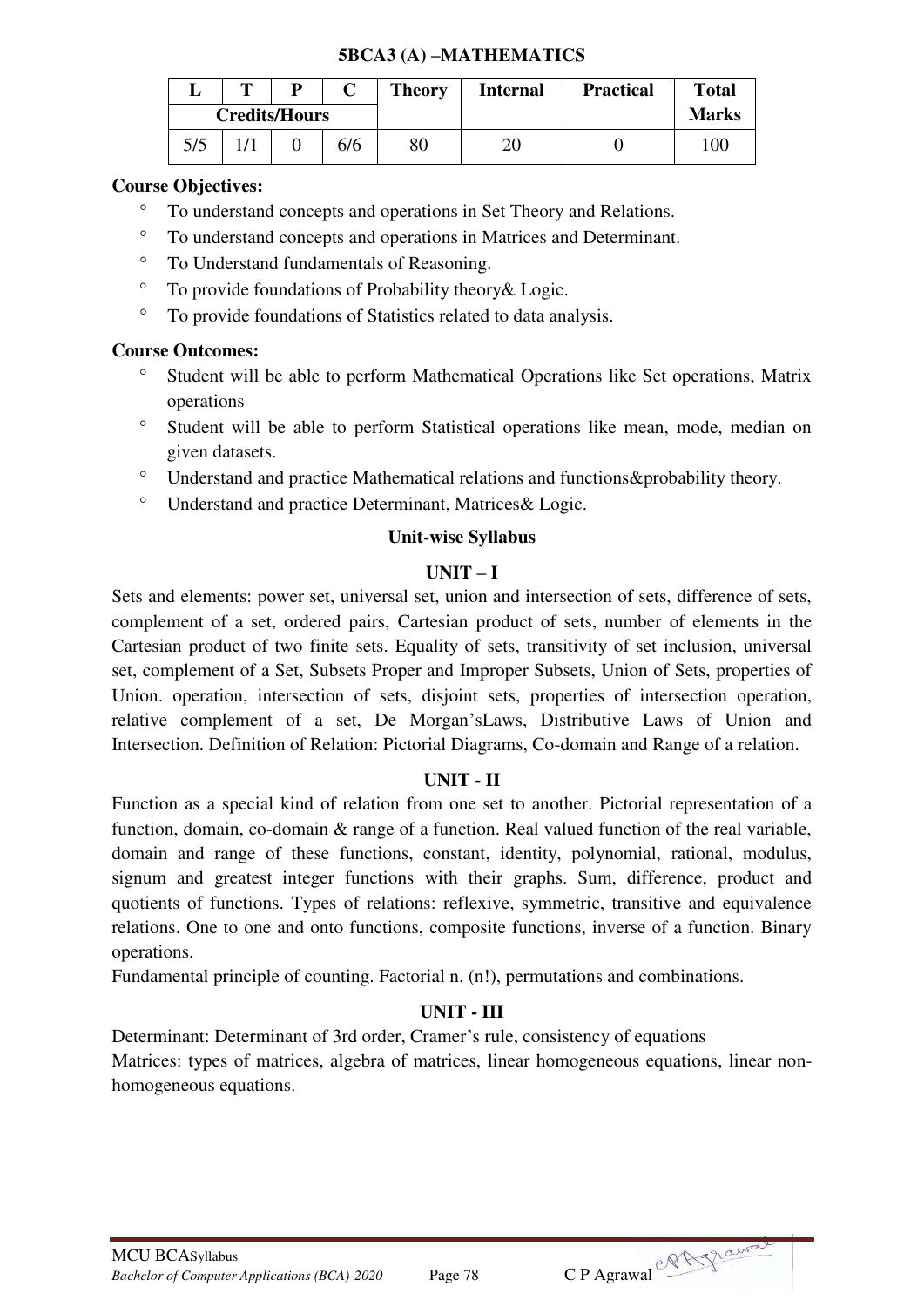#### **UNIT - IV**

Mathematical reasoning: mathematically acceptable statements. connecting words/ phrases – consolidating the understanding of "if and only if (necessary and sufficient) condition", "implies", "and/or", "implied by", "and", "or", "there exists" and their use through variety of examples related to real life and mathematics.

Definition of statistics, raw data, classification of data, average, scatter, range, relationship between mean, median, mode, dispersion, mean deviation, standard deviation, variance.

## **UNIT - V**

Meaning of probability, random experiment an outcome, sample space, sample point, types of sample space, types of events, and probability of an event, total and conditional probability, probability distribution of a random variable, repeated independent (Bernoulli) trials and binomial distribution.

- 1. Basics of Mathematics ByR. D Sharma.
- 2. Statistics and Solution By V. K. Kapoor.
- 3. www.e-booksdirectory.com/mathematics
- 4. www.origoeducation.com/go-maths

|     |  |  | <b>Program Outcomes (POs)</b> |  |  |  |
|-----|--|--|-------------------------------|--|--|--|
| Cos |  |  |                               |  |  |  |
|     |  |  |                               |  |  |  |
|     |  |  |                               |  |  |  |
|     |  |  |                               |  |  |  |
|     |  |  |                               |  |  |  |

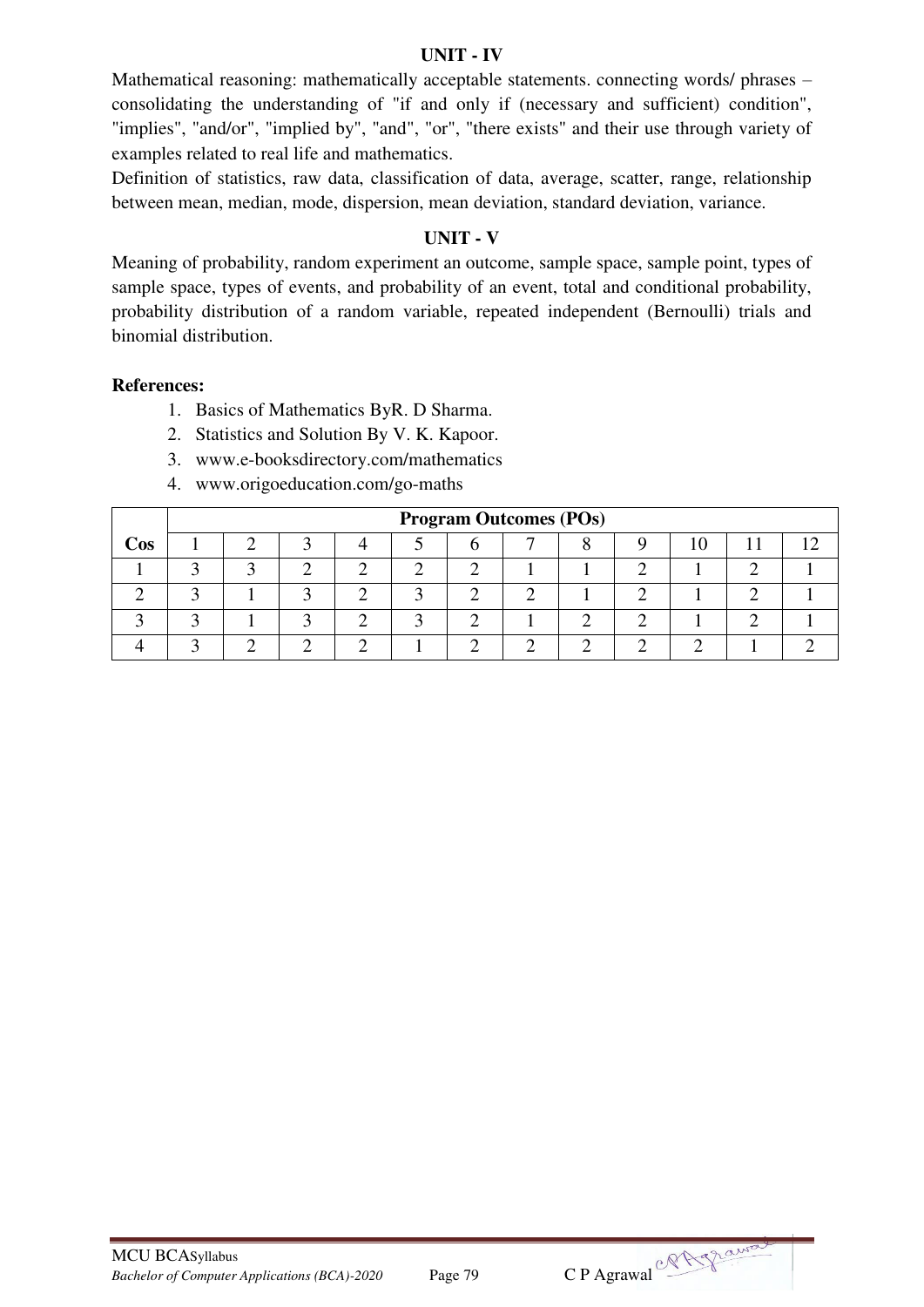## **5BCA3 (B) –MANAGEMENT THEORY & PRACTICE**

|     | m                           |  |  | <b>Theory</b> | <b>Internal</b> | <b>Practical</b> | <b>Total</b> |
|-----|-----------------------------|--|--|---------------|-----------------|------------------|--------------|
|     |                             |  |  |               |                 |                  | <b>Marks</b> |
| 5/5 | <b>Credits/Hours</b><br>6/6 |  |  |               |                 |                  | 100          |

## **Course Objectives:**

- To help the students gain understanding of the functions and responsibilities of managers.
- To provide them tools and techniques to be used in the performance of the managerial job.
- To enable them to analyze and understand the environment of the organization.
- To help the students to develop cognizance of the importance of management principles.

**Course Outcomes:** On completion of this course, the students will be able to

- <sup>o</sup> Understand the concepts of Management related to Business organization<br><sup>o</sup> Demonstrate the roles, skills and functions of management in Business organization
- <sup>o</sup> Demonstrate the roles, skills and functions of management in Business organization.<br>  $\frac{1}{2}$  A contra knowledge and skills to identify organizational problems
- Acquire knowledge and skills to identify organizational problems
- Understand various aspects associated with management of human resources, planning and performance

## **Unit-wise Syllabus**

## **UNIT-I**

Management basics: what is management, the history of management, types of manager, manager qualities. Management responsibilities, management tasks and functions. The business environment defining the organization, organization structure, the quality organization, organizational changes, centralization and decentralization, managing changes. Management obligations, social and professional responsibilities, government regulations.

## **UNIT- II**

Strategy formulation the elements of strategy, the strategy formulation process, alliances and acquisitions, strategy formulation tools and techniques, plan implementation. Decision making the nature of management decision, the decision-making process, decision making techniques.

## **UNIT- III**

Information presentation and reporting - principle, type of reports, presentation on modes, function reporting system, information and its uses, characteristics of information, flow of information. Brief introduction to project planning and management and its tools/ techniques-Gantt chart, PERT/CPM. Human resources management: concepts & functions, job analysis and role description.

## **UNIT- IV**

Management skills: leadership and motivation the nature of leadership, leadership theories, delegation, motivation and motivation theories, need of motivation, motivation techniques. Team building defining and effective team, selecting team members, building teams, training and development. Effective communication, the communication process, presentation skills tools and techniques.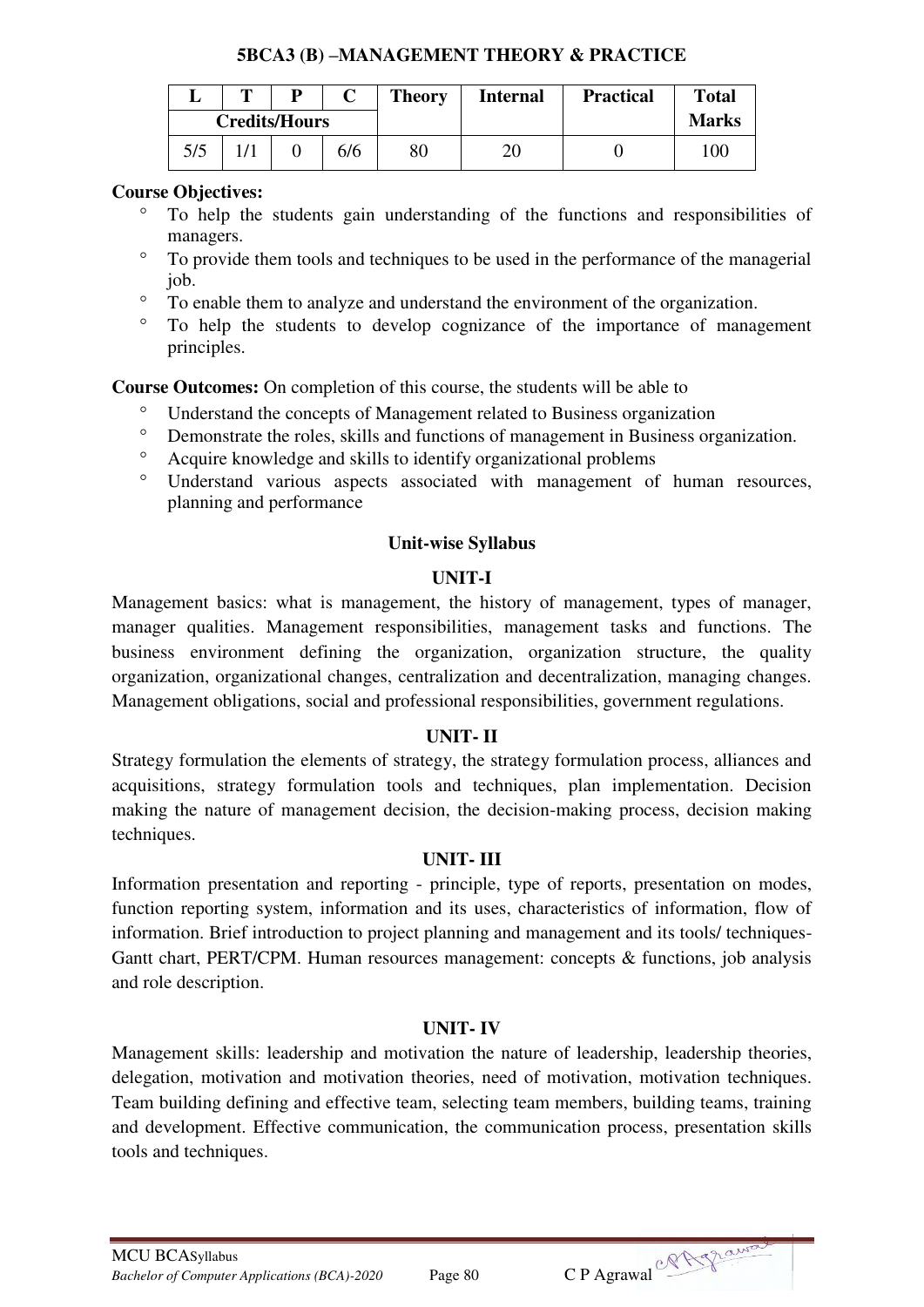## **UNIT- V**

Time Management- importance of time, characteristics of management tasks, determining time elements, time management techniques. Entrepreneurship entrepreneur and its role, how to become an entrepreneur, essentials steps to become an entrepreneur, EDP training.

- Joseph L. Massie, Essentials of Management, Prentice Hall of India
- BiswajeetPatanayak, Human Resource Management, Prentice Hall of India
- Gomes-Mejia, Balkin& Hardy, Managing Human Resource, Prentice Hall of India
- Lesslic W. Rue LlyodByurs, Management, Tata Mc Graw hill, 2009.
- Joseph M. Putti, Harold Koontz, Essentials of Management, An Asian Perspective, 1998, Tata Mc Graw hill
- Management: An Introduction, David Boddy, Pearson
- Management & Organizational Behavior, Laurie J. Mullins with Gill Christy, Pearson

|        |  |  |  | <b>Program Outcomes (POs)</b> |  |    |  |
|--------|--|--|--|-------------------------------|--|----|--|
| $\cos$ |  |  |  |                               |  | 10 |  |
|        |  |  |  |                               |  |    |  |
|        |  |  |  |                               |  |    |  |
|        |  |  |  |                               |  |    |  |
|        |  |  |  |                               |  |    |  |
|        |  |  |  |                               |  |    |  |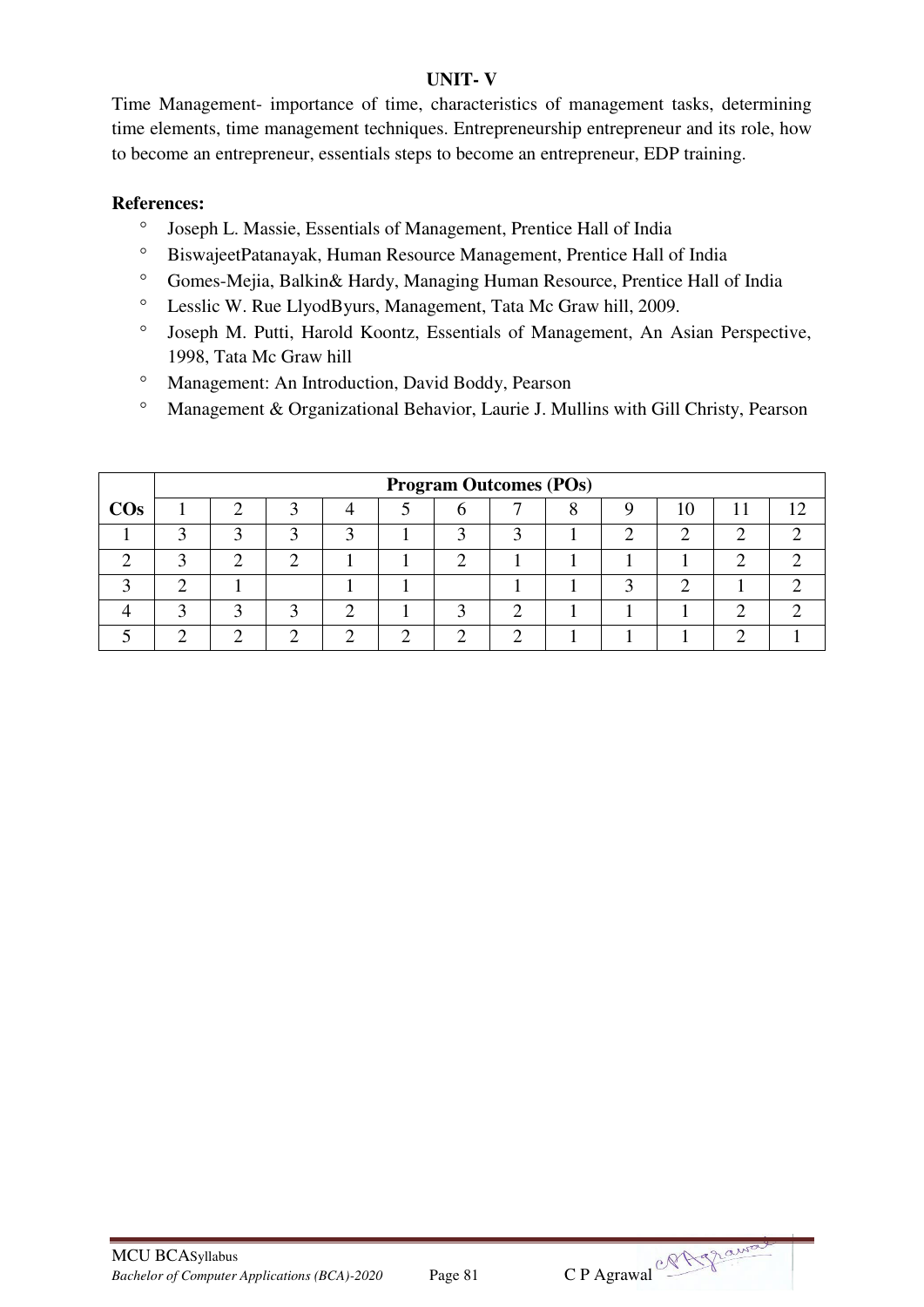#### **5BCA4 – MOBILE APPLICATION DEVELOPMENT**

|     | m | D                    |     | <b>Theory</b> | <b>Internal</b> | <b>Practical</b> | <b>Total</b> |
|-----|---|----------------------|-----|---------------|-----------------|------------------|--------------|
|     |   | <b>Credits/Hours</b> |     |               |                 |                  | <b>Marks</b> |
| 2/2 |   |                      | 3/4 | 40            |                 |                  | 50           |

#### **Course Objectives:**

- To introduce Android platform and its architecture.
- To learn activity creation and Android UI designing.
- Tobefamiliarized with Intent, Broadcastreceivers and Internet services.
- ToworkwithSQLite Database and content providers.
- To integrate multimedia, camera andLocationbased services & REST full web ServicesinAndroid Application.
- Toexplorepublishing process of Android Application

#### **Course Outcomes:**

- Describe Android platform, Architecture and features.
- Design User Interface and develop activity for Android App.
- Use Intent, Broadcast receivers and Internet services in Android App.
- Design and implement Database Application and Content providers.
- Use multimedia, camera and Location based services in Android App.
- Discuss various stages in Android App publishing.

## **Unit-wise Syllabus**

## **UNIT - I**

Various mobile platforms, introduction to android, history and versions of android, android API, android architecture, android runtime, dalvik virtual machine, features of android, introduction and installation of eclipse and ADT plugin and/or introduction and installation of android studio, requirements and installation of android SDK, SDK manager, emulator, avd, android virtual device manager, Google play account, installing android app from google play, APK file.

## **UNIT - II**

Setting up Development Environment, Installing Packages using SDK Manager, Android Project Structure, Creating Hello Android App, Deploy it on USB-connected Android device, Setting up an Emulator, Android Tool Repository, Manifest File, DDMS, File Explorer, Installing and Running Android - Hello App, Activity Life Cycle and its methods, Logcat, Components of an Android App – Activity, Service, Broadcast Receiver, Content Provider

## **UNIT - III**

Layout – Linear Layout, Relative Layout, Scroll View Layout, Table Layout, Frame Layout, UI Resources – Layout Resources, UI Elements, Views – Text view, Edit Text, Button, Check Box, Radio Button, Image Button, Spinner, Navigating between Activities – Intent, Exchanging Data between Activities, Action Bar, Event Handling, Listeners, Notifying the User –Toast.

## **UNIT - IV**

Using Threads, Image View, Exception Handling, Multimedia - Playing Audio using an Intent, Playing Video using an Intent, Playing Audio using Media Player, Playing Video using Video View, Fragment, Fragment Life Cycle.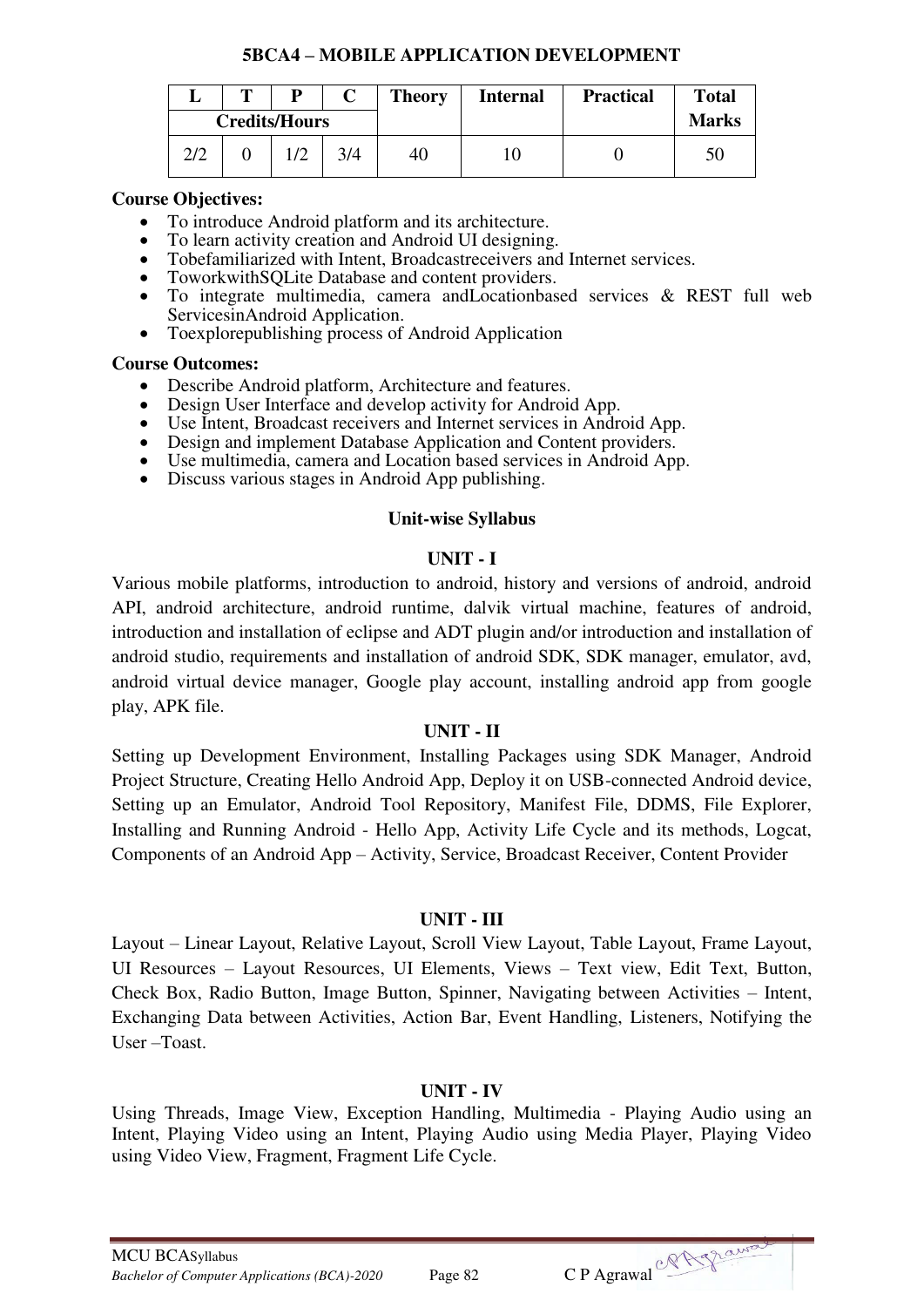#### **UNIT - V**

SQLite database, creation of database and tables, CRUD operations – create, retrieve, update and delete operations, Cursor, list view,

Introduction – REST full web Services, JSON, Google Play Services, location services, publishing apps.

- <sup>o</sup> Michael Burton, Donn Felker, "Android Application Development for Dummies", Dummies, ISBN : 9788126538775
- <sup>o</sup> Pradeep Kothari, " Android Application Development (with Kitkat Support)", Kogent Learning Solutions Inc., Black Book, DreamTech Press, ISBN : 9789351194095
- W. Frank Ableson, Robi Sen, Et. Al., " Android in Action", Manning, ISBN : 9789350042915
- Charlie Collins, Michael Galpin, Et. Al., " Android in Practice", Manning, ISBN : 9789350042397
- Anubhav Pradhan, Anil V Deshpande, "Composing Mobile App, Learn | Explore | Apply using Android", Wiley, ISBN : 9788126546602
- James C. Sheusi, " Android Application Development For Java Programmers", Cengage Learning, 2013.
- Wallace Jackson, "Android Apps for Absolute Beginners", Apress, ISBN : 9788132211372
- http://www.developer.android.com

|        |  |  |  | <b>Program Outcomes (POs)</b> |  |  |  |
|--------|--|--|--|-------------------------------|--|--|--|
| $\cos$ |  |  |  |                               |  |  |  |
|        |  |  |  |                               |  |  |  |
|        |  |  |  |                               |  |  |  |
|        |  |  |  |                               |  |  |  |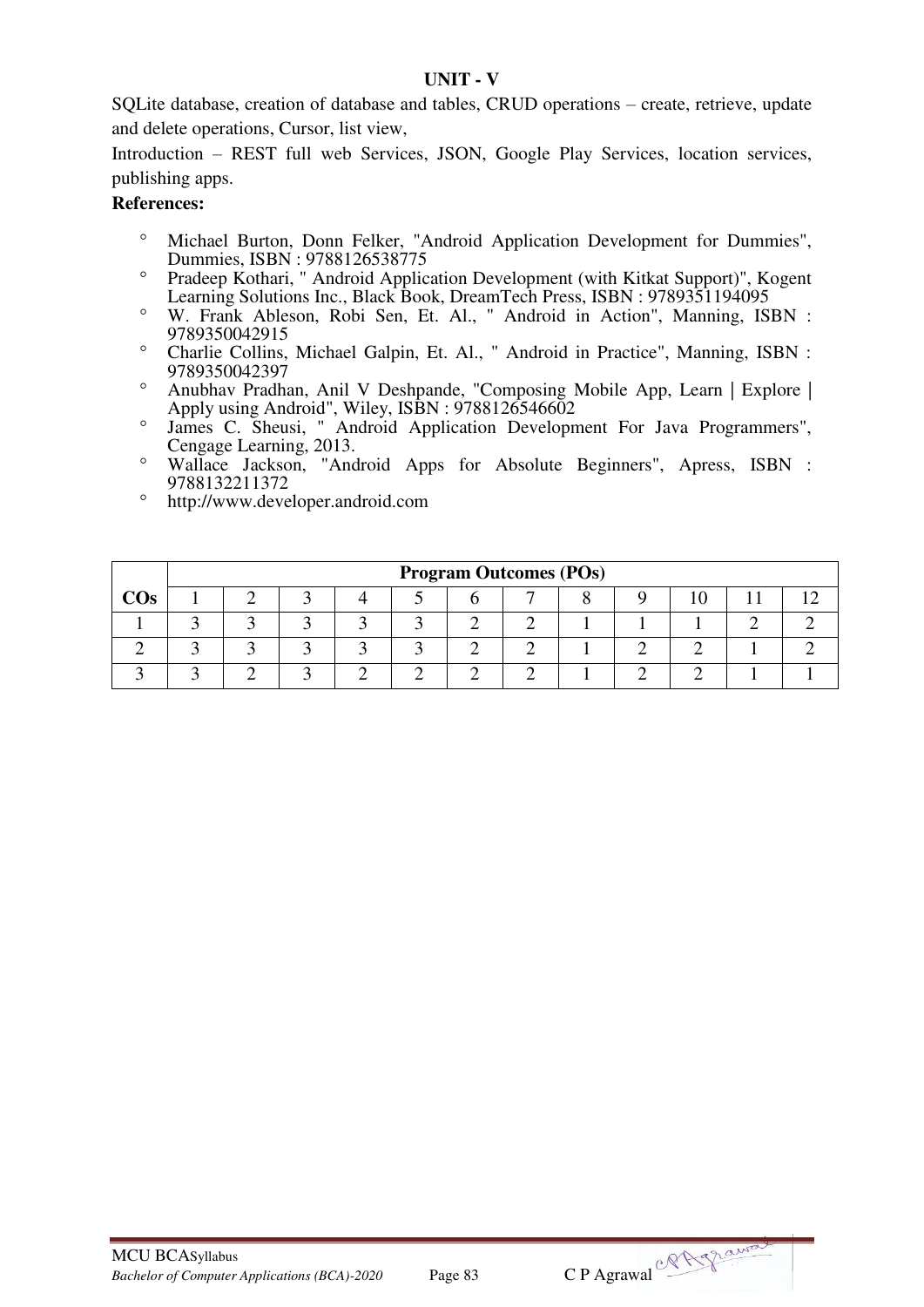## **5BCA5 – OPEN ELECTIVE – 5**

#### **5BCA5(A) SOUND EDITING WITH AUDACITY**

|     | m |                      |     | <b>Theory</b> | <b>Internal</b> | <b>Practical</b> | <b>Total</b> |
|-----|---|----------------------|-----|---------------|-----------------|------------------|--------------|
|     |   | <b>Credits/Hours</b> |     |               |                 |                  | <b>Marks</b> |
| 2/2 |   |                      | 3/3 | 40            |                 |                  |              |

#### **Course Objectives:**

- To impart skills of audio editing.
- To learn using Audacity software for sound recording & editing
- To develop skills for recording and editing of audio files.
- Learn to export edited audio files to various formats

#### **Course Outcomes:**

- Gain proficiency using the Audacity software.
- Use of various audio file formats.
- Understanding Noise Floor, Removing Breaths in audio files.
- Exporting audio files.

#### **Unit-wise Syllabus**

#### **UNIT-I**

Introduction to Audio, Sound and its Attributes, Analog v/s Digital Sound, Basics of Digital Audio Definition, Advantages, Audio Input/ Output Devices, What is Editing, Spatial and Temporal Continuity, Analog and Digital Editing, Montage, Pace and Rhythm, Editing and Sound, Digital Post Production. Various Capturing and Editing Software and Tools.

#### **UNIT-II**

Installation of Audacity, Setting Up Audacity for Speed (Arranging Tools And View), Setting Up Keystrokes, Clearing Out Unused Plugins, Setup for Effects. Correct Recording Settings-Microphone Volume And Playback, Recording. Control Panel Review-Start Recording, Play Recording, Stop Recording. Audacity Tools Tool Bar Use, Cursor

#### **UNIT-III**

Audio File Formats, Advantages and Disadvantages, Features. Compressed and Uncompressed Audio, Lossy and Lossless Compression, AIFF And AIFF C Format, BWF Format, RIFF-WAVE Format. Multitrack Digital Audio Recorders-DASH, R-DAT, ADAT. Editing- Understanding Noise Floor, Zooming In/Out, Cutting And Pasting, Doing Pickups, Removing Breaths, Track Control Panel Functions,

#### **UNIT-IV**

Saving/Exporting Tracks- AUDACITY Files, Importing/Dragging Files into AUDACITY, Noise Removal (Settings and Use) , Removing Breaths (Silence), Using Hard Limiter Prior to Normalizing, Labeling Track Sections (Point & Region Label), Removing Plosives/Snaps, Crossfades In & Out, Creating and Use of Effects Chain, Exporting Multiple Individual Tracks, Complete Recording Edit.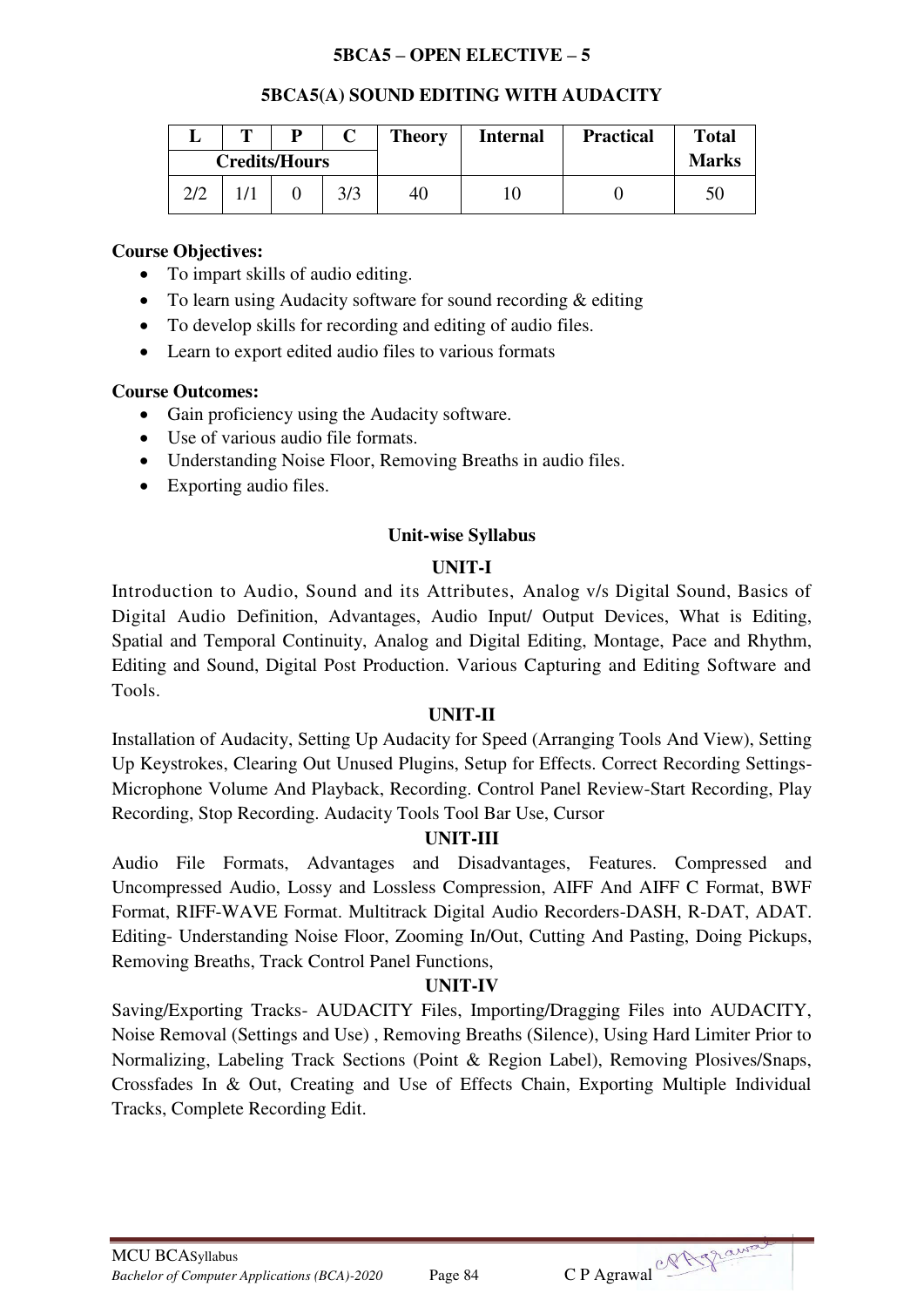#### **UNIT-V**

Splitting Tracks into Sections/Using Time Shift. Tool- . Adding Music Bed, Fade In/Out (Not Crossfade), Shrink/Stretch Time of Audio, Watermarking, Exporting Tracks with Specific Kbps., Mixing, Mixing Process, Final Mixing, Changing Tracks from Stereo to Mono.

#### **Reference Books:-**

- The book of audacity record, edit, mix, and master with the free audio editor by carlaschroderpublisher: starch press
- 'Audacity' by 'Melanie Crowder', Publisher: Penguin Young Readers Group, ISBN: 9780147512499
- 'Digital Audio Editing Fundamentals' By 'Wallace Jackson Lompoc', California, USA ISBN-13 (pbk): 978-1-4842-1647-7, ISBN-13 (electronic): 978-1-4842-1648-4, DOI 10.1007/978-1-4842-1648-4

#### **E -Reference:**

- https://ctlt.jhsph.edu/help/views/tutorials/audacity/GuideToUsingAudacity.pdf
- https://link.springer.com/content/pdf/bfm%3A978-1-4842-1648-4%2F1.pdf
- https://flossmanuals.net/pub/audacity-en-2018.02.pdf

|        |  |  |  |  |  | <b>Program Outcomes (POs)</b> |  |  |  |  |  |  |  |  |
|--------|--|--|--|--|--|-------------------------------|--|--|--|--|--|--|--|--|
| $\cos$ |  |  |  |  |  |                               |  |  |  |  |  |  |  |  |
|        |  |  |  |  |  |                               |  |  |  |  |  |  |  |  |
|        |  |  |  |  |  |                               |  |  |  |  |  |  |  |  |
|        |  |  |  |  |  |                               |  |  |  |  |  |  |  |  |
|        |  |  |  |  |  |                               |  |  |  |  |  |  |  |  |

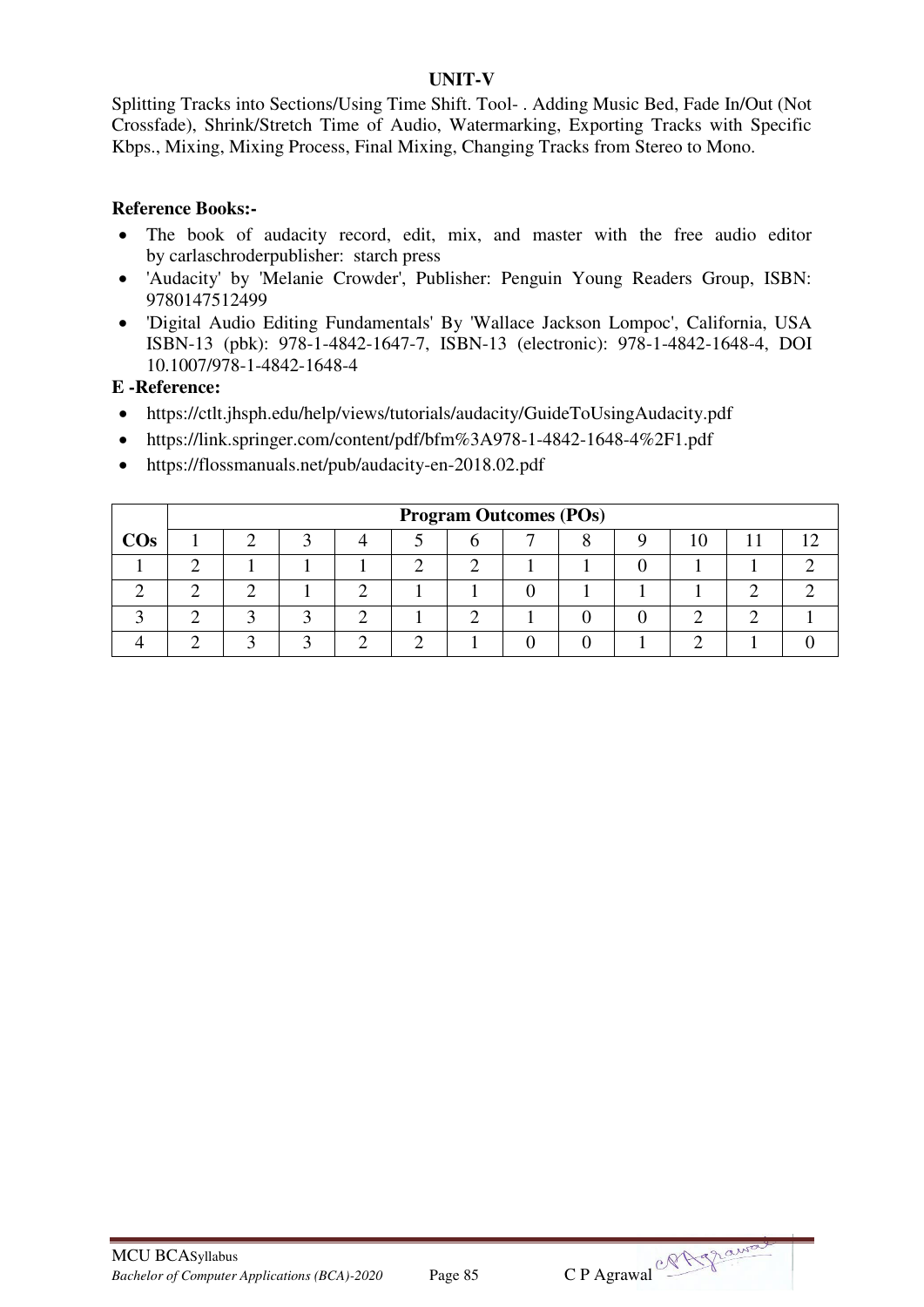#### **5BCA5(B) PHOTO EDITING WITH PHOTOSHOP**

|     | m | D                    | $\mathsf{\Gamma}$ | <b>Theory</b> | <b>Internal</b> | <b>Practical</b> | <b>Total</b> |
|-----|---|----------------------|-------------------|---------------|-----------------|------------------|--------------|
|     |   | <b>Credits/Hours</b> |                   |               |                 |                  | <b>Marks</b> |
| 2/2 |   |                      | 3/3               | 40            |                 |                  | 50           |

### **Course Objectives:**

- To impart skills of photo editing.
- To develop skills for layers and color.
- To identify and specify file formats.

#### **Course Outcomes:**

- $\frac{\infty}{\infty}$  Gain proficiency using the selection tools and colors
- Use sharpening techniques
- Use and control the adjustments and filters to improve images
- Use automated actions and batch edits.

#### **Unit-wise Syllabus**

## **UNIT - I**

Introduction: Vector vs Bitmap graphics, Theory on graphic designing, Toolbar, Menu Bar, Options Bar, Toolbox All New, Screen Modes, Standard Screen Mode, Full Screen Mode with Menu Bar, Creating a New Document, Saving Files, Reverting Files. **Document Window:** Selecting Workspace, File Handling and cursor Preferences, Understanding Image Resolution and Pixel Logic, Changing the Resolution and size of an Image, Editing Images: Rotating, Cropping , Hiding Instead of Cropping, Adjusting the Canvas Size.

#### **UNIT - II**

**Working with Selections** Tools- Marquee, Lasso, Magic Wand. Making a Selection Based on Color Range, Modifying a Selection, Adding and Subtracting from a Selection. Commands- Expand and Contract, Grow and Similar, Refine Edges, Inverse Selection. **Transforming a Selection:** Scaling, Rotating, Distorting, Skewing, Warping, Saving and Loading Selection. **Pen tool:** the Color Picker Dialog Box, Eyedropper Tool, the Color Palette, the Swathes Palette, the Drawing Tools Using Ellipse Tool, Custom Shape, Pen Tool, Painting Tools, And Gradient Tool.

## **UNIT - III**

Tool: Paint Bucket Tool, Brush Tool, Pencil Tool, Color Replacement Tool, Retouching Tools, Spot Healing Brush Tool, Healing Brush Tool, Patch Tool, Eraser Tools, Background Eraser & Magic Eraser Tool, Blur Tool, Sharpen Tool, Smudge Tool, Dodge Tool. **Color mode:** Different Color Modes in Photoshop, Changing the Color Mode, Making Color Adjustments, Color Levels. Pallets- Curves palette, Brightness/Contrast, Hue/Saturation, Histogram. Variations Command, File Formats in Photoshop: Bitmap (BMP), PSD,EPS, TIFF, GIF, JPEG.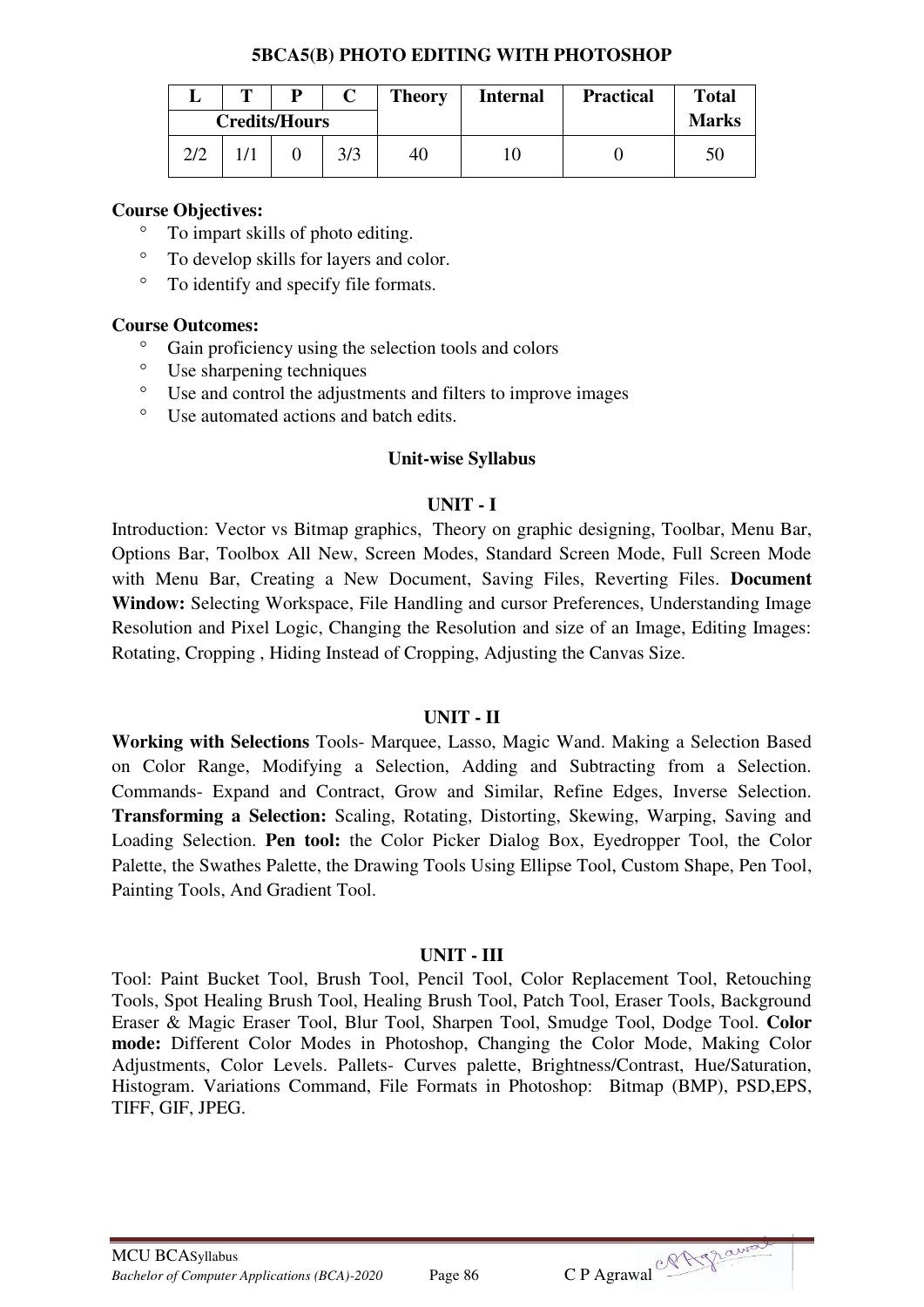#### **UNIT - IV**

**Layers in Photoshop:** About the LAYERS Palette, Rearranging layers, Applying a layer style, About Smart Objects and filters. Creating and Editing Smart Objects, Filter Gallery, Applying the Mosaic Tiles Filter, Liquify Filter, Applying the Vanishing Point Filter, Artistic Filters, Blur Filters, Brush Stroke Filters, Distort and Noise Filters, Sketch Filters, Render Filters.

#### **UNIT – V**

Creating an Action, Performing Photo merge in Photoshop, Text Editing in Photoshop, Finding and Replacing Text, Creating 3D Artwork in Photoshop, Creating a 3D Shape, Editing 3DShape, Animation in Photoshop. Exporting Formats: PSD, Eps, Jpeg, Gif, Tiff, PDF, BMP, TGA, PNG and etc.

- Adobe Photoshop CS4 for Photographers: A professional Image Editors Guide By Martin Evening(2006)
- <sup>o</sup> Photoshop CS4 in Simple Steps by Kogent Learning Solutions Inc. Published by dremtechpress(2008)
- <sup>o</sup> Photoshop CS4 The Missing Manual By Lesa Snider King; Publisher: O'Reilly Media, December 2008;
- Understanding Adobe Photoshop: Digital Imaging Concepts and techniques By Richard M.Harrington; ISBN 0-321-36898-3; Published 2007 American Chemical Society
- $\degree$  Photoshop In depth -Benjanim&David (2001)
- Adobe Photoshop CS6 Classroom in a Book © 2012 by Adobe Press. ISBN-13: 978- 0-321-82733-3, ISBN-10: 0-321-82733-3.
- [http://ptgmedia.pearsoncmg.com/images/9780321827333/samplepages/0](http://ptgmedia.pearsoncmg.com/images/9780321827333/samplepages/0321827333.pdf) [321827333.pdf](http://ptgmedia.pearsoncmg.com/images/9780321827333/samplepages/0321827333.pdf)
- Adobe Photoshop CS5 Classroom in a Book by Adobe Press: ISBN-13: 978-0-321- 70176

|        | <b>Program Outcomes (POs)</b> |  |  |  |  |  |  |  |  |  |  |  |  |
|--------|-------------------------------|--|--|--|--|--|--|--|--|--|--|--|--|
| $\cos$ |                               |  |  |  |  |  |  |  |  |  |  |  |  |
|        |                               |  |  |  |  |  |  |  |  |  |  |  |  |
|        |                               |  |  |  |  |  |  |  |  |  |  |  |  |
|        |                               |  |  |  |  |  |  |  |  |  |  |  |  |
|        |                               |  |  |  |  |  |  |  |  |  |  |  |  |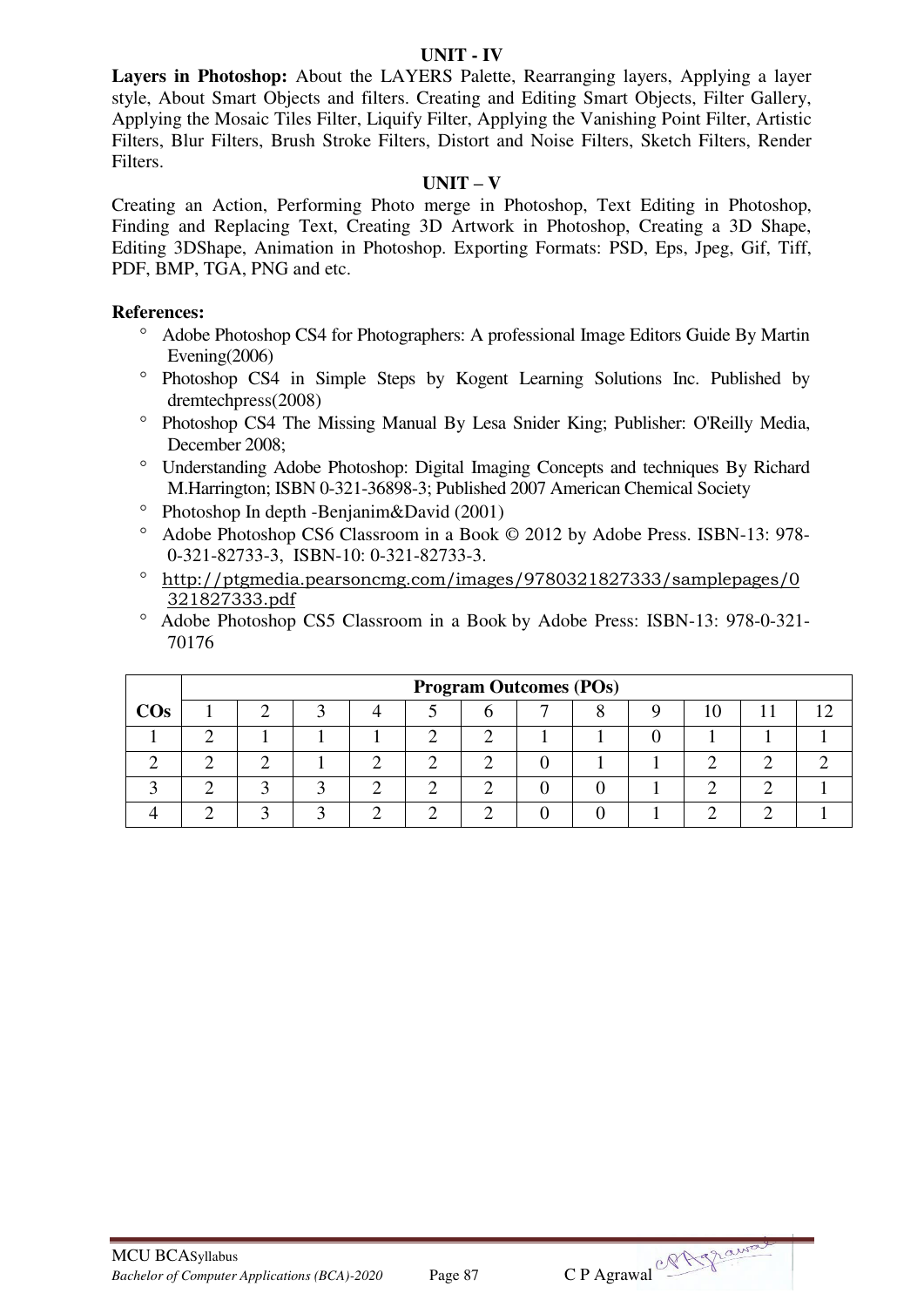#### **5BCA6-COMPUTER LAB-5**

|                          | m                        |                      |        | <b>Theory</b> | <b>Internal</b> | <b>Practical</b> | <b>Total</b> |
|--------------------------|--------------------------|----------------------|--------|---------------|-----------------|------------------|--------------|
|                          |                          | <b>Credits/Hours</b> |        |               |                 |                  | <b>Marks</b> |
| $\overline{\phantom{0}}$ | $\overline{\phantom{a}}$ | $+0/2$               | $+0/2$ |               | 20              | 80               | 100          |

## **PRACTICAL LIST ON PHP**

- 1. Write a PHP script, to check whether the page is called from 'https' or 'http'.
- 2. Write a PHP script to redirect a user to a different page.
- 3. Write a PHP script, which changes the color of the first character of a word.
- 4. Write a PHP script to count number of lines in a file.
- 5. Write a PHP program to print out the multiplication table up to 6\*6.
- 6. Write a PHP program to remove duplicates from a sorted list.
- 7. Write a simple PHP program to check that emails are valid.
- 8. Write a simple PHP program to verify that the user did not leave any fields blank when submitting the form.
- 9. Check to make sure the credit card number is composed of exactly 16 numerical digits.
- 10. Check to make sure that a Visa card number starts with a "4" and a MasterCard number starts with a "5".
- 11. Write a program in PHP to handle Cookies and Sessions.
- 12. Write a program in PHP to Create, Access and Destroy Sessions in PHP
- 13. Write a Web page that asks for the last name of a faculty member. Upon clicking "submit", the Web page should call a HTML/PHP script that retrieves faculty data from the database. If the last name does not match any faculty members, the script should indicate "no faculty match". If the last name does match, then all faculty members with the given last name should be printed. (For testing, note that both Thomas Moore and Emily Moore are in the faculty database.)
- 14. Write a Web page that asks for the first and last names of a faculty member and a phone extension. Clicking "submit" calls a HTML/PHP script that works as follows:
	- a. If no names are entered, the script lists all faculty.
	- b. If some names or phone information are listed, but these data do not match any entries in the direction, the script should indicate "no faculty match".
	- c. If some names or phone information are listed and match some directory entries, then all matching entries should be printed. For example, during 1998- 1999, both Amit Verma andSonali Choubey an office. Thus, entering telephone 3017 (but no name information) should return entries for both of these faculty members.
- 15. Write a Web page that asks for faculty data, including first name, last name, title, email, office, and telephone extension. Upon clicking "submit", the HTML/PHP script should check that all fields are filled in. If not, the script should print an error message. Otherwise, the script should insert the data into a new entry within the faculty table.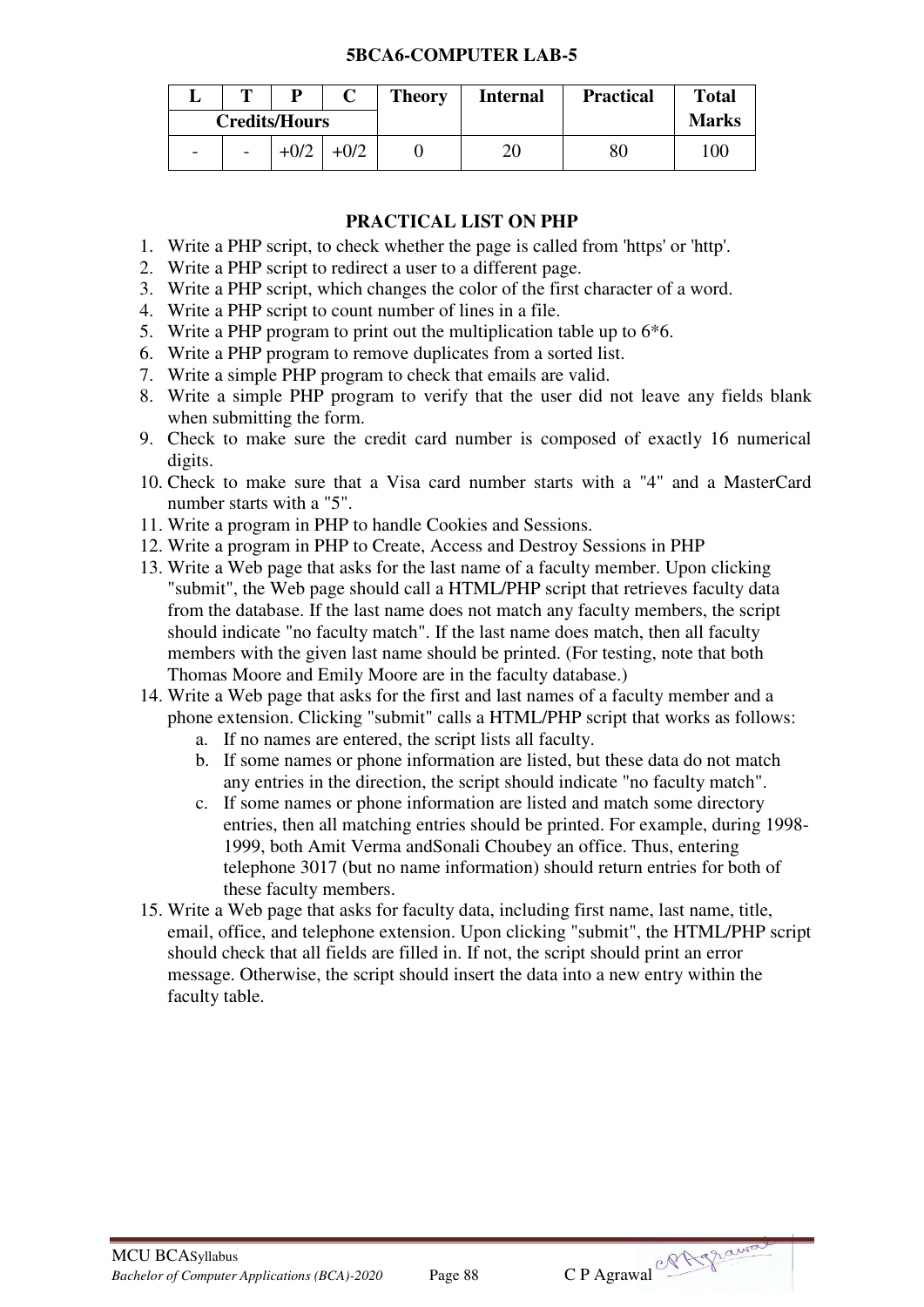## **PRACTICAL LIST ON DOT NET PROGRAMMING WITH VB.NET & ASP.NET**

- 1. Write a program to perform arithmetic operation in console application using switch case.
- 2. Write a program to perform reverse number.
- 3. Write a console application that obtains four int values from the user and displays the product.
- 4. If you have two integers stored in variables var1 and var2, what Boolean test can you perform to see if one or the other (but not both) is greater than 10?
- 5. Write an application that includes the logic from Exercise 4, obtains two numbers from the user, and displays them, but rejects any input where both numbers are greater than 10 and asks for two new numbers.
- 6. Write a console application that places double quotation marks around each word in a string .
- 7. Write an application that uses two command-line arguments to place values into a string and an integer variable, respectively. Then display these values.
- 8. Write an application that receives the following information from a set of students:
	- Student Id:
	- Student Name:
	- Course Name:
	- Date of Birth:

The application should also display the information of all the students once the data is Entered. Implement this using an Array of Structures.

- 9. Create an application that allows the user to enter a number in the textbox named ..getnum". Check whether the number in the textbox "getnum" is palindrome or not. Print the message accordingly in the label control named lbl display when the user clicks on the button "check".
- 10. Write a program to declare class "Distance" have data members dist1,dist2 ,dist3. Initialize the two data members using constructor and store their addition in third data member using function and display addition.
- 11. Define a class "salary" which will contain member variable Basic, TA, DA, HRA. Write a program using Constructor with default values for DA and HRA and calculate the salary of employee.
- 12. Write a program to check whether the given number is armstong number or not.
- 13. Write a console application for bank account in C# .Net.
- 14. Write a console application to display student information using class and object.
- 15. Write a console application to display employee information using properties.
- 16. Write a console application for a class person having data members name & age. Accept the value for this using constructor. And display the output for one object.
- 17. Write a console application containing a method that will swap the value of two integer type variable.
- 18. Write a console application calculate the area and circumference of circle &rectangle using inheritance .
- 19. Write a program for calculates the area and circumference of circle & rectangle using abstract class.
- 20. Design a sign Up form & validate user phone no with exactly 10 digit and email-id.
- 21. Design a sign up form & validate username (minimum 8 characters &maximum 15 and only character) password and retype password (both should be same)
- 22. Design a web application form having loan amount, interest rate and duration fields. calculate the simple interest and perform necessary validation ie Ensures data has been entered for each field. Checking for non numeric value.
- 23. Create an application which will ask the user to input his name and a message, display the two items concatenated in a label, and change the format of the label using radio buttons and check boxes for selection , the user can make the label text bold ,underlined or italic and change its color . include buttons to display the message in

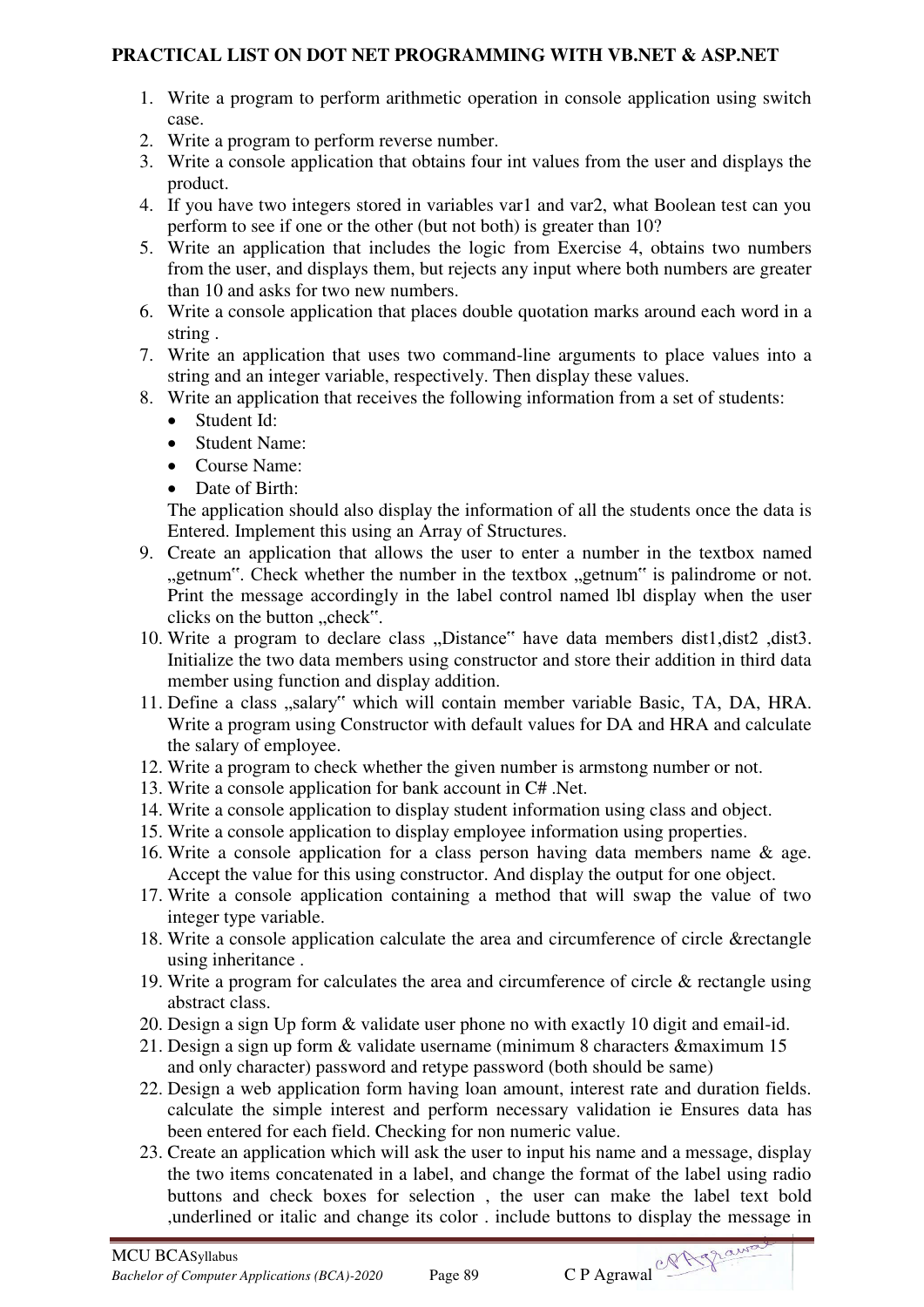the label, clear the text boxes and label and exit.

- 24. List of employees is available in listbox. Write an application to add selected or all records from listbox (assume multi-line property of textbox is true).
- 25. "How is the book ASP.NET with c# by Raj Sharma?" Give the user three choice :i)Good ii)Satisfactory iii)Bad. Provide a VOTE button. After user votes, present the result in percentage using labels next to the choices.
- 26. Create a project that calculates the total of fat, carbohydrate and protein. Allow the user to enter into text boxes. The grams of fat, grams of carbohydrate and grams of protein. Each gram of fat is 9 calories and protein or carbohydrate is 4 calories. Display the total calories of the current food item in a label. Use to other labels to display and accumulated some of calories and the count of items entered. The form food have 3 text boxes for the user to enter the grams for each category include label next to each text box indicating what the user is enter.
- 27. Create a Global.asax file with Application variables cont, color1 and gotohp. Create a Session variable called cont1. Initialize cont as 0 and assign any color to color1. For the variable gotohp, give a hyperlink to any Website. Use the variables in a Web Form. Try these with the lock and unlock methods.
- 28. Write a prgoram that gets user input such as the user name, mode of payment, appropriate credit card. After the user enters the appropriate values the Validation button validates the values entered.
- 29. Programs using ASP.NET Server controls. Create the application that accepts name, password ,age , email id, and user id. All the information entry is compulsory. Password should be reconfirmed. Age should be within 21 to 30. Email id should be valid. User id should have at least a capital letter and digit as well as length should be between 7 and 20 characters.
- 30. Database programs with ASP.NET and ADO.NET. Create a Web App to display all the Empname and Deptid of the employee from the database using SQL source control and bind it to GridView . Database fields are(DeptId, DeptName, EmpName, Salary)
- 31. Database programs with ASP.NET and ADO.NET Create a Login Module which adds Username and Password in the database. Username in the database should be a primary key.
- 32. Write a program to get a user input such as the boiling point of water and test it to the appropriate value using Compare Validator.
- 33. Database programs with ASP.NET and ADO.NET Create a web application to insert 3 records inside the SQL database table having following fields(DeptId, DeptName, EmpName, Salary). Update the salary for any one employee and increment it to 15% of the present salary. Perform delete operation on 1 row of the database table.
- 34. Create a web page to display the cricket score from the table event (id, name, score). Refresh the website automatically after every 30 seconds.
- 35. Write a program to display three images in a line. When any one of the images is clicked, it must be displayed below. On clicking the displayed image it must be cleared.
- 36. Design a college website(minimum 4 pages)
- 37. Design a company website(minimum 4 pages)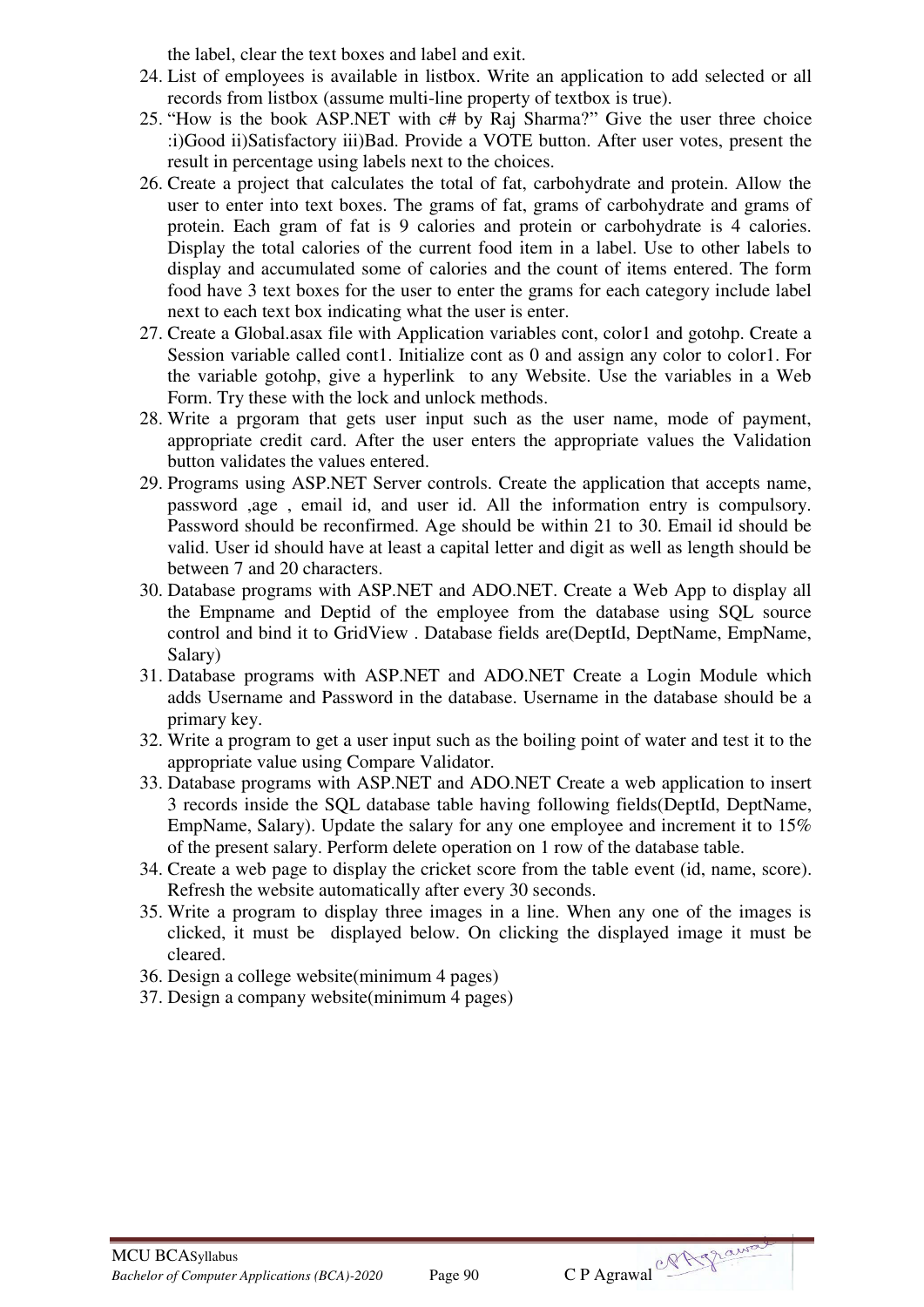## **PRACTICAL LIST ON MOBILE APPLICATION DEVELOPMENT**

- 1. Installing Android Environment
- 2. Create "Hello World" application. That will display "Hello World" in the middle of the screen in the emulator. Also display "Hello World" in the middle of the screen in the Android Phone.
- 3. Create an application with login module. (Check username and password).
- 4. Create spinner with strings taken from resource folder (res >> value folder) and on changing the spinner value, Image will change.
- 5. Create a menu with 5 options and selected option should appear in text box.
- 6. Create a list of all courses in your college and on selecting a particular course teacherin-charge of that course should appear at the bottom of the screen.
- 7. Create an application with three option buttons, on selecting a button color of the screen will change.
- 8. Create and Login application as above. On successful login, pop up the message.
- 9. Create an application to Create, Insert, update, Delete and retrieve operation on the database.
- 10. Create a Simple Application using Android Resources.
- 11. Create a Simple Application using Layouts.
- 12. Create a Simple Application using Intents.
- 13. Create a Simple Application using user interfaces.
- 14. Create a Simple Application for playing Audio and Video files.

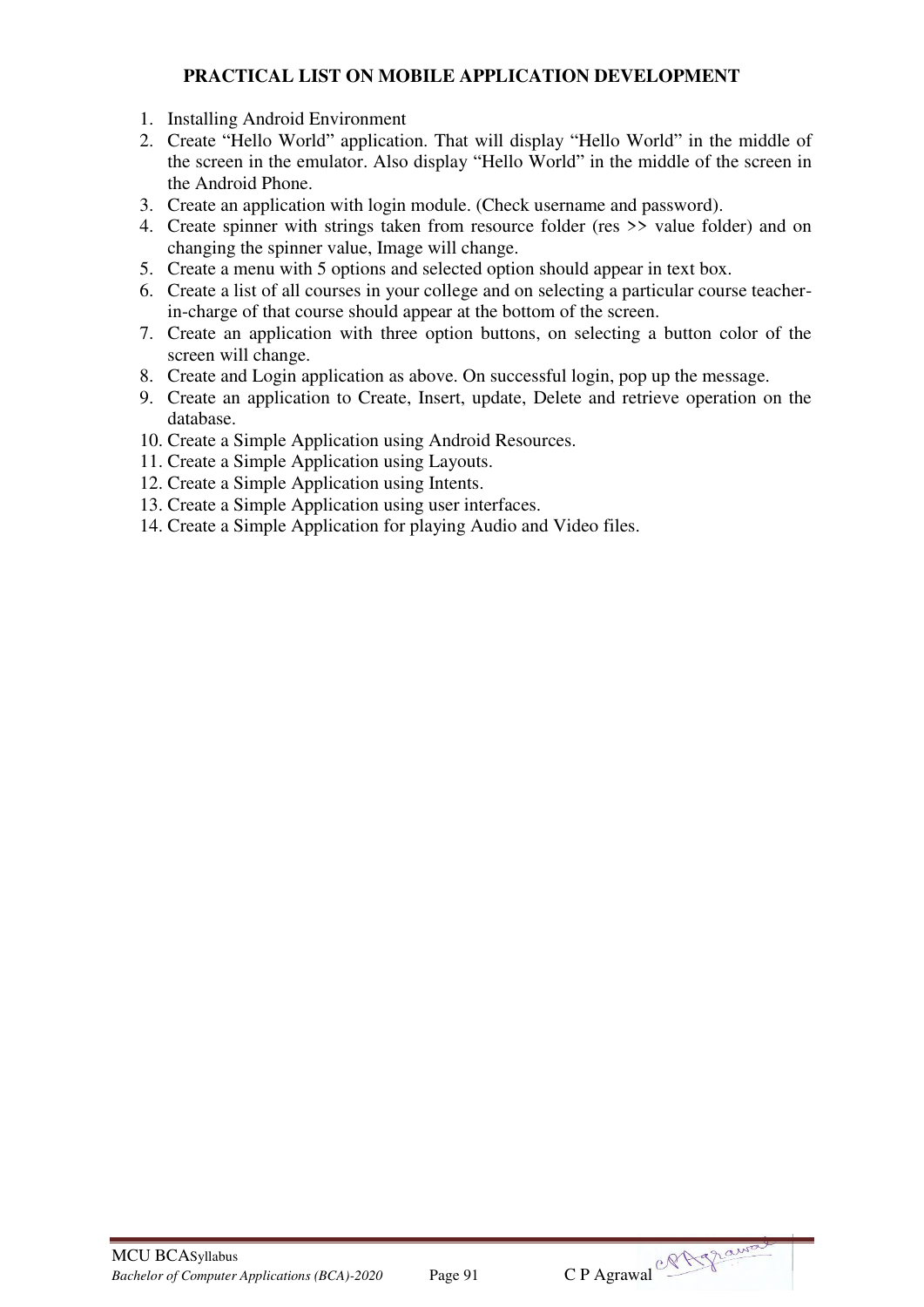## **SEMESTER VI 6BCA1 –CLOUD COMPUTING**

|     | m | D                    |     | <b>Theory</b> | <b>Internal</b> | <b>Practical</b> | <b>Total</b> |
|-----|---|----------------------|-----|---------------|-----------------|------------------|--------------|
|     |   | <b>Credits/Hours</b> |     |               |                 |                  | <b>Marks</b> |
| 4/4 |   | 2/4                  | 6/8 | $80\,$        | 20              |                  | 100          |

### **Course Objectives:**

- Basics of cloud computing.
- Ey concepts of virtualization.<br>  $\sum_{i=1}^{n}$  Different Cloud Computing ser
- Different Cloud Computing services
- <sup>o</sup> Cloud Implementation and its tools
- <sup>o</sup> Key components of Amazon Web Services
- Cloud Backup and solutions

#### **Course Outcomes:**

.

- Define Cloud Computing and memorize the different Cloud service and deployment models
- Describe importance of virtualization along with their technologies.
- Use and Examine different cloud computing services
- Analyze the components of Google Cloud platform
- Describe the key components of Amazon web Service
- Design & develop backup strategies for cloud data based on features.

## **Unit-wise Syllabus**

#### **Unit - I**

Introduction to Computing Paradigms:High-Performance Computing, Parallel Computing, Distributed Computing, Cluster Computing, Grid Computing, Cloud Computing, Biocomputing, Mobile Computing, Quantum Computing, Optical Computing, Nano-computing, Network Computing. Cloud Computing Fundamentals:Motivation, Need, Definition of Cloud Computing. Principles of Cloud computing: Five Essential Characteristics, Four Cloud Deployment Models, Three Service Offering Models, Cloud Ecosystem, Requirements for Cloud Services. Cloud Computing Architecture: cloud Architecture, User/Client Layer, Network Layer, Cloud Management Layer, Hardware Resource Layer, , Network Connectivity in Cloud Computing, Public Cloud Access Networking, Private Cloud Access Networking.

## **UNIT – II**

Cloud Computing Management: Cloud Application, Benefits and Drawbacks Applications on the Cloud, Managing the Cloud, Managing the Cloud Infrastructure, Managing the Cloud Application, Migrating Application to Cloud, Cloud Deployment Models: Private Cloud, Outsourced Private Cloud, Community Cloud, On-Premise Community Cloud, Hybrid Cloud. Cloud Service Models: Infrastructure as a Service, : Platform as a Service, Software as a Service, Introduction to Open Source Tools for IaaS, Paas& SaaS : Apache.

## **UNIT - III**

Technological Drivers for Cloud Computing: SOA and Cloud, SOA and SOC, Benefits of SOA, Multi-core Technology: Multi-core Processors and VM Scalability, Memory and Storage Technologies, Cloud Storage Requirements, Networking Technologies, Web 2.0 : Characteristics, Difference from Web 1.0, Applications, Social Media, Marketing, Education. Web 3.0:Components , Semantic Web, Web Services, Characteristics, Convergence of Cloud and Web 4.0, Connecting Information: Facebook. Agile Software

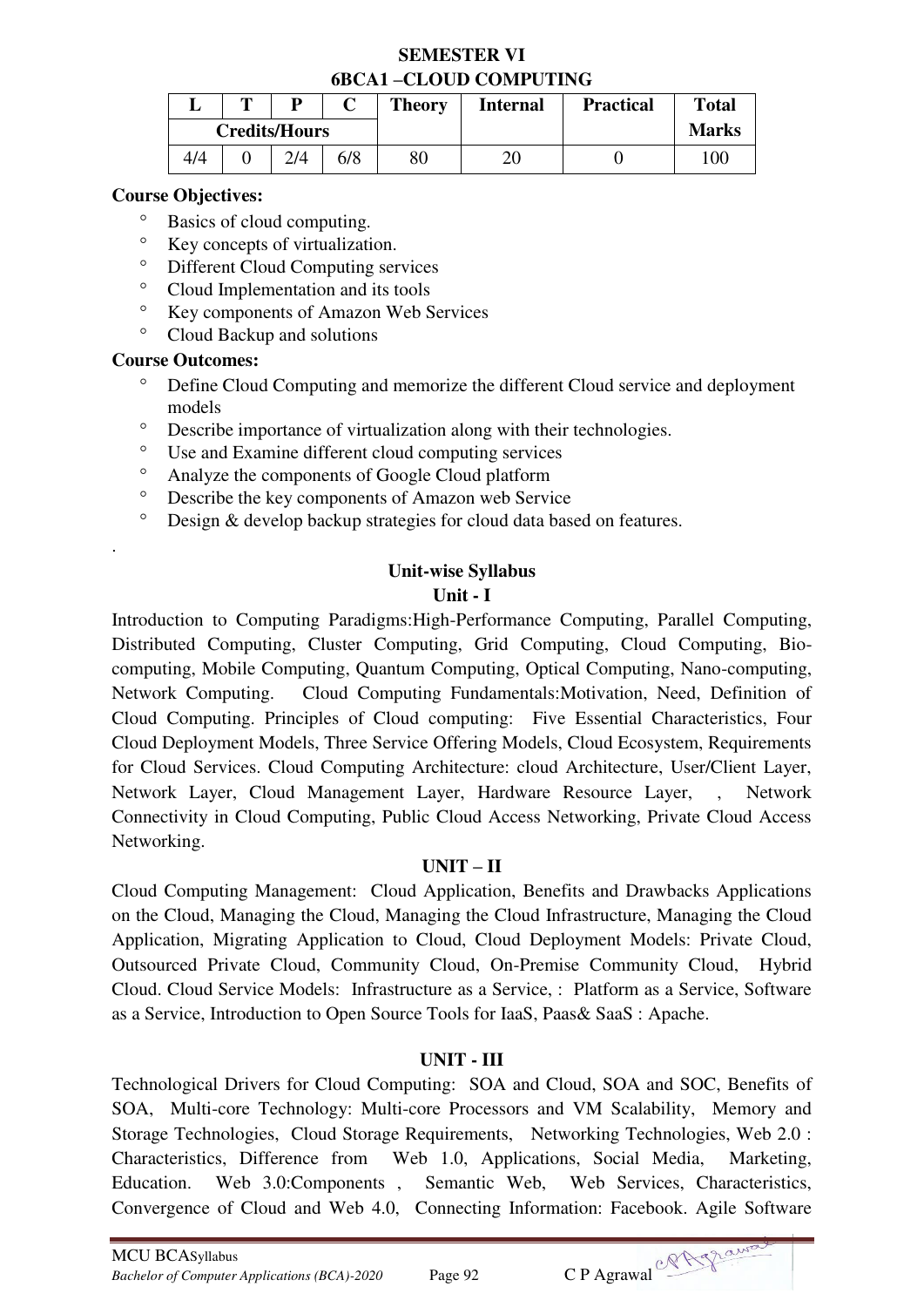Models: Agile SDLC for Cloud Computing, Features of Cloud SDLC, Agile Software Development Process, Advantages of Agile. Cloud Application Development Platforms: Windows Azure, Google App Engine, Forcecom. IBM Cloud Computing API

### **UNIT - IV**

Virtualization : Full Virtualization, Para virtualization, Hardware-Assisted Virtualization, Hypervisor, OS Virtualization, Server Virtualization, Memory Virtualization, Storage Virtualization, Network Virtualization, Application Virtualization, Processor Virtualization, Memory Virtualization, Storage Virtualization, Network Virtualization, Data Virtualization, Application Virtualization, Hypervisors, Types of Hypervisors, Security Issues and Recommendations, From Virtualization to Cloud ComputingVMware. Microsoft Hyper-V.

#### **UNIT - V**

Cloud Service Providers ; EMC, EMC IT, Captiva Cloud Toolkit, Google, Cloud Platform, Cloud Storage, Google Cloud Connect, Google Cloud Print, Google App Engine, Amazon Web Services, Amazon Elastic Compute Cloud, Amazon Simple Storage Service, Amazon Simple Queue Service, Microsoft Azure, Microsoft Assessment and Planning Toolkit, SharePoint, IBM SmartCloud. Security in Cloud Computing, Cloud General Challenges,

## **Text Books:**

- Essentials of Cloud Computing, K Chandrasekaran, CRC Press [ISBN: 3: 978--4822- 0544-2]
- Raj Kumar Buyya, James Broberg and rezeiM.Goscinski, -Cloud Computing: Principles and Paradigms,-Wiley 2011.
- Srinivasan, J.Suresh,-Cloud Computing a Practical Approach for Learning and Implementation, Pearson India, [ISBN 978131776513]
- Toby Velte, Anthony Velte, Robert Elsenpeter,-Cloud Computing, a Practical Approach McGraw Hill, 2010 [ISBN: 0071626948]

- Greg Schulz -Cloud and Virtual Data Storage Networking, Auerbach Publications [ISBN: 978-1439851739].
- <sup>o</sup> Marty Poniatowski-Foundations of Green It- [ISBN: 978-0137043750].
- Learning Spring Application Development, Ravi Kant Soni, Packt Publishing.
- <sup>o</sup> Michael Miller, Cloud Computing, 2008.
- Judith Hurwitz, Robin Bllor, Marcia Kaufman, Fern Halper, Cloud Computing for Dummies, 2009.
- BorkoFurht, Armando Escalante (Editors), Handbook of Cloud Computing, Springer, 2010.

|        |   |   |  | <b>Program Outcomes (POs)</b> |  |    |     |
|--------|---|---|--|-------------------------------|--|----|-----|
| $\cos$ |   |   |  |                               |  | 10 | 1 າ |
|        | ◠ |   |  |                               |  |    |     |
|        | ◠ |   |  |                               |  |    |     |
|        | ◠ | ◠ |  |                               |  |    |     |
|        | ◠ |   |  |                               |  |    |     |
|        |   | ◠ |  |                               |  |    |     |
|        |   |   |  |                               |  |    |     |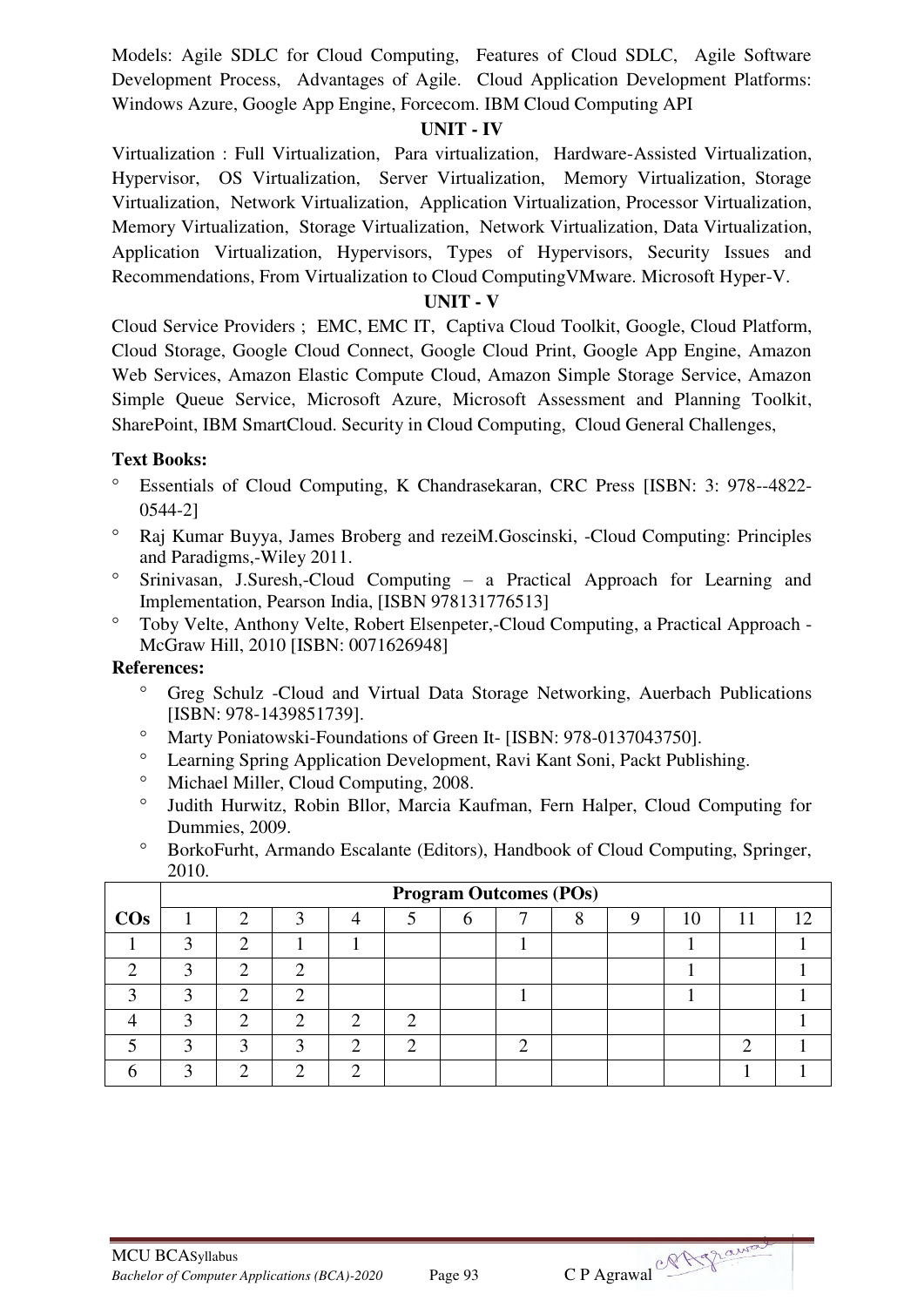## **6BCA2 - COMPUTERIZED ACCOUNTING WITH TALLY**

|     | D                    | $\mathbf C$ | <b>Theory</b> | <b>Internal</b> | <b>Practical</b> | <b>Total</b> |
|-----|----------------------|-------------|---------------|-----------------|------------------|--------------|
|     | <b>Credits/Hours</b> |             |               |                 |                  | <b>Marks</b> |
| 4/4 | 2/4                  | 6/8         | 80            | 20              |                  | 100          |

## **Course Objectives: Students will try to learn:**

- <sup>o</sup> Basics of Tally Accounting software.
- Learn to create company, enter accounting voucher entries and create various type of books for the accounting purpose.
- Exam to do reconcile bank statement, do accrual adjustments,
- Learn to prepare and print financial statements, etc. in TallyAccounting software.

## **Course Outcomes:Students will able to:**

- Explain basics of Tally Accounting processes.
- Define key terms related to Tally Accounting software.
- Create Company and enter accounting voucher entries and create various type of books in the software.
- Do the reconcile bank statementand perform other accrual adjustments
- <sup>o</sup> Prepare and print financial statements, etc. in TallyAccounting software

## **Unit-wise Syllabus**

## **UNIT - I**

Tally configuration  $\&$  INI setup, data directory  $\&$  folders configuration, single  $\&$  multiple user, Tally screen components, mouse / keyboard conventions & key, combinations, switching between screen areas, quitting Tally. Maintaining company data, basic company details, create/alter/select/load/close a company, chart of accounts, company features, configuration.

## **UNIT – II**

Create, Alter & Display Groups and Ledgers, All accounting voucher types and transactions, Create and Alter new Voucher type, Item and Account Invoice transactions, Excise Invoice, Export Invoice, Transactions using Bill-wise details Create, Alter & Display Cost Centre and Cost Categories, Cost centre& Cost Category allocation in voucher entry, Creating Cost centre Class, Invoice entry in a Class situation, Create, Alter & Delete Foreign Currencies, Voucher entry using foreign currency, Bank Reconciliation, Interest calculations using simple &advance parameters, Interest calculations on outstanding balances &on invoices, Use of voucher class, adjustment of interest, Creation of voucher class, Invoice entry in a class situation.

## **UNIT – III**

Create, Alter & Delete Budgets for groups, ledgers & cost centres, Defining credit limit & credit period, Display Budgets & variances, Create, Alter & Delete a scenario. Enabling Job Costing in Tally, Master creation & configuration for Job costing, Creation of Voucher type & Voucher class for Stock Transactions, Creation of Transfer journal for transfer of stock between godowns, Consumption journal Transactions, payment voucher, Godown summary Report, Job Work Analysis, Material consumption summary. Reports like balance sheet, Profit & Loss account, Ratio analysis, Trial Balance. Accounts books like cash/bank book, All ledgers, Group summary &vouchers, Sales, purchase & journal registers, Cost centre& category summary, Cost centre breakup, ledger & group breakup,outstanding receivables &payables, interest receivable &payable, Statistics, Cash & Fund flow, Day book, List of

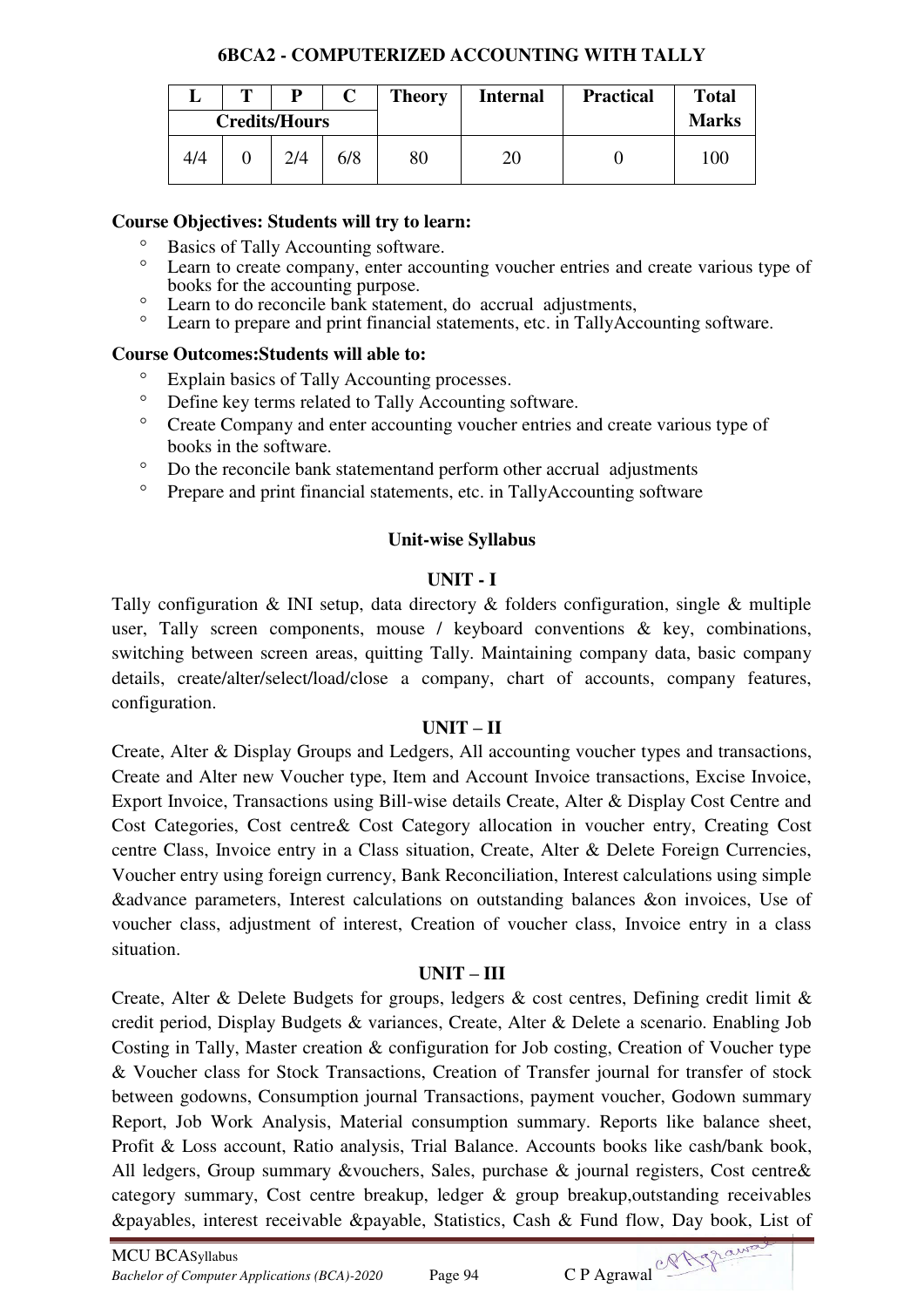Accounts, Reversing Journals, optional vouchers, post-dated vouchers.

#### **UNIT – IV**

Create, Alter & Display Stock Groups and Stock Items, Stock item behavior using costing and market valuation method, other behavior like treating all sales as new manufacture, treating all purchases as consumed, treating all rejections inward as scrap, ignoring negative balances, Treating difference due to physical counting, Create, Alter & Display Stock categories, Create, Alter, Display simple & compound units of measures, Stock items using alternate units, Defining standard cost & selling price, Defining Rate of duty, Defining MRP, Create, Alter & Display Godowns, Allocation of items to the Godowns, All inventory voucher types and transactions, Inventory details in accounting vouchers, Defining re-order level, Transactions using tracking numbers, Use of batch-wise details in voucher, Additional cost details in vouchers, Creating Bill of material, Cost estimation, Creating Price list &defining Price levels, invoice using Price list, Zero valued entries, Transactions in case of Different actual & billed quantities. Reports like Stock summary, Inventory books like Stock item, Group summary, Stock transfers, Physical stock register, Movement analysis, Stock group & item analysis, stock category analysis, Ageing analysis, Sales order & Purchase order book, Statement of inventory related to Godowns, categories, stock query, Reorder status, Purchase & Sales order summary, Purchase & Sales bill pending, Exception reports like negative stock & ledger, overdue receivables& payables, memorandum vouchers, optional vouchers, post-dated vouchers, reversing journals.

## **UNIT – V**

ChequePrinting, Common printing options,Different printing formats, Multi-Account printing, Dynamic- Report specific options. Creating Group Company, Use of Tally vault, Using Security control &defining different security levels,Use of Tally Audit. Back-up & Restore, Splitting company data, Export & import of Data, ODBC compliance, use of E-mail, Internet publishing, Upload, web browser & online help, Re-write data.

- <sup>o</sup> Implementing Tally 6.3 by Nadhani; BPB Publications, ISBN:817656494X
- <sup>o</sup> BPB Tally 6.3 by BPB Editorial Board (Hindi) BPB Publications, ISBN 81-7656-594-6

|     | <b>Program Outcomes (POs)</b> |  |  |  |  |  |  |  |  |  |  |  |  |
|-----|-------------------------------|--|--|--|--|--|--|--|--|--|--|--|--|
| COs |                               |  |  |  |  |  |  |  |  |  |  |  |  |
|     |                               |  |  |  |  |  |  |  |  |  |  |  |  |
|     |                               |  |  |  |  |  |  |  |  |  |  |  |  |
|     |                               |  |  |  |  |  |  |  |  |  |  |  |  |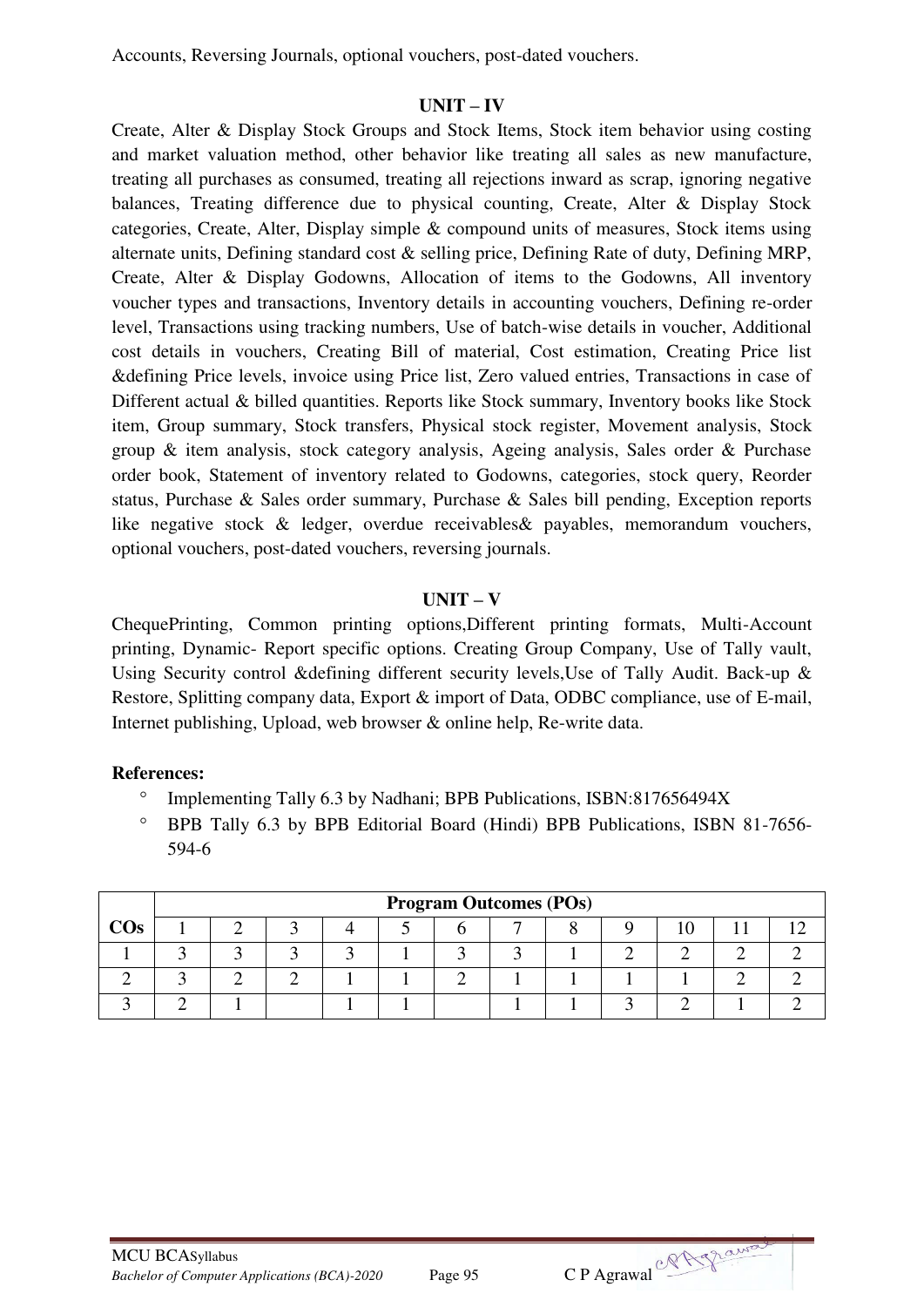#### **6BCA3- PROJECT WORK**

| m        | D                    |      | <b>Theory</b> | <b>Internal</b> | <b>Practical</b> | <b>Total</b> |
|----------|----------------------|------|---------------|-----------------|------------------|--------------|
|          | <b>Credits/Hours</b> |      |               |                 |                  | <b>Marks</b> |
| $\gamma$ | 4/8                  | 6/10 | 80            | 20              |                  | 100          |

All the candidates of BCA are required to execute a Project and submit itsProject-Report. These projects are to be carried out on real life problems. The detailed guidelines related to project work is given in the last section in the curricula. Please read carefully and make your project accordingly.

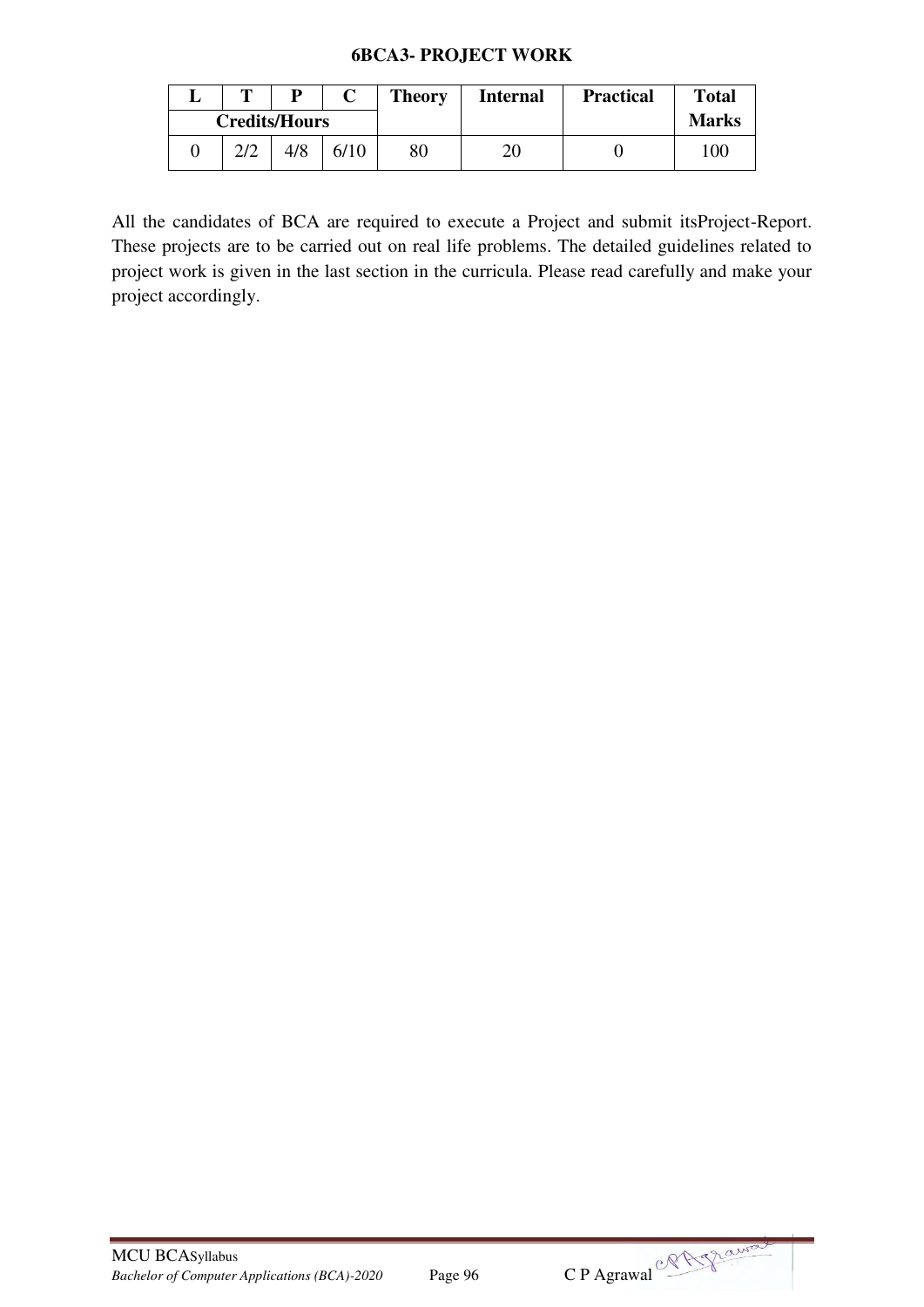## **6BCA4 SOCIAL MEDIA MARKETING**

|     | m |                      |               | <b>Theory</b> | <b>Internal</b> | <b>Practical</b> | <b>Total</b> |
|-----|---|----------------------|---------------|---------------|-----------------|------------------|--------------|
|     |   | <b>Credits/Hours</b> |               |               |                 |                  | <b>Marks</b> |
| 2/2 |   |                      | $\frac{3}{4}$ | 40            | 1C              |                  |              |

### **Course Objectives:**

- <sup>o</sup> To understand about the Social Media and its importance for marketing success.
- To understand the process of integration of different digital media and create marketing content.
- <sup>o</sup> To understand planning &control activities to effectively deliver goods and services.
- <sup>o</sup> To learn principles of marketing, economics, accounting, operations management, and finance.
- To develop and implement social media strategies for B2B and B2C marketing for penetration, growth, and development.

#### **Course Outcomes:**

- Identify importance of the social media marketing for marketing success
- Demonstrate to create a blog and a social media marketing plan for a new product or service.
- Explain about Social Media, its various channels of operations, and its role in marketing strategy
- Use principles of consumer and social psychology to develop social media content and campaigns that engage consumers
- Draw on knowledge about word-of-mouth marketing to develop effective approaches for propagating ideas, messages, products, and behaviors across social networks
- Measure the impact of a social media campaign in terms of a specific marketing objective.

## **Unit-wise Syllabus**

## **UNIT-I**

**Digital marketing overview-** what is Digital Marketing , traditional marketing vs. Digital Marketing, understanding traffic, categorization of digital marketing for the business, Legal and Ethical issues, search engine optimization (SEO)- on page optimization, off page optimization. Goals:learn how to use dozens of proven digital marketing strategies.

#### **UNIT-II**

**Social Mediaoverview-** Social Media features, social media tools and platforms, Social Media monitoring, [Hashtag,](http://en.wikipedia.org/wiki/Twitter) viral content. **Social media marketing -** SMM vs. SMO benefits of using SMM social media strategy, Email marketing,

## **UNIT-III**

**Social media marketing -** Facebook marketing-profiles and pages, business categories, Facebook page custom URL, invite page likes, scheduling posts, Facebook events, Facebook insights reports, competitor's Facebook page, connect with twitter. Facebook ad campaignsad objective, performance matrix, ad components, Facebook ad structure, Facebook insights, Facebook page promotion, video promotion. Goals: develop a Facebook campaign for the product concept.

## **UNIT-IV**

**Google Ads-** Introduction to Ad words, keyword planner, Pay-Per-Click(PPC), PPC terminology, PPC AD on Google Facebook. Goals: Use social media to keep abreast of the latest trends in your industry.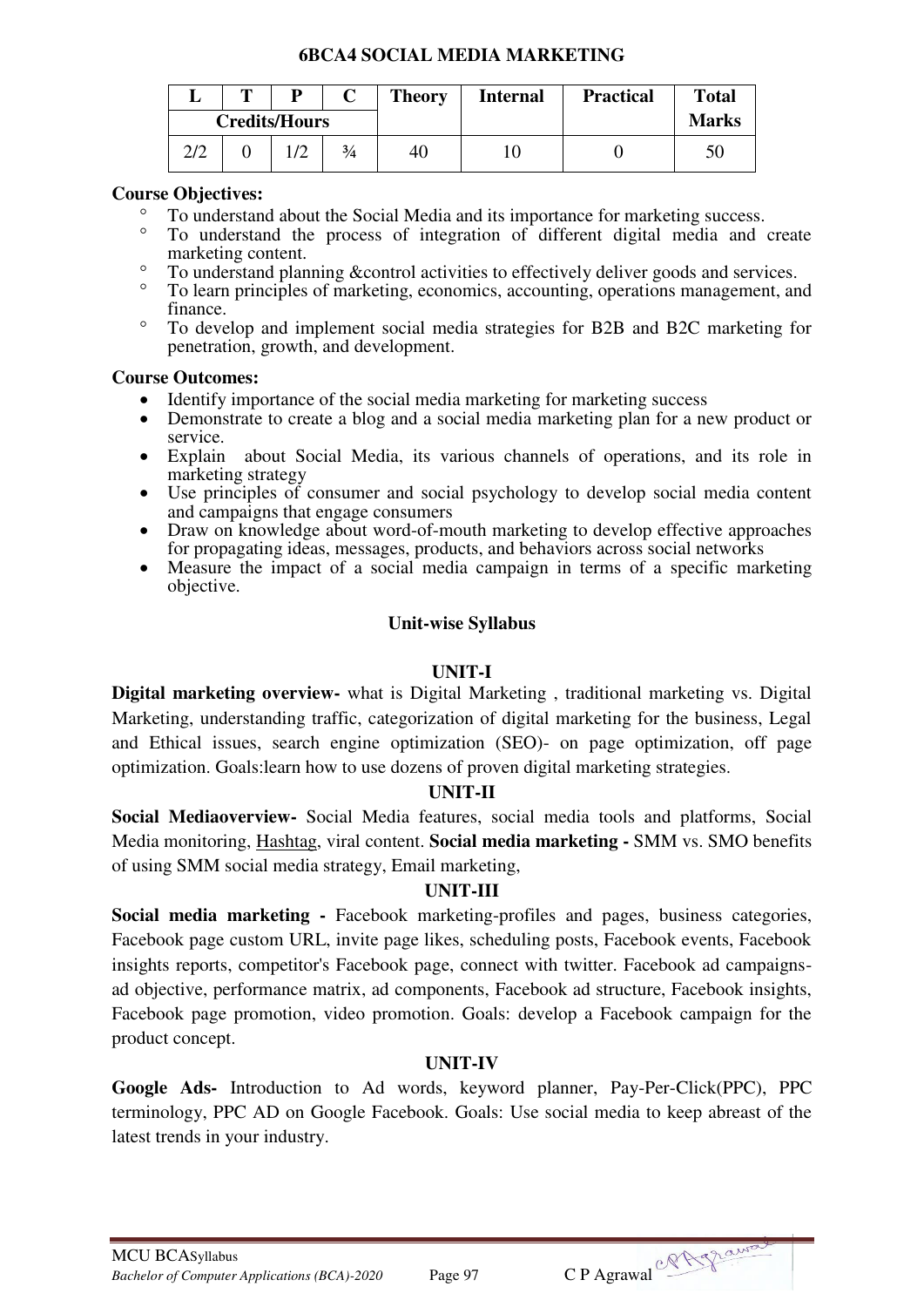## **UNIT-V**

Content Marketing and security, Security for SMM, Social Media Privacy, Secure Payments and Website Encryption, Cookies, VPN, Digital Certificate, E-Governance, E-wallet,. Goals: Understand security issues related to social media and digital marketing

#### *Reference Books*

- $\degree$  Ryan Deiss, Russ Henneberry (2017) Digital Marketing for Dummies, John Wiley & Sons.
- AhujaVandana (2015) Digital Marketing, Oxford University Press.
- <sup>o</sup> Ira Kaufman, Chris Horton (2014) Digital Marketing: Integrating Strategy and Tactics with Values, A Guidebook for Executives, Managers, and Students, Routledge,
- <sup>o</sup> Matt Chiera (2018) Digital Marketers Sound Off: Tips, Tactics, Tools, and Predictions from 101 Digital Marketing Specialists, Matt Chiera,
- <sup>o</sup> Puneet Bhatia (2017) Fundamentals of Digital Marketing, Pearson India, ISBN 9352861418, 9789352861415
- Dan Zarrella (2011) The Social Media Marketing Book, O'Reilly Media.
- Krista Neher (2013) Visual Social Media Marketing: Harnessing Images,Instagram, Infographics and Pinterest to Grow Your Business Online, Boot Camp Digital.

|        |   |   |   |   |            | <b>Program Outcomes (POs)</b> |   |    |    |
|--------|---|---|---|---|------------|-------------------------------|---|----|----|
| $\cos$ |   |   |   |   |            |                               |   | 10 | 12 |
|        | ⌒ | ി | ി |   | n          | ി                             |   |    |    |
|        | ◠ | ◠ |   | ◠ | $\sqrt{2}$ |                               | ◠ |    |    |
|        |   | ◠ | ⌒ |   |            | ◠                             |   |    |    |
|        |   |   |   |   | ⌒          | ◠                             | ◠ |    |    |
|        |   | ◠ | ◠ |   |            | ◠                             |   |    |    |
|        |   |   |   |   |            | C                             |   |    |    |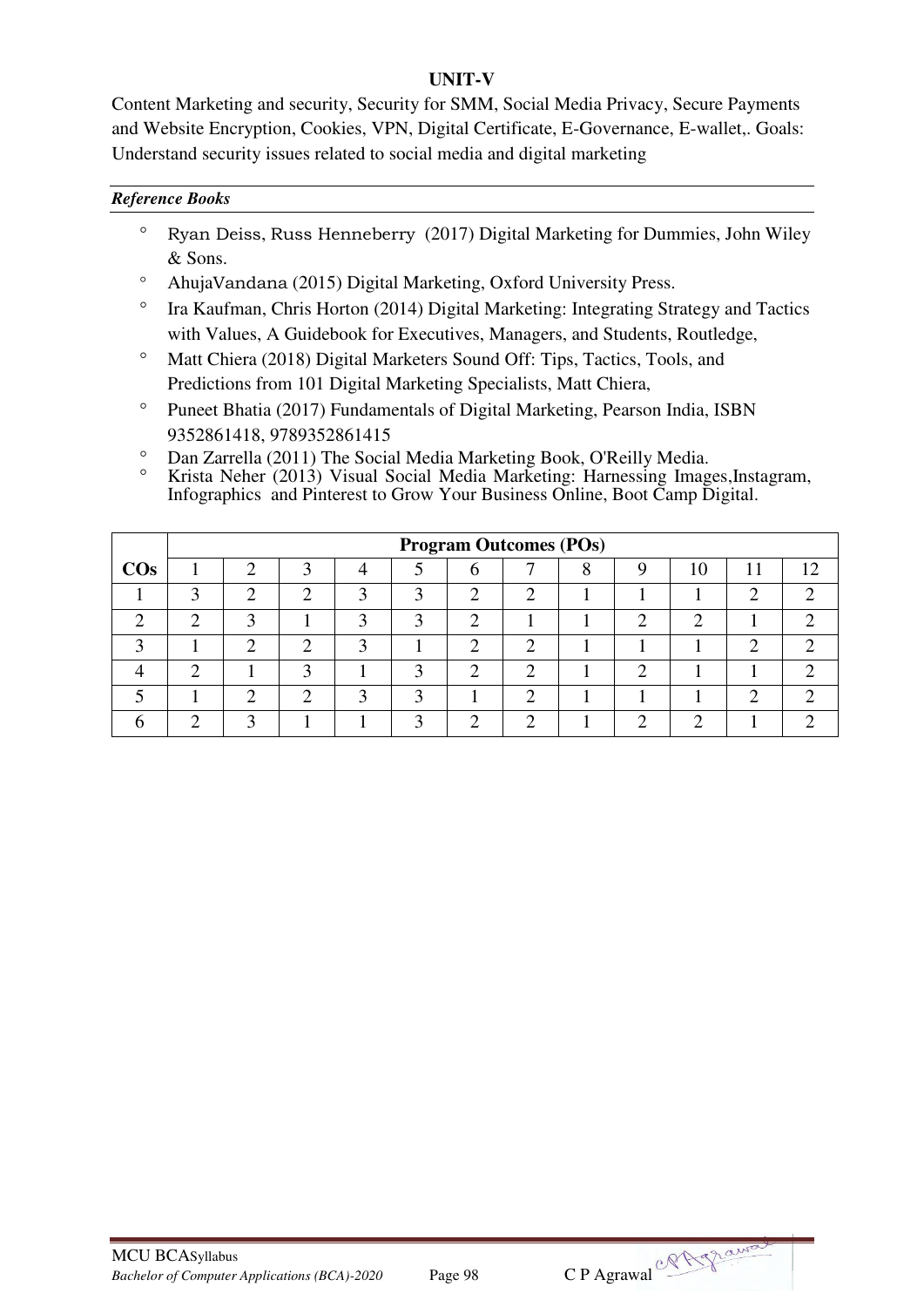#### **6BCA5 OPEN ELECTIVE –6**

#### **6BCA5(A)-VBA PROGRAMMING**

|     | m | D                    |     | <b>Theory</b> | <b>Internal</b> | <b>Practical</b> | <b>Total</b> |
|-----|---|----------------------|-----|---------------|-----------------|------------------|--------------|
|     |   | <b>Credits/Hours</b> |     |               |                 |                  | <b>Marks</b> |
| 2/2 |   |                      | 3/3 | 40            | 10              |                  |              |

#### **Course Objectives:**

- $^{\circ}$  To Know the powers of Visual Basic for Applications (VBA, Macros)
- <sup>o</sup> Understand the use of automate common and repetitive keystrokes<br><sup>o</sup> Puild nowarful automated business tools quickly using VRA
- Build powerful automated business tools quickly using VBA
- Speed up your production and reduce the time you have to spend staring at an electronic spreadsheet each day.

#### **Course Outcomes:**

- Create simple macros using the macro recorder and run them from shortcuts or buttons on the ribbon
- Use the VBA Editor to navigate projects and explore object properties. Create, copy and import/export modules
- <sup>o</sup> Use the VBA Editor to navigate projects and explore object properties. Create, copy and import/export modules
- Explore a variety of ways our code can manipulate data within cells, create and navigate around worksheets and workbooks
- Using decision making and looping structures to control the way your program works

## **Unit-wise Syllabus**

## **UNIT - I**

Introduction to VBA - introduction to excel, introduction to programming, VBA overview and the IDE, quick review of macros, working with macros, how to use visual basic editor (programming environment), advantages of VBA.Understanding the VBA editor, module & procedures - the visual basic editor, parts of the VBA editor, modules and macros, about VBA forms, sub procedures & modules, creating forms, using controls and their properties, running VBA forms in excel.VBA syntax & grammar - objects – the grammar, using properties and methods, understanding parameters, the object browser, understanding object hierarchy, tools for better coding, moving to other cells, editing specific cells.

## **UNIT - II**

Variables, arrays & constant - using the immediate window, gaining greater control through the immediate window, formatting cells, using variables, constants, object variables, dimensioning and usage of variables, displaying data and obtaining data from the user. Storing data in variables - how and when to declare variables, selecting data types, fixed and dynamic arrays, constants. Control Structure &program Flow - IF (ElseIf, Else),Select Case(), For Next Loop, For Each Loop(), Do Until Loop and Do While Loop, With, End With, Nesting Code.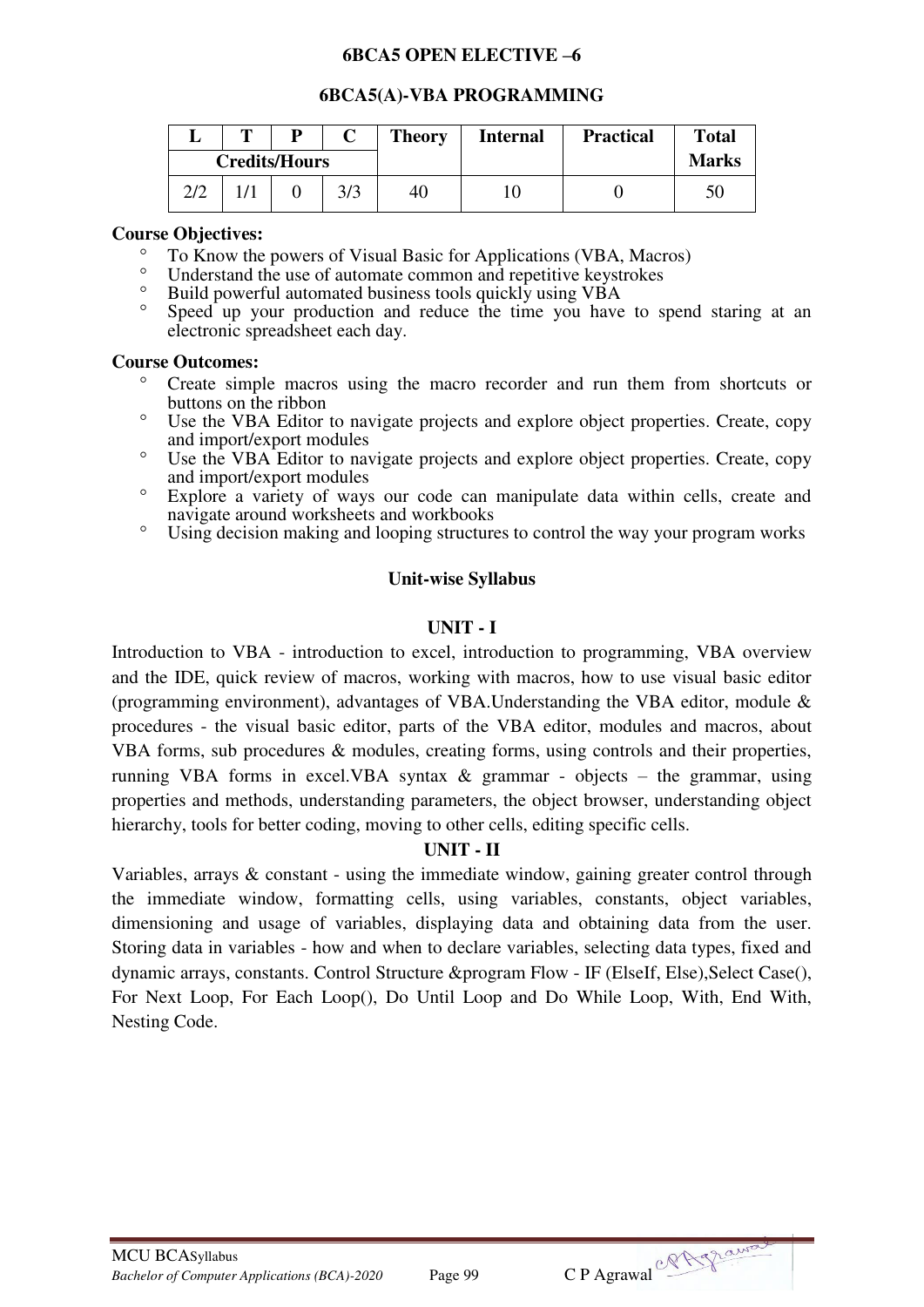#### **UNIT - III**

Building Procedures - Creating Sub and Function procedures, Calling procedures, Passing arguments to procedures, Building intuitive user interface - Communicating with the user through the message box, Gathering user information with the input box, Utilizing the File Dialog object and Dialogs collections,Creating Customized Dialog Boxes with User Form Objects - Command buttons, List and Combo boxes, Labels, Option buttons, Check boxes, Text boxes, Frames, Adding more functionality with advanced ActiveX control. Fonts & Backgrounds - Using Font Property in cells, Using Various Background Properties in Excel VBA, Creating a Counter, String Handling, Using Left, Right, Mid and Len Functions in VBA, Range Selection and Manipulation.

#### **UNIT - IV**

**Objects & Collections -**Workbook and Worksheet Object, Range Object and Cell Properties, Methods and Properties, Assigning Objects, Using Name Arguments. **Array -**What is Array& why use array, Declaring an Array, Sorting Data in Array, 2-Dimention Array, Dynamic Array,UBourd, Storing Data in a range of an Array Elements, Using various array functions.

#### **UNIT - V**

**Functions -**using excel worksheet functions in VBA, VBA functions, user-defined functions, adding help to user defined functions, declaring variables in user defined functions, using ranges in user defined functions, creating and managing an add-in for user defined functions, **internet & excel** - copy hyperlinks and text from a webpage to spreadsheet, **interaction with other office packages -**communicating with word and powerpoint using excel VBA. **Modifying menus & toolbars -**simplifying user interaction with the command bar object, adding and removing command bar control objects.

#### **References:**

- Duane Birnbaum, Microsoft Excel VBA Programming for the Absolute Beginner Second Edition, Thomson, Course Technology
- John Green, Stephen Bullen, Rob Bovey, Michael Alexander, Excel 2007 VBA Programmer's Reference, Wrox Publishers

3 3 3 3 3 3 3 2 1 1 2 2 2 1 1 1 1 4 3 3 3 2 2 2 2 1 1 2 2 2 1

|        | Dr. LIUW VOOIIKIOIIE, LAULE VDA IVIAUU LASY UOOOK |                               |  |  |  |  |  |  |  |  |  |  |  |  |  |
|--------|---------------------------------------------------|-------------------------------|--|--|--|--|--|--|--|--|--|--|--|--|--|
|        |                                                   | <b>Program Outcomes (POs)</b> |  |  |  |  |  |  |  |  |  |  |  |  |  |
| $\cos$ |                                                   |                               |  |  |  |  |  |  |  |  |  |  |  |  |  |
|        |                                                   |                               |  |  |  |  |  |  |  |  |  |  |  |  |  |
|        |                                                   |                               |  |  |  |  |  |  |  |  |  |  |  |  |  |

<sup>o</sup> Dr. Liew VoonKiong, Excel VBA Made Easy ebook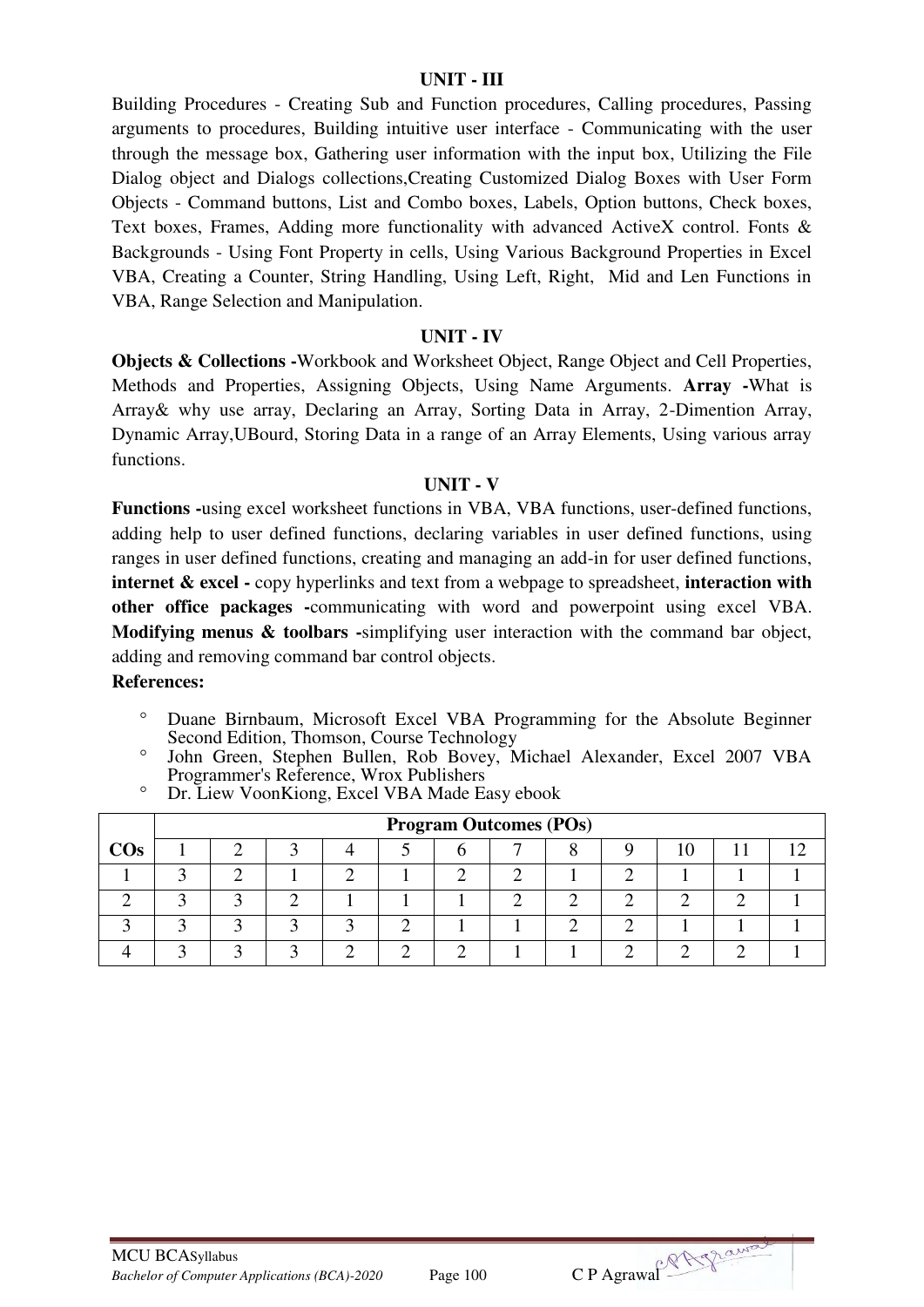### **6BCA5(B)- VIDEO EDITING WITH OPENSHOT**

|     | m |                      |     | <b>Theory</b> | <b>Internal</b> | <b>Practical</b> | <b>Total</b> |
|-----|---|----------------------|-----|---------------|-----------------|------------------|--------------|
|     |   | <b>Credits/Hours</b> |     |               |                 |                  | <b>Marks</b> |
| 2/2 |   |                      | 3/3 | 40            | ΙU              |                  | 50           |

#### **Course Objectives:**

- $^{\circ}$  To learn principles of editing<br> $^{\circ}$  To acquire skill of video editing
- <sup>o</sup> To acquire skill of video editing techniques using Openshot
- <sup>o</sup> To gain theoretical knowledge of video editing<br>
<sup>o</sup> To produce good quality odited video content for
- To produce good quality edited video content for the Web.

#### **Course Outcomes:**

- <sup>o</sup> Understand techniques of editing.
- <sup>o</sup> Use Openshot video editing software applications.<br>
<sup>o</sup> Demonstrate theoretical and practical knowledge o
- Demonstrate theoretical and practical knowledge of video editing.<br>• Edit videos of different genres
- Edit videos of different genres.<br>• Prenare a movie, collect digital
- Prepare a movie, collect digital video, and upload digital video on web.

#### **Unit-wise Syllabus**

#### **UNIT-I**

**Introduction-**OpenShot Video Editor, Features, System Requirements, License, Download and install openshort, Keyboard Shortcuts.

#### **UNIT-II**

**Workspace and profiles -** Main Toolbar - buttons to open, save, and export your video project. Timeline, Tracks & Layers, Profiles- Project Profile, Export Profile, Custom Profile.

#### **UNIT- III**

**Working with Files-** Files- Import Files, File Menu, Add File to Timeline, File Properties, Split Clip.

### **UNIT- IV**

**Clips-** Cutting & Slicing, Preset Menu, Transform, Digital video effects, Adding text and titles Effects

## **UNIT- V**

**Transitions and Animation-** Audio effects, audio mixing and editing, Animation, Key Frames, Bézier Presets for Animation, Import & Export.

## **References:**

 Jesse Russell, Ronald Cohn "Openshot Video Editor" Publisher- "Book on Demand", 2012 ISBN 5512282816, 9785512282816

#### **E-Resource**

<http://www.openshot.org/static/files/user-guide/introduction.html>

|        | <b>Program Outcomes (POs)</b> |  |  |  |  |   |  |   |   |    |     |    |
|--------|-------------------------------|--|--|--|--|---|--|---|---|----|-----|----|
| $\cos$ |                               |  |  |  |  | n |  | Ω | Q | 10 | 1 T | 12 |
|        |                               |  |  |  |  |   |  |   |   |    |     |    |
|        | ⌒                             |  |  |  |  |   |  |   |   |    |     |    |
|        |                               |  |  |  |  |   |  |   |   |    |     |    |
|        |                               |  |  |  |  |   |  |   |   |    |     |    |
|        |                               |  |  |  |  |   |  |   |   |    |     |    |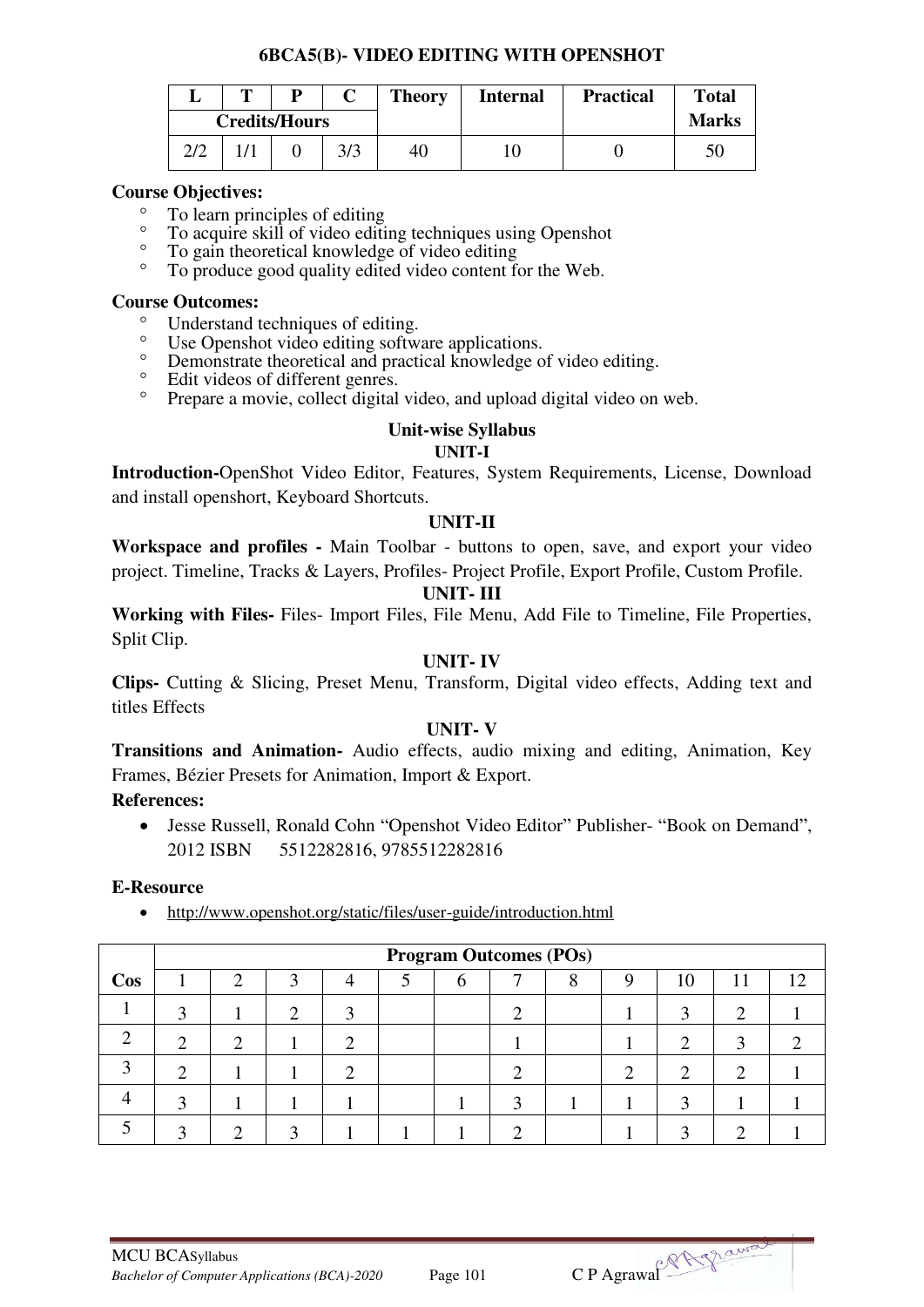### **6BCA6 COMPUTER LAB-6**

|                      | m                        | p      |        | <b>Theory</b> | <b>Internal</b> | <b>Practical</b> | <b>Total</b> |
|----------------------|--------------------------|--------|--------|---------------|-----------------|------------------|--------------|
| <b>Credits/Hours</b> |                          |        |        |               |                 |                  | <b>Marks</b> |
| -                    | $\overline{\phantom{a}}$ | $+0/2$ | $+0/2$ |               | ∠∪              | 80               | 100          |

## **PRACTICAL LIST ON TALLY**

## **Practical Assignment -1**

1. Create a Company as "Sagar Industries Ltd." in Tally with inventory management.

- 2. Pass the following Entries :-
- (i) Sagar started "Sagar Industries Ltd." by bringing Capital Rs.3, 00,000/- Cash.
- (ii) He deposited Rs.1, 00,000/- cash at ICICI bank.
- (iii) He paid electricity bill for Rs.1, 200/- by cash.
- (iv) He withdrawn Rs.10, 000/- cash for his personal use.
- (v) He purchased the following item from Computer Lab. Ltd. on credit with 4% Vat rate.
- (a) Computer 10 Nos. @20000/- each
- (vi) He sold the following item to Somnath Traders in cash with 4% Vat rate.

(a) Computer - 5 Nos. - @27500/- each

(vii) He received Rs.6, 000/- as commission from Rohit by cash.

(viii) He paid House Rent for Rs.5, 000/- by cash.

(ix) He withdrawn Rs.25, 000/- cash from ICICI Bank.

- (x) He purchased furniture for Rs.25, 000/- by cash for office use.
- 3. Show the Trial Balance and Balance Sheet of "Sagar Industries Ltd."
- 4. Show the Vat Computation report of the above company.
- 5. Show the Cash Book & Bank Book of the company.

6. Show the Day Book.

## **Practical Assignment -2**

- 1. Jyoti Printers over took all the printing Expenses is of Rs. 1500/-
- 2. Under packing Expense & from Hariom packing lmt. Rs. 5000/-
- 3. Kashav& brother's help in fueling of Rs. 300/-
- 4. Com. open in Bank of India, an account with Rs. 100,000./-
- 5. From Ram lal& son's 4000/- is to be taken of previous year.
- 6. Under Medical expenses we purchase Rs. 750/- Medical from Mahima Medical.
- 7. One NANO car of RS.1,25,000/- from TATA Moter's.
- 8. From M/s R.K. Investment's we purchase share's of SAMSUNG. of Rs.7500.
- 9. From Soni Brother's Gold @ 35,000/- is purchased.
- 10. From XYZ & son's Rs. 5000/- is due of previous year.
- 11. Payment is done to Hariom packing lmt. of Rs.3500/-.

12. Payment to Kulvinder& Son's is done of Rs.2700/-

13. Payment to TATA Moter's is done by D.D. Rs 1,25,000/- which is 1500/- bank commission paid by us. 14. From Arjun Ltd. 7000/- is to be taken of previous year.

15. Payment to Soni Brother's has done by cheque of Rs. 35,000/-

16. From XYZ & son's we received Rs. 5000/-

17. Payment to Jyoti Printer's has been done by cheque.

18. Payment to Hariom packing lmt. we paid his whole amount by cheque

## **Practical Assignment -3 Payment &Receipts Voucher**

- 1. Com. has opening cash Rs. 100000/-
- 2. Mr. Rajendra is the owner of the company his opening capital Rs. 2,00,000/-
- 3. Com. has to received from previous year. {1} VIKAS NAGAR 75,000/- {2} HARISH KUMAR - 75,000/-
- 4. Com. paid for full charges Rs. 500/- in cash. 5. Com. purchase chairs in cash Rs. 2,000/.
- 5. Com. Received from Harish Kumar Rs. 25,000/- in cash.

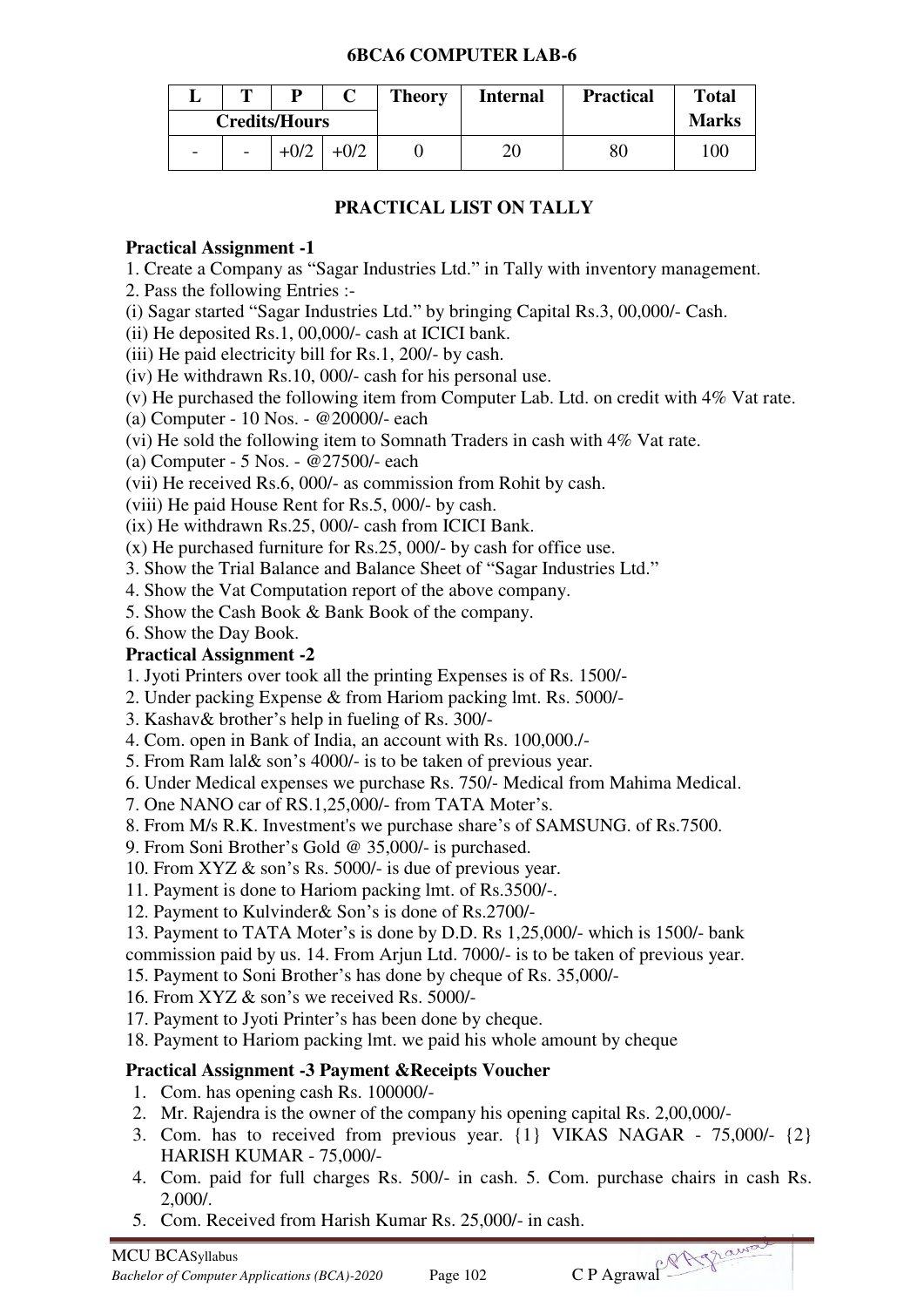- 6. Com. purchase packing material of Rs.5000/-
- 7. Paid to Vivek worker 25,000/- as a loan.
- 8. Com paid to Vivek worker Rs. 2,000/- in cash salary.
- 9. Com. Received from Vikas Nagar 35,000/- in cash.
- 10. Com. Purchase shares of Tata of Rs. 16,000/- in cash.
- 11. Com. paid Building Rent Rs. 35,000/- in cash.
- 12. Com. sales in cash Shares of Tata Rs. 26,000/- in cash.
- 13. Paid Mobile bill of Rs. 1250/- in cash.
- 14. Com. paid water bill Rs. 750/- & Electricity bill Rs. 4500/- in cash.
- 15. Com. Received from Vivek Worker Rs. 25,000/- in cash

## **Practical Assignment -4**

(1) Mr. RAJENDRA KUMAR is owner of the company his Capital opening balance is Rs. - 25,24,125/-

(2). Company has taken Loan previous year, there opening Balance is (a). ICICI Bank - 5,67,124/- (b). HDFC Bank - 2,15,724/-

(3). Com. has to Pay of previous year - (a). Kelash Chand & Com. -  $5,00,000/$ - (b).

SunjaySingh & Com. - 2,25,000/- (c). Singh & Com. - 2,25,000/-

(4). Company has Opening Stock:- ITEM NAME Qun. Rate Unit 1. Ashirwad Aata(5kg)

490 50/- Pkt. 2. Ashirwad Aata(10kg) 513 95/- Pkt. 3. Swastik Aata (5kg) 123 51/- Pkt. 4. Swastik Aata (10kg) 50 95/- Pkt.

- 5. Madhushree Tea(50gm) 500 7/- Pkt.
- 6. Madhushree Tea(100gm) 1000 13.50/- Pkt.
- 7. Madhushree Tea(250gm) 700 31/- Pkt. 8. Madhushree Tea(500gm) 425 60/- Pkt.
- 9. Madhushree Tea(1Kg) 200 95/- Pkt. 10.Tata Tea (100gm.) 1000 13/- Pkt
- 11. Tata Tea(500gm.) 1000 75/- Pkt.
- 12. Zotex(100ml.) 2000 110/- Nos.
- 13. Spicy Cool(100ml) 300 85/- Nos.
- 14. Zotex(200ml.) 500 195/- Nos.
- 15. Java(50ml.) 200 45/- Nos. 16. Java(100ml.) 300 60/- Nos.
- 17. Axe(100ml.) 500 125/- Nos. 18. Axe(200ml.) 200 210/- Nos.
- 19. Rexsona(100ml.) 1000 135/- Nos.
- 20. Rexsona(200ml.) 500 225/- Nos.
- 21. Lux Soap(75gm.) 2500 9.75/- Nos.
- 22. Lux Soap(100gm.) 1500 14.13/- Nos.
- 23. Lux Soap(125gm.) 1000 15.50/- Nos.
- 24. Breez(100gm.) 5000 6.00/- Nos.
- 25. Dove Soap(100gm.) 500 21/- Nos.
- 26. Dove Soap(200gm.) 500 40/- Nos.
- 27. Pears Soap(100gm.) 225 25/- Nos.
- 28. Ni,a Soap(100gm.) 200 6.50/- Nos.
- 29. DabaurAwala(100ml.) 250 17/- Nos.
- 30. DabaurAwala(200ml.) 250 31/- Nos.
- 31. Paracute Oil (100ml.) 500 15/- Nos.
- 32. Paracute Oil (200ml.) 600 25/- Nos.
- 33. Shanti Awala(100ml.) 500 15/- Nos.
- 34. Vatika Hair Oil (100ml.) 250 61/- Nos.
- 35. SunsilkShempoo(100ml.) 50 20/- Nos.
- 36. SunsilkShempoo(200ml.) 50 51/- Nos.
- 37. Clinic Plus(100ml.) 100 30/- Nos. ....Cont 15
- 38. Clinic All Clear(100ml.) 100 35/- Nos.
- 39. Clinic All Clear(200ml.) 100 60/- Nos.
- 40. ChikShempoo(100ml.) 25 25/- Nos.
- 41. ChikShempoo(50ml.) 500 13/- Nos.
- 42. AyurShempoo(50ml.) 500 15/- Nos.

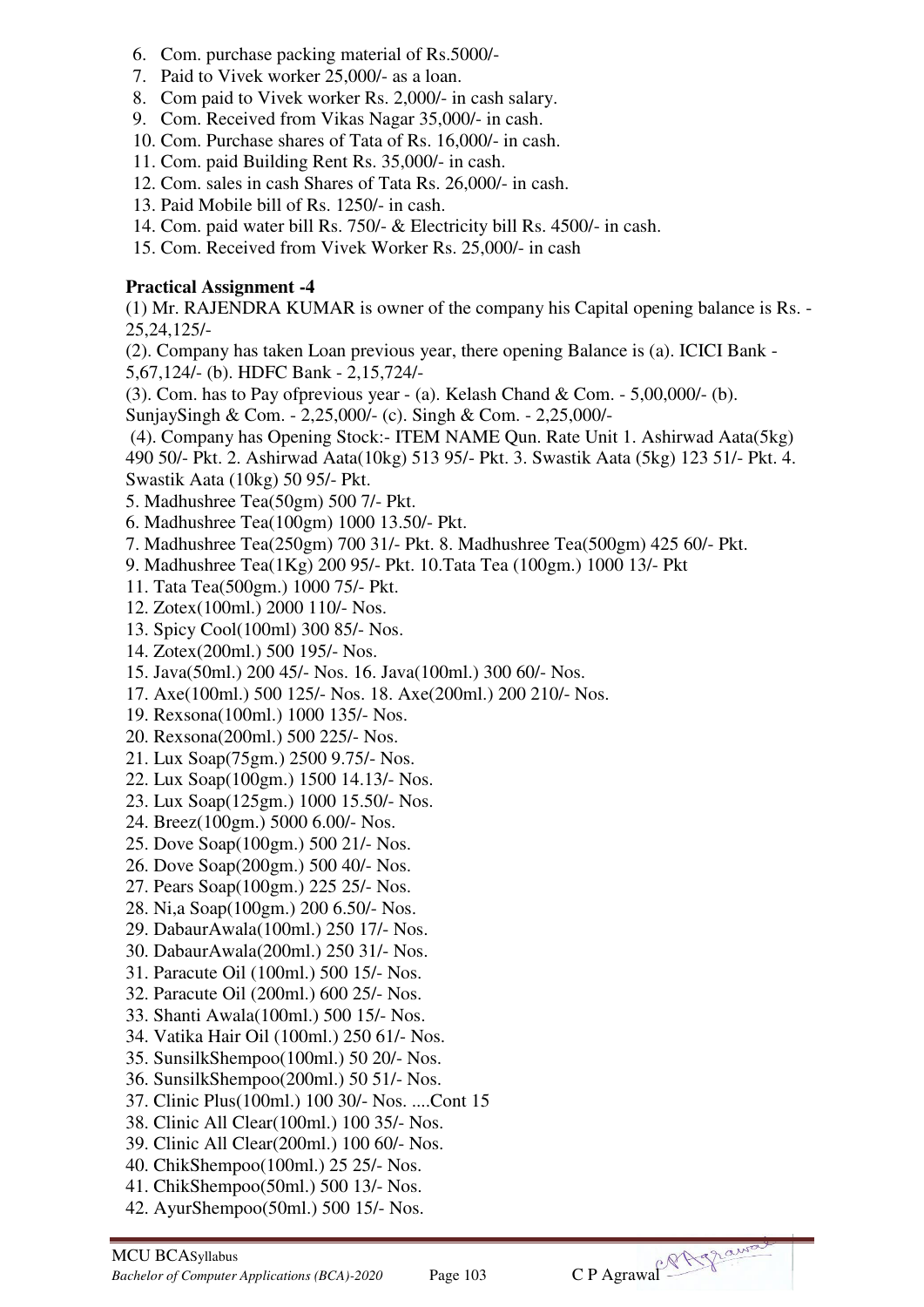- 43. AyurShempoo(100ml.) 500 28/- Nos.
- 44. VatikaShempoo(100ml.) 200 40/- Nos.
- 45. VatikaShempoo(200ml.) 100 70/- Nos.
- 46. Parle-G(100gm.) 5000 3.88/- Pkt.
- 47. Parle-G(250gm.) 2000 12/- Pkt.
- 48. Krack Jack (100gm.) 1000 5.00/- Pkt.
- 49. Krack Jack(250gm.) 500 12/- Pkt.
- 50. Fair & Lovely(50gm.) 250 22/- Pkt.

51. Ayur Cold Creem(50gm.) 200 30/- Pkt. (5). Com. has some fixed Assets, there Opening balance:-

- (i) Maruti Swift 2, 13,232/-
- (ii) Lang & Building 13, 52,232/-
- (iii) Furniture 5,00,000/-

#### **PRACTICAL LIST ON CLOUD COMPUTING**

Suggested Practical for development of applications for following tasks/tools:

- 1. Any one Tool for IaaS
- 2. Any one Tool for PaaS
- 3. Any one Tool for SaaS
- 4. Any one Tool for Virtualization (VMware or Microsoft Hyper-V.)
- 5. Any one Tool for Cloud Service (Amazon Web Services or Microsoft Azure)

## **PRACTICAL LIST ON SOCIAL MEDIA MARKETING**

- 1. Create and Promote Your Page on Facebook also add a Facebook Page Link to YourImportant Contact Areas.
- 2. Create a Facebook Fan Page or a Group on Facebook for a hypothetical company.
- 3. Create a marketing plan driven by social media tools for a company of their choice.Within the plan, the student should decide what social media platform should be used,what content will be shared, and how much time should be allocated to each activity.Have students present their marketing plans to the class, including specific metricsthey hope to achieve.
- 4. Each student should create a hypothetical business and design a landing page for thebusiness's website. The landing page should have forms, graphics, and content thattarget a specific business objective. In a presentation, students should discuss how anindividual would find this landing page, and why his or her landing page is optimizedfor conversion.
- 5. Email Marketing- Student Activity- Design Email Campaigns That Target DifferentStages of the Sales Cycle.
- 6. Group Discussion Website Ranking by Keyword in Google.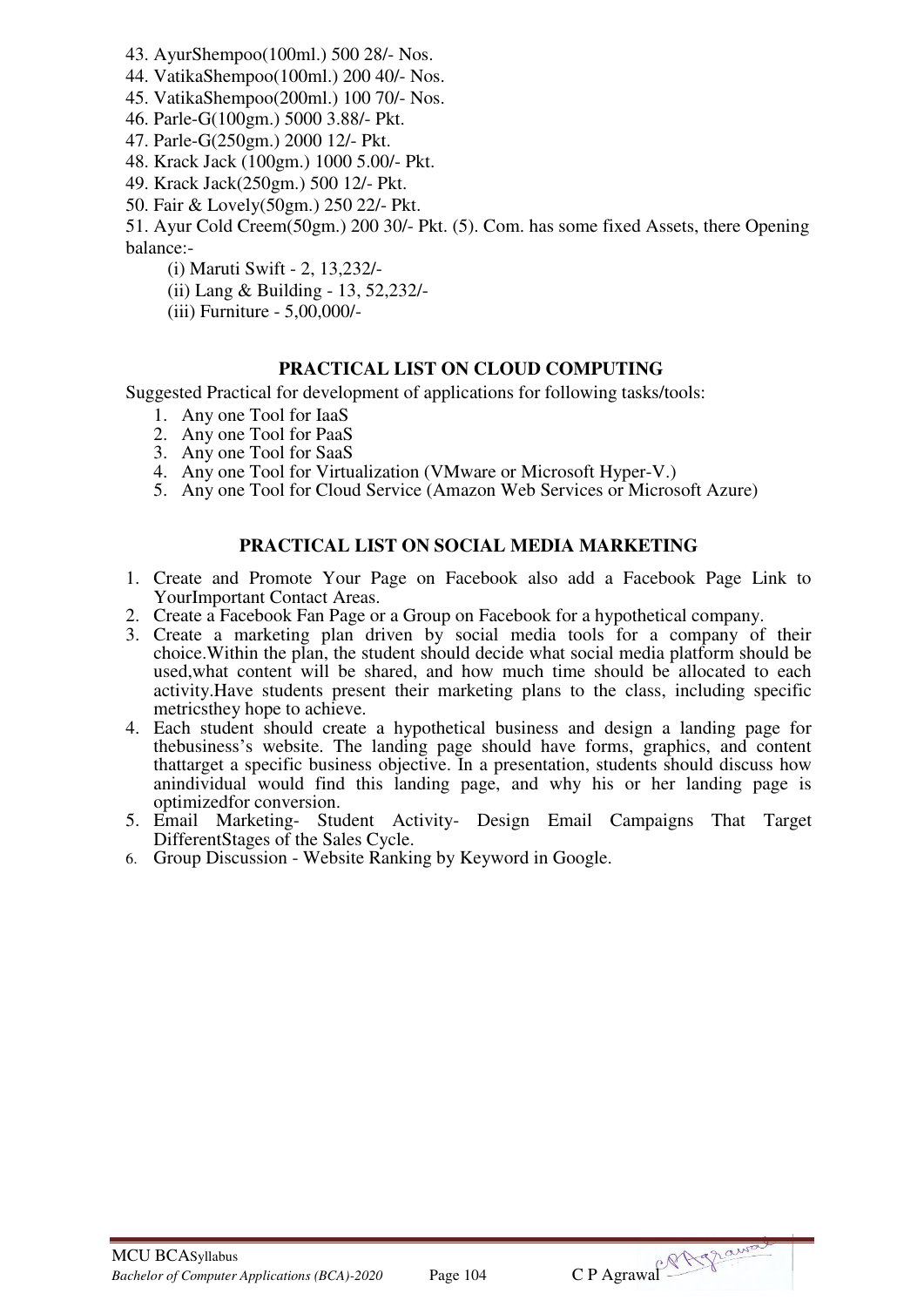#### **PROJECT WORK GUIDELINES**

| m             |                      | <b>Theory</b> | <b>Internal</b> | <b>Practical</b> | <b>Total</b> |
|---------------|----------------------|---------------|-----------------|------------------|--------------|
|               | <b>Credits/Hours</b> |               |                 |                  | <b>Marks</b> |
| $\cap$ $\cap$ |                      |               | 20              | 80               | 100          |

## **Guidelines for BCA Project**

The Bachelor of Computer Applications (BCA) programme is designed with the objective to prepare the students to take up positions in it industries as programmer, systems designers, software engineers, etc. The curricula are designed to provide students comprehensive knowledge covering the skills and core areas of computer science in theory and practical's. With the same objective six months major project is part of curricula in last semester of BCA. In the major project students are supposed to develop quality software solutions by applying theoretical and practical knowledge of various courses learnt.

## **Objectives**

The objective of the project is to help the student develop the ability to apply theoretical and practical tools / techniques to solve real life problems related to industry, academic institutions and research laboratories. After completion of this project work, the student should be able to describe the Systems Development Life Cycle (SDLC) related to their project:

- Evaluate systems requirements.
- Evaluate a problem definition.
- Collect information to determine requirements.
- Perform and evaluate feasibility studies like cost-benefit analysis, technical feasibility, time feasibility and operational feasibility for the project.
- Work on data collection methods for fact finding.
- Construct and evaluate data flow diagrams.
- Construct and evaluate data dictionaries/ decision trees/ decision table.
- Create and evaluate graphical tools as systems flow charts, entity-relationship (er) diagrams and state transition diagrams.<br>Preparation of Software Requirement
- Preparation of Software Requirement Specifications (SRS)and hardware specifications.
- Plan the systems design phase of theSDLC.
- Identification of Functional & Non-functionaldesign requirements.
- Design and evaluate system outputs.
- Design and evaluate systems inputs.
- Design and evaluate validity checks for input data.
- Design and evaluate user interfaces.
- Perform coding for the project.
- Prepare documentation of project
- Perform various testing techniques/strategies.
- Be able to generate various reports in project.
- Able to deploy the project on machine/lab/real time environment
- Identification of the maintenance procedures.
- To decide the future scope and further enhancement of the system.
- Plan for appendices (if any) to be placed in support with the project report documentation.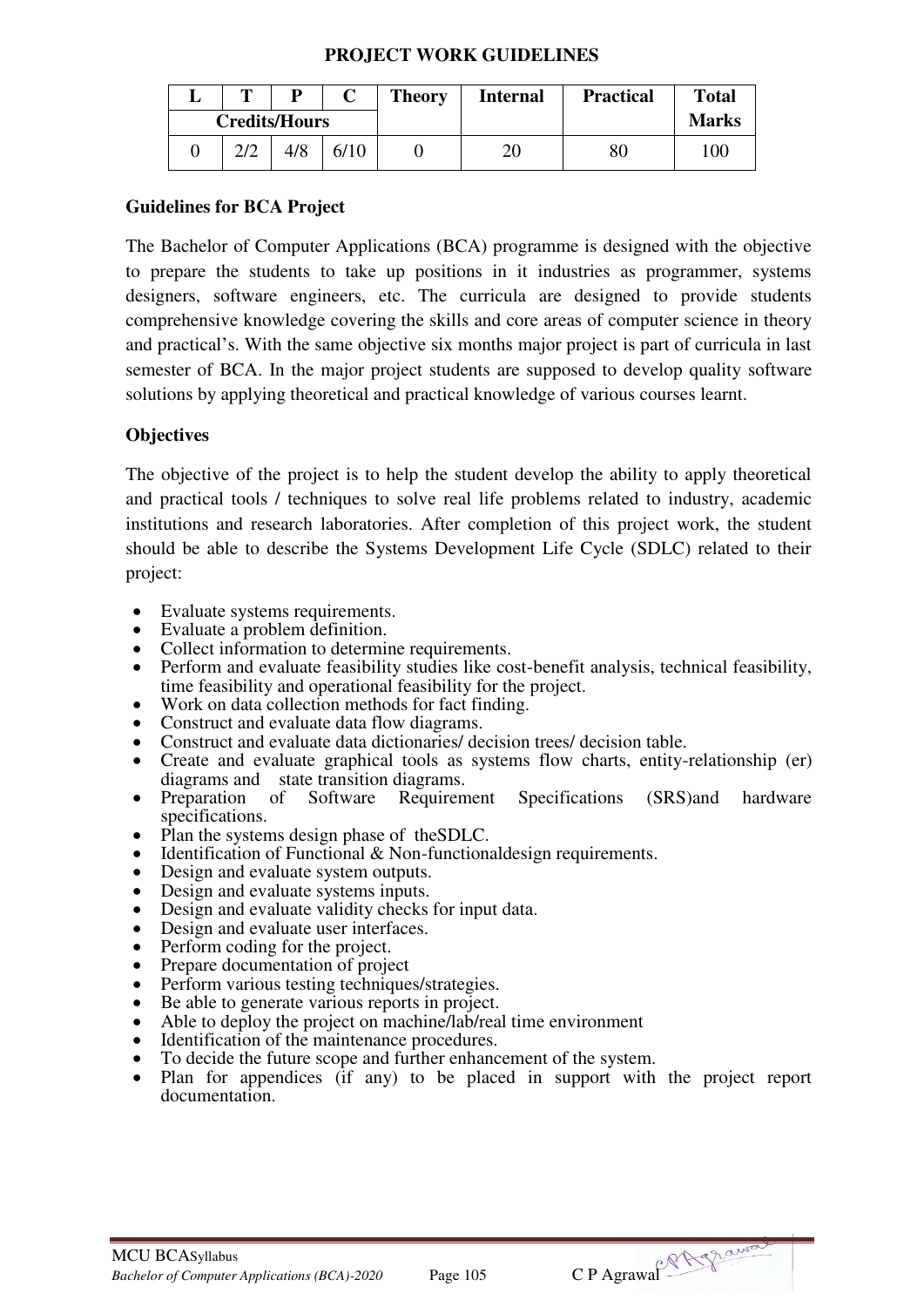## **Typesof Project**

The majority of the students are expected to work on real-life project preferably in some industry/ research and development laboratories / educational institution / software company. However, it is not mandatory for a student to work on a real-life project. The student can formulate a project problem with the help of her/his supervisor and if approved, the student commences working on it.

## **Project Synopsis Format**

The project proposal should be prepared in consultation with supervisor. Approval of the project proposal is mandatory to continue and submit the project work. The project proposal should clearly state the project objectives and the environment of the proposed project to be undertaken.

The project proposal should contain complete details in the following form:

- Title of the project
- Name of the supervisor (external supervisor(company)from / internal supervisor (teacher of the  $\angle BCA$ ))
- Introduction and objectives of the project
- Analysis (DFDs, ER diagrams, class diagrams, time line etc. As per the project requirements).
- A complete structure which includes:
- Name of modules and their description
- Database / data structures description
- Process logic of each module( flow chart)
- Reports generation. (repot format)
- Tools / platform, hardware and software requirement specifications
- Organization/ company details with profile of supervisor (if project is carried out outside the department)

## **Project Work Guidelines**

The project work should normally include software development.

Not more than two students are permitted to work on a project.

The project may be done in the university campus/concern study institute or in an approved sponsoring organization in view of the proposed topic.

A candidate is required to present the progress of the project work during the semester as per the schedule.

## **Project Report Preparation**

Good quality white A4 size paper should be used for printingand duplication. Care should be taken to avoid smudging pages while duplicating the copies.

Page Size – A4 (21 cm x 29.7 cm) – Orientation – Portrait

Page Margins -Left Margin-3.0cm, Right Margin- 2.0 cm, Top Margin 2.54 cm, Bottom Margin 2.54 cm, Line Spacing – single, Font Name -Times New Roman/ Bookman Old Style

Font Size – 12 for normal text, 14 for headings, 16 for chapter heading,

Page Numbers - all text pages as well as program source code listing should be numbered at the bottom of the pages.

Software Used - MS-Word or Open Office or any other Open Source software.

The project report should contain the following:

- 1. Front page Black color with golden or white text.
- 2. Certificate from the supervisor with her/his signature and date.
- 3. Certificate from company/industry in their letter head (if project is carried out outside the department)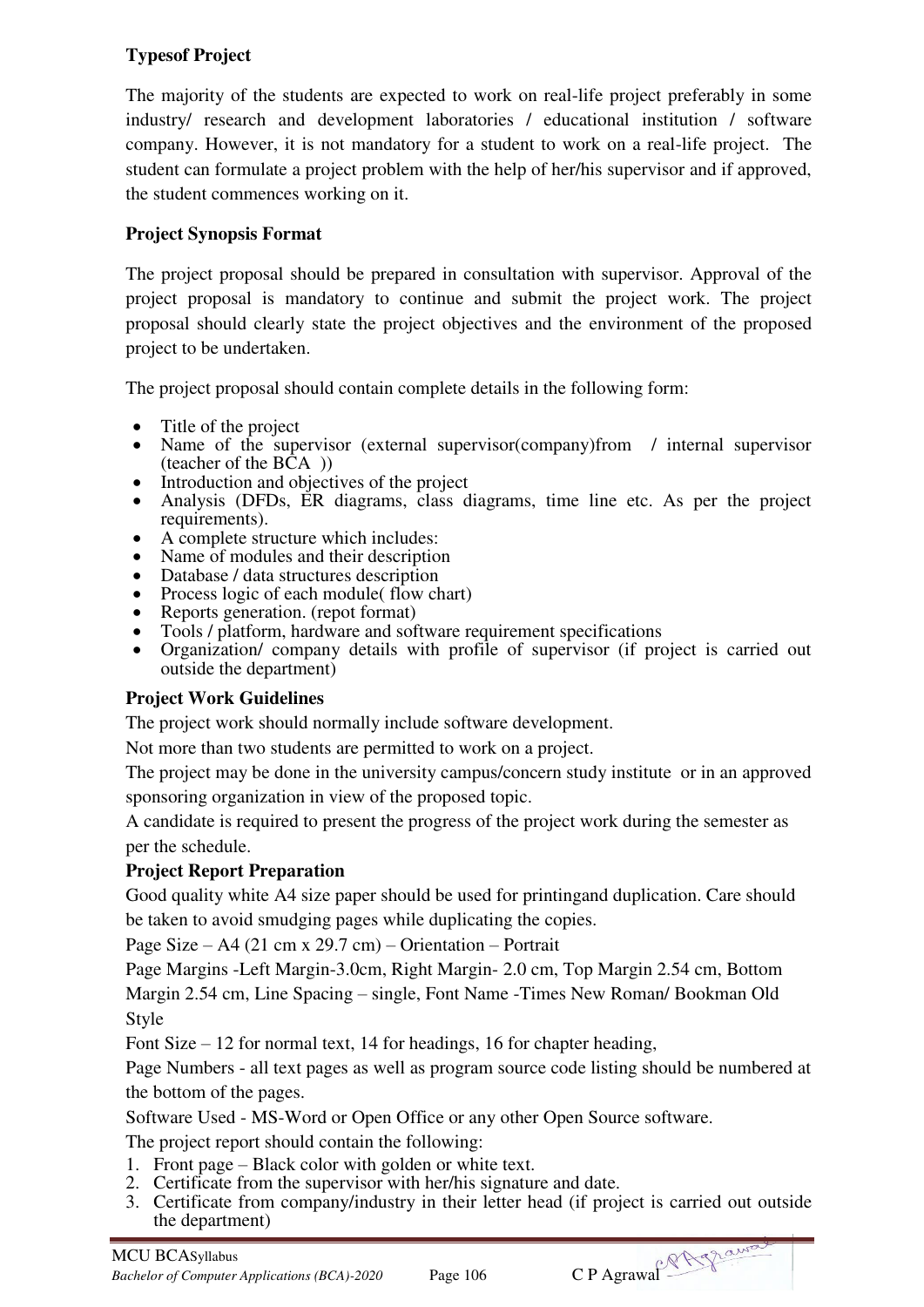- 4. Certificate of originality/ self-certificate
- 5. The project report documentation should include the following topics (as per the project requirements).
- 6. Acknowledgements
- 7. Table of contents / index with page numbering
- 8. Introduction / objectives of the project
- 9. System analysis
- 10. Feasibility study
- 11. Software and hardware requirement specifications
- 12. System design
- 13. Coding
- 14. Validation checks
- 15. Testing (testing techniques and testing strategies used along with the test data and the errors listed for each test case).
- 16. Reports, tables figures should be properly numbered/labeled
- 17. Screen shots of projects
- 18. Implementation and maintenance
- 19. Conclusion
- 20. Future scope and further enhancement of the project
- 21. Bibliography/ references
- 22. Appendices (if required)

A properly labeled and signed CDwhich contains the soft-copy of all the program's source code and executables, databases, reports, screenshots and documentation in MS Word / Libre & PDF format should be in a kept in a thick envelope and must be pasted inside of the back cover of the project report.

**Two copies of the original project report in bound form are to be submitted.** Each group is required to prepare individual copy of project report in CD and submit along with his/her project report in MS Word / Libre as well as PDF. The same must contain the report, results, screenshots, errors, databases, source codes (wherever it is not feasible explicit approval from the supervisor must be obtained).

## **Project Evaluation**

Internal evaluation is done on the basis of flowing

- Project analysis & planning
- Project design & development
- Project testing  $&$  validation
- Project documentation
- Project presentation & viva

To fulfill the above three presentation must be carried out phase wise in the whole semester

for internal assessment of the project.

The standard formats of the title cover of the project reports and other standard certificates are given ahead. All students are advised to use these formats to present their reports.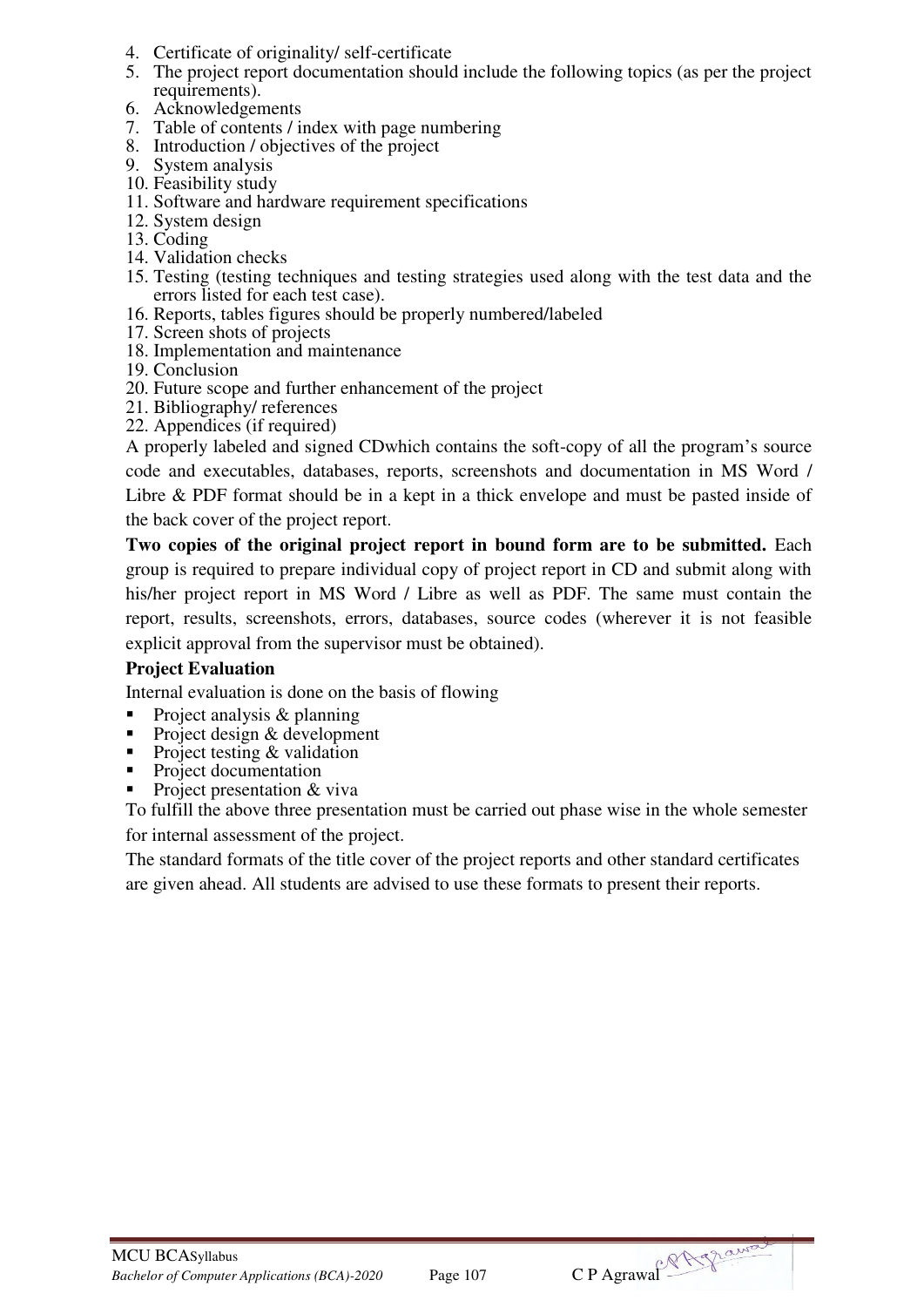# **PROJECT REPORT ON**

# **"………..TITLE OF THE PROJECT ……….."**

# **Submitted in partial fulfillment of the requirement for the award of the degree Bachelor of Computer Applications (BCA)**

## **SESSION :20XX-20YY**

| <b>Project Guided By:</b> | <b>Submitted By:</b>     |
|---------------------------|--------------------------|
| External Guide (if any) : | Name of Student          |
|                           | Enrollment No.           |
| <b>Internal Guide:</b>    | Roll No.                 |
| (BCA Faculty)             | Study Institute code No. |
|                           |                          |
|                           | Name of Students         |
|                           | Enrollment No.           |
|                           | Roll No.                 |
|                           | Study Institute code No. |

## **Submitted to**



## **Makhanlal ChaturvediNational University of Journalism and Communication, Bhopal <Name of Study Institute>**

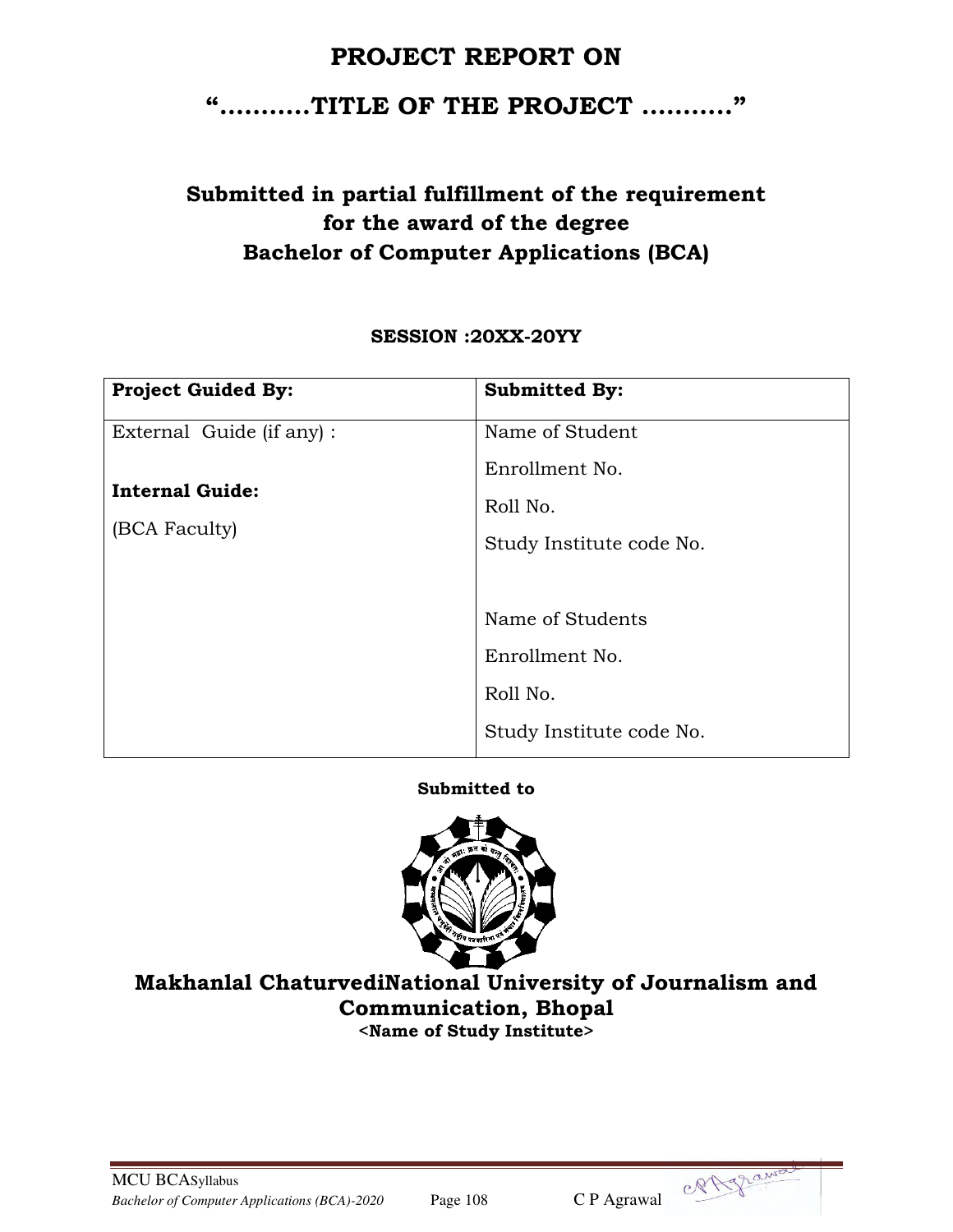## **PROJECT CERTIFICATE**

This is to certify that the project report entitled submitted to MakhanlalChaturvedi National University of Journalism & Communication, in partial fulfillment of the requirement for the award of the degree of **Bachelor of Computer Applications**(BCA), is original work carried out by myself Mr/ Ms under with enrolment no. the Supervision of Prof./Dr./Mr./Ms.\_\_\_\_\_\_\_\_\_\_\_\_\_\_\_\_\_\_\_\_\_\_\_\_\_\_\_\_\_\_\_\_\_\_\_\_\_.The matter embodied in this project is genuine work done by myself and has not been submitted whether to this University or to any other University / Institute for the fulfillment of the requirement of any course of study.

Date:

 Name & Signature of the Student Contact Details (Email, Phone & Address) Verified by the Supervisor Name & Signature of the Supervisor/s Date: ………………..

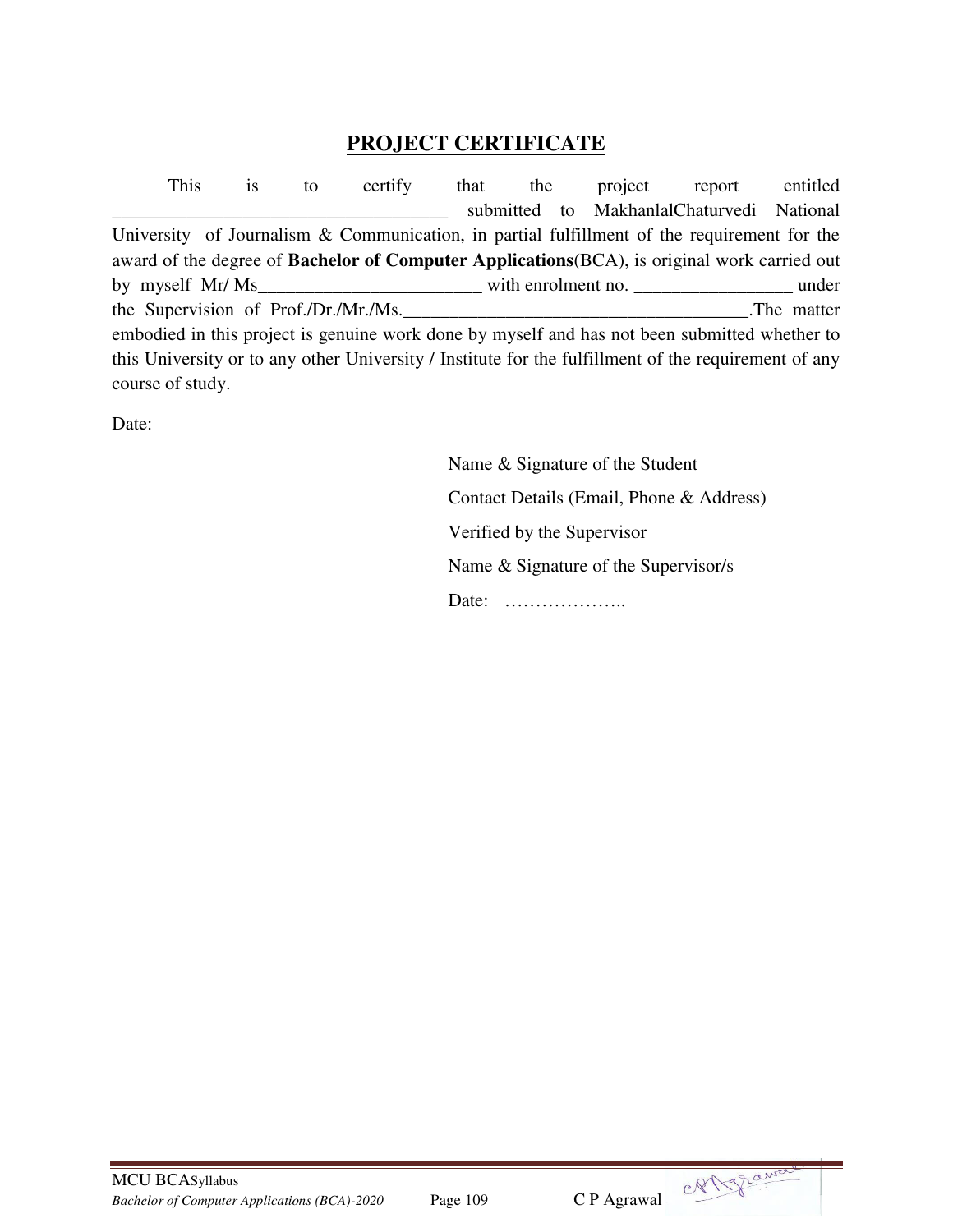## **ACKNOWLEDGEMENT**

This Major Project is the result of contribution of many mind. I would like to acknowledge and thank my project guide.................................. (Faculty Name)for his/hervaluablesupport andguidance. He/she guided me through the process from conception and till the completion of this project. I would also like to thanks my class teacher/institute director .............................and my all my faculties................... I thank to lab staff members......................and other non-teaching members.

I am very thankful for the open-handed support extended by many people. While no list would be complete, it is my pleasure to acknowledge the assistance of my friends who provided encouragement, knowledge and constructive suggestions.

> Signature of Student (Name of student) (Roll No ------------) (Enrollment No --------)



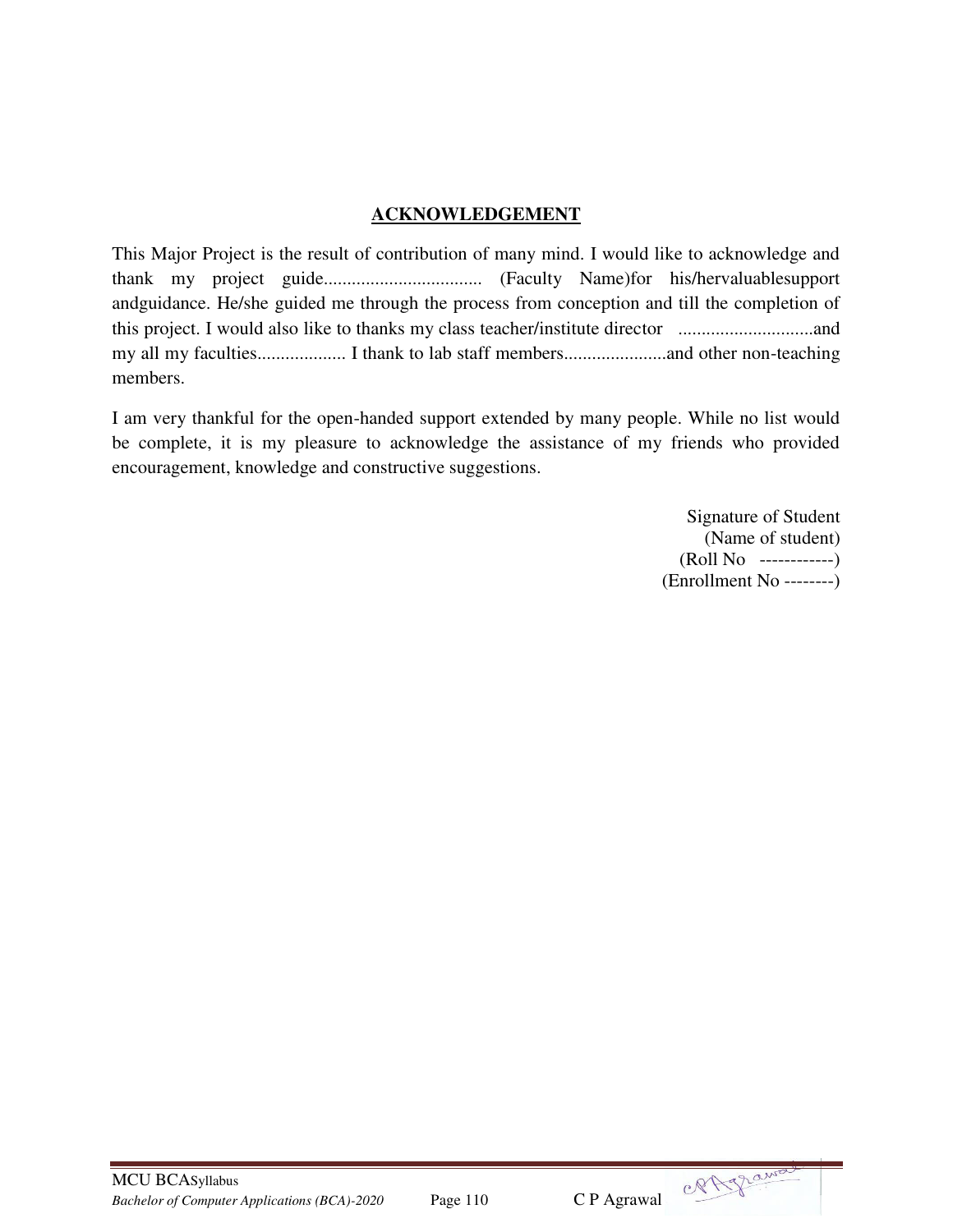## **SELF-CERTIFICATE**

This is to certify that the Major Project report entitled "----------------------------------------" is done by me, and it is authentic work carried out for the partial fulfillment of the requirements for the award of the degree of Bachelor of Computer Application(BCA) under the guidance of....................(Faculty name ). The matter and software embodies in this project has not been submitted earlier for award of any degree or diploma to the best of my knowledge and believes.

> Signature of Student (Name of student) (Roll No ------------) (Enrollment No --------)